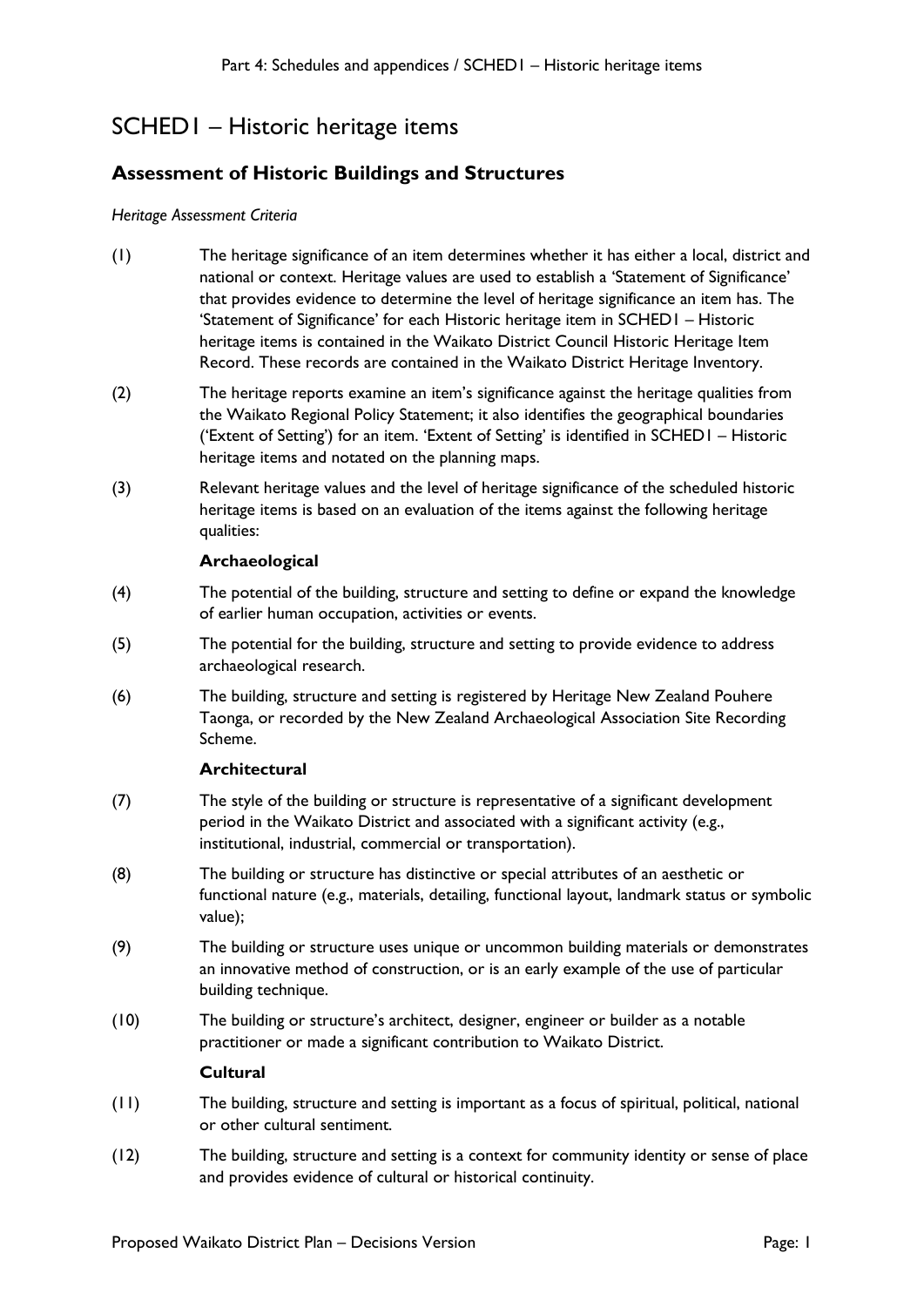(13) The building, structure and setting has symbolic or commemorative significance to people who use or have used it, or to the descendants of such people. The interpretative capacity of the place or area and its potential to increase the understanding or past lifestyles or events.

#### **Historic**

- (14) The building or structure has a direct association with, or relationship to a person, group, institution, event, or activity that is of historical significance to Waikato District.
- (15) The building or structure is associated with broad patterns of local or national history, including development and settlement patterns, early or important transportation routes, social or economic trends and activities.

#### **Scientific**

- (16) The potential for the building, structure and setting to contribute information about an historic figure, event, phase or activity.
- (17) The degree to which the building, structure and setting contributes information and the importance of the data involved, its rarity, quality or representativeness.

#### **Technical**

(18) The building or structure shows a high degree of creative or technical achievement at a particular time or is associated with scientific or technical innovations or achievements.

#### *Ranking of Historic Heritage Items*

(19) The ranking used in SCHED1 – Historic heritage items has been determined by an individual item's level of significance to the Waikato District.

#### **A Ranking:**

(20) Historic buildings and structures with one or more criterion from the qualities have been determined to have a 'high level' of significance; the item is important to understand Waikato District's development and identity; and the item has a high degree of integrity.

#### **B Ranking:**

(21) Historic buildings and structures with one or more criterion from the qualities; the item contributes to the understandings of Waikato District's development and identity, and the item has a good degree of integrity.

#### Advice Notes:

- (1) All exteriors of the scheduled historic heritage items are protected. Any exceptions are notated in SCHED1 – Historic heritage items.
- (2) The 'Extent of Setting' provides the context when considering effects pertaining to the setting of an item under the zone provisions. The 'Extent of Setting' is either identified as being the title boundary of the heritage item or, a specifically identified area surrounding the item. When the 'Extent of Setting' does not align with the legal boundaries as identified by the Record of Title, the area is identified on the planning maps.
- (3) The information contained in SCHED1 Historic heritage items is the not a comprehensive or exclusive record of an item. Detailed information, including the individual Waikato District Council Historic Heritage Item Record for each item is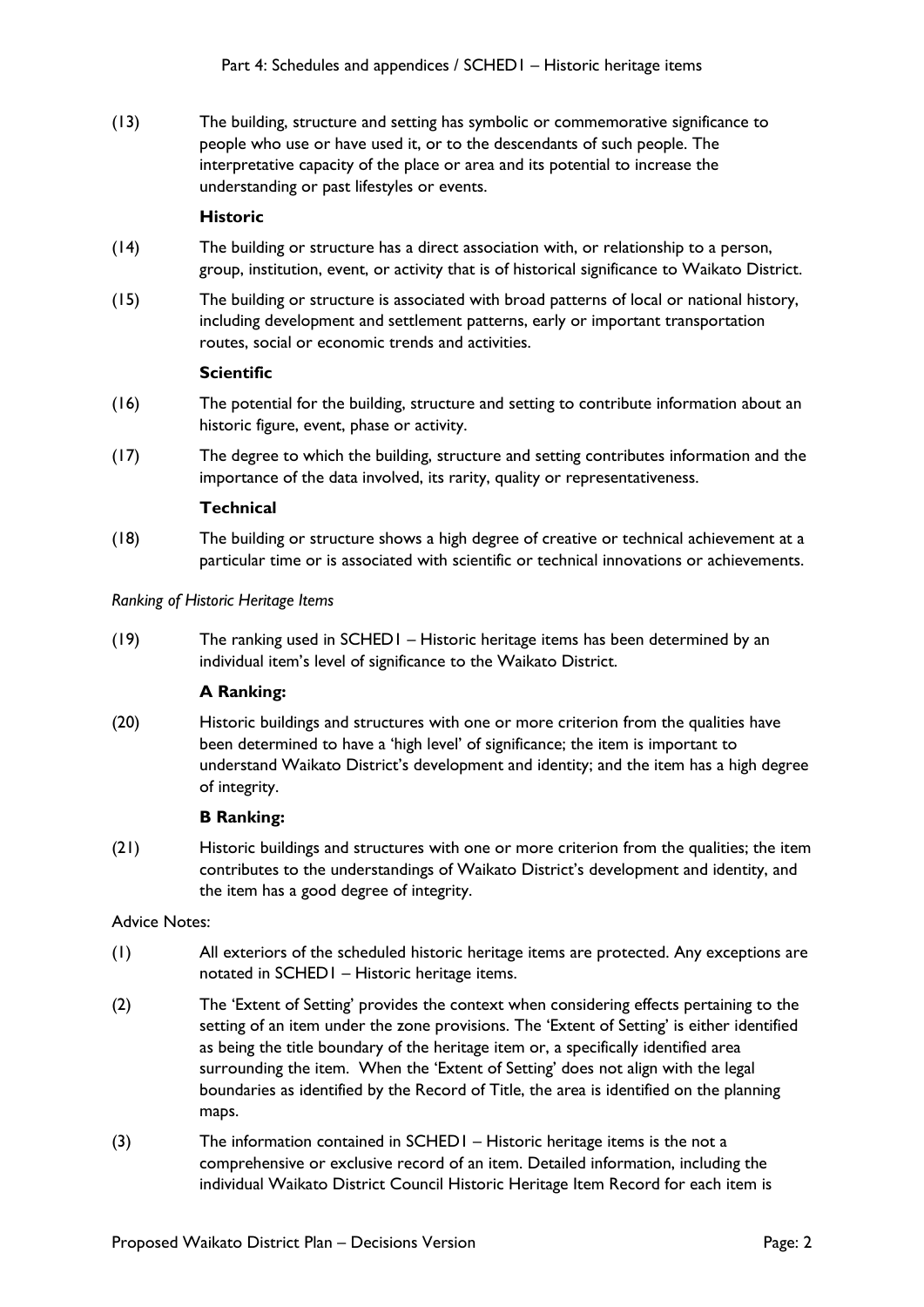contained in the Waikato District Heritage Inventory. Absence of any reference to a feature of a scheduled item does not indicate that the feature is of no interest and can therefore be altered or removed without consent.

- (4) The Waikato District Heritage Inventory provides information on an item's significance, a description of the item's setting, and in some instances pictorial evidence. However, it does not form part of any rule in the District Plan.
- (5) Reference should be made to the Waikato District Heritage Inventory when considering works to a scheduled heritage item or within the 'Extent of Setting' of an item. The heritage reports will assist with assessing the effects of development proposals (land use and subdivision) on the heritage values of a scheduled historic heritage item.
- (6) The Waikato District Heritage Inventory is a living document and will be updated and revised from time to time as additional information becomes available. This does not affect the listing of items in the District Plan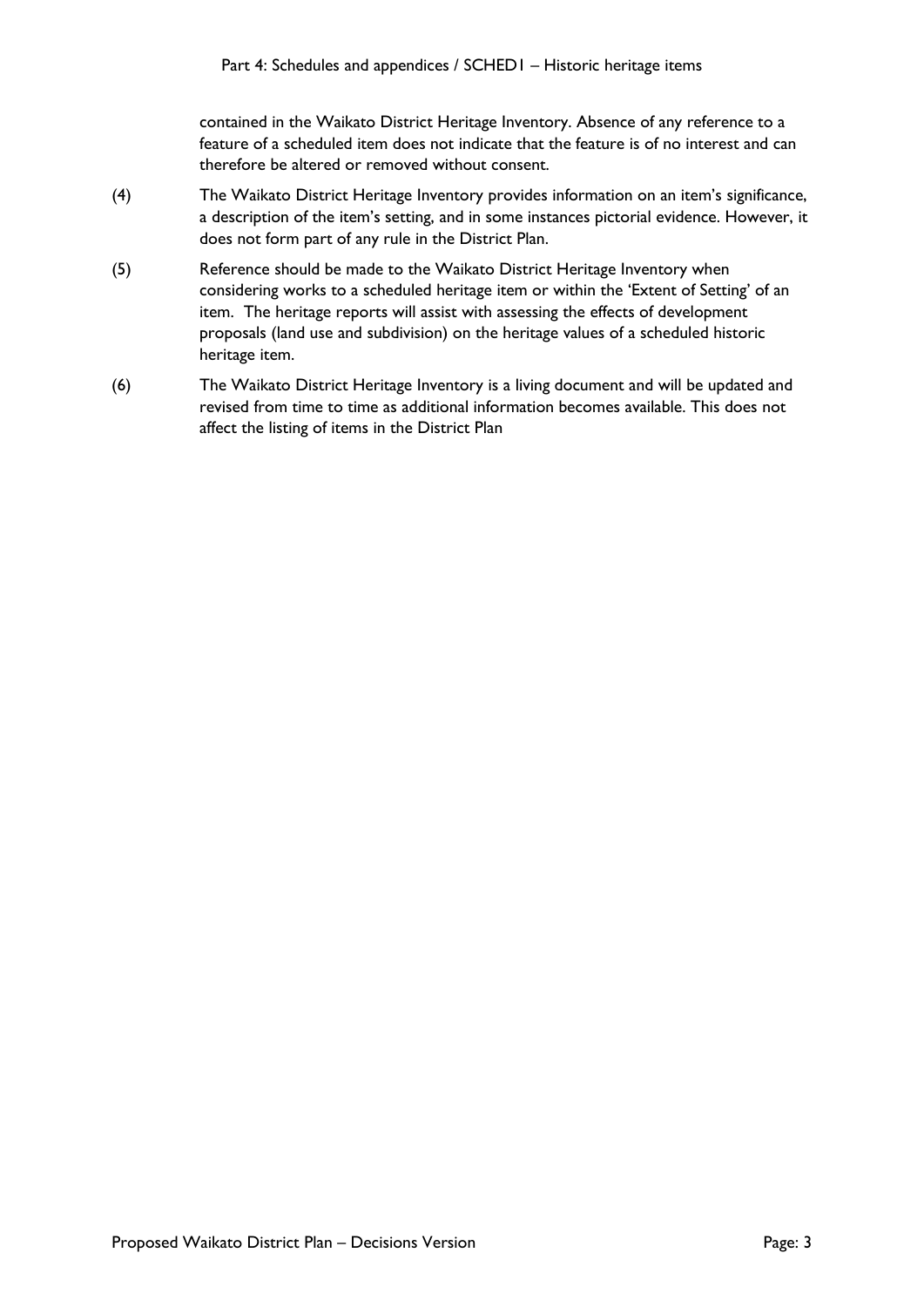## **SCHED1 – Historic heritage items**

| ID             | Heritage item                                       | <b>Address</b>                         | <b>Property</b><br>number | <b>Ranking</b> | <b>HNZPT</b> list<br>classification | <b>Summary of heritage</b><br>significance                                                                                                                                                                                                                     | <b>Extent of</b><br>setting  |  |  |  |  |
|----------------|-----------------------------------------------------|----------------------------------------|---------------------------|----------------|-------------------------------------|----------------------------------------------------------------------------------------------------------------------------------------------------------------------------------------------------------------------------------------------------------------|------------------------------|--|--|--|--|
|                | <b>Tuakau</b>                                       |                                        |                           |                |                                     |                                                                                                                                                                                                                                                                |                              |  |  |  |  |
|                | Former Pukekohe Police Station Lock-<br>up (1887)   | 156 Jericho<br>Road, Buckland          | 301794                    | B              | $\blacksquare$                      | • Standardised Public<br><b>Works Department</b><br>design<br>• Association with policing<br>in Pukekohe<br>• Example of late 1880s<br>construction that met<br>police security<br>requirements                                                                | Refer to<br>planning<br>maps |  |  |  |  |
| $\overline{2}$ | Harrisville School Teacher's House<br>$(1883 - 84)$ | 190 Harrisville<br>Road, Tuakau        | 302331                    | $\mathsf{A}$   | $\blacksquare$                      | • A late 19th century<br>cottage that maintains a<br>good level of authenticity<br>• Association with the<br>provision of education to<br>local children since 1877<br>• Continuous residential<br>accommodation on the<br>school site for staff since<br>1884 | Refer to<br>planning<br>maps |  |  |  |  |
| 3              | Hewitt Cottage (late 1860s)                         | <b>110 Harrisville</b><br>Road, Tuakau | 302107                    | B              | ÷,                                  | • An example of a Victorian<br>vernacular cottage with<br>early 20th century<br>modifications<br>• Association with some of<br>Tuakau's early colonial<br>settlers                                                                                             | Refer to<br>planning<br>maps |  |  |  |  |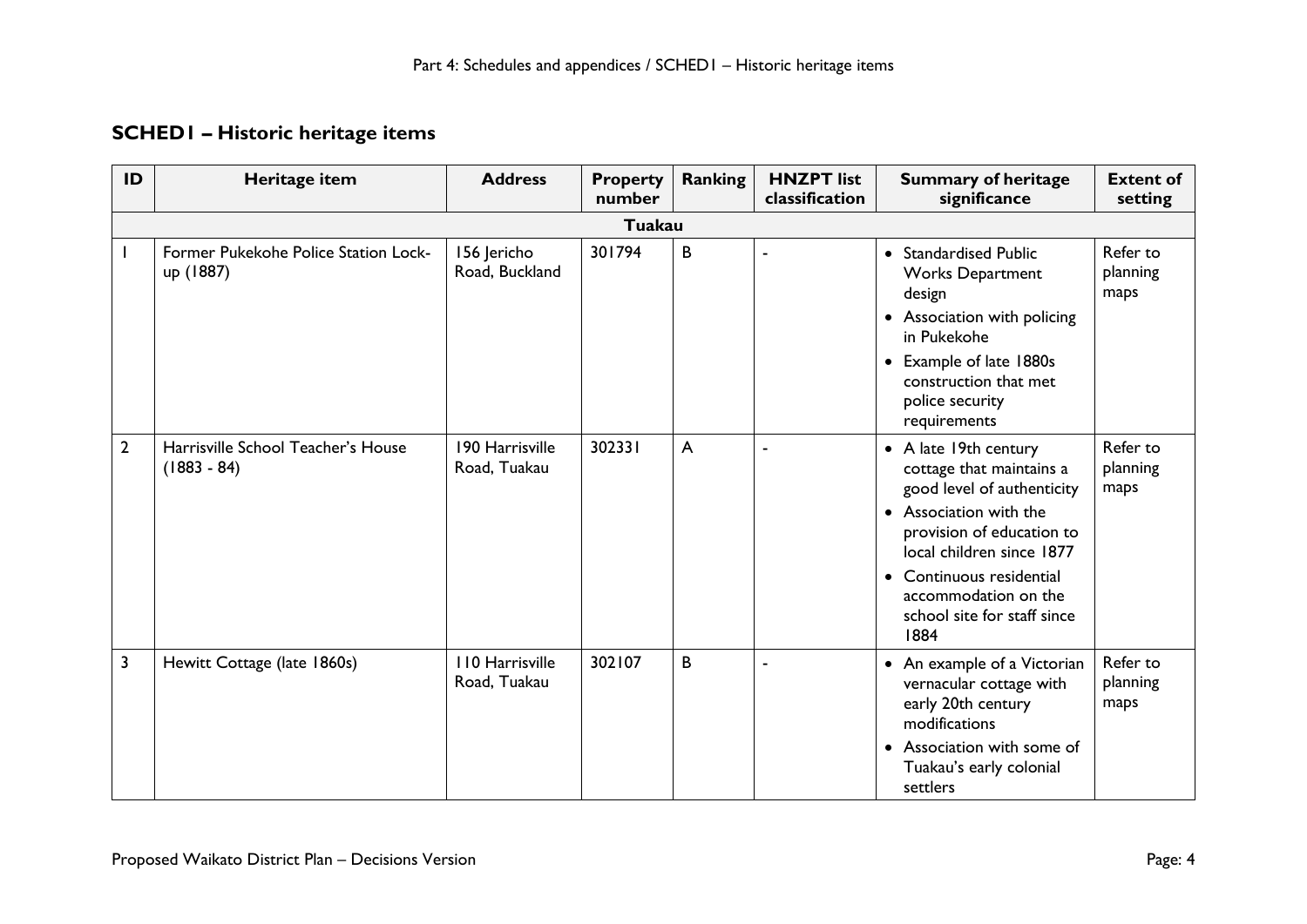| ID | Heritage item                                                                             | <b>Address</b>                 | <b>Property</b><br>number | <b>Ranking</b> | <b>HNZPT</b> list<br>classification | <b>Summary of heritage</b><br>significance                                                                                                                                                                                                                                             | <b>Extent of</b><br>setting  |
|----|-------------------------------------------------------------------------------------------|--------------------------------|---------------------------|----------------|-------------------------------------|----------------------------------------------------------------------------------------------------------------------------------------------------------------------------------------------------------------------------------------------------------------------------------------|------------------------------|
|    |                                                                                           |                                |                           |                |                                     | • Provides a sense of place<br>and historic continuity<br>Relates to the mid-19th<br>century settlement of<br>Tuakau                                                                                                                                                                   |                              |
| 4  | Former Revell's Hall (1892)                                                               | 12 Harrisville<br>Road, Tuakau | 2014177                   | B              |                                     | • Classically detailed<br>vernacular building built<br>by its original owner<br>• A surviving late 19th<br>century building that<br>fulfilled an important<br>public role (Tuakau's<br>Town Hall, 1892-1924)<br>• Provides community<br>identity and indication of<br>early occupation | Refer to<br>planning<br>maps |
| 5  | Former Tuakau Post Office &<br>Postmaster's Residence/ Tuakau &<br>District Museum (1913) | 10 Liverpool<br>Street, Tuakau | 304108                    | $\overline{A}$ |                                     | • Shows the emergence of<br>the California Bungalow<br>style in government -<br>architecture<br>• Tuakau's first purpose<br>built post office<br>• Focus for community<br>identity as both the<br>former post office (1913-<br>1983) and more recently<br>as the district museum       | Legal<br>boundaries          |
| 6  | Tuakau Hotel (1880/1889/1913)                                                             | 3 George Street,<br>Tuakau     | 304683                    | B              |                                     | • A Victorian commercial<br>classical building                                                                                                                                                                                                                                         | Refer to<br>planning<br>maps |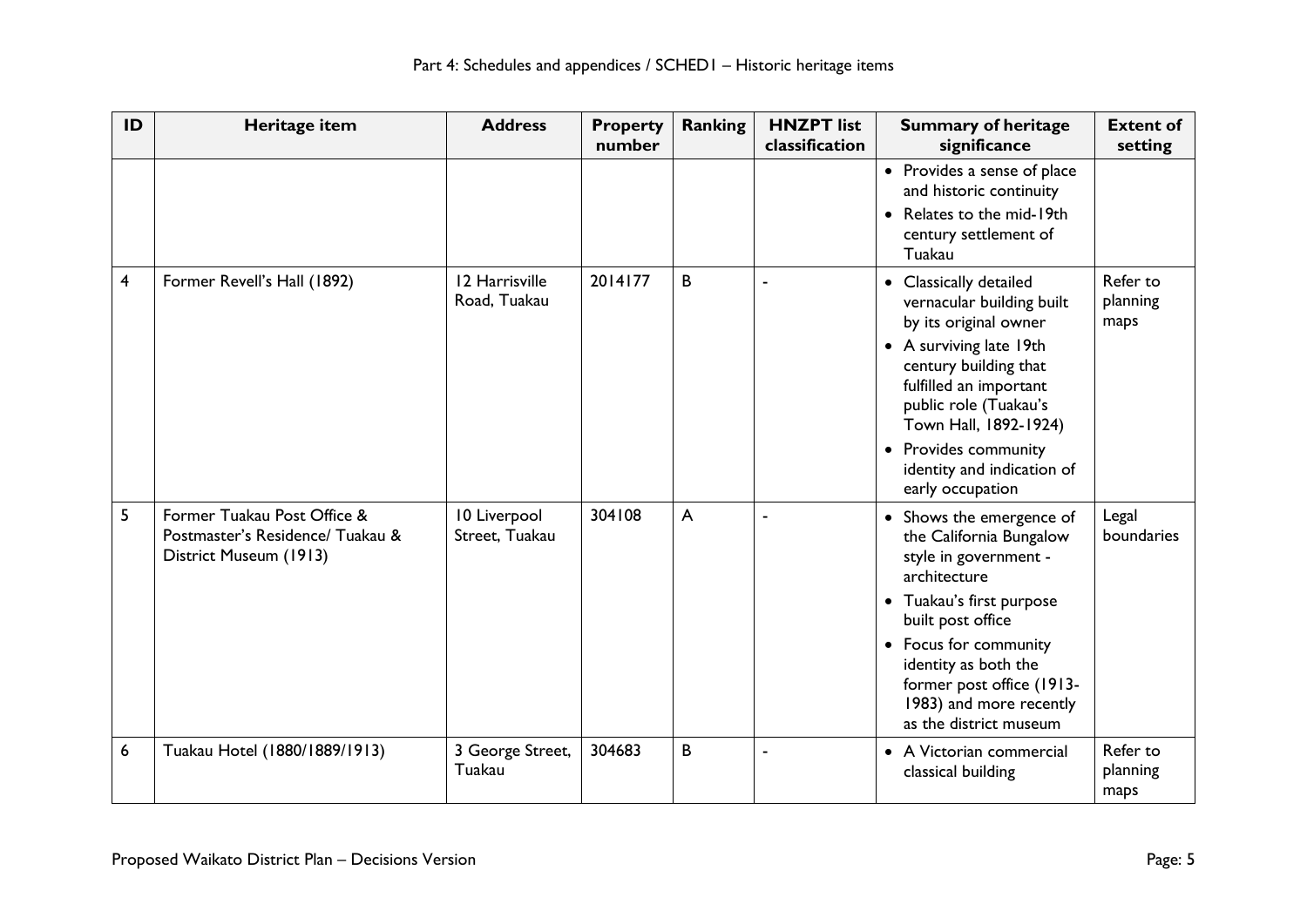| ID             | Heritage item                                                                                        | <b>Address</b>              | <b>Property</b><br>number | <b>Ranking</b> | <b>HNZPT</b> list<br>classification | <b>Summary of heritage</b><br>significance                                                                                                                                                                                                                                                                                                                                                     | <b>Extent of</b><br>setting  |
|----------------|------------------------------------------------------------------------------------------------------|-----------------------------|---------------------------|----------------|-------------------------------------|------------------------------------------------------------------------------------------------------------------------------------------------------------------------------------------------------------------------------------------------------------------------------------------------------------------------------------------------------------------------------------------------|------------------------------|
|                |                                                                                                      |                             |                           |                |                                     | • A surviving late 19th<br>century building in the<br>town centre<br>• A focus for community<br>identity and historic<br>continuity having served<br>as a hotel since 1880.<br>• Indication of early<br>occupation                                                                                                                                                                             |                              |
| $\overline{7}$ | Former St Stephen's Presbyterian<br>Church/Tuakau Union Parish Church<br>(1879-80, relocated c.1914) | 5 Madill Road,<br>Tuakau    | 304818                    | A              | $\blacksquare$                      | • A typical colonial Gothic<br>Revival structure that<br>maintains a high level of<br>authenticity<br>• A late 19th century<br>building that was moved<br>closer to the town centre<br>over 100 years ago<br>• Demonstrates the<br>capacity of the church<br>property trustees to<br>relocate a building in the<br>mid-1910s<br>• A place of Christian<br>worship and fellowship<br>since 1880 | Refer to<br>planning<br>maps |
| 8              | Tuakau Plunket Rooms (1930)                                                                          | 68 George<br>Street, Tuakau | 304115                    | A              |                                     | • An example of the work<br>of Auckland architect RW<br>Maclaurin<br>Association with the<br>$\bullet$<br>Tuakau branch of the                                                                                                                                                                                                                                                                 | Refer to<br>planning<br>maps |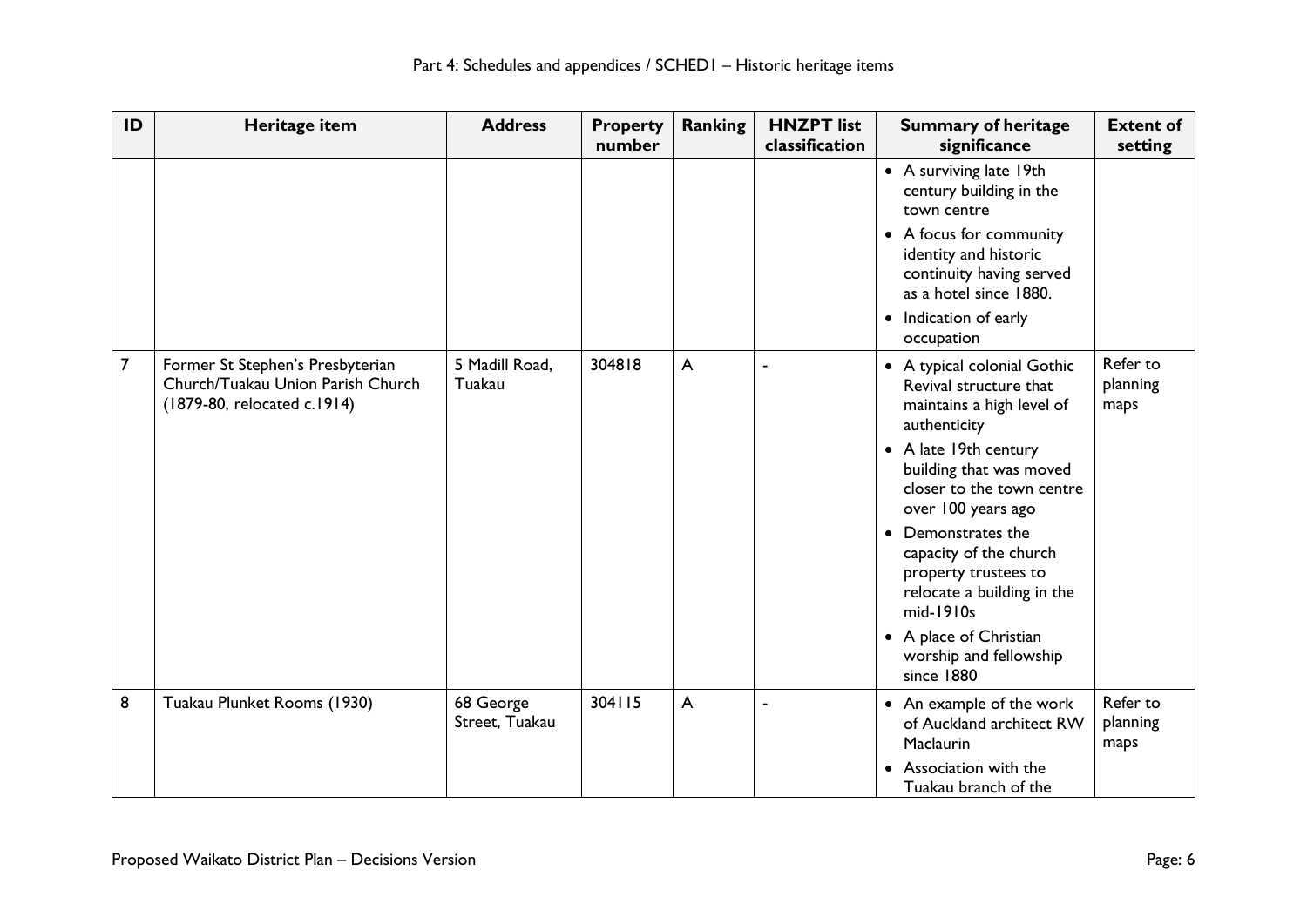| ID | Heritage item                    | <b>Address</b>              | <b>Property</b><br>number | <b>Ranking</b> | <b>HNZPT</b> list<br>classification | <b>Summary of heritage</b><br>significance                                                                                                                                                                                                                                                                                                                                                                        | <b>Extent of</b><br>setting  |
|----|----------------------------------|-----------------------------|---------------------------|----------------|-------------------------------------|-------------------------------------------------------------------------------------------------------------------------------------------------------------------------------------------------------------------------------------------------------------------------------------------------------------------------------------------------------------------------------------------------------------------|------------------------------|
|    |                                  |                             |                           |                |                                     | Royal NZ Plunket Society<br>since 1930<br>Contributes to the<br>$\bullet$<br>historic character and<br>streetscape of Tuakau's<br>town centre<br>• A place of focus for the<br>community, health and<br>wellbeing of mothers and<br>children                                                                                                                                                                      |                              |
| 9  | Tuakau Memorial Town Hall (1924) | 70 George<br>Street, Tuakau | 304115                    | A              |                                     | Designed by Hamilton<br>architects Edgecumbe and<br>White in a distinctive<br>Neoclassical façade<br>• A local war memorial<br>representing the<br>community's efforts to<br>remember local<br>servicemen<br>• Inter-war period<br>construction methods and<br>materials, and the quality<br>of techniques used in its<br>façade ornamentation<br>• A war memorial hall and<br>meeting place for the<br>community | Refer to<br>planning<br>maps |
| 10 | Former Chiplin House (c.1883)    | 7 Ewing Road,<br>Whangarata | 302254                    | B              |                                     | An example of a late<br>$\bullet$<br>Victorian square plan villa                                                                                                                                                                                                                                                                                                                                                  | Refer to<br>planning<br>maps |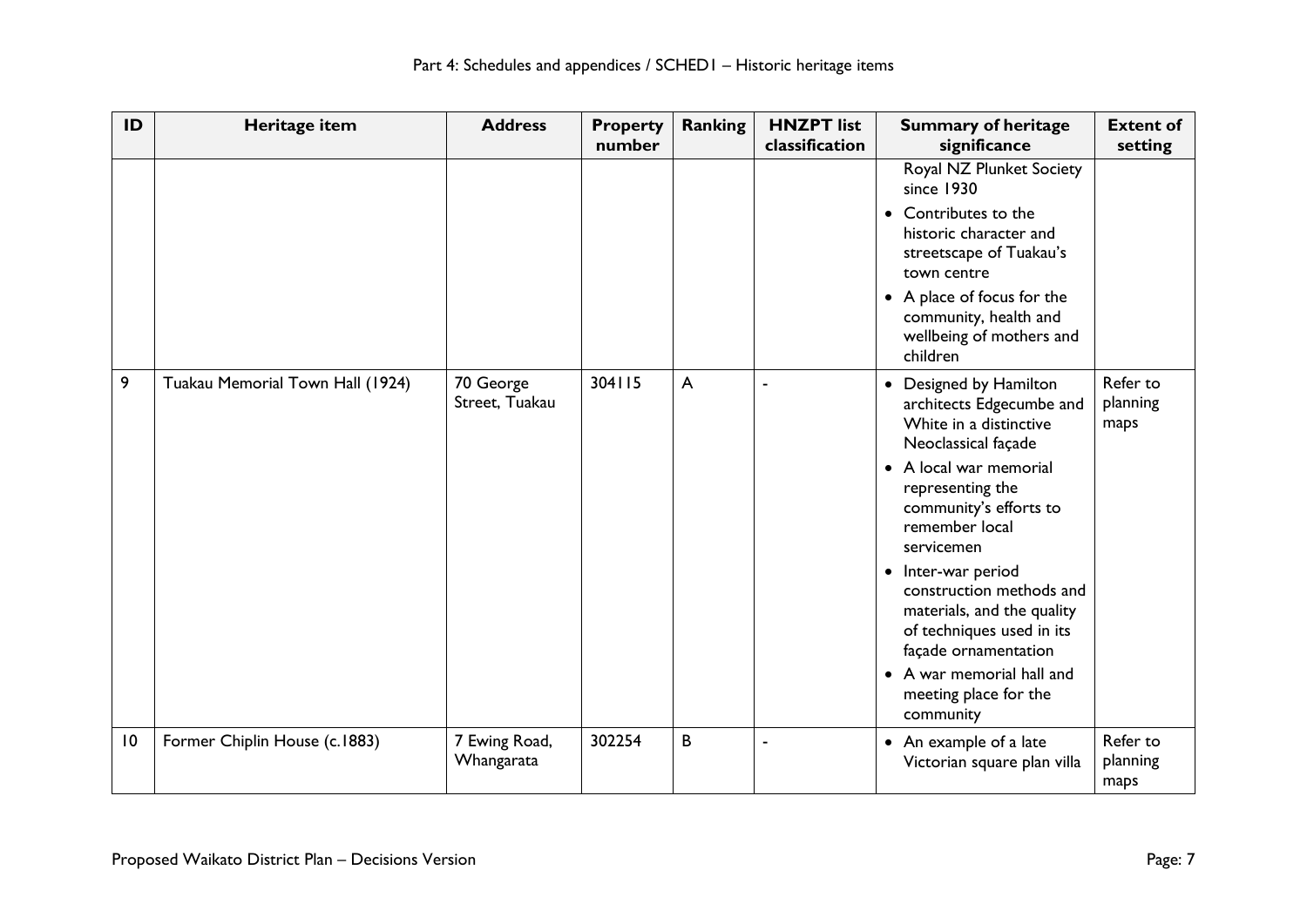| ID           | Heritage item                                                                                                              | <b>Address</b>               | <b>Property</b><br>number | <b>Ranking</b> | <b>HNZPT</b> list<br>classification | <b>Summary of heritage</b><br>significance                                                                                                                                                                                                                               | <b>Extent of</b><br>setting  |
|--------------|----------------------------------------------------------------------------------------------------------------------------|------------------------------|---------------------------|----------------|-------------------------------------|--------------------------------------------------------------------------------------------------------------------------------------------------------------------------------------------------------------------------------------------------------------------------|------------------------------|
|              |                                                                                                                            |                              |                           |                |                                     | that maintains a good<br>level of authenticity<br>• Association with some of<br>Whangarata's early<br>colonial settlers<br>• Provides a sense of place                                                                                                                   |                              |
|              |                                                                                                                            |                              |                           |                |                                     | and historic continuity<br>• An indicator of early<br>1880s settlement of<br>Whangarata                                                                                                                                                                                  |                              |
| $\mathbf{H}$ | Former Whangarata School & World<br>War I Memorial/Whangarata<br>Community Centre (memorial unveiled<br>1924; school 1926) | 6 Ewing Road,<br>Whangarata  | 302287                    | A              |                                     | • School building is an<br>example of AB Miller's<br>architecture that<br>maintains a good level of<br>authenticity<br>Association with a school<br>$\bullet$<br>founded in 1887 and past<br>staff and pupils<br>• A place of community<br>identity and<br>commemoration | Refer to<br>planning<br>maps |
| 12           | 'Glencairn' Former Ewing Farmhouse<br>(1883)                                                                               | 85 Ewing Road,<br>Whangarata | 302225                    | B              |                                     | • An example of a late<br>Victorian square plan villa<br>built from concrete<br>• Association with one of<br>Whangarata's early<br>colonial settler families<br>• Construction methods<br>and materials used by<br>John Wilson & Co                                      | Refer to<br>planning<br>maps |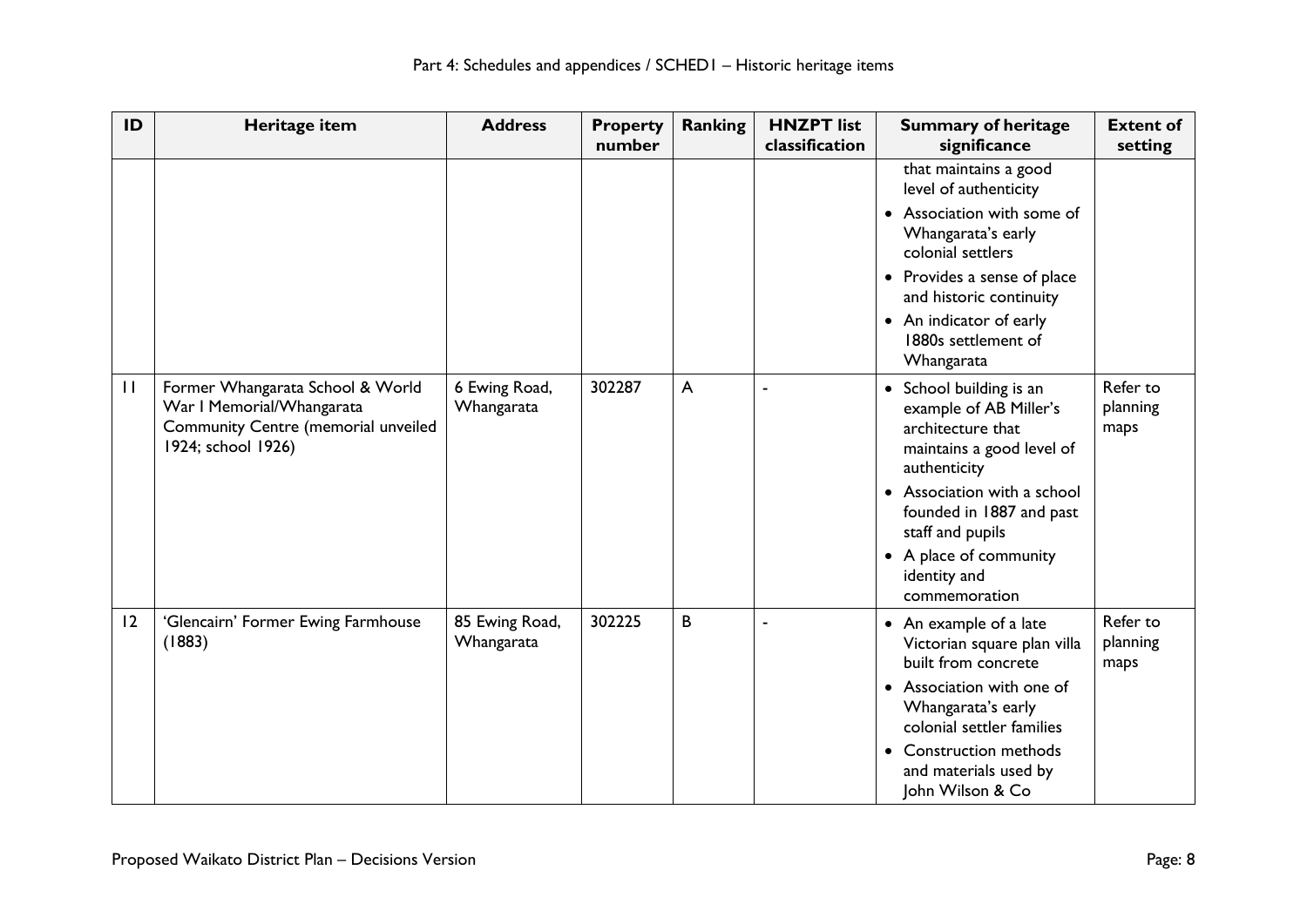| ID              | Heritage item                                                                                  | <b>Address</b>               | <b>Property</b><br>number | <b>Ranking</b> | <b>HNZPT</b> list<br>classification | <b>Summary of heritage</b><br>significance                                                                                                                                                                                                                                                                                                                                                                                           | <b>Extent of</b><br>setting  |
|-----------------|------------------------------------------------------------------------------------------------|------------------------------|---------------------------|----------------|-------------------------------------|--------------------------------------------------------------------------------------------------------------------------------------------------------------------------------------------------------------------------------------------------------------------------------------------------------------------------------------------------------------------------------------------------------------------------------------|------------------------------|
|                 |                                                                                                |                              |                           |                |                                     | • Provides a sense of place<br>and historic continuity<br>• Indicator of early 1880s<br>settlement at Whangarata                                                                                                                                                                                                                                                                                                                     |                              |
| $\overline{13}$ | Former Kariaotahi School/Karioitahi<br>Hall (1931) and the Kariotahi School<br>Roll of Honour. | Binns Road,<br>Karioitahi    | 300374                    | A              | $\blacksquare$                      | • An example of the work<br>of AB Miller, the<br><b>Auckland Education</b><br>Board architect and for<br>its high level of<br>authenticity<br>• Association with the<br>school's former pupils<br>and staff and the<br>provision of education to<br>the community<br>• Early 1930s design and<br>construction<br>• Place of education and<br>community identity<br>• Provision of information<br>about mid-20th century<br>schooling | Refer to<br>planning<br>maps |
| 4               | St Andrew's Catholic Church (1912-<br>13)                                                      | 186 George<br>Street, Tuakau | 304978                    | A              |                                     | • Early 20th century Gothic<br>Revival structure that<br>maintains a high level of<br>authenticity<br>• Association with the<br>Dromgool family and<br>Father Tigar                                                                                                                                                                                                                                                                  | Refer to<br>planning<br>maps |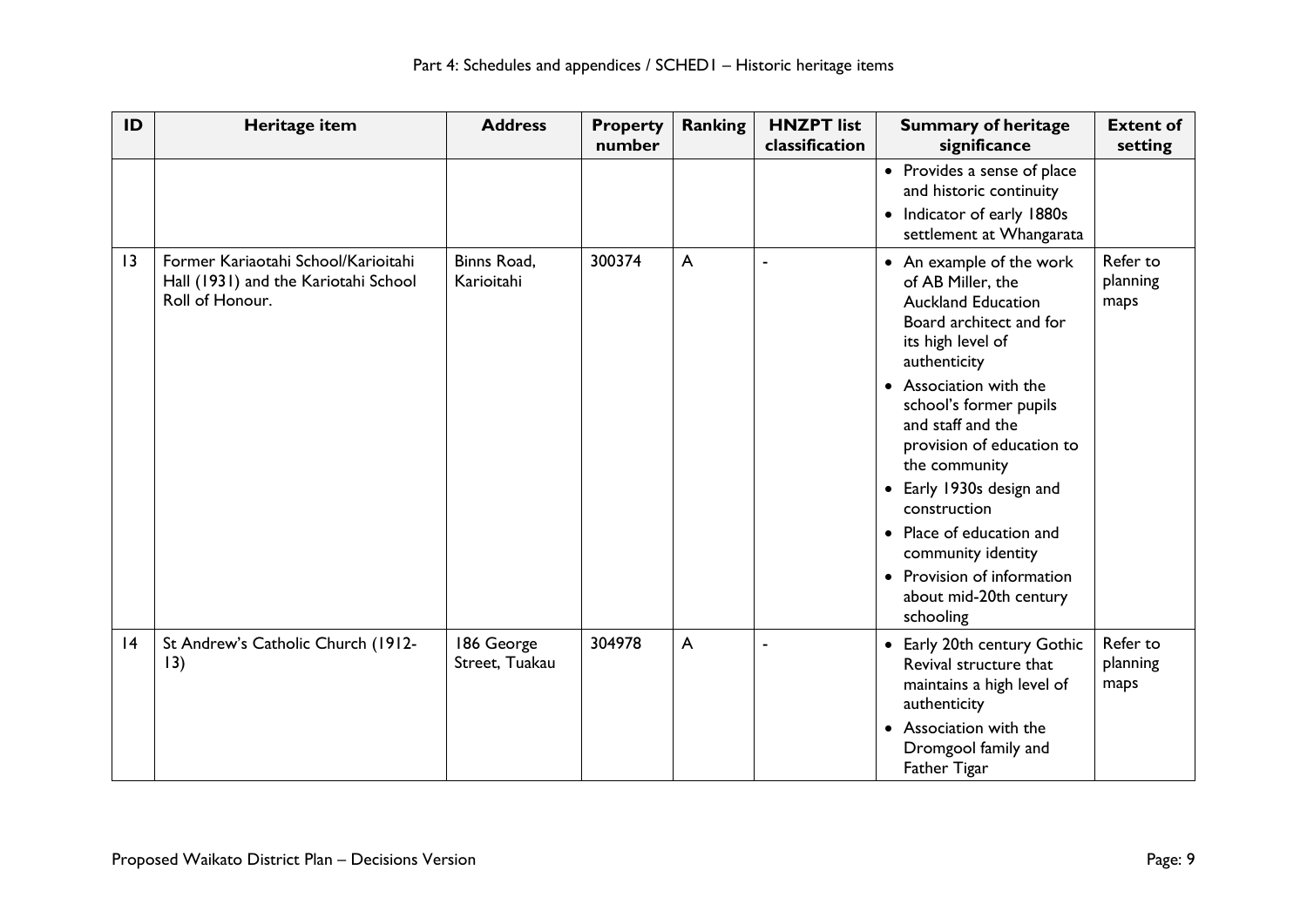| ID | Heritage item                                                    | <b>Address</b>                                      | <b>Property</b><br>number | <b>Ranking</b> | <b>HNZPT</b> list<br>classification | <b>Summary of heritage</b><br>significance                                                                                                                                                                                                                       | <b>Extent of</b><br>setting  |
|----|------------------------------------------------------------------|-----------------------------------------------------|---------------------------|----------------|-------------------------------------|------------------------------------------------------------------------------------------------------------------------------------------------------------------------------------------------------------------------------------------------------------------|------------------------------|
|    |                                                                  |                                                     |                           |                |                                     | • An example of camerated<br>concrete construction<br>• A place of Christian<br>worship and fellowship<br>since 1913                                                                                                                                             |                              |
| 15 | Tuakau Bridge (1930-33)                                          | River<br>Road/Waikato<br>River, Tuakau              | Road<br>Reserve           | $\overline{A}$ | ä,                                  | The first bowstring arch<br>$\bullet$<br>bridge designed by the<br>leading Auckland<br>engineering practice of<br>Jones & Adams<br>• Association with<br>development of the<br>district's infrastructure<br>Provides a sense of place<br>and historic continuity | Refer to<br>planning<br>maps |
| 16 | Otaua Undenominational<br>Church/Otaua Combined Church<br>(19100 | 54 Maioro Road,<br>Otaua                            | 300885                    | B              | i.                                  | • An early 20th century<br>vernacular Gothic Revival<br>style building<br>Association with local<br>Protestants<br>• Construction and<br>architectural detailing<br>• A place of worship and<br>community identity                                               | Refer to<br>planning<br>maps |
| 17 | Former Miller Farmhouse (1895)                                   | 600 Onewhero-<br>Tuakau Bridge<br>Road,<br>Onewhero | 2022297                   | B              | ÷,                                  | • An example of a late<br>Victorian bay villa<br>• Association with the<br>Miller and Crawford<br>families                                                                                                                                                       | Refer to<br>planning<br>maps |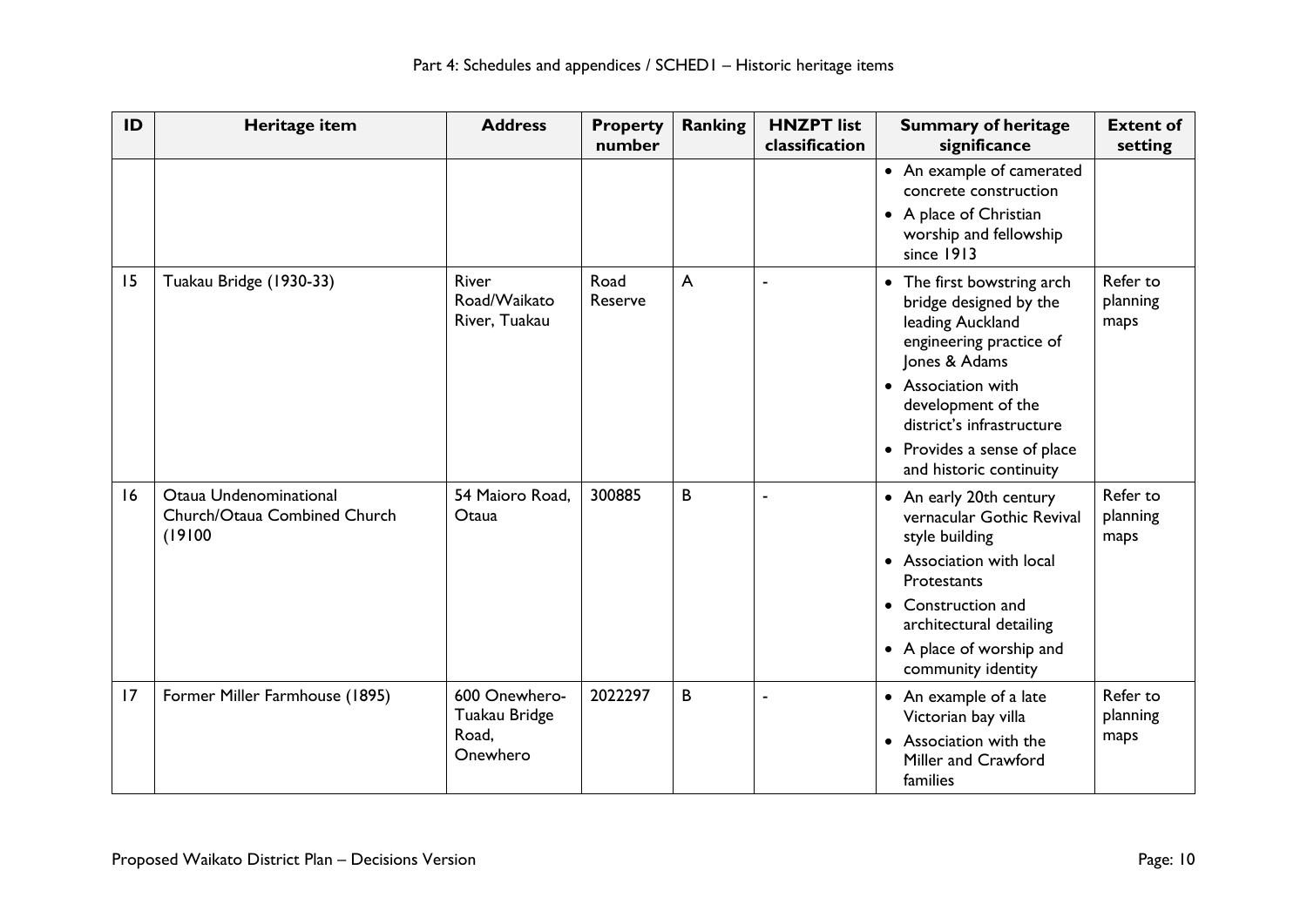| ID | Heritage item                                                  | <b>Address</b>           | <b>Property</b><br>number | <b>Ranking</b> | <b>HNZPT</b> list<br>classification | <b>Summary of heritage</b><br>significance                                                                                                                                                                                                                                                                                                                                                                                                                                                    | <b>Extent of</b><br>setting  |
|----|----------------------------------------------------------------|--------------------------|---------------------------|----------------|-------------------------------------|-----------------------------------------------------------------------------------------------------------------------------------------------------------------------------------------------------------------------------------------------------------------------------------------------------------------------------------------------------------------------------------------------------------------------------------------------------------------------------------------------|------------------------------|
|    |                                                                |                          |                           |                |                                     | • Provides information<br>about early residents,<br>1895 building methods<br>and materials used in<br>construction<br>• Provides evidence of<br>historic continuity<br>• An indicator of early<br>farming development                                                                                                                                                                                                                                                                         |                              |
| 8  | Former Onewhero Post Office &<br>Postmaster's Residence (1923) | 6 Hall Road,<br>Onewhero | 305403                    | B              |                                     | • An inter-war public<br>building that<br>demonstrates the<br>influence of the California<br>Bungalow style on<br>government architecture<br>at that time<br>• Association with the<br>provision of local postal<br>and communication<br>services<br>• Provides information<br>about the working and<br>domestic conditions of<br>local postal workers and<br>the methods and<br>materials used in its<br>construction<br>Indicator of historic<br>$\bullet$<br>continuity within<br>Onewhero | Refer to<br>planning<br>maps |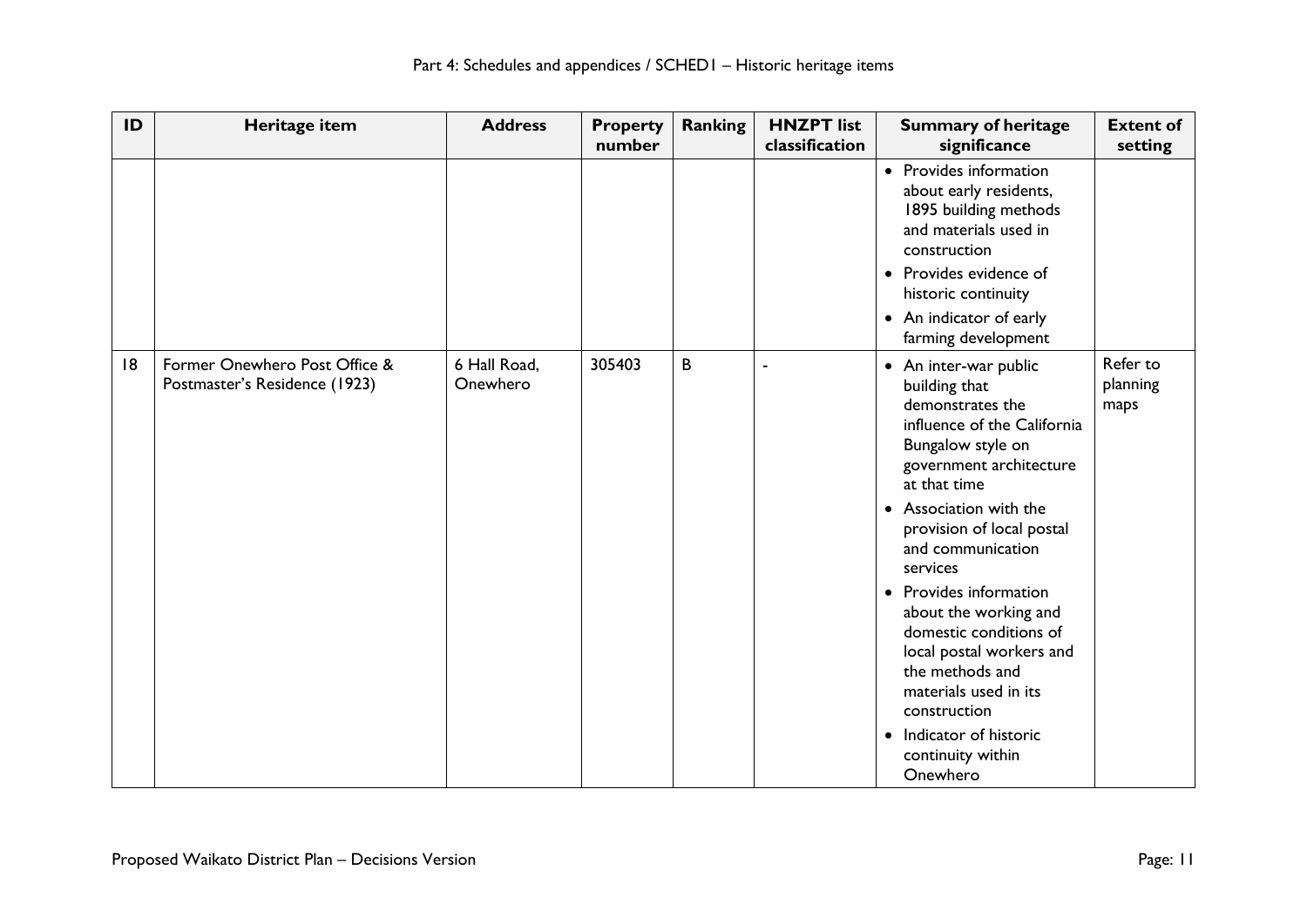| ID | Heritage item                                                                      | <b>Address</b>                                      | <b>Property</b><br>number | <b>Ranking</b> | <b>HNZPT</b> list<br>classification | <b>Summary of heritage</b><br>significance                                                                                                                                                                                                                   | <b>Extent of</b><br>setting  |
|----|------------------------------------------------------------------------------------|-----------------------------------------------------|---------------------------|----------------|-------------------------------------|--------------------------------------------------------------------------------------------------------------------------------------------------------------------------------------------------------------------------------------------------------------|------------------------------|
| 9  | St Stephen's Anglican Church (1903-<br>(04)                                        | 648 Onewhero-<br>Tuakau Bridge<br>Road,<br>Onewhero | 305505                    | B              |                                     | • An early 20th century<br>Gothic Revival style<br>building<br>Association with the<br>Miller family and local<br>Anglican congregation<br>Construction and<br>architectural detailing<br>• A place of worship and<br>community identity                     | Refer to<br>planning<br>maps |
| 20 | Pukekawa Undenominational<br>Church/Pukekawa Presbyterian Church<br>(1917)         | 742 Highway 22,<br>Pukekawa                         | 306207                    | B              |                                     | • An early 20th century<br>Gothic Revival style<br>building<br>• Association with the Orr<br>family and the local<br>Presbyterian congregation<br>Construction and<br>$\bullet$<br>architectural detailing<br>• A place of worship and<br>community identity | Legal<br>boundaries          |
| 21 | Pukekawa Library (1926)                                                            | 755 Highway 22,<br>Pukekawa                         | 306073                    | B              |                                     | • A vernacular building with<br>landmark qualities<br>• Association with, and<br>identity of the local<br>community                                                                                                                                          | Refer to<br>planning<br>maps |
| 22 | 'Clunes'/ Cameron's Castle ((1915-16)<br>(Tower and front concrete façade<br>only) | 165<br>Wairamarama<br>Onewhero                      | 2018626                   | A              |                                     | California Bungalow style<br>by Pukekohe architect<br><b>FW Mountjoy</b>                                                                                                                                                                                     | Refer to<br>planning<br>maps |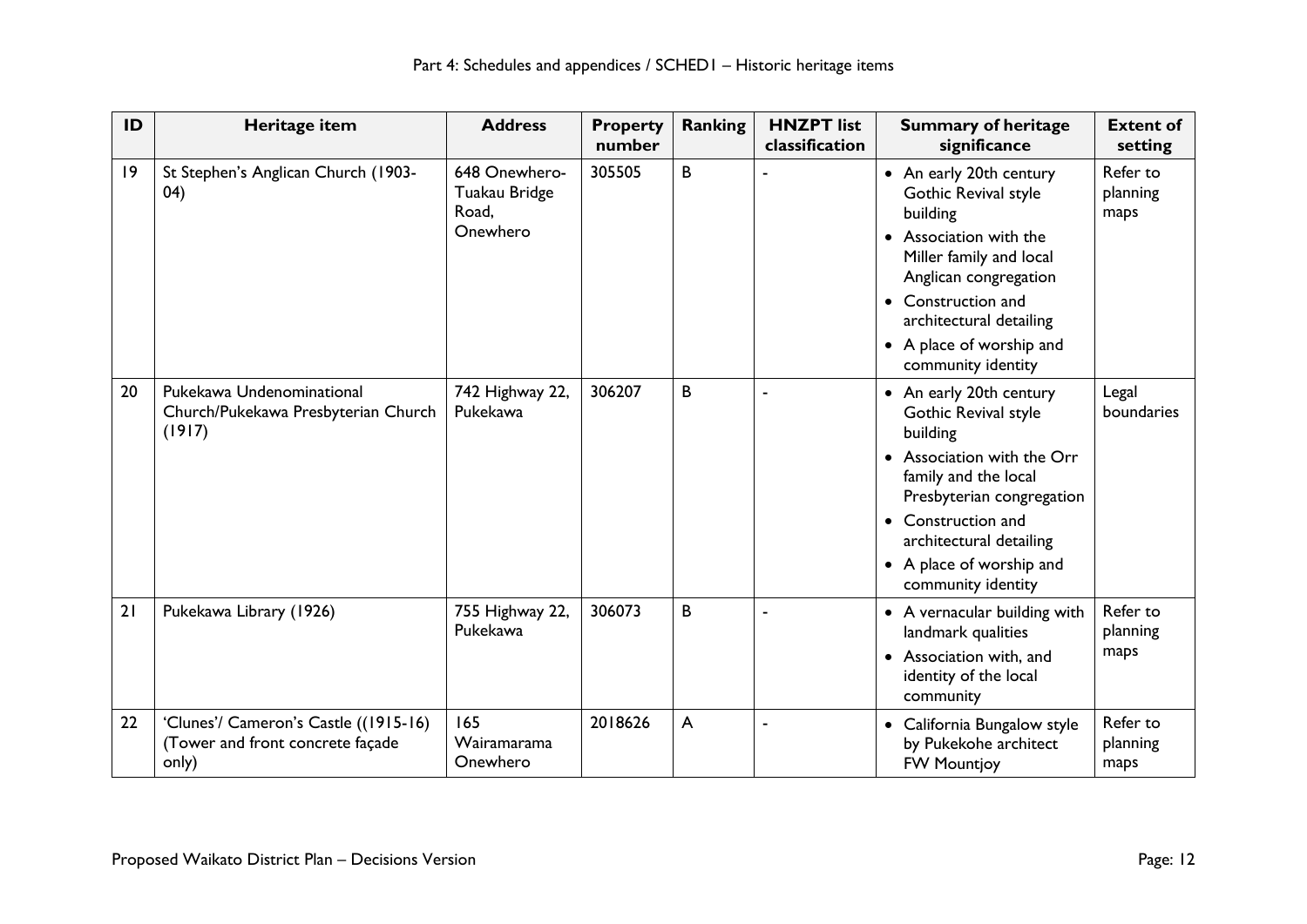| ID | Heritage item                                                                                                                              | <b>Address</b>                                         | <b>Property</b><br>number | <b>Ranking</b> | <b>HNZPT</b> list<br>classification | <b>Summary of heritage</b><br>significance                                                                                                                                                                                                                                                                       | <b>Extent of</b><br>setting  |
|----|--------------------------------------------------------------------------------------------------------------------------------------------|--------------------------------------------------------|---------------------------|----------------|-------------------------------------|------------------------------------------------------------------------------------------------------------------------------------------------------------------------------------------------------------------------------------------------------------------------------------------------------------------|------------------------------|
|    |                                                                                                                                            | Road,<br>Onewhero                                      |                           |                |                                     | • Association with the<br><b>Cameron and Tilsley</b><br>families                                                                                                                                                                                                                                                 |                              |
|    |                                                                                                                                            |                                                        |                           |                |                                     | • Provides information<br>about early residents and<br>the methods and<br>materials used in<br>construction<br>• Evidence of historic<br>continuity                                                                                                                                                              |                              |
| 23 | Maunsell Burial Site & Mission Station                                                                                                     | Stack Road, Port<br>Waikato                            | 307143                    | B              |                                     | • Association with<br>missionary Robert<br>Maunsell                                                                                                                                                                                                                                                              | Refer to<br>planning<br>maps |
| 24 | Former Waikato Children's Camp<br>League/Camp Kahu Kura Aroha/Port<br>Waikato Children's Health Camp/Port<br>Waikato School Camp (1929-30) | 67 Port<br>Waikato-<br>Waikaretu Road,<br>Port Waikato | 307279                    | B              |                                     | • A collection of bungalow<br>style structures designed<br>to accommodate a large<br>number of children and<br>their carers<br>• Association with the<br>children's health camp<br>movement and the<br>generosity of Edward<br>Spargo and the social<br>activism of Dame Hilda<br>Ross<br>• Provides evidence of | Refer to<br>planning<br>maps |
|    |                                                                                                                                            |                                                        |                           |                |                                     | historic continuity and<br>cultural sentiment                                                                                                                                                                                                                                                                    |                              |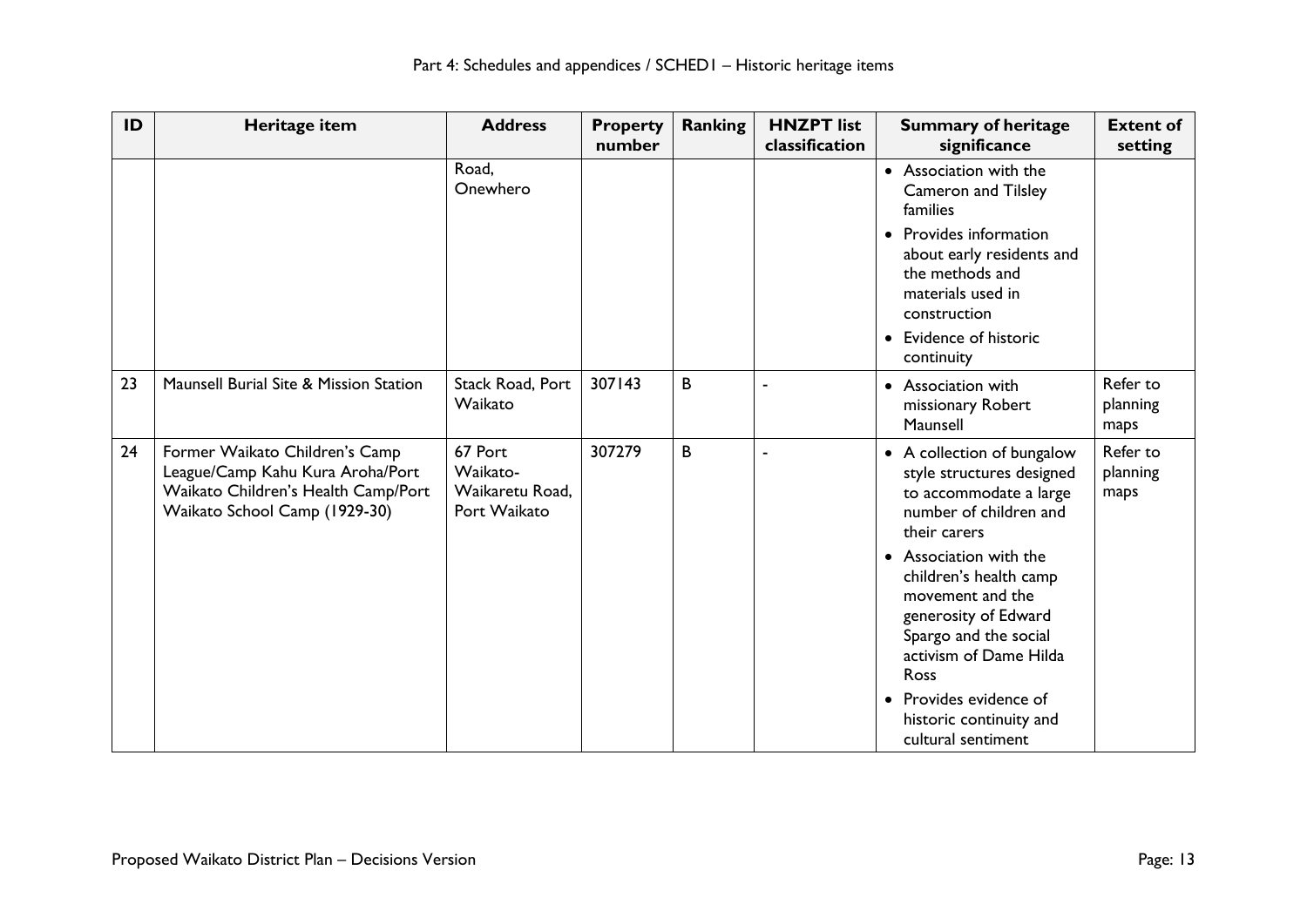| ID | Heritage item                                                                        | <b>Address</b>                          | <b>Property</b><br>number | Ranking        | <b>HNZPT</b> list<br>classification | <b>Summary of heritage</b><br>significance                                                                                                                                                                                                                                                                                                                                           | <b>Extent of</b><br>setting  |
|----|--------------------------------------------------------------------------------------|-----------------------------------------|---------------------------|----------------|-------------------------------------|--------------------------------------------------------------------------------------------------------------------------------------------------------------------------------------------------------------------------------------------------------------------------------------------------------------------------------------------------------------------------------------|------------------------------|
| 25 | Former Marist Juniorate Training<br>College building/La Valla College<br>$(1925-26)$ | $131 - 139$<br>Dominion Road,<br>Tuakau | 302091                    | $\overline{A}$ |                                     | • High architectural and<br>social heritage values                                                                                                                                                                                                                                                                                                                                   | Refer to<br>planning<br>maps |
| 26 | <b>Otaua Memorial Bowling Club Gates</b><br>and Boundary Wall (1954)                 | 36 Maioro Road,<br>Otaua                | 300893                    | B              |                                     | • The Otaua Memorial<br>Bowling Club Gates and<br>Boundary Wall have<br>overall significance to<br><b>Waikato District</b>                                                                                                                                                                                                                                                           | Refer to<br>planning<br>maps |
|    |                                                                                      |                                         | <b>Pokeno</b>             |                |                                     |                                                                                                                                                                                                                                                                                                                                                                                      |                              |
| 27 | Former Miranda School/Former<br>Miranda Presbyterian Church (1885)                   | 965C Miranda<br>Road, Miranda           | 1008915                   | B              |                                     | • An example of the work<br>by Henry Alright,<br><b>Auckland Education</b><br>Board architect<br>• Association with<br>Miranda's early settlers<br>and the provision of social<br>services<br>• Provides information<br>about early schooling in<br>the community and the<br>building design and<br>construction methods<br>Place of education,<br>worship and community<br>identity | Legal<br>boundaries          |
| 28 | St Mary's Anglican Church (1899-1900)                                                | 20 Avon Road,<br>Pokeno                 | 302651                    | $\mathsf{A}$   | Category 2,<br>List $#$ 695         | • A late work by Edward<br>Bartley, architect to the<br>Auckland Anglican<br>Diocesan                                                                                                                                                                                                                                                                                                | Legal<br>boundaries          |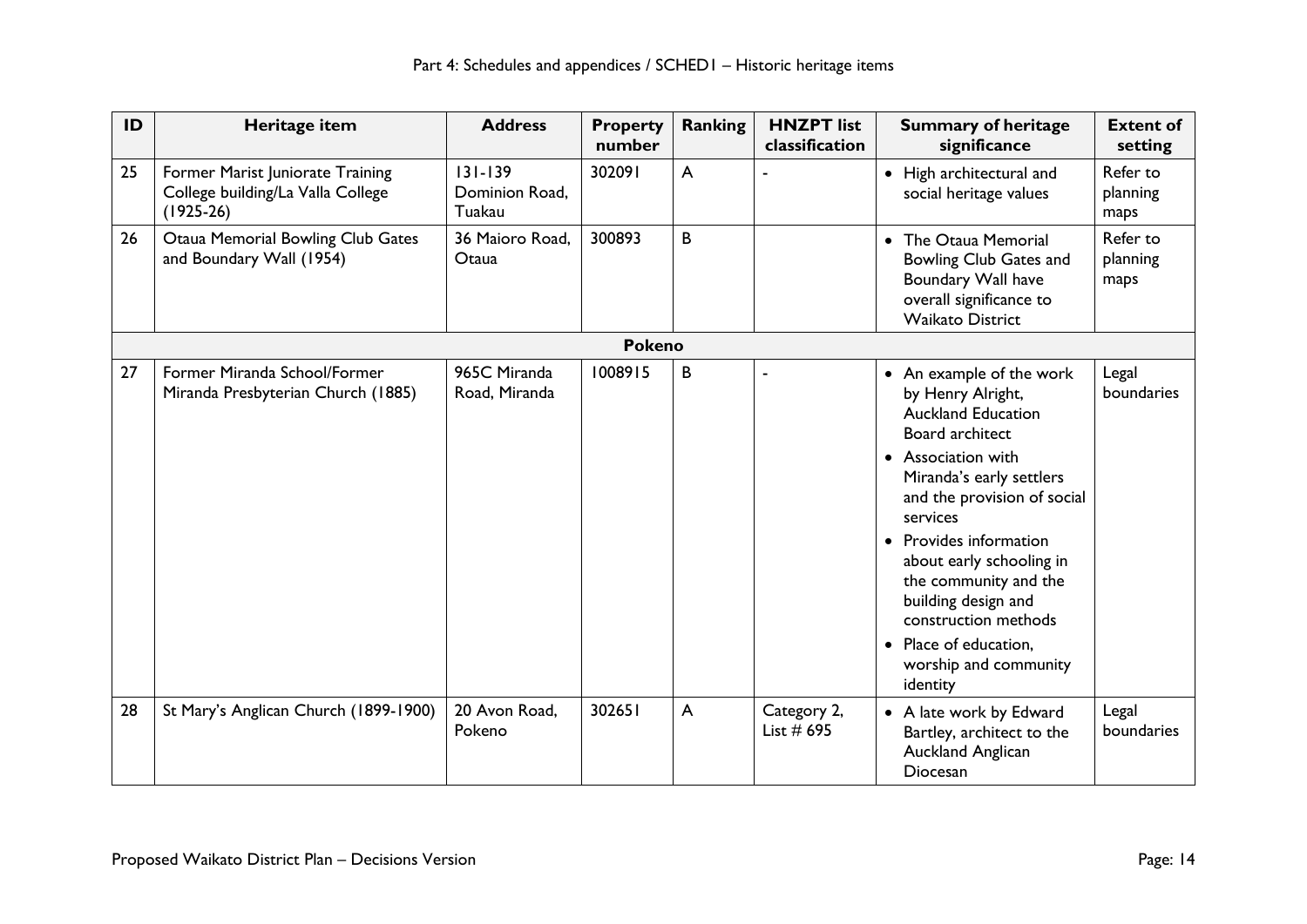| ID | Heritage item                                                      | <b>Address</b>             | <b>Property</b><br>number | <b>Ranking</b> | <b>HNZPT</b> list<br>classification | <b>Summary of heritage</b><br>significance                                                                                     | <b>Extent of</b><br>setting |
|----|--------------------------------------------------------------------|----------------------------|---------------------------|----------------|-------------------------------------|--------------------------------------------------------------------------------------------------------------------------------|-----------------------------|
|    |                                                                    |                            |                           |                |                                     | • Association with the<br>philanthropy of Harriet<br>Johnston & FW Pyne                                                        |                             |
|    |                                                                    |                            |                           |                |                                     | Quality of construction<br>$\bullet$<br>and architectural detailing,<br>including the church bells<br>and stained-glass window |                             |
|    |                                                                    |                            |                           |                |                                     | • A place of worship and<br>community identity                                                                                 |                             |
| 29 | Former St Andrew's Presbyterian<br>Church (1883; relocated c.1916) | 57 Fraser Road,<br>Pokeno  | 302430                    | B              |                                     | • Gothic Revival style<br>building                                                                                             | Refer to<br>planning        |
|    |                                                                    |                            |                           |                |                                     | • Association with the<br>Scottish settlers of<br>Pokeno                                                                       | maps                        |
|    |                                                                    |                            |                           |                |                                     | • Quality of construction<br>and architectural detailing                                                                       |                             |
|    |                                                                    |                            |                           |                |                                     | • Former place of worship<br>and community identity                                                                            |                             |
| 30 | Former Dean Residence (c.1875)                                     | 85/95 Dean<br>Road, Pokeno | 2020459                   | B              | J.                                  | • An example of a mid-<br>Victorian cottage                                                                                    | Refer to<br>planning        |
|    |                                                                    |                            |                           |                |                                     | • Association with the<br>Dean family                                                                                          | maps                        |
|    |                                                                    |                            |                           |                |                                     | • Provides information<br>about early residents and<br>the methods and martials<br>used in construction                        |                             |
|    |                                                                    |                            |                           |                |                                     | • Evidence of historic<br>continuity and 19th<br>century residential and<br>agricultural development                           |                             |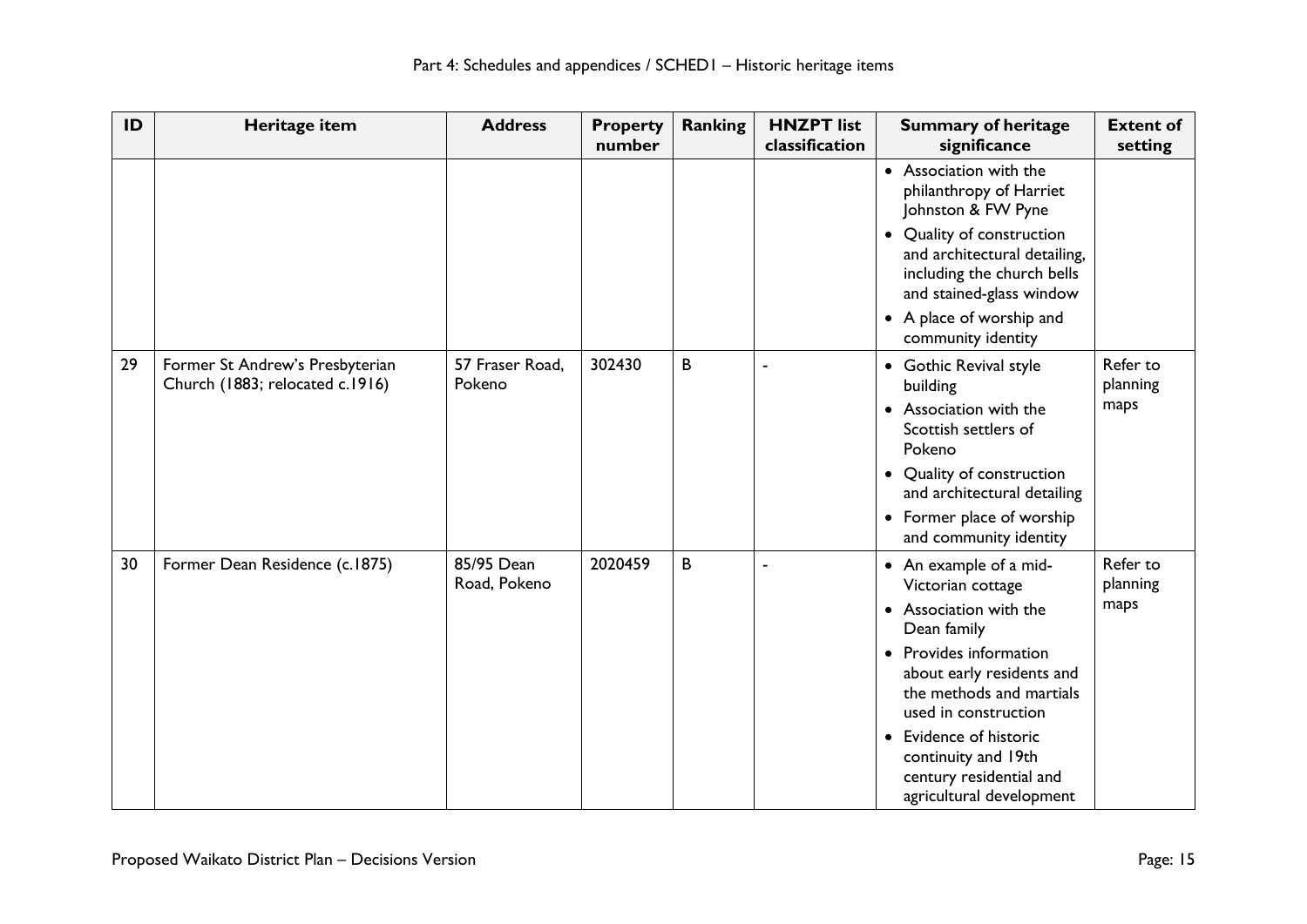| ID | Heritage item                                                       | <b>Address</b>                                                               | <b>Property</b><br>number | <b>Ranking</b> | <b>HNZPT</b> list<br>classification | <b>Summary of heritage</b><br>significance                                                                                                                                                                                                                                   | <b>Extent of</b><br>setting  |
|----|---------------------------------------------------------------------|------------------------------------------------------------------------------|---------------------------|----------------|-------------------------------------|------------------------------------------------------------------------------------------------------------------------------------------------------------------------------------------------------------------------------------------------------------------------------|------------------------------|
| 31 | Pokeno Waikato War Soldiers'<br>Memorial (1092/1926)                | Pokeno Historic<br>Cemetery,<br>corner Munro &<br>Helenslee Roads,<br>Pokeno | 302790                    | $\overline{A}$ |                                     | • Designed by John Bouskill,<br>Auckland monumental<br>mason<br>• Association with the<br>troops who died during<br>the Waikato War<br>Has commemorative<br>purpose and contributes<br>to the understanding of<br>Pokeno's place within the<br>history of the Waikato<br>War | Refer to<br>planning<br>maps |
| 32 | Pokeno World War I Memorial (1921)                                  | <b>Corner Great</b><br>South Road &<br>Market Square,<br>Pokeno              | Road<br>Reserve           | $\overline{A}$ |                                     | • Aesthetic values as a<br>representative example of<br>the obelisk typology<br>• Association with local<br>mem who served in WWI<br>and WWII<br>Has commemorative<br>$\bullet$<br>purpose-                                                                                  | Refer to<br>planning<br>maps |
| 33 | Former Pokeno Post Office &<br>Postmaster's Residence (1924 & 1934) | 63 Great South<br>Road, Pokeno                                               | 302963                    | B              |                                     | • An inter-war public<br>building that<br>demonstrates the<br>influence of the California<br>Bungalow style used in<br>government architecture<br>at the time<br>• Association and<br>centralisation of services                                                             | Refer to<br>planning<br>maps |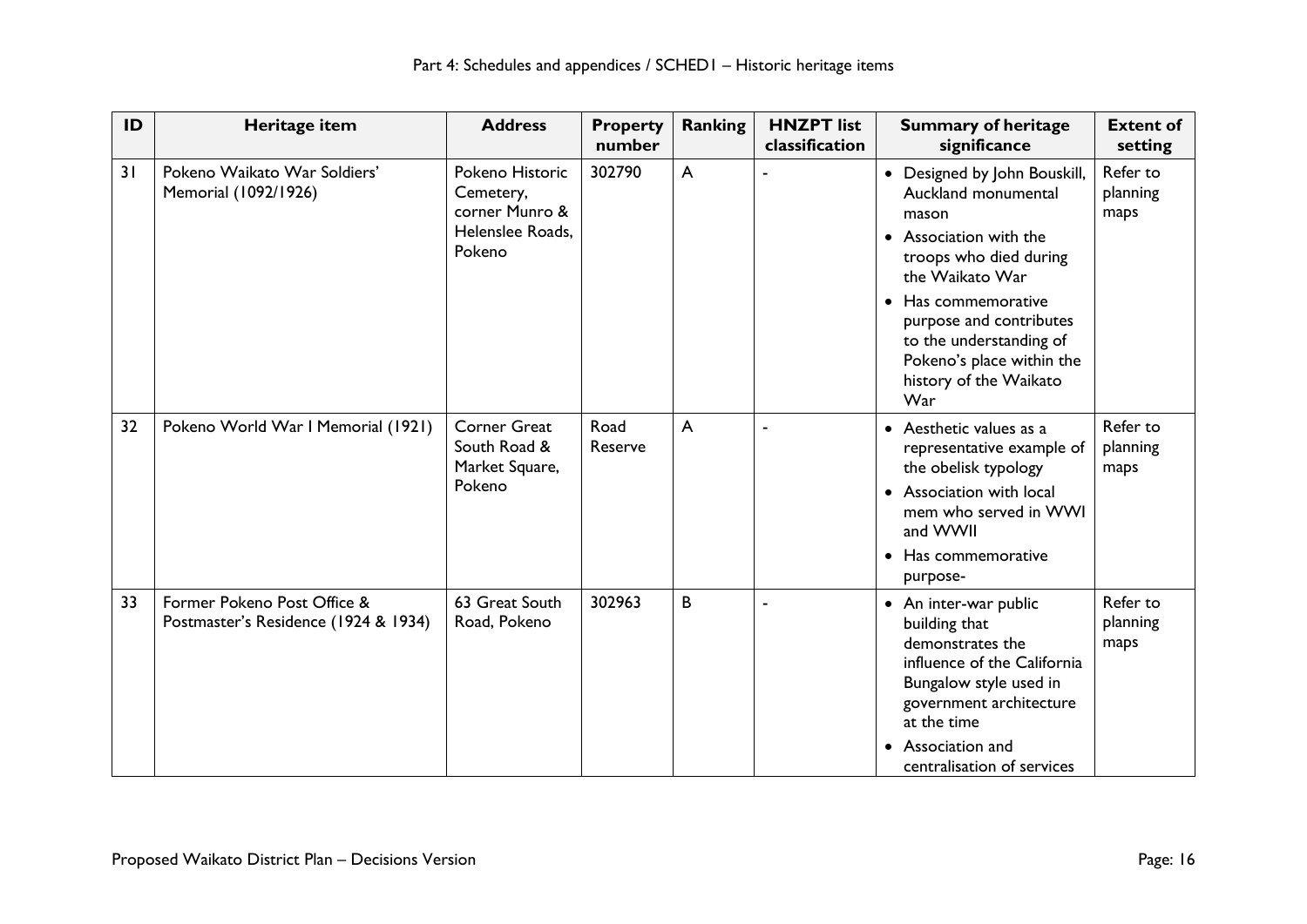| ID | Heritage item                   | <b>Address</b>                 | <b>Property</b><br>number | Ranking | <b>HNZPT</b> list<br>classification | <b>Summary of heritage</b><br>significance                                                                                                                          | <b>Extent of</b><br>setting  |
|----|---------------------------------|--------------------------------|---------------------------|---------|-------------------------------------|---------------------------------------------------------------------------------------------------------------------------------------------------------------------|------------------------------|
|    |                                 |                                |                           |         |                                     | in Pokeno in the early<br>20th century                                                                                                                              |                              |
|    |                                 |                                |                           |         |                                     | Provides information<br>$\bullet$<br>about the working and<br>domestic conditions of<br>postal workers and the<br>methods and materials<br>used in its construction |                              |
|    |                                 |                                |                           |         |                                     | Historic continuity within<br>$\bullet$<br>the town centre                                                                                                          |                              |
| 34 | Pokeno Redoubt House (c.1870)   | 24 Great South<br>Road, Pokeno | 303018                    | B       |                                     | • An example of a mid-<br>Victorian cottage                                                                                                                         | Legal<br>boundaries          |
|    |                                 |                                |                           |         |                                     | Association with the<br>Dean, McDonald and<br>McRobbie families                                                                                                     |                              |
|    |                                 |                                |                           |         |                                     | • Provides information<br>about early residents and<br>methods and materials<br>used in construction                                                                |                              |
|    |                                 |                                |                           |         |                                     | • Evidence of historic<br>continuity                                                                                                                                |                              |
|    |                                 |                                |                           |         |                                     | • Location on the site of<br>the Queen's Redoubt                                                                                                                    |                              |
| 35 | Maramarua Community Hall (1902) | State Highway 2                | 1009168                   | B       |                                     | • A vernacular design and<br>the visual impact it has on<br>the streetscape                                                                                         | Refer to<br>planning<br>maps |
|    |                                 |                                |                           |         |                                     | Association with the<br>people of Maramarua and<br>community activities                                                                                             |                              |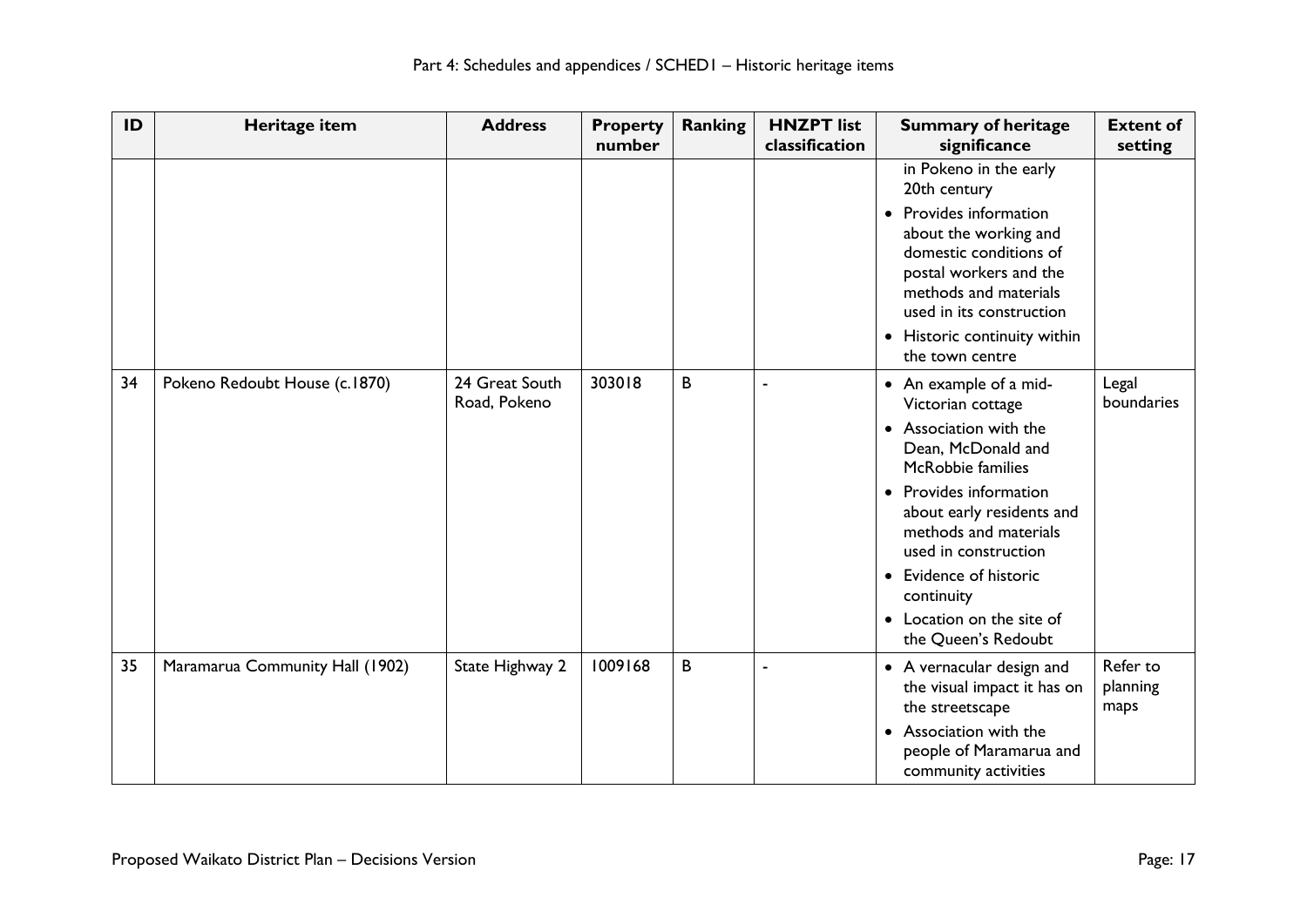| ID | Heritage item                                   | <b>Address</b>                                              | <b>Property</b><br>number | <b>Ranking</b> | <b>HNZPT</b> list<br>classification | <b>Summary of heritage</b><br>significance                                                                                                                                                                                                           | <b>Extent of</b><br>setting  |
|----|-------------------------------------------------|-------------------------------------------------------------|---------------------------|----------------|-------------------------------------|------------------------------------------------------------------------------------------------------------------------------------------------------------------------------------------------------------------------------------------------------|------------------------------|
|    |                                                 |                                                             |                           |                |                                     | • Indicator of construction<br>method and materials<br>• Meeting place for the<br>community                                                                                                                                                          |                              |
| 36 | Maramarua War Memorial (1924)                   | Corner<br>Monument<br>Road/State<br>Highway 2,<br>Maramarua | 1008973                   | A              |                                     | • RA representative<br>example of the obelisk<br>typology<br>• Association with the local<br>men who served in WWI.<br>WWII and other 20th<br>century conflicts<br>Has commemorative<br>$\bullet$<br>purpose                                         | Refer to<br>planning<br>maps |
| 37 | St Jude's Anglican Church (1914)                | 43 Koheroa<br>Road, Mercer                                  | 303616                    | B              |                                     | • An early 20th century<br>vernacular Gothic Revival<br>style building<br>• Association with the<br>Anglican Church and its<br>local congregation<br>• Construction and<br>architectural detailing<br>• A place of worship and<br>community identity | Legal<br>boundaries          |
| 38 | Former Mercer Post & Telegraph<br>Office (1929) | I Roose Road,<br>Mercer                                     | 303608                    | B              | $\blacksquare$                      | • An inter-war public<br>building that<br>demonstrates the<br>influence of the Georgian<br>Revival style upon the<br>government architecture<br>of the time                                                                                          | Refer to<br>planning<br>maps |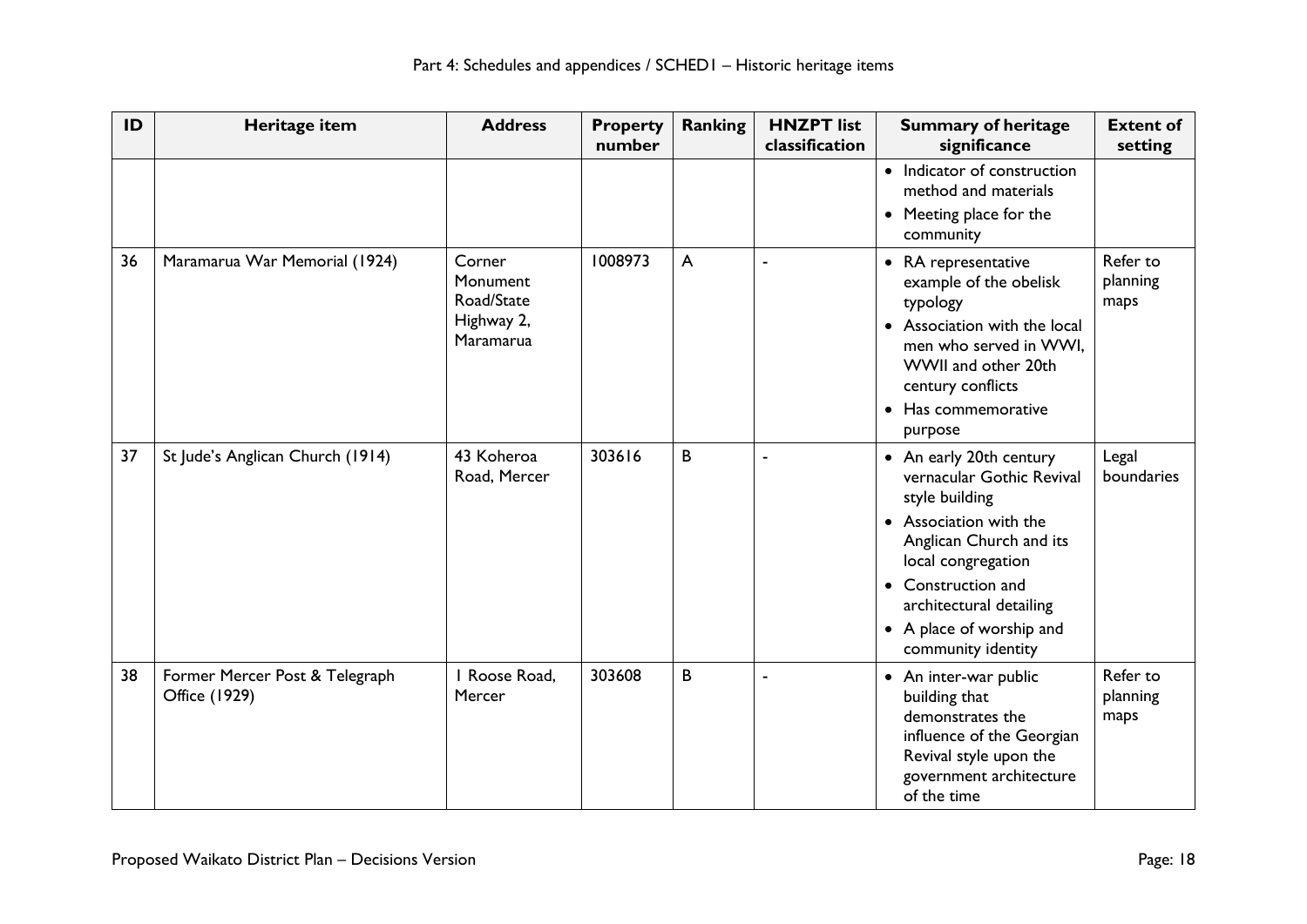| ID | Heritage item                                             | <b>Address</b>                                                                | <b>Property</b><br>number | Ranking | <b>HNZPT</b> list<br>classification | <b>Summary of heritage</b><br>significance                                                                                                                                                                                                                                                                                                                     | <b>Extent of</b><br>setting  |
|----|-----------------------------------------------------------|-------------------------------------------------------------------------------|---------------------------|---------|-------------------------------------|----------------------------------------------------------------------------------------------------------------------------------------------------------------------------------------------------------------------------------------------------------------------------------------------------------------------------------------------------------------|------------------------------|
|    |                                                           |                                                                               |                           |         |                                     | • Association with the local<br>provision of essential<br>government services<br>• Provide information<br>about the working<br>conditions of postal staff<br>and the methods and<br>materials used in<br>construction<br>• Indicator of historic<br>continuity with the town<br>centre                                                                         |                              |
| 39 | Mercer War Memorial & Pioneer Gun<br><b>Turret (1921)</b> | Road Reserve,<br><b>Corner Roose</b><br>Road and<br>Riverbank Road,<br>Mercer | Road<br>Reserve           | A       | Category I,<br>List #7647           | • Has aesthetic significance<br>for its unique and<br>distinctive design<br>• Association with local<br>men who served in WWI,<br>military actions by<br>imperial and colonial<br>troops during the<br>Waikato War<br>• The design and<br>construction considered<br>to be one of the world's<br>first revolving gun turrets<br>• Has commemorative<br>purpose | Refer to<br>planning<br>maps |
|    |                                                           |                                                                               | <b>Te Kauwhata</b>        |         |                                     |                                                                                                                                                                                                                                                                                                                                                                |                              |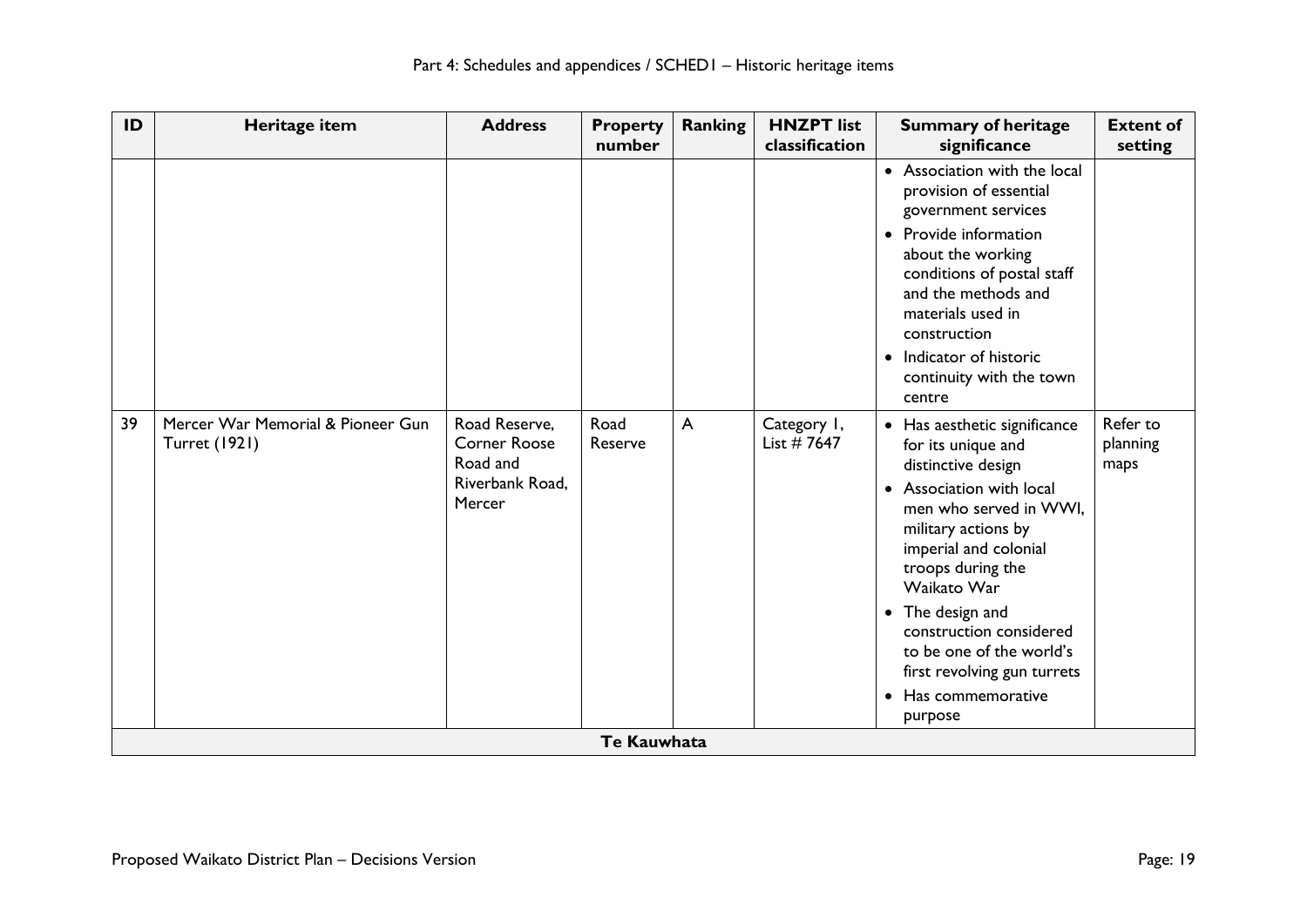| ID | Heritage item                                                                  | <b>Address</b>                 | <b>Property</b><br>number | <b>Ranking</b> | <b>HNZPT</b> list<br>classification | <b>Summary of heritage</b><br>significance                                                                                                                                                                                                                                                                                                                                        | <b>Extent of</b><br>setting  |
|----|--------------------------------------------------------------------------------|--------------------------------|---------------------------|----------------|-------------------------------------|-----------------------------------------------------------------------------------------------------------------------------------------------------------------------------------------------------------------------------------------------------------------------------------------------------------------------------------------------------------------------------------|------------------------------|
| 40 | Former Ross/Appleby Farmhouse<br>(c.1890)                                      | 215 Okaeria<br>Road, Waerenga  | 2016567                   | $\mathsf{A}$   | Category 2,<br>List $#4316$         | • An example of a late<br>Victorian bay villa<br><b>Association with the Ross</b><br>$\bullet$<br>and Appleby families<br>Indicator of historic<br>$\bullet$<br>continuity<br>• Provides information<br>about early residents, and<br>construction methods and<br>materials used<br>1890 occupation<br>$\bullet$                                                                  | Refer to<br>planning<br>maps |
| 41 | Former Waerenga School/Waerenga<br>School Library (1882)                       | 1066 Taniwha<br>Road, Waerenga | 2003779                   | B              | Category 2,<br>List $#4314$         | • An example of the work<br>of Henry Allright,<br><b>Auckland Education</b><br>Board architect<br><b>Association with</b><br>Waerenga's early settlers<br>and the provision of<br>education to the<br>community<br>• Provides information<br>about early schooling, and<br>the building's original<br>design and construction<br>• A place of education and<br>community identity | Refer to<br>planning<br>maps |
| 42 | Waerenga & Taniwha<br><b>Undenominational War Memorial</b><br>Church (1927-28) | 840 Taniwha<br>Road, Waerenga  | 1003631                   | $\overline{A}$ | Category 2,<br>List $#4315$         | • Gothic Revival style                                                                                                                                                                                                                                                                                                                                                            | Legal<br><b>Boundaries</b>   |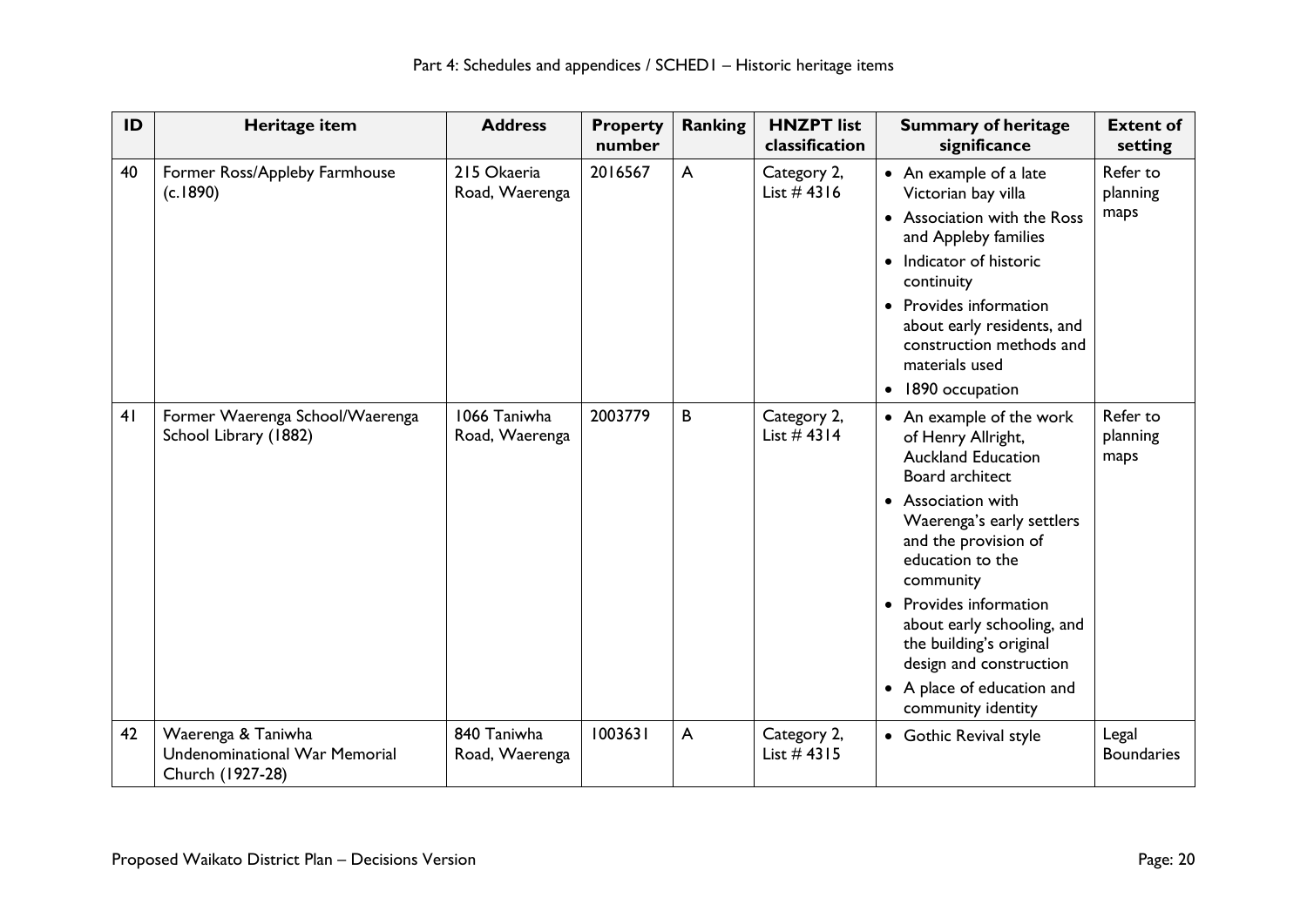| ID | Heritage item                                                     | <b>Address</b>                                                              | <b>Property</b><br>number | Ranking      | <b>HNZPT</b> list<br>classification | <b>Summary of heritage</b><br>significance                                                                                                                                                                                                                                                             | <b>Extent of</b><br>setting  |
|----|-------------------------------------------------------------------|-----------------------------------------------------------------------------|---------------------------|--------------|-------------------------------------|--------------------------------------------------------------------------------------------------------------------------------------------------------------------------------------------------------------------------------------------------------------------------------------------------------|------------------------------|
|    |                                                                   |                                                                             |                           |              |                                     | • Association with the local<br>community and as a WWI<br>memorial<br>• Example of construction<br>and architectural detailing<br>• Place of worship and<br>community identity                                                                                                                         |                              |
| 43 | Former Young Farmhouse/Te<br>Kauwhata & Districts Museum (c.1887) | 14 Waerenga<br>Road, Aparangi<br>Village,<br>Homestead Rise,<br>Te Kauwhata | 2003760                   | $\mathsf{A}$ | Category 2,<br>List $#4312$         | • Example of a Late<br>Victorian cottage<br>Association with the<br>Young family and the<br>development of local<br>forestry and industry<br>1880s concrete<br>$\bullet$<br>construction<br>• Historic continuity<br>• Provides information<br>about early residents<br>-1880s occupation<br>$\bullet$ | Refer to<br>planning<br>maps |
| 44 | Our Lady Queen of Peace Catholic<br>Church (1941)                 | 8 Baird Avenue,<br>Te Kauwhata                                              | 1002959                   | B            |                                     | • A mid-century Gothic<br>Revival style building<br>• Association with the<br>Catholic Church, and<br>church building activity in<br>Te Kauwhata in the mid-<br>20th century<br><b>Example of construction</b><br>and architectural detailing                                                          | Refer to<br>planning<br>maps |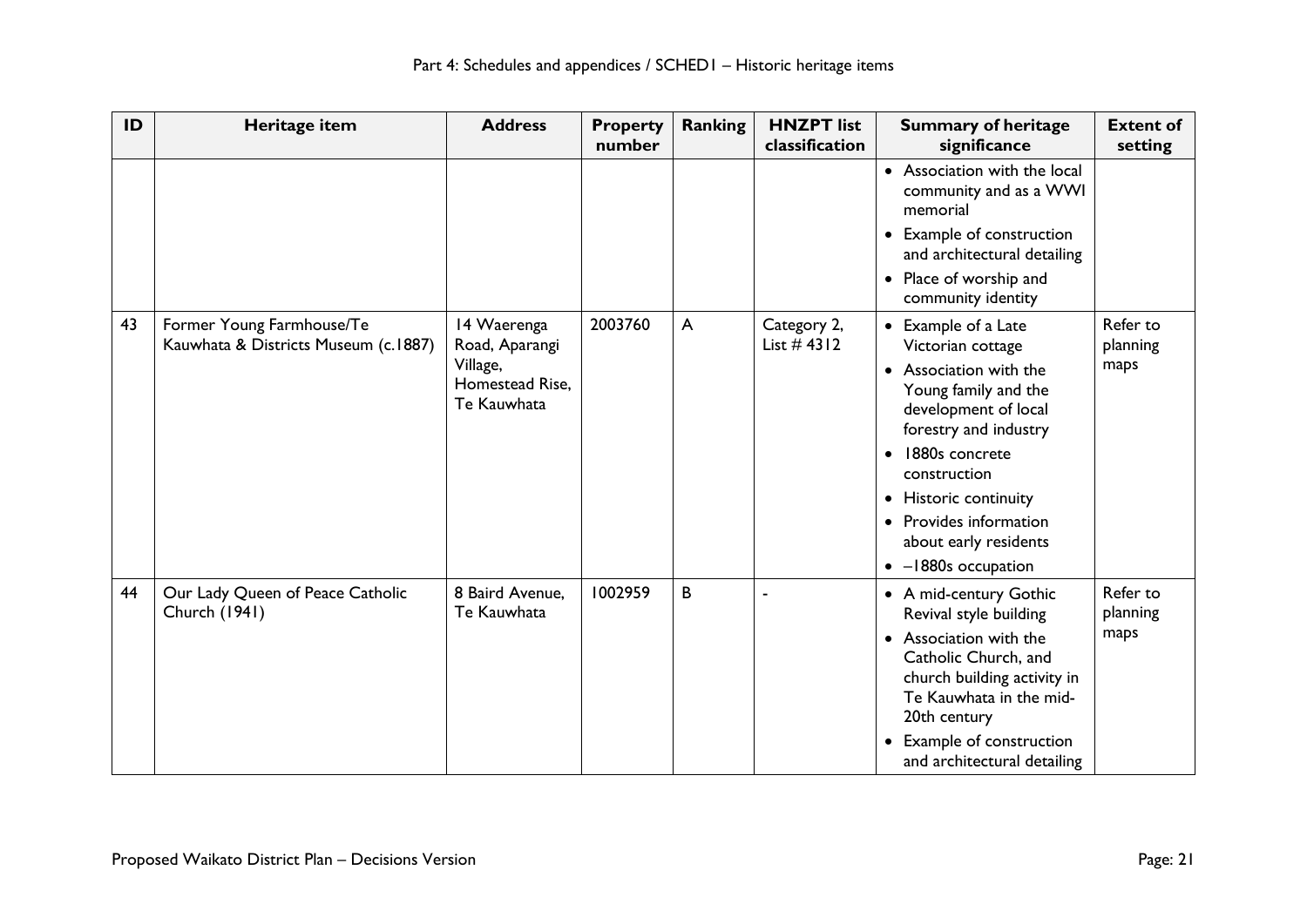| ID | Heritage item                                                                    | <b>Address</b>                     | <b>Property</b><br>number | <b>Ranking</b> | <b>HNZPT</b> list<br>classification | <b>Summary of heritage</b><br>significance                                                                                                                                                                                                                                                                                                    | <b>Extent of</b><br>setting |
|----|----------------------------------------------------------------------------------|------------------------------------|---------------------------|----------------|-------------------------------------|-----------------------------------------------------------------------------------------------------------------------------------------------------------------------------------------------------------------------------------------------------------------------------------------------------------------------------------------------|-----------------------------|
|    |                                                                                  |                                    |                           |                |                                     | • A place of worship and<br>community identity-                                                                                                                                                                                                                                                                                               |                             |
| 45 | St Margaret's Anglican Church (1937-<br>38)                                      | 3 Waerenga<br>Road, Te<br>Kauwhata | 1002890                   | $\mathsf{A}$   | Category 2,<br>List $#4313$         | • A mid-century Gothic<br>Revival style building<br>designed by Charles<br>Towle<br>• Association with the<br>Anglican Church and<br>church building activity in<br>Te Kauwhata in the mid-<br>20th century<br>• Example of construction<br>and architectural detailing<br>• A place of worship and<br>community identity                     | Legal<br>boundaries         |
| 46 | Former Te Kauwhata Post & Telegraph<br>Office & Postmaster's Residence<br>(1926) | 2 Main Road, Te<br>Kauwhata        | 2002877                   | B              |                                     | • An inter-war public<br>building that<br>demonstrates the<br>influence of the California<br>Bungalow style upon<br>government architecture<br>at that time<br>• Association with local<br>government services and<br>community activism<br>Provides information<br>about the working and<br>domestic conditions of<br>postal workers and the | Legal<br>boundaries         |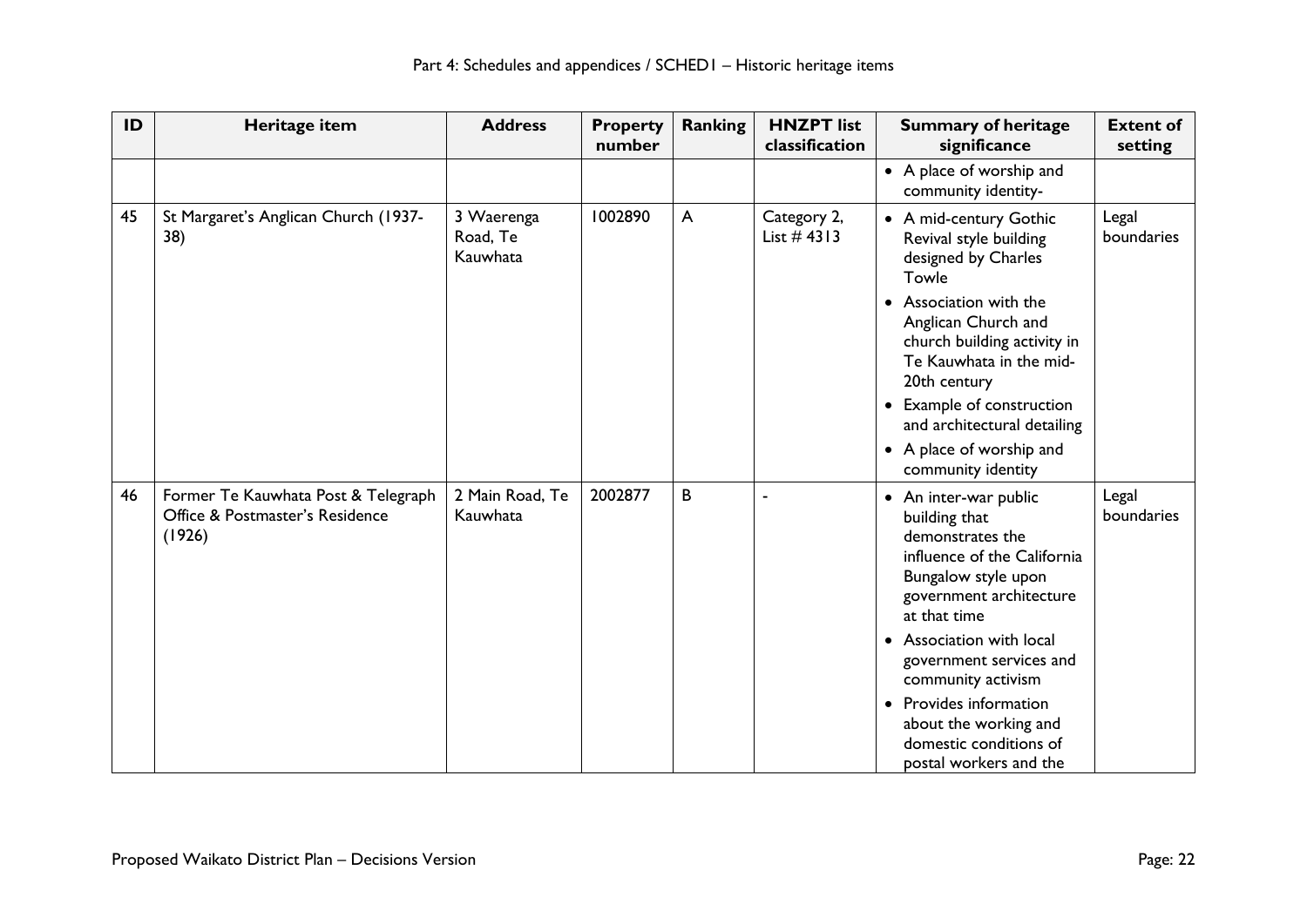| ID | Heritage item                                                                                       | <b>Address</b>                         | <b>Property</b><br>number | <b>Ranking</b> | <b>HNZPT</b> list<br>classification | <b>Summary of heritage</b><br>significance                                                                                                                                                                                                                                                                                                            | <b>Extent of</b><br>setting  |
|----|-----------------------------------------------------------------------------------------------------|----------------------------------------|---------------------------|----------------|-------------------------------------|-------------------------------------------------------------------------------------------------------------------------------------------------------------------------------------------------------------------------------------------------------------------------------------------------------------------------------------------------------|------------------------------|
|    |                                                                                                     |                                        |                           |                |                                     | methods and materials<br>used in construction<br>Indicator of historic<br>$\bullet$<br>continuity with the town<br>centre                                                                                                                                                                                                                             |                              |
| 47 | Former Te Kauwhata Viticultural<br>Research Station (1903-04)                                       | 55 Te Kauwhata<br>Road, Te<br>Kauwhata | 2001298                   | $\mathsf{A}$   | Category I,<br>List $#$ 4174        | Indicator of influences of<br>Mediterranean winery<br>buildings<br>• Association with Romeo<br>Bragato and the New<br>Zealand wine industry<br>Indicator of historic<br>$\bullet$<br>continuity since the<br>development of the<br>Waerenga Experimental<br>farm in 1886<br>Provides information<br>about the evolution of<br>winemaking technologies | Legal<br>boundaries          |
| 48 | Former Manager's House, Waerenga<br>State Farm/ Te Kauwhata Viticultural<br><b>Research Station</b> | 65 Te Kauwhata<br>Road, Te<br>Kauwhata | 2021170                   | B              | ä,                                  | • An example of a<br>transitional bungalow<br>style<br>• Association with the Te<br>Kauwhata Viticultural<br><b>Research Station</b><br>Provides information<br>about the life and work of<br>past research station<br>managers and the                                                                                                               | Refer to<br>planning<br>maps |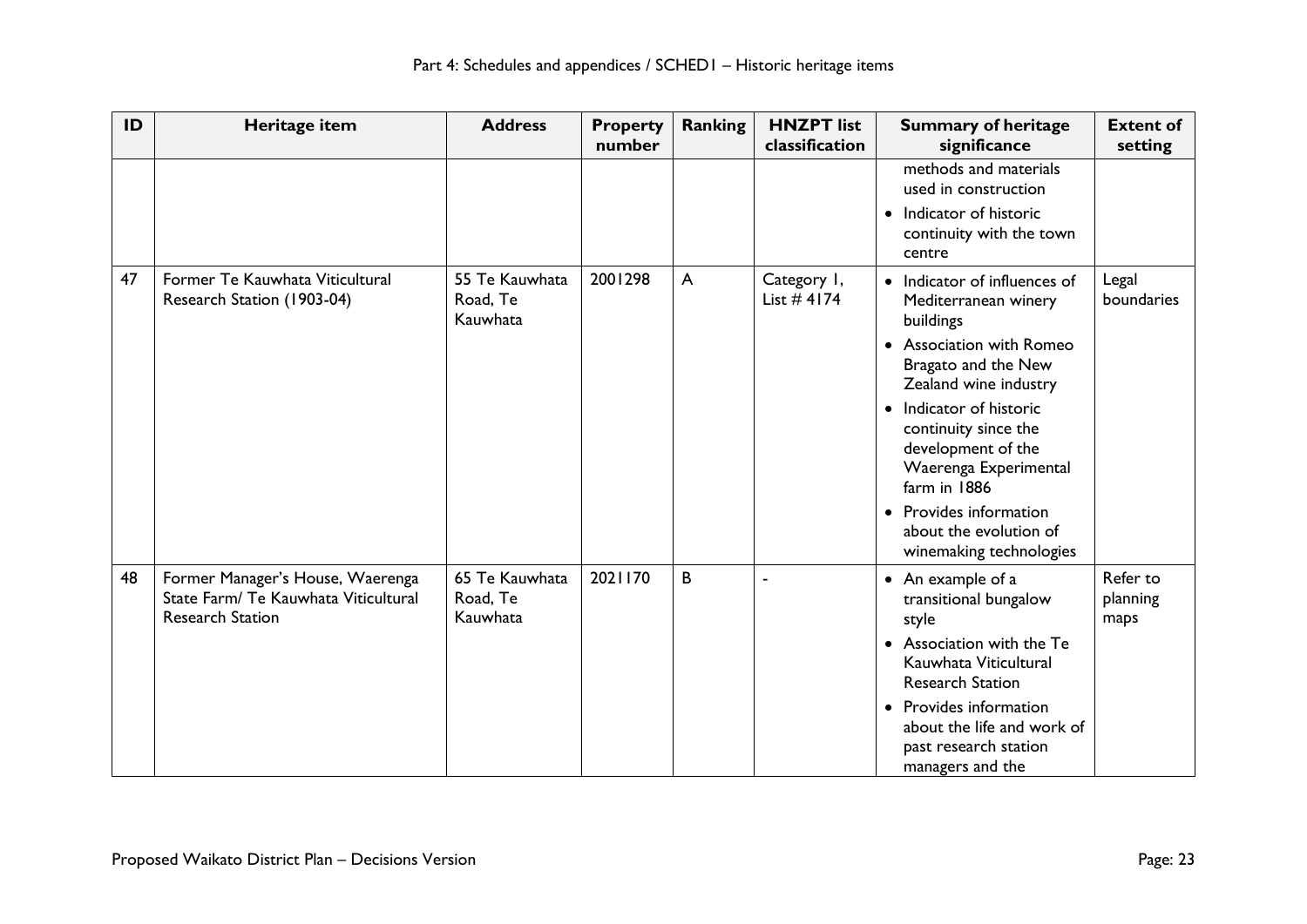| ID | Heritage item                               | <b>Address</b>                       | <b>Property</b><br>number | <b>Ranking</b> | <b>HNZPT</b> list<br>classification | <b>Summary of heritage</b><br>significance                                                                                                                                                                                                                                                                                                                                  | <b>Extent of</b><br>setting  |
|----|---------------------------------------------|--------------------------------------|---------------------------|----------------|-------------------------------------|-----------------------------------------------------------------------------------------------------------------------------------------------------------------------------------------------------------------------------------------------------------------------------------------------------------------------------------------------------------------------------|------------------------------|
|    |                                             |                                      |                           |                |                                     | construction methods and<br>materials used<br>Provides evidence of<br>historic continuity and the<br>development of the<br>Waerenga Experimental<br>Farm from 1886                                                                                                                                                                                                          |                              |
| 49 | Former Tangoao/Taniwha School<br>$(1904-5)$ | Taniwha Road,<br>Waerenga            | 1003650                   | B              | Category 2,<br>List $#4317$         | • An example of the work<br>of Mitchell & Watt,<br><b>Auckland Education</b><br>Board architects<br>• Association with the<br>district's early settlers and<br>the provision of education<br>in the community<br>Provides information<br>$\bullet$<br>about early schooling, and<br>building design and<br>construction<br>• A place of education and<br>community identity | Refer to<br>planning<br>maps |
| 50 | Former Alexander Ross Residence<br>(c.1912) | 258 Waerenga<br>Road, Te<br>Kauwhata | 1003426                   | $\overline{A}$ |                                     | • An example of a<br>transitional villa<br>• Association with the Ross<br>and Robertson families<br>• Indicator of historic<br>continuity in the district<br>Provides information<br>$\bullet$<br>about early residents, and                                                                                                                                                | Refer to<br>planning<br>maps |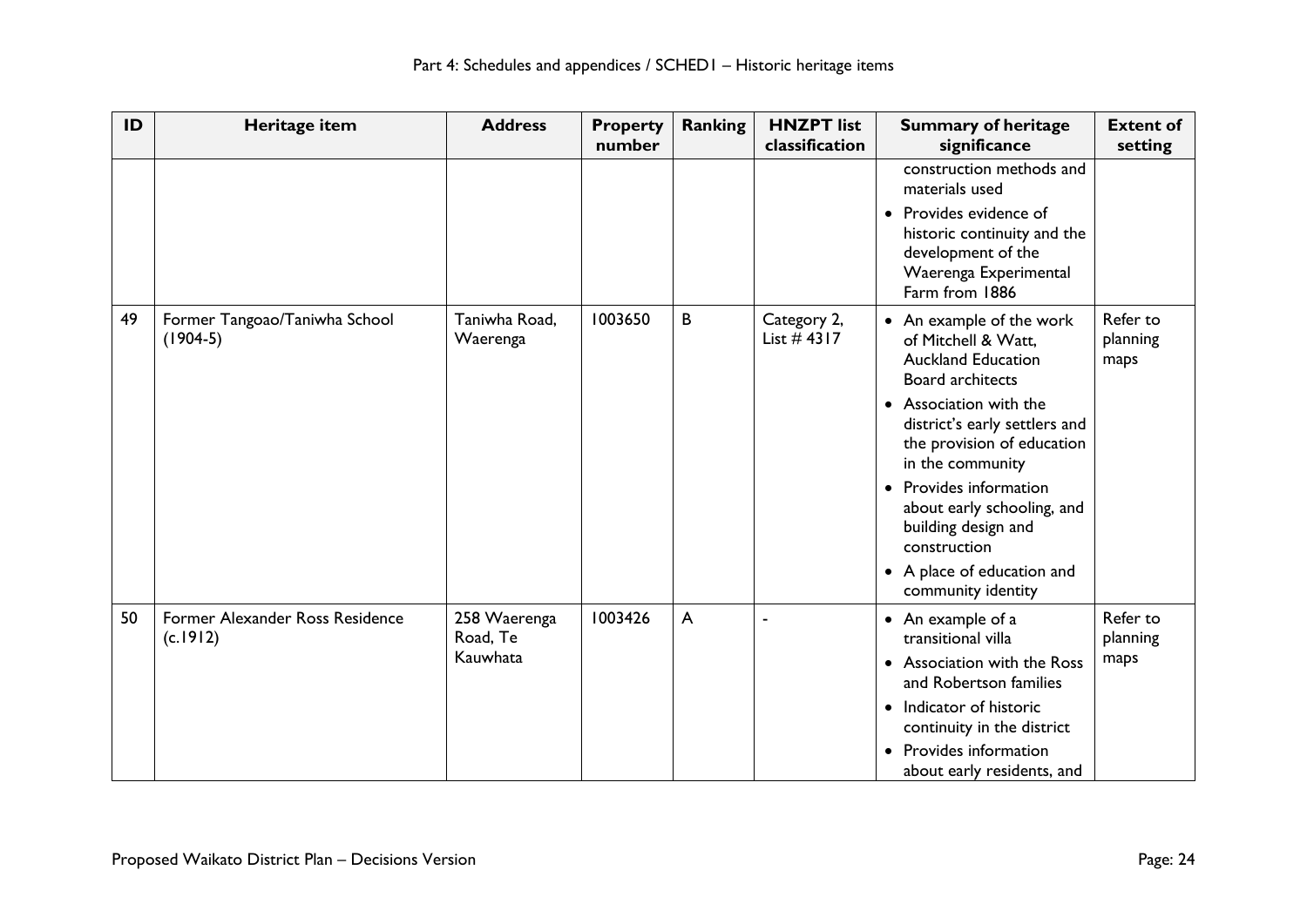| ID | Heritage item                                                                       | <b>Address</b>                 | <b>Property</b><br>number | Ranking        | <b>HNZPT</b> list<br>classification | <b>Summary of heritage</b><br>significance                                                                                                                                                                                                                                                                                                                                                                                         | <b>Extent of</b><br>setting  |
|----|-------------------------------------------------------------------------------------|--------------------------------|---------------------------|----------------|-------------------------------------|------------------------------------------------------------------------------------------------------------------------------------------------------------------------------------------------------------------------------------------------------------------------------------------------------------------------------------------------------------------------------------------------------------------------------------|------------------------------|
|    |                                                                                     |                                |                           |                |                                     | methods and materials<br>used in construction                                                                                                                                                                                                                                                                                                                                                                                      |                              |
| 51 | Rangiriri Maori War and Early Settlers<br>Cemetery Arch and Boundary Wall<br>(1926) | Rangiriri Road,<br>Rangiriri   | 1003342                   | $\overline{A}$ | ÷                                   | • An example of the<br>Auckland monument<br>masons, Mason & McNab<br>• A place of<br>commemorative purpose<br>• Contributes to the<br>understanding of the<br>Waikato War                                                                                                                                                                                                                                                          | Refer to<br>planning<br>maps |
| 52 | Rangiriri Tavern (c.1883-84)                                                        | 8 Rangiriri Road,<br>Rangiriri | 1003315                   | $\mathsf{A}$   | Category 2,<br>List $#4309$         | • An example of late<br>Victorian villa style hotel<br>• Association with the<br>development of Rangiriri<br>as a coach stop and the<br>use of the hotel as a<br>community gathering<br>place<br>Provides information<br>about the life and work of<br>past proprietors and<br>patrons, and the<br>construction methods and<br>materials used<br>Indicator of historic<br>$\bullet$<br>continuity<br>1860s occupation<br>$\bullet$ | Refer to<br>planning<br>maps |
|    |                                                                                     |                                | <b>Huntly</b>             |                |                                     |                                                                                                                                                                                                                                                                                                                                                                                                                                    |                              |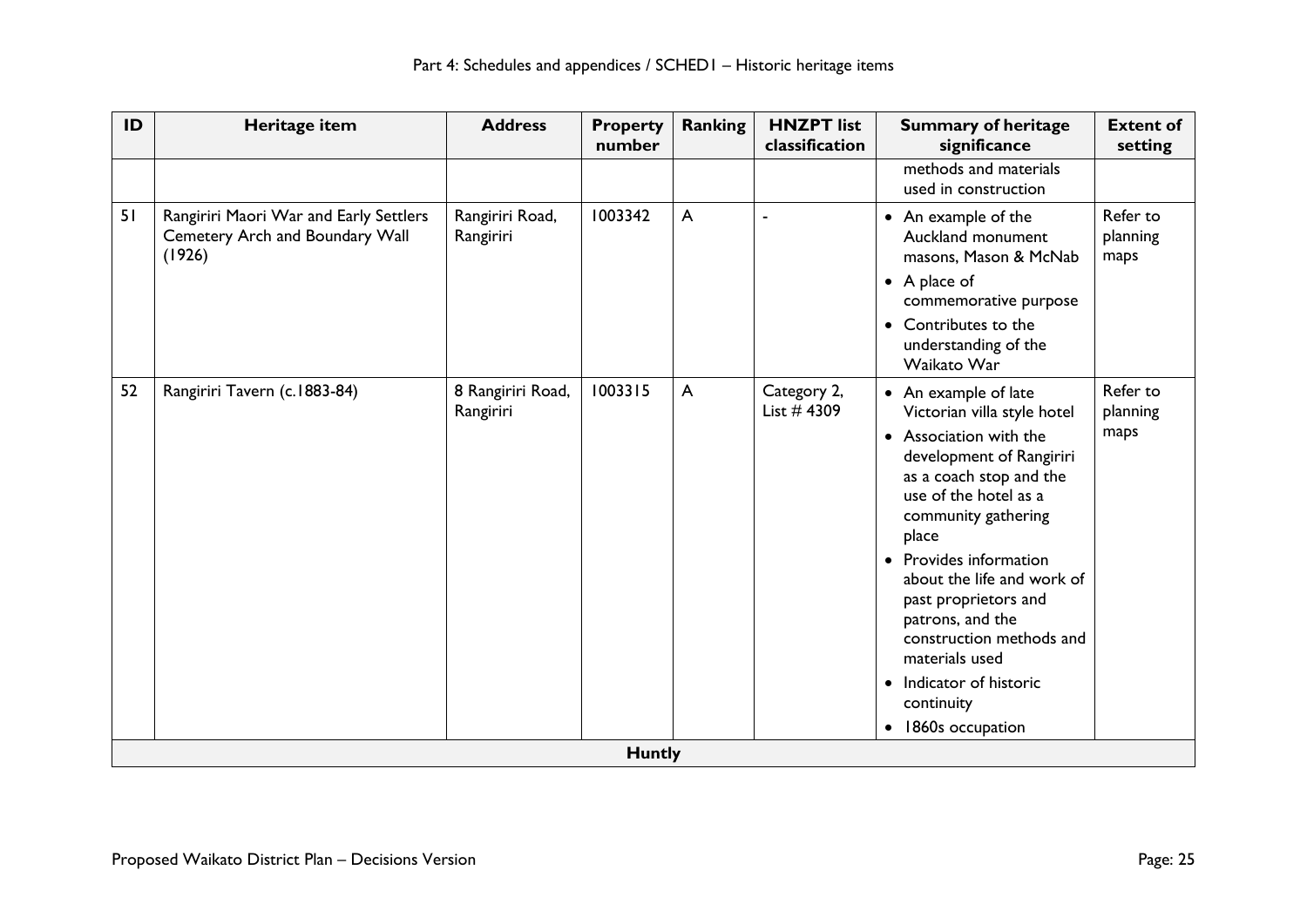| ID | Heritage item                                                                                   | <b>Address</b>                                                                     | <b>Property</b><br>number | <b>Ranking</b> | <b>HNZPT</b> list<br>classification | <b>Summary of heritage</b><br>significance                                                                                                                                                                                                                                                                                   | <b>Extent of</b><br>setting  |
|----|-------------------------------------------------------------------------------------------------|------------------------------------------------------------------------------------|---------------------------|----------------|-------------------------------------|------------------------------------------------------------------------------------------------------------------------------------------------------------------------------------------------------------------------------------------------------------------------------------------------------------------------------|------------------------------|
| 53 | Huntly Cemetery Wall (c.1930)                                                                   | 14-26 Great<br>South Road,<br>Huntly                                               | 1000062                   | B              |                                     | • An example of a mid-<br>century decorative<br>masonry structure<br>• Association with the<br>Huntly Cemetery and the<br>families connected with<br>that.<br>Provides information<br>about construction<br>method and materials<br>used<br>• Indicator of historic<br>continuity                                            | Refer to<br>planning<br>maps |
| 54 | Former Moir Cottage (c.1897)<br>(Including the portion of the house<br>within the road reserve) | 46 Great South<br>Road, Huntly<br>Note: part of<br>the building on<br>road reserve | 1000055                   | B              | Category 2,<br>List $#4218$         | • Well preserved example<br>of a late Victorian cottage<br>• Association with the Moir<br>family<br>Provides evidence of<br>historic continuity<br>• Provides information<br>about early residents,<br>method and materials<br>used in construction, and<br>late 19th century<br>residential and agricultural<br>development | Refer to<br>planning<br>maps |
| 55 | Huntly World War I Memorial (1927)                                                              | Corner Wight &<br>Taihua Streets,<br>Huntly                                        | 1000759                   | $\mathsf{A}$   |                                     | Representative example<br>of the obelisk typology                                                                                                                                                                                                                                                                            | Refer to<br>planning<br>maps |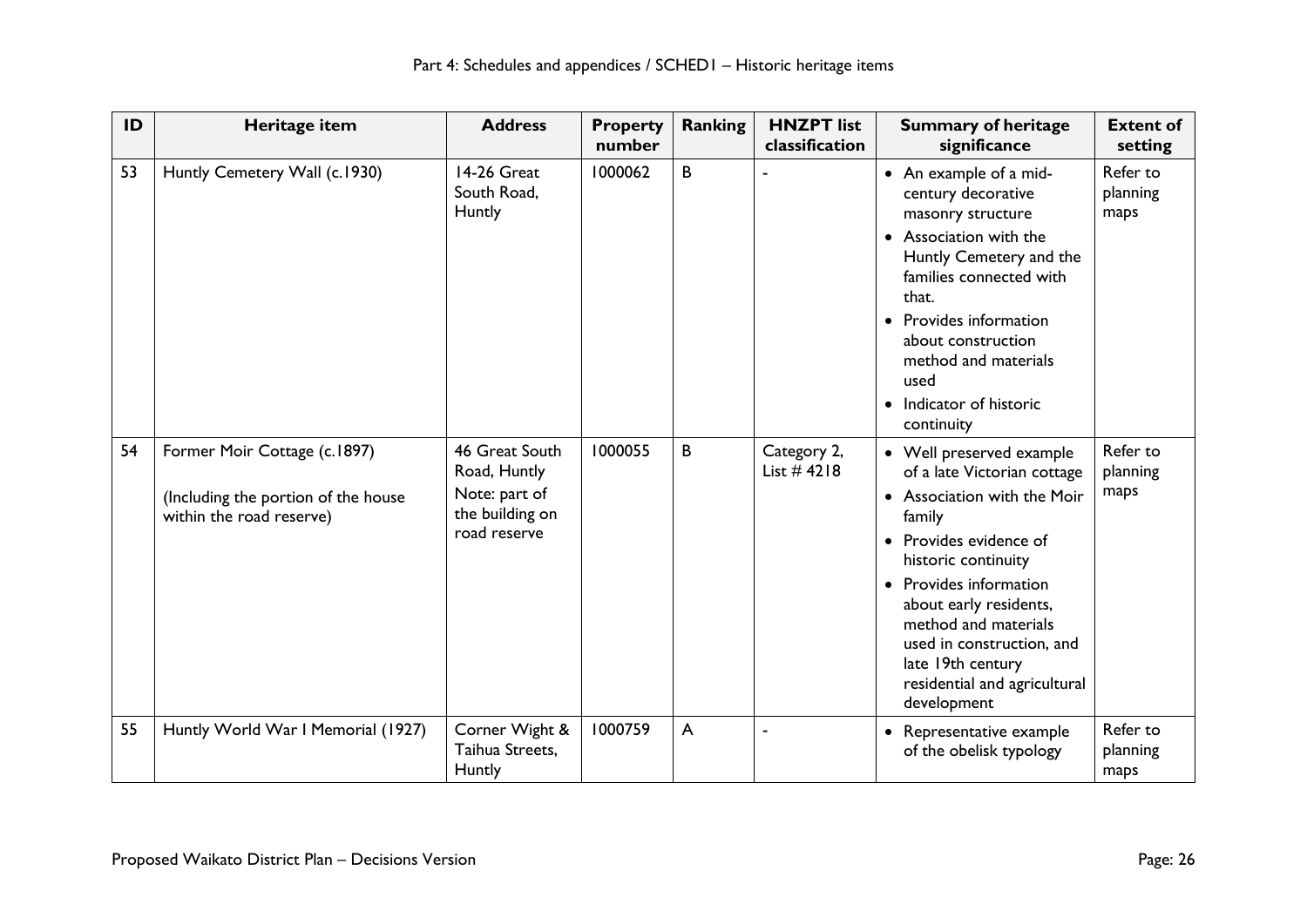| ID | Heritage item                                                        | <b>Address</b>               | <b>Property</b><br>number | <b>Ranking</b> | <b>HNZPT</b> list<br>classification | <b>Summary of heritage</b><br>significance                                                               | <b>Extent of</b><br>setting  |
|----|----------------------------------------------------------------------|------------------------------|---------------------------|----------------|-------------------------------------|----------------------------------------------------------------------------------------------------------|------------------------------|
|    |                                                                      |                              |                           |                |                                     | • Association with the local<br>men who served in both<br>WWI and WWII                                   |                              |
|    |                                                                      |                              |                           |                |                                     | Has a commemorative<br>purpose                                                                           |                              |
| 56 | Huntly War Memorial Hall/ Huntly<br>Memorial Community Centre (1958) | Wight Street,<br>Huntly      | 1000759                   | B              |                                     | • A modernist design by<br>Waikato architectural<br>firm, White, Leigh, de<br>Lisle & Fraser             | Refer to<br>planning<br>maps |
|    |                                                                      |                              |                           |                |                                     | Association with the<br>people of Huntly and a<br>war memorial and<br>meeting place for the<br>community |                              |
| 57 | St Paul's Anglican Church (1934)                                     | 55 William<br>Street, Huntly | 1001552                   | $\mathsf{A}$   | Category I,<br>List $#4165$         | • A mid-century Gothic<br>Revival style building<br>designed by local<br>engineer, Nicholas<br>Greenwell | Legal<br>boundaries          |
|    |                                                                      |                              |                           |                |                                     | • Association with the local<br>Anglican congregation                                                    |                              |
|    |                                                                      |                              |                           |                |                                     | • An example of<br>construction and<br>architectural detailing                                           |                              |
|    |                                                                      |                              |                           |                |                                     | • A place of worship and<br>community identity-                                                          |                              |
| 58 | Masonic Lodge Taupiri No.118 (1930)                                  | 47 William<br>Street, Huntly | 1001562                   | $\overline{A}$ | Category 2,<br>List $#4216$         | • A mid-century<br>Neoclassical building<br>design by local engineer,<br>Nicholas Greenwell              | Legal<br>boundaries          |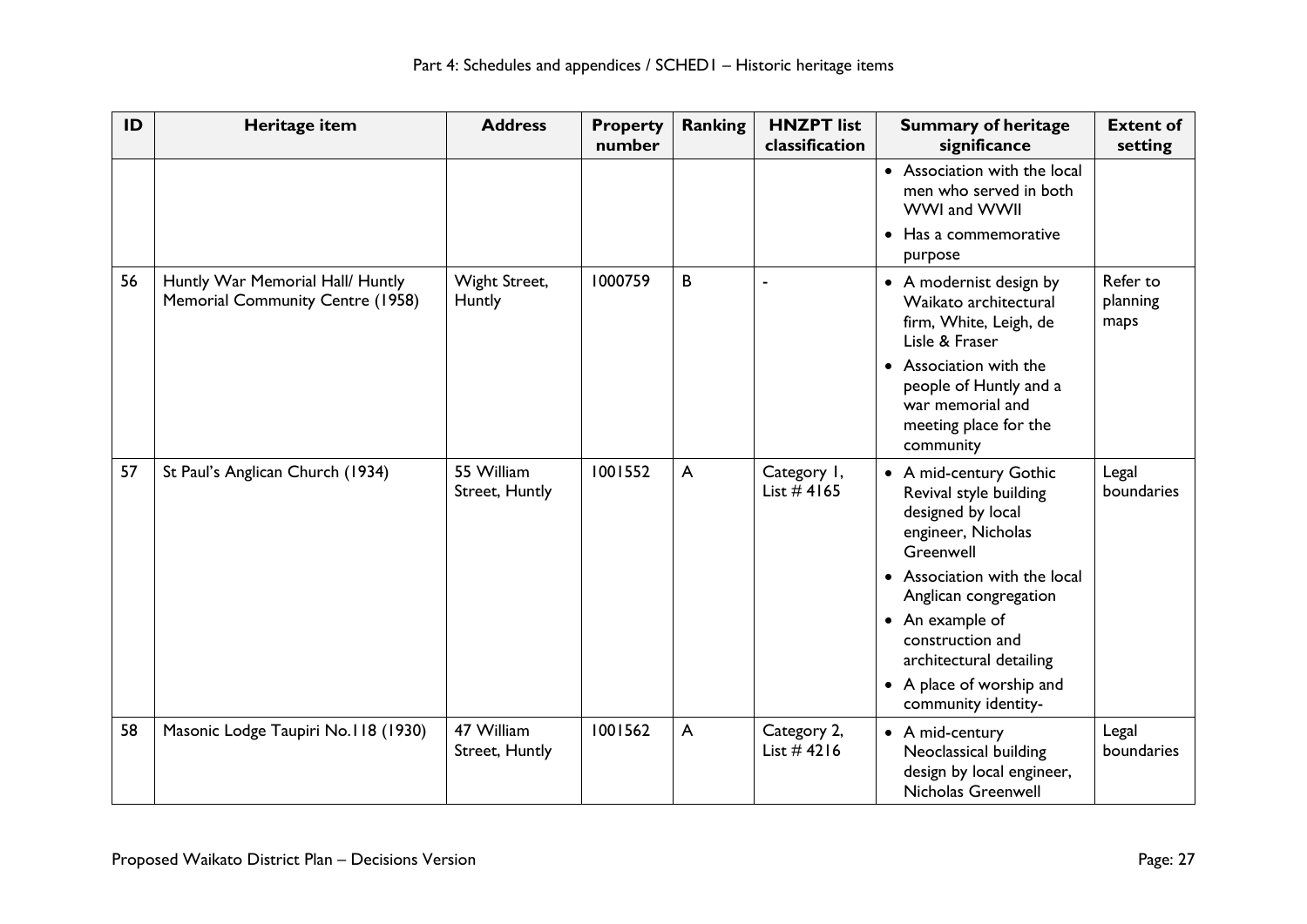| ID | Heritage item                             | <b>Address</b>                   | <b>Property</b><br>number     | <b>Ranking</b> | <b>HNZPT</b> list<br>classification | <b>Summary of heritage</b><br>significance                                                                                                                                                                                                                                                                                                                 | <b>Extent of</b><br>setting |
|----|-------------------------------------------|----------------------------------|-------------------------------|----------------|-------------------------------------|------------------------------------------------------------------------------------------------------------------------------------------------------------------------------------------------------------------------------------------------------------------------------------------------------------------------------------------------------------|-----------------------------|
|    |                                           |                                  |                               |                |                                     | • Association with local<br><b>Freemasons</b><br>• An example of<br>construction and<br>architectural detailing<br>• A place of fellowship and<br>community identity                                                                                                                                                                                       |                             |
| 59 | Former Smith Residence (c.1905)           | 46 William<br>Street, Huntly     | 1001511                       | B              | Category 2,<br>List $#4217$         | • A well-preserved example  <br>of an Edwardian square-<br>plan villa<br>Association with the<br>$\bullet$<br>Smith, McFarlane,<br>Commack & Dick families<br>and the Huntly coal<br>mining industry<br>Indicator of historic<br>$\bullet$<br>continuity<br>Information about its<br>early residents, and<br>methods and materials<br>used in construction | Legal<br>boundaries         |
| 60 | Former Wilson & Shaw Building<br>(c.1925) | 106 - 112 Main<br>Street, Huntly | 1001682<br>1001683<br>1001684 | B              |                                     | An inter-war commercial<br>$\bullet$<br>classical building that<br>demonstrates the<br>influence of Art Deco<br>• Association with an early<br>20th century Huntly<br>retailer                                                                                                                                                                             | Legal<br>boundaries         |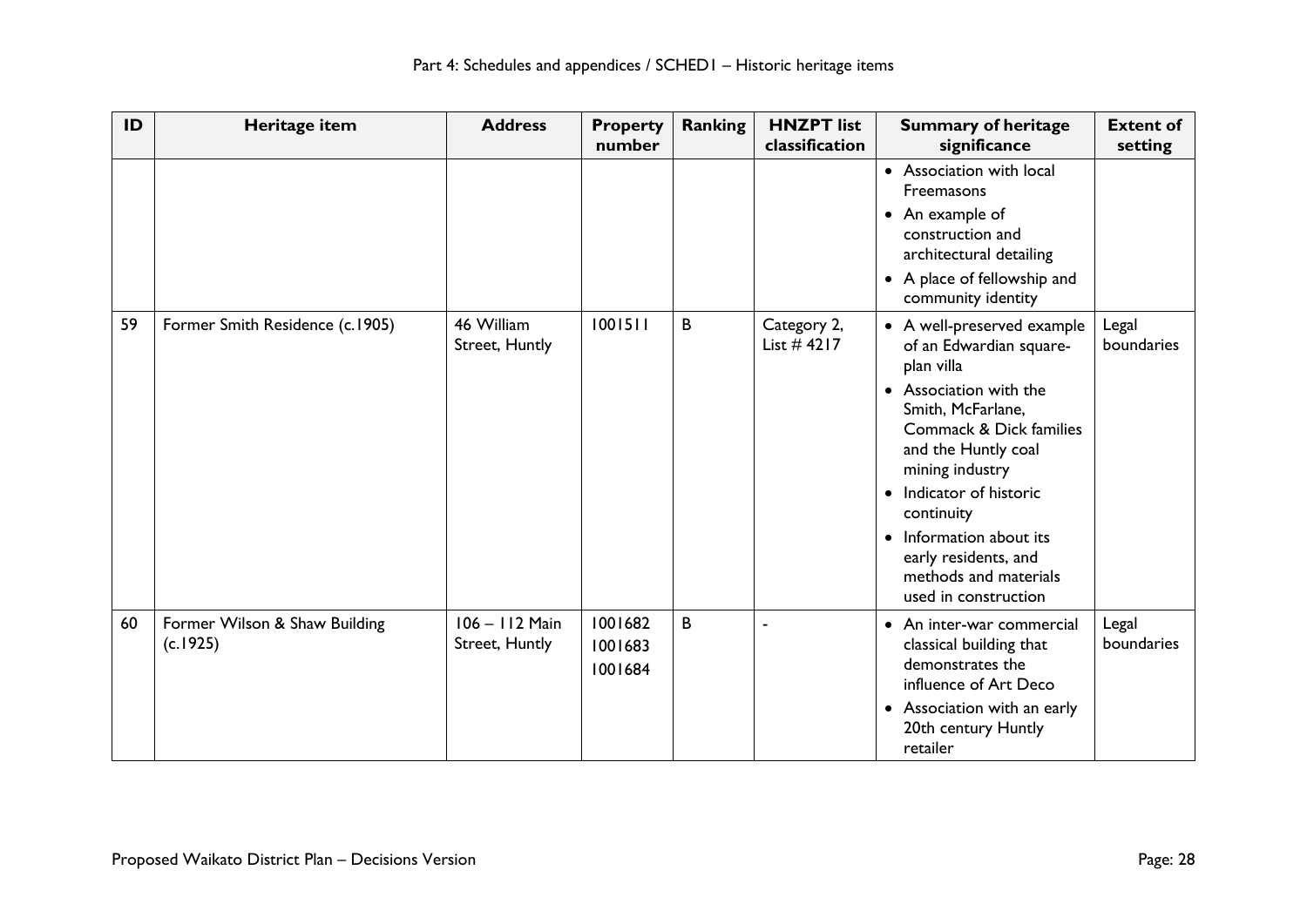| ID | Heritage item                         | <b>Address</b>                   | <b>Property</b><br>number | <b>Ranking</b> | <b>HNZPT</b> list<br>classification | <b>Summary of heritage</b><br>significance                                                                                                                                                                                                                                             | <b>Extent of</b><br>setting  |
|----|---------------------------------------|----------------------------------|---------------------------|----------------|-------------------------------------|----------------------------------------------------------------------------------------------------------------------------------------------------------------------------------------------------------------------------------------------------------------------------------------|------------------------------|
|    |                                       |                                  |                           |                |                                     | • Indicator of historic<br>continuity within the<br>town centre<br>Provides information<br>$\bullet$<br>about the working<br>conditions of its shop<br>workers, and<br>construction methods and<br>materials used                                                                      |                              |
| 61 | Les Kosoof & Sons Building (1926)     | 116 Main Street,<br>Huntly       | 1001680                   | B              |                                     | • An inter-war commercial<br>classical building<br>• Ongoing association with<br>an early Huntly retailer<br>• Indicator of historic<br>continuity within the<br>town centre<br>• Provides information<br>about the family business,<br>and construction methods<br>and materials used | Refer to<br>planning<br>maps |
| 62 | Former Huntly Press Building (c.1926) | 130 - 132 Main<br>Street, Huntly | 2001941                   | B              |                                     | • An inter-war commercial<br>classical building<br>• Association with a local<br>newspaper<br>• Indicator of historic<br>continuity within the<br>town centre<br>• Provides information<br>about the newspaper<br>business, and                                                        | Refer to<br>planning<br>maps |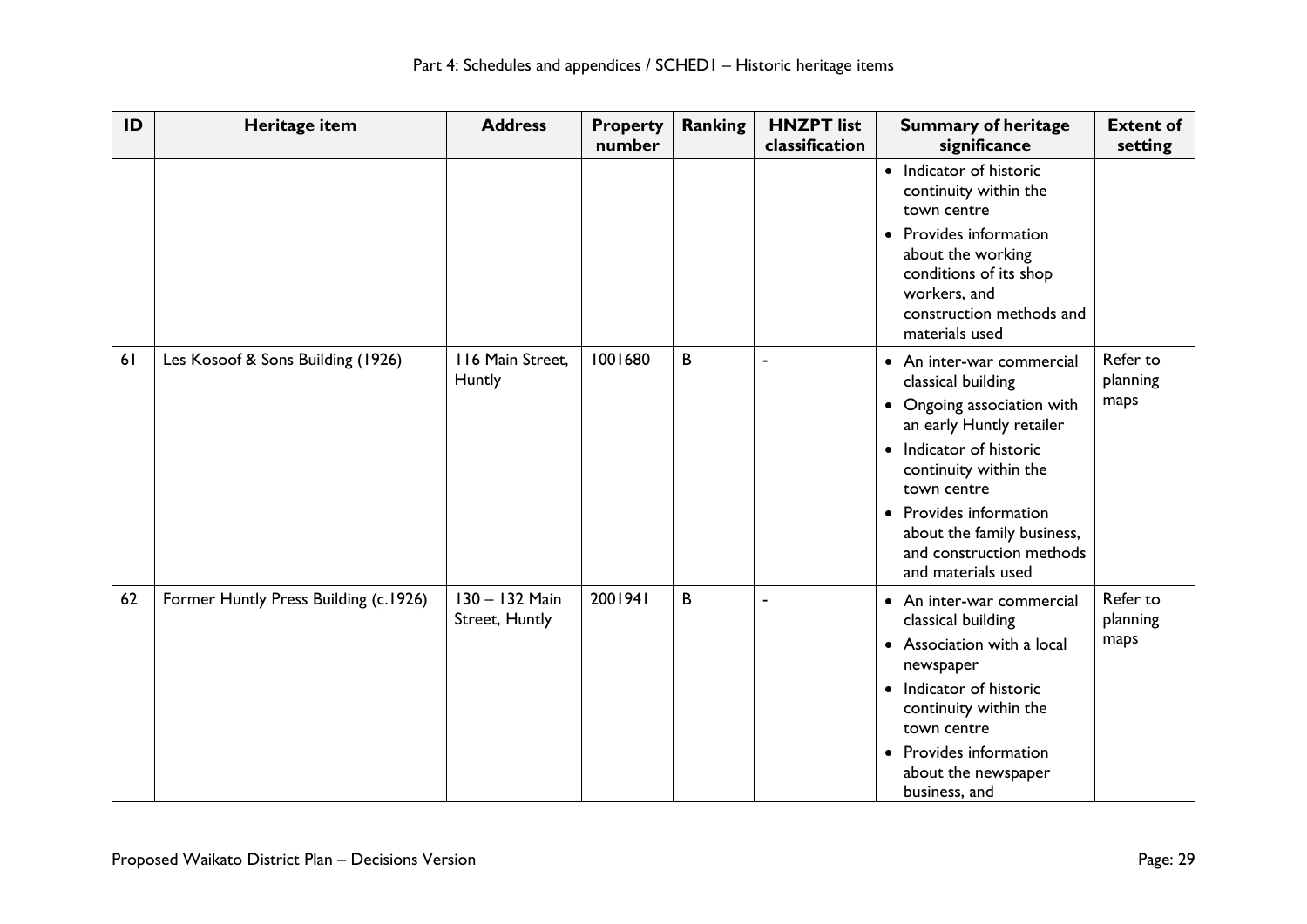| ID | Heritage item                                  | <b>Address</b>             | <b>Property</b><br>number | <b>Ranking</b> | <b>HNZPT</b> list<br>classification | <b>Summary of heritage</b><br>significance                                                                                                                                                                                                                                                                                                                               | <b>Extent of</b><br>setting  |
|----|------------------------------------------------|----------------------------|---------------------------|----------------|-------------------------------------|--------------------------------------------------------------------------------------------------------------------------------------------------------------------------------------------------------------------------------------------------------------------------------------------------------------------------------------------------------------------------|------------------------------|
|    |                                                |                            |                           |                |                                     | construction method and<br>materials used                                                                                                                                                                                                                                                                                                                                |                              |
| 63 | Huntly Hotel/Essex Arms (c.1876 &<br>$1939-40$ | 151 Main Street,<br>Huntly | 1015692                   | $\mathsf{A}$   | ä,                                  | • A mid-Victorian hotel<br>with a major Art Deco<br>Moderne wing designed<br>by Sir Noel Cole<br>• Huntly's only hotel;<br>occupation since c.1876<br>• A focus for community<br>identity and historic<br>continuity<br>Provides information<br>about the development of<br>the town's hospitality<br>business, and varied<br>construction methods and<br>materials used | Legal<br>boundaries          |
| 64 | Huntly Railway Bridge (1909 - 13)              | Waikato River,<br>Huntly   | Road<br>reserve           | B              | ÷,                                  | • An early 20th century<br>truss bridge<br>• Association with<br>development of the<br>district's infrastructure<br>• An example of the use of<br>reinforced concrete and<br>steel components<br>construction<br>Provides a sense of place<br>$\bullet$<br>and an indicator of<br>historic continuity                                                                    | Refer to<br>planning<br>maps |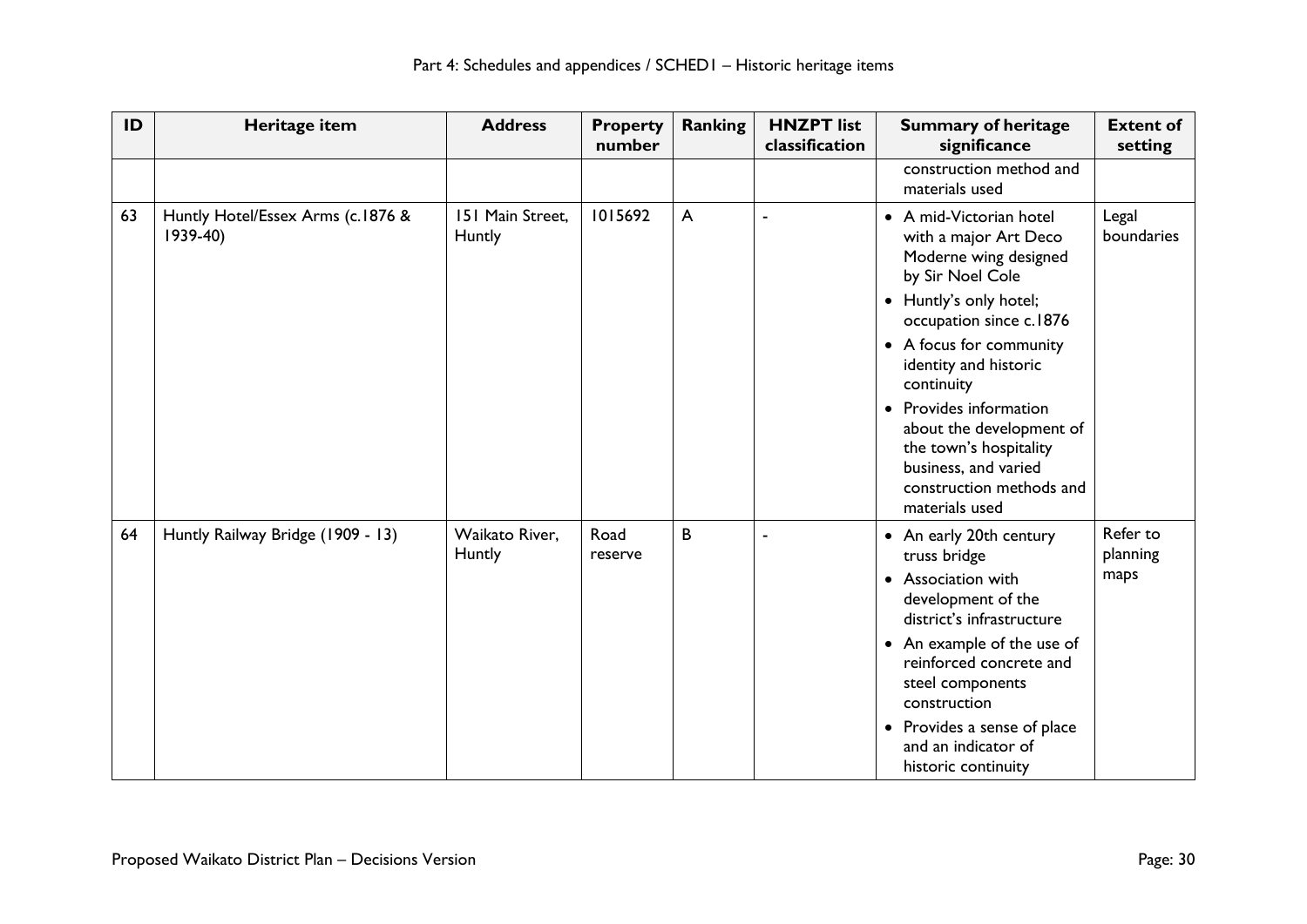| ID | Heritage item                               | <b>Address</b>                                                                  | <b>Property</b><br>number | <b>Ranking</b> | <b>HNZPT</b> list<br>classification | <b>Summary of heritage</b><br>significance                                                                                                                                                                                                                                                                                                                                                                            | <b>Extent of</b><br>setting  |
|----|---------------------------------------------|---------------------------------------------------------------------------------|---------------------------|----------------|-------------------------------------|-----------------------------------------------------------------------------------------------------------------------------------------------------------------------------------------------------------------------------------------------------------------------------------------------------------------------------------------------------------------------------------------------------------------------|------------------------------|
|    |                                             |                                                                                 |                           |                |                                     | • Provides information<br>about the industrial<br>processes used on the<br>site                                                                                                                                                                                                                                                                                                                                       |                              |
| 65 | Former Huntly Courthouse (1905)             | 191 Main Street,<br>Huntly<br>Note: part of<br>the building on<br>road reserve. | 1001753                   | $\mathsf{A}$   | ٠                                   | • An Edwardian public<br>building designed during<br>John Campbell's tenure as<br><b>Government Architect</b><br>• Association with the<br>provision of local legal<br>and government services<br>Indicator of historic<br>$\bullet$<br>continuity within the<br>town centre<br>• Provides information<br>about the working<br>conditions of courthouse<br>workers, and<br>construction methods and<br>materials used | Refer to<br>planning<br>maps |
| 66 | Former Railway Worker's Cottage<br>(c.1925) | 47 Harris Street,<br>Huntly                                                     | 1001846                   | B              |                                     | • A well preserved example<br>of mid-1920s railway<br>workers' dwelling<br>Association with the New<br>$\bullet$<br>Zealand Railways<br>Department and the<br>nationwide provision of<br>housing for railway<br>workers                                                                                                                                                                                               | Legal<br>boundaries          |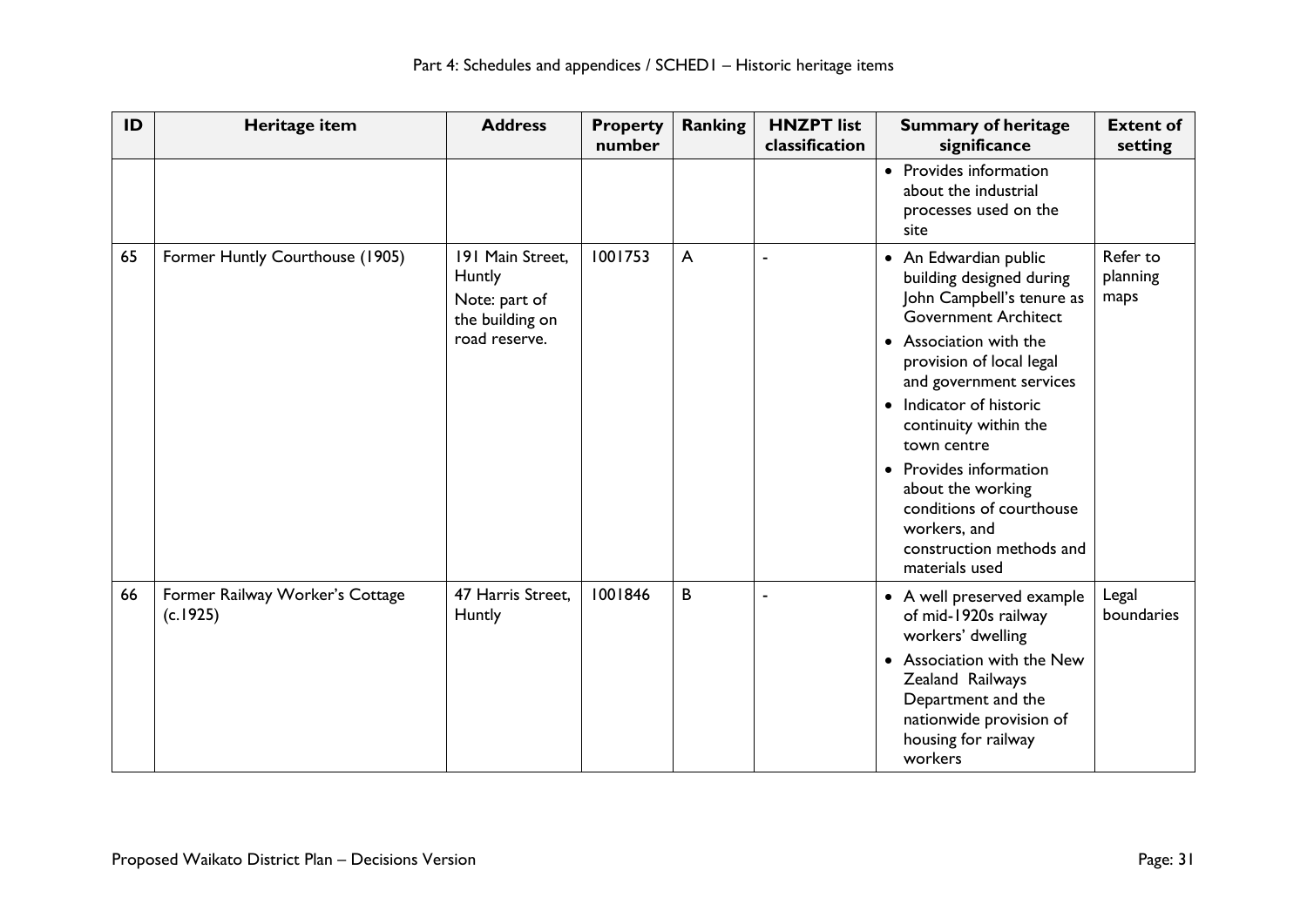| ID | Heritage item                               | <b>Address</b>              | <b>Property</b><br>number | <b>Ranking</b> | <b>HNZPT</b> list<br>classification | <b>Summary of heritage</b><br>significance                                                                                                                                                                                                                                                                                                                                            | <b>Extent of</b><br>setting |
|----|---------------------------------------------|-----------------------------|---------------------------|----------------|-------------------------------------|---------------------------------------------------------------------------------------------------------------------------------------------------------------------------------------------------------------------------------------------------------------------------------------------------------------------------------------------------------------------------------------|-----------------------------|
|    |                                             |                             |                           |                |                                     | • Indicator of historic<br>continuity<br>Provides information<br>$\bullet$<br>about its early residents,<br>and construction methods<br>and materials used                                                                                                                                                                                                                            |                             |
| 67 | Former Railway Worker's Cottage<br>(c.1925) | 41 Harris Street.<br>Huntly | 1001851                   | B              | ä,                                  | • A well preserved example<br>of mid-1920s railway<br>workers' dwelling<br>Association with the New<br>$\bullet$<br>Zealand Railways<br>Department and the<br>nationwide provision of<br>housing for railway<br>workers<br>Indicator of historic<br>$\bullet$<br>continuity<br>• Provides information<br>about its early residents,<br>and construction methods<br>and materials used | Legal<br>boundaries         |
| 68 | Former Railway Worker's Cottage<br>(c.1925) | 39 Harris Street,<br>Huntly | 1001852                   | B              | $\blacksquare$                      | • A well preserved example<br>of mid-1920s railway<br>workers' dwelling<br>Association with the New<br>$\bullet$<br>Zealand Railways<br>Department and the<br>nationwide provision of<br>housing for railway<br>workers                                                                                                                                                               | Legal<br>boundaries         |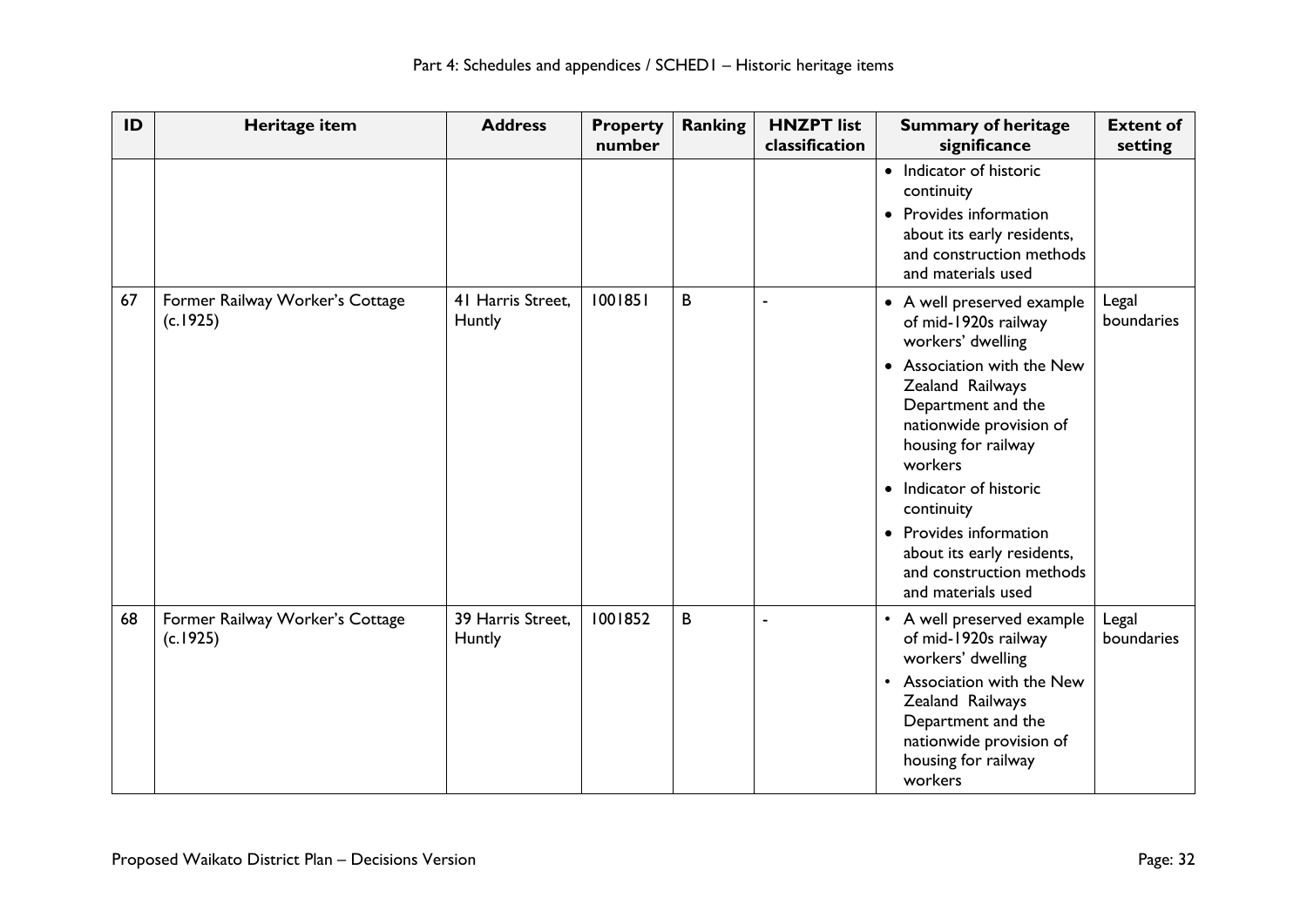| ID | Heritage item                               | <b>Address</b>              | <b>Property</b><br>number | Ranking | <b>HNZPT</b> list<br>classification | <b>Summary of heritage</b><br>significance                                                                                                                                                                                                                                                                                                                                          | <b>Extent of</b><br>setting |
|----|---------------------------------------------|-----------------------------|---------------------------|---------|-------------------------------------|-------------------------------------------------------------------------------------------------------------------------------------------------------------------------------------------------------------------------------------------------------------------------------------------------------------------------------------------------------------------------------------|-----------------------------|
|    |                                             |                             |                           |         |                                     | Indicator of historic<br>$\bullet$<br>continuity<br>Provides information<br>about its early residents,<br>and construction methods<br>and materials used                                                                                                                                                                                                                            |                             |
| 69 | Former Railway Worker's Cottage<br>(c.1925) | 37 Harris Street.<br>Huntly | 1001853                   | B       | ÷                                   | • A well preserved example<br>of mid-1920s railway<br>workers' dwelling<br>Association with the New<br>$\bullet$<br>Zealand Railways<br>Department and the<br>nationwide provision of<br>housing for railway<br>workers<br>Indicator of historic<br>$\bullet$<br>continuity<br>Provides information<br>about its early residents,<br>and construction methods<br>and materials used | Legal<br>boundaries         |
| 70 | Former Railway Worker's Cottage<br>(c.1925) | 35 Harris Street,<br>Huntly | 1001848                   | B       |                                     | • A well preserved example<br>of mid-1920s railway<br>workers' dwelling<br>Association with the New<br>$\bullet$<br>Zealand Railways<br>Department and the<br>nationwide provision of<br>housing for railway<br>workers                                                                                                                                                             | Legal<br>boundaries         |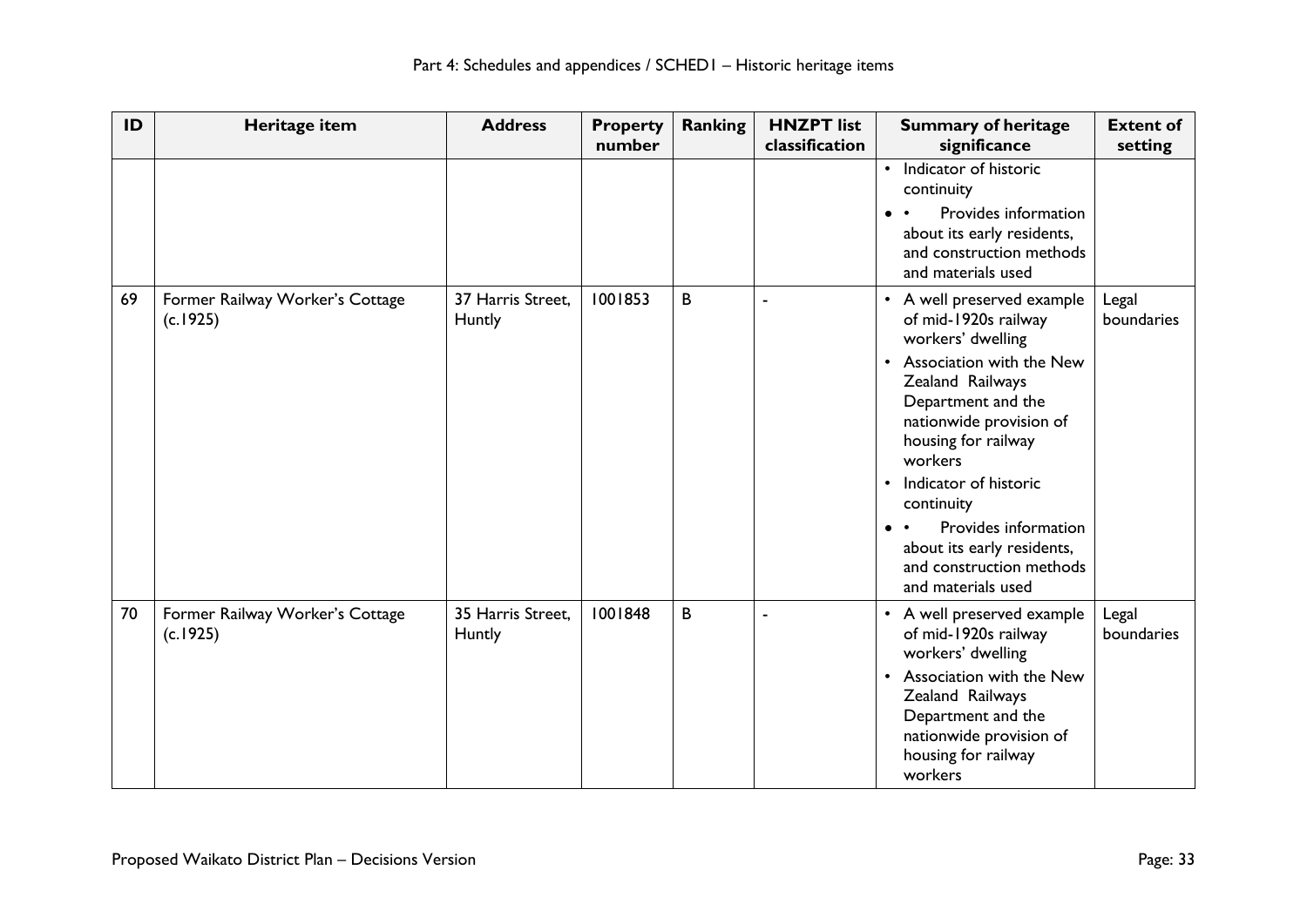| ID | Heritage item                               | <b>Address</b>              | <b>Property</b><br>number | Ranking | <b>HNZPT</b> list<br>classification | <b>Summary of heritage</b><br>significance                                                                                                                                                                                                                                                                                                                                          | <b>Extent of</b><br>setting |
|----|---------------------------------------------|-----------------------------|---------------------------|---------|-------------------------------------|-------------------------------------------------------------------------------------------------------------------------------------------------------------------------------------------------------------------------------------------------------------------------------------------------------------------------------------------------------------------------------------|-----------------------------|
|    |                                             |                             |                           |         |                                     | Indicator of historic<br>$\bullet$<br>continuity<br>Provides information<br>$\bullet$<br>about its early residents,<br>and construction methods<br>and materials used                                                                                                                                                                                                               |                             |
| 71 | Former Railway Worker's Cottage<br>(c.1925) | 33 Harris Street.<br>Huntly | 1001854                   | B       |                                     | • A well preserved example<br>of mid-1920s railway<br>workers' dwelling<br>Association with the New<br>$\bullet$<br>Zealand Railways<br>Department and the<br>nationwide provision of<br>housing for railway<br>workers<br>Indicator of historic<br>$\bullet$<br>continuity<br>Provides information<br>about its early residents,<br>and construction methods<br>and materials used | Legal<br>boundaries         |
| 72 | Former Starr Bungalow (c.1924)              | 12 Upland Road,<br>Huntly   | 1001303                   | B       | ÷,                                  | • An example of a<br>California Bungalow<br>• Association with a local<br>family and the residential<br>development of Upland<br>Road<br>Indicator of historic<br>$\bullet$<br>continuity in the district                                                                                                                                                                           | Legal<br>boundaries         |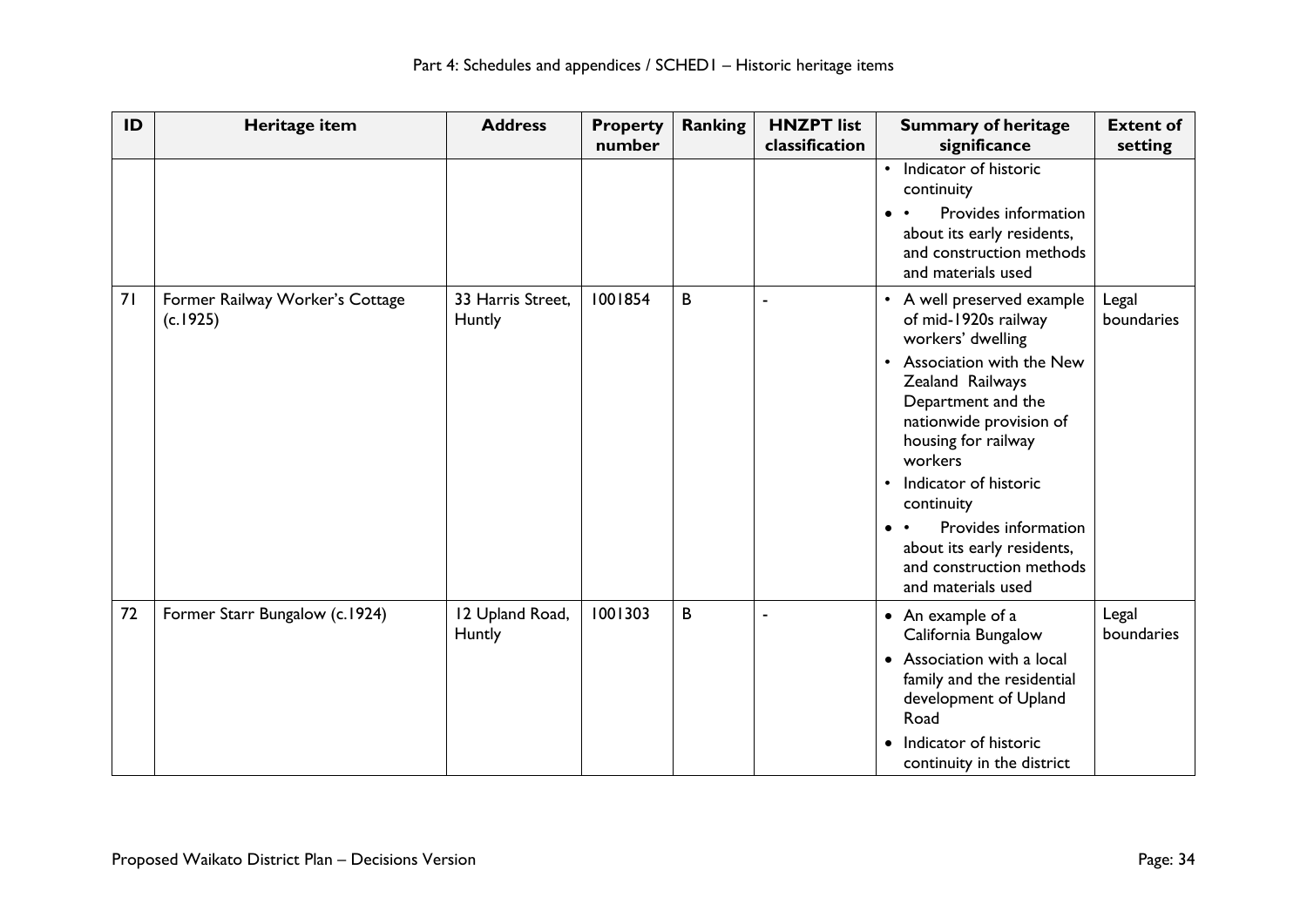| ID | Heritage item                                                                                                  | <b>Address</b>                  | <b>Property</b><br>number | <b>Ranking</b> | <b>HNZPT</b> list<br>classification | <b>Summary of heritage</b><br>significance                                                                     | <b>Extent of</b><br>setting |
|----|----------------------------------------------------------------------------------------------------------------|---------------------------------|---------------------------|----------------|-------------------------------------|----------------------------------------------------------------------------------------------------------------|-----------------------------|
|    |                                                                                                                |                                 |                           |                |                                     | • Provides information<br>about early residents, and<br>construction methods and<br>materials                  |                             |
| 73 | Former St Anthony's Convent/Convent<br>of St Genevieve of the Sisters of Our<br>Lady of the Missions (1931-32) | 346 Great South<br>Road, Huntly | 2009349                   | A              | Category 2,<br>List $#$ 4345        | • A rare inter-war Spanish<br>Mission Revival style<br>ecclesiastical building<br>designed by HE White.        | Legal<br>boundaries         |
|    |                                                                                                                |                                 |                           |                |                                     | • Association with the<br>Sisters of Our Lady of the<br>Missions and two<br>generations of the Ralph<br>family |                             |
|    |                                                                                                                |                                 |                           |                |                                     | • Construction and<br>architectural detailing                                                                  |                             |
|    |                                                                                                                |                                 |                           |                |                                     | • A place of religious life<br>and community identity                                                          |                             |
| 74 | Former Huntly Cottage Hospital &<br>Maternity Home (1924-25)                                                   | 24 Upland Road,<br>Huntly       | 1001307                   | $\overline{A}$ |                                     | • A local landmark designed<br>by Waikato Hospital<br><b>Board architects Warren</b><br>& Reid                 | Legal<br>boundaries         |
|    |                                                                                                                |                                 |                           |                |                                     | • Association with the<br>provision of health<br>services                                                      |                             |
|    |                                                                                                                |                                 |                           |                |                                     | • Example of construction<br>and architectural detailing                                                       |                             |
|    |                                                                                                                |                                 |                           |                |                                     | • A place of community<br>identity and historic<br>continuity                                                  |                             |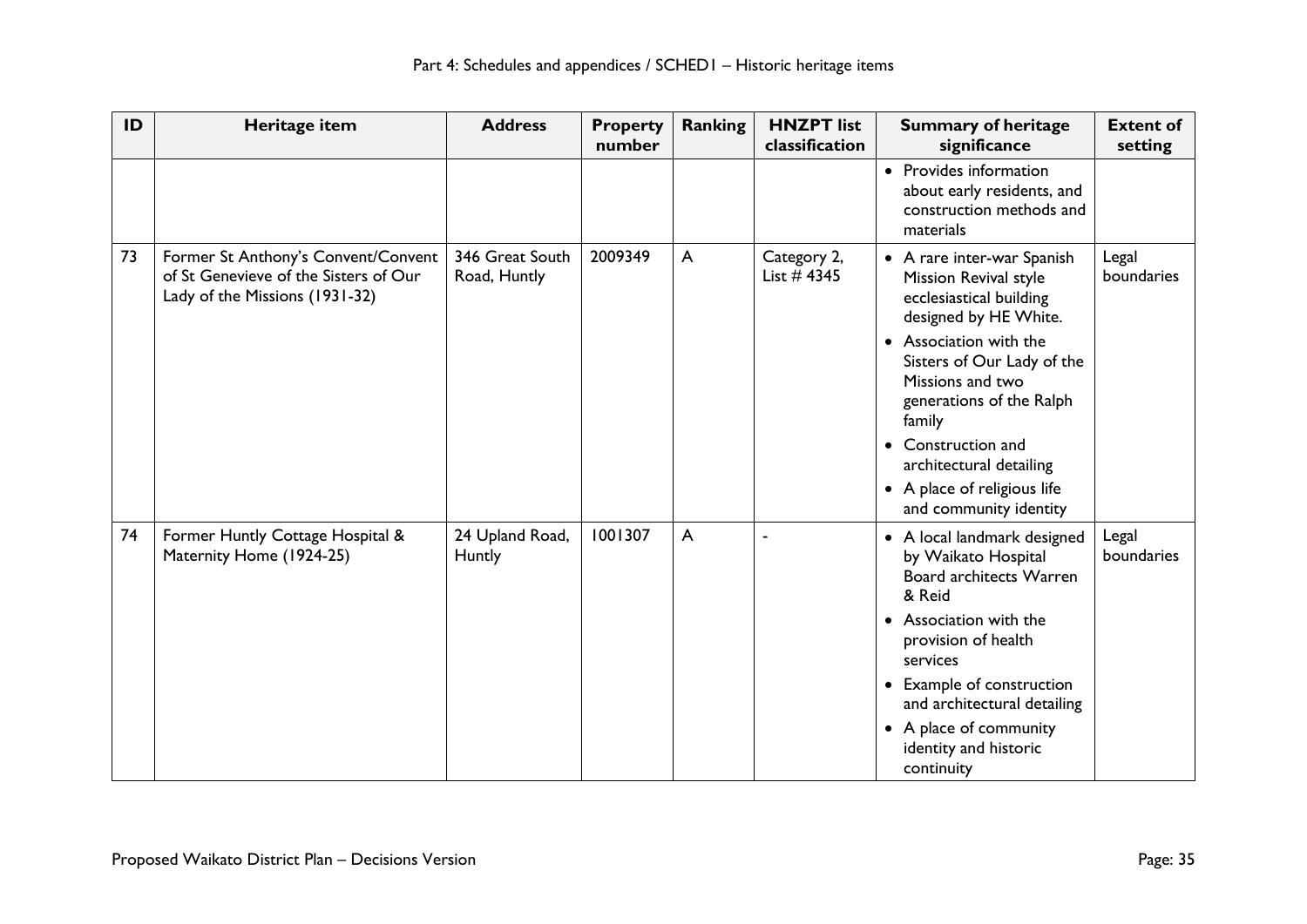| ID | Heritage item                                    | <b>Address</b>                  | <b>Property</b><br>number | <b>Ranking</b> | <b>HNZPT</b> list<br>classification | <b>Summary of heritage</b><br>significance                                                                                                                                                                                                                                                                                                                                                 | <b>Extent of</b><br>setting |
|----|--------------------------------------------------|---------------------------------|---------------------------|----------------|-------------------------------------|--------------------------------------------------------------------------------------------------------------------------------------------------------------------------------------------------------------------------------------------------------------------------------------------------------------------------------------------------------------------------------------------|-----------------------------|
| 75 | Former Rotowaro Carbonisation<br>Works (1930-31) | 895A Rotowaro<br>Road, Rotowaro | 1011874                   | $\mathsf{A}$   | Category I,<br>List $# 7013$        | • An integrated group of<br>industrial structures<br>• Association with the<br>Huntly Coalfield and<br>Depression-era<br>manufacturing in the<br>district<br>The last remaining<br>$\bullet$<br>example of this type of<br>plant in the world<br>• Indicator of historic<br>continuity<br>• Provides information<br>about the evolution of the<br>industrial processes used<br>on the site | Legal<br>boundaries         |
|    |                                                  |                                 | Ngaruawahia               |                |                                     |                                                                                                                                                                                                                                                                                                                                                                                            |                             |
| 76 | Taupiri Hotel/Taupiri Tavern (1911)              | 2 The Crescent,<br>Taupiri      | 2017649                   | B              | Category 2,<br>List $#$ 4307        | • An example of FE Smith's<br>architectural design<br>• Association with the<br>development of Taupiri<br>and as a community<br>gathering place<br>1880s occupation, and<br>$\bullet$<br>indicator of historic<br>continuity<br>Provides information<br>$\bullet$<br>about life and work of<br>past proprietors and                                                                        | Legal<br>boundaries         |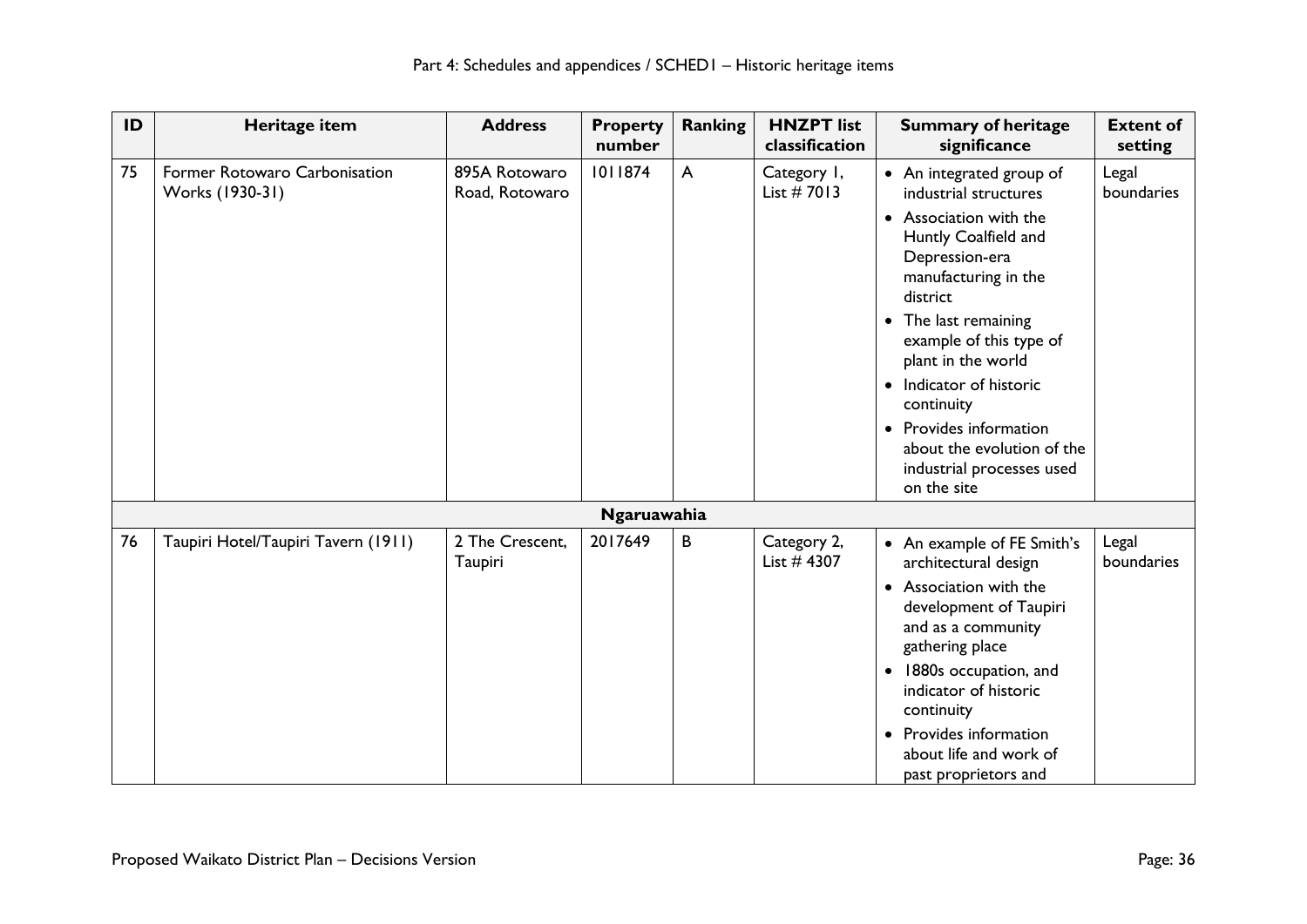| ID | Heritage item                                       | <b>Address</b>                                                            | <b>Property</b><br>number | <b>Ranking</b> | <b>HNZPT</b> list<br>classification | <b>Summary of heritage</b><br>significance                                                                                                                                                                                                                                                | <b>Extent of</b><br>setting  |
|----|-----------------------------------------------------|---------------------------------------------------------------------------|---------------------------|----------------|-------------------------------------|-------------------------------------------------------------------------------------------------------------------------------------------------------------------------------------------------------------------------------------------------------------------------------------------|------------------------------|
|    |                                                     |                                                                           |                           |                |                                     | patrons, and construction<br>method and materials                                                                                                                                                                                                                                         |                              |
| 77 | Taupiri War Memorial Hall & Plunket<br>Rooms (1952) | 18 Greenlane<br>Road, Taupiri                                             | 2003815                   | B              | Î,                                  | • An English Cottage<br>Revival by Hamilton<br>architect, George Leigh,<br>White, Leigh and De Lisle<br>architectural practice<br>• Association with the<br>people of Taupiri and the<br>local branch of the<br><b>Plunket Society</b><br>• A war memorial and<br>community meeting place | Refer to<br>planning<br>maps |
| 78 | Christ Church (Anglican) (1904)                     | I Te Putu Street,<br>Taupiri                                              | 1005206                   | $\mathsf{A}$   | Category 2,<br>List $#$ 4306        | • A Gothic Revival style<br>building<br>• Association with Taupiri's<br>Anglican community and<br>its role in the church's<br>Maori pastorate<br>• An example of<br>construction and<br>architectural detailing<br>• - place of worship and<br>community identity                         | Legal<br>boundaries          |
| 79 | Taupiri Wharf remains (c.1926)                      | <b>Bob Byrne</b><br>Memorial Park,<br><b>Great South</b><br>Road, Taupiri | Road<br>reserve           | B              | ÷,                                  | • Association with Caesar<br>Roose<br>• An example of inter-war<br>wharf construction<br>methods and materials                                                                                                                                                                            | Refer to<br>planning<br>maps |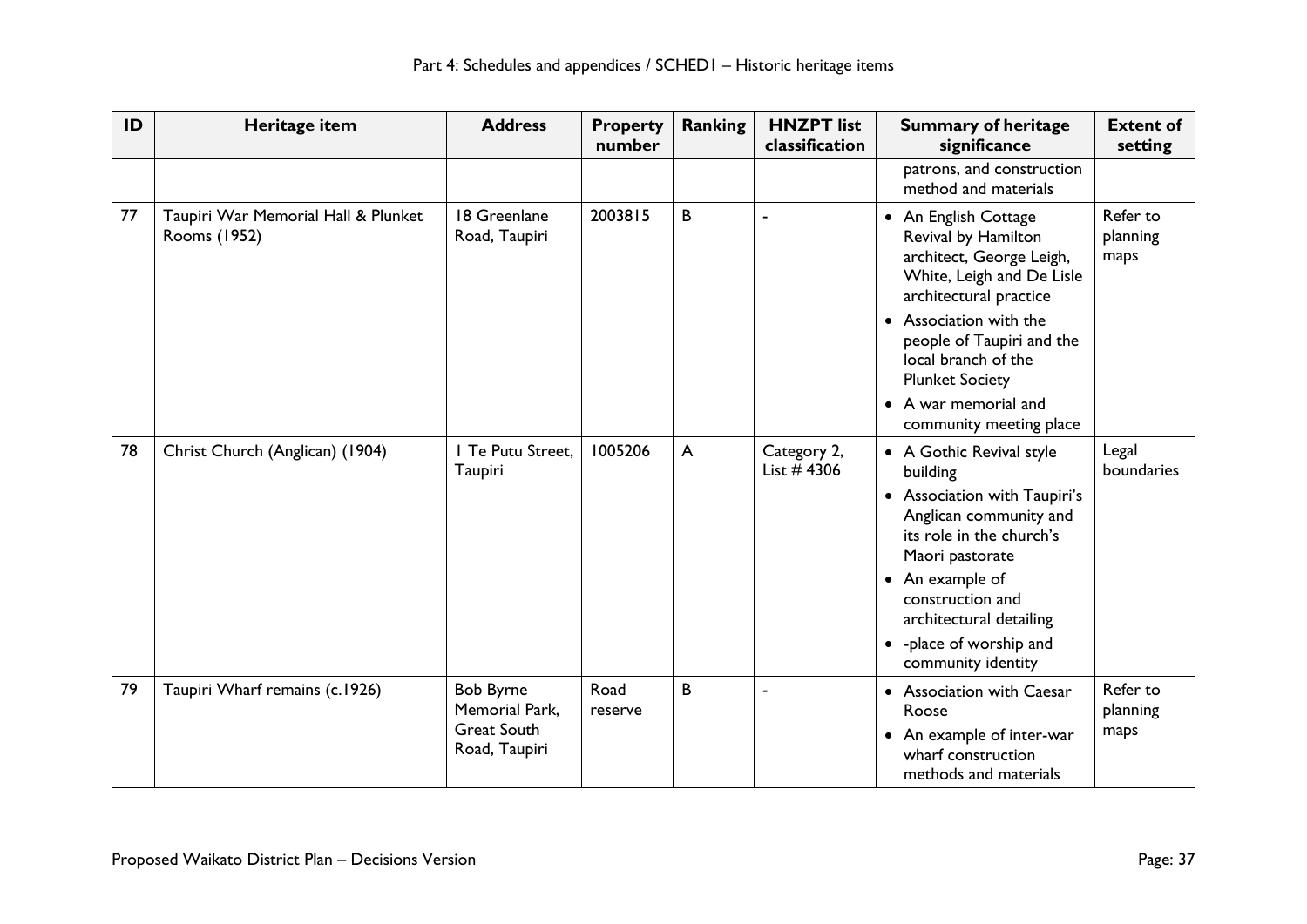| ID | Heritage item                    | <b>Address</b>                        | <b>Property</b><br>number | <b>Ranking</b> | <b>HNZPT</b> list<br>classification | <b>Summary of heritage</b><br>significance                                                                            | <b>Extent of</b><br>setting  |
|----|----------------------------------|---------------------------------------|---------------------------|----------------|-------------------------------------|-----------------------------------------------------------------------------------------------------------------------|------------------------------|
|    |                                  |                                       |                           |                |                                     | • An indicator of a sense<br>of place and historic<br>continuity                                                      |                              |
|    |                                  |                                       |                           |                |                                     | • Provides an example of<br>the development of the<br>district's infrastructure                                       |                              |
| 80 | Former Powell Residence (c.1915) | 65 Great South<br>Road, Taupiri       | 1005202                   | B              | Category 2,<br>List #4308           | • A well preserved WWI-<br>era villa                                                                                  | Legal<br>boundaries          |
|    |                                  |                                       |                           |                |                                     | • Association with the<br>Powell family and early<br>20th century residential<br>development in Taupiri               |                              |
|    |                                  |                                       |                           |                |                                     | • Indicator of historic<br>continuity                                                                                 |                              |
|    |                                  |                                       |                           |                |                                     | • Provides information<br>about early residents and<br>construction methods and<br>materials                          |                              |
| 81 | Former Foster Bungalow (1929-30) | 1237 Waingaro<br>Road, Glen<br>Massey | 1012524                   | B              | ä,                                  | • An example of a<br>California Bungalow<br>designed by Archibald<br>MacDonald, Hamilton<br>architect                 | Refer to<br>planning<br>maps |
|    |                                  |                                       |                           |                |                                     | • Association with the<br>Foster family and the<br>second generation rural<br>residential development<br>in Te Akatea |                              |
|    |                                  |                                       |                           |                |                                     | Indicator of historic<br>$\bullet$<br>continuity in the district                                                      |                              |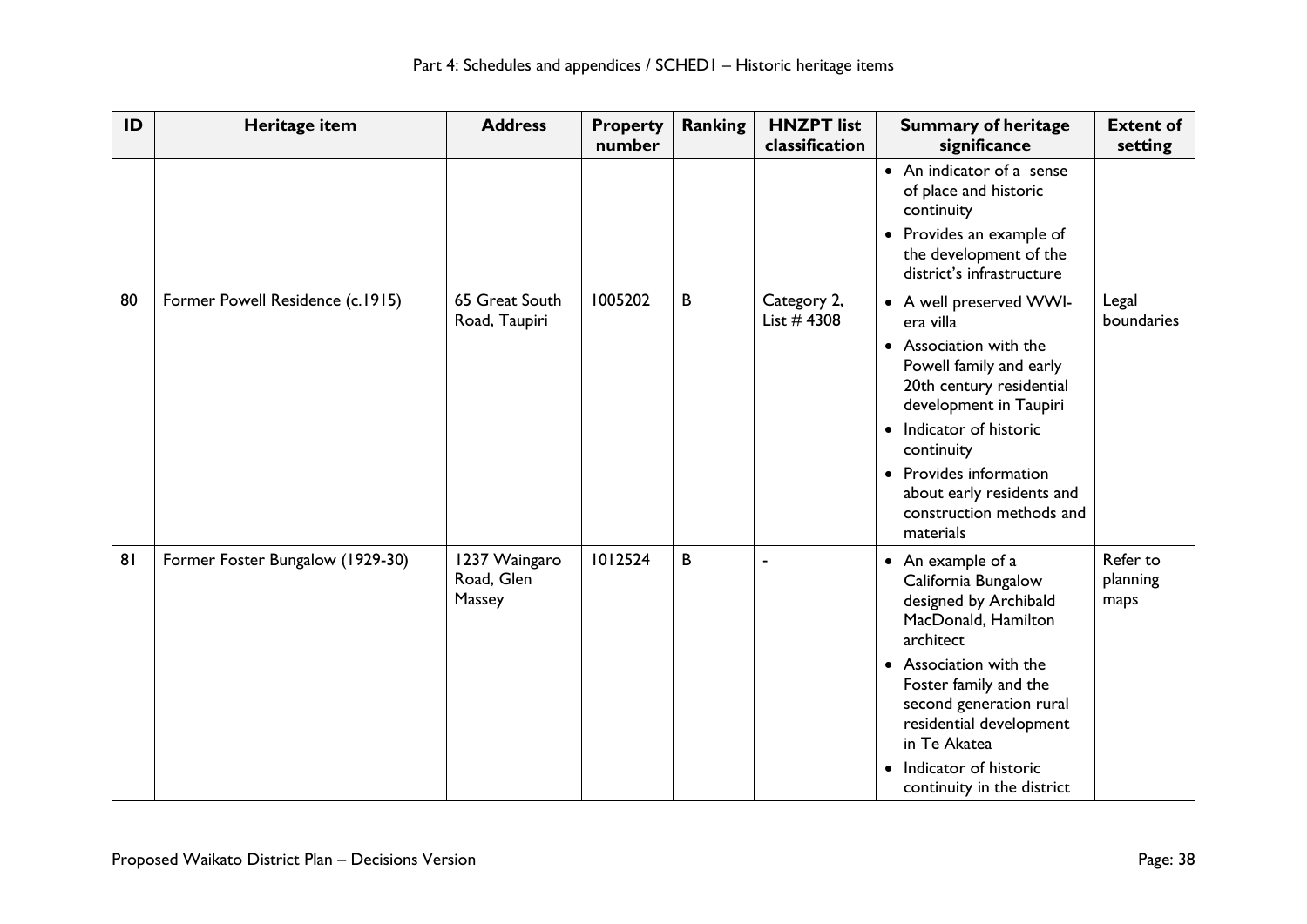| ID | Heritage item                                       | <b>Address</b>                          | <b>Property</b><br>number | <b>Ranking</b> | <b>HNZPT</b> list<br>classification | <b>Summary of heritage</b><br>significance                                                                                                    | <b>Extent of</b><br>setting  |
|----|-----------------------------------------------------|-----------------------------------------|---------------------------|----------------|-------------------------------------|-----------------------------------------------------------------------------------------------------------------------------------------------|------------------------------|
|    |                                                     |                                         |                           |                |                                     | • Provides information<br>about its early residents,<br>and construction methods<br>and materials                                             |                              |
| 82 | Waikato War Soldiers' Memorial &<br>Cemetery (1914) | 122 Old Taupiri<br>Road,<br>Ngaruawahia | 1005145                   | $\overline{A}$ | ä,                                  | • A representative example<br>of the obelisk typology<br>work of John Bouskill,<br>Auckland monumental<br>mason                               | Legal<br>boundaries          |
|    |                                                     |                                         |                           |                |                                     | • Association with the<br>unknown troops buried,<br>the Waikato War (1863-<br>64) and the efforts of<br><b>Edith Statham</b>                  |                              |
|    |                                                     |                                         |                           |                |                                     | • Has commemorative<br>purpose, sense of place<br>and community identity                                                                      |                              |
|    |                                                     |                                         |                           |                |                                     | Indicator of early<br>$\bullet$<br>occupation                                                                                                 |                              |
| 83 | Former Rutter Farmhouse (c.1900)                    | 1177 Waingaro<br>Road, Glen<br>Massey   | 2003917                   | B              | ä,                                  | • A vernacular late-<br>Victorian farmhouse<br>• Association with the<br>Rutter family and the<br>agricultural development<br>of the district | Refer to<br>planning<br>maps |
|    |                                                     |                                         |                           |                |                                     | Provides evidence of<br>$\bullet$<br>historic continuity in the<br>rural landscape of the<br>Glen Massey district                             |                              |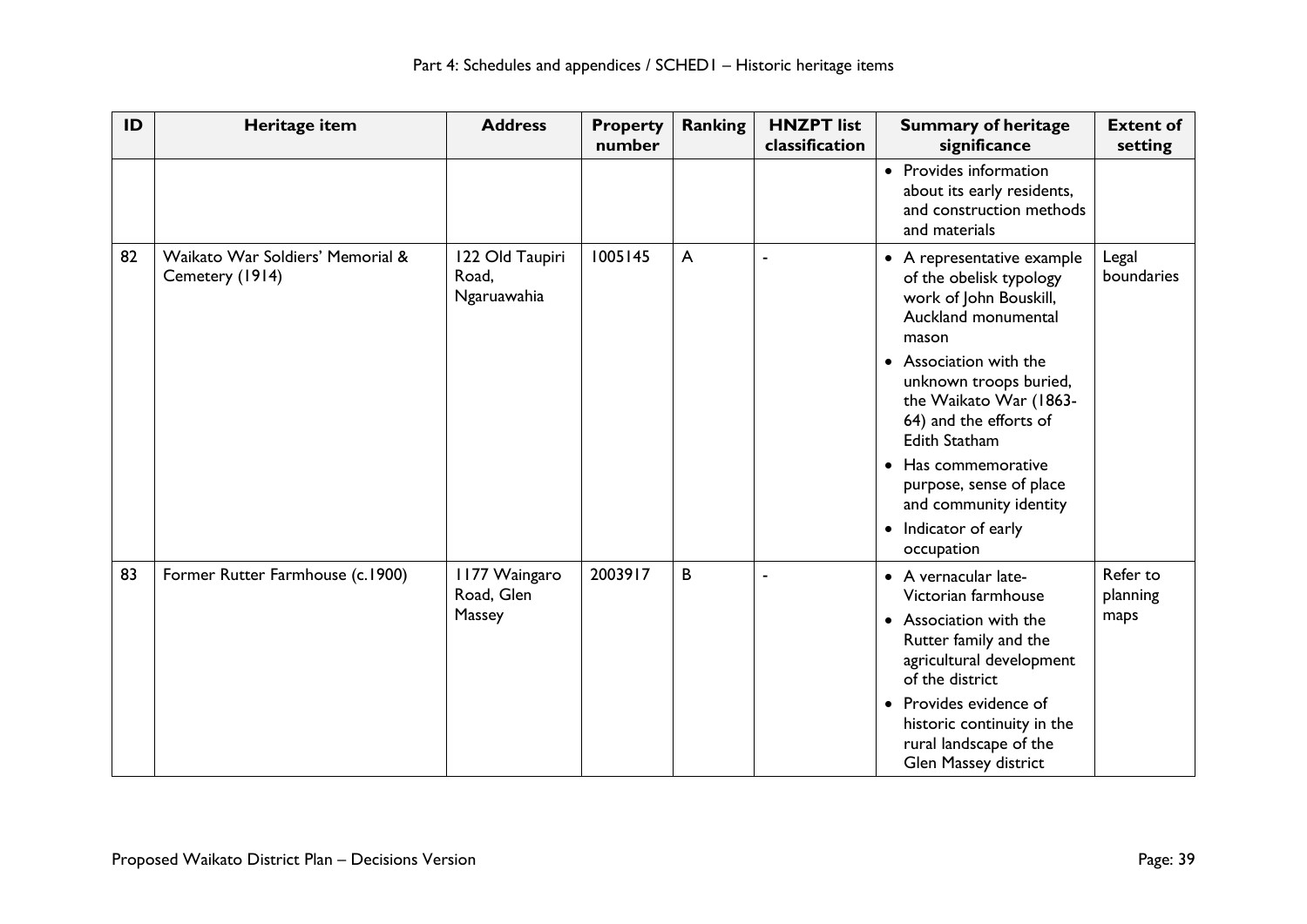| ID | Heritage item                                                                            | <b>Address</b>                        | <b>Property</b><br>number | <b>Ranking</b> | <b>HNZPT</b> list<br>classification | <b>Summary of heritage</b><br>significance                                                                                                                                                                                                                                         | <b>Extent of</b><br>setting  |
|----|------------------------------------------------------------------------------------------|---------------------------------------|---------------------------|----------------|-------------------------------------|------------------------------------------------------------------------------------------------------------------------------------------------------------------------------------------------------------------------------------------------------------------------------------|------------------------------|
|    |                                                                                          |                                       |                           |                |                                     | • Provide information<br>about its historic use as<br>an inter-generational<br>farmhouse, and<br>construction method and<br>materials                                                                                                                                              |                              |
| 84 | Former Explosives Store Houses (18<br>buildings in total), Waikato Camp<br>$(c.1938-43)$ | Kelm Road,<br>Ngaruawahia             | 2015284<br>2017819        | B              |                                     | Military structures<br>designed and built by the<br><b>Public Works</b><br>Department<br>• Association with the New<br>Zealand Defence Force<br>• Provides evidence of<br>historic continuity,<br>community identity, and<br>construction methods and<br>materials                 | <b>Building</b><br>footprint |
| 85 | Former Parkes/Henderson Dwelling<br>(pre 1878 & c.1900)                                  | 2 Old Taupiri<br>Road,<br>Ngaruawahia | 4542000                   | $\mathsf{A}$   | Category 2,<br>List $#4259$         | • A vernacular bay villa with<br>high level of authenticity<br>• Association with the<br>Parkes and Henderson<br>families<br>Indicator of historic<br>$\bullet$<br>continuity<br>• Provides information<br>about early residents, and<br>construction method and<br>materials used | Legal<br>boundaries          |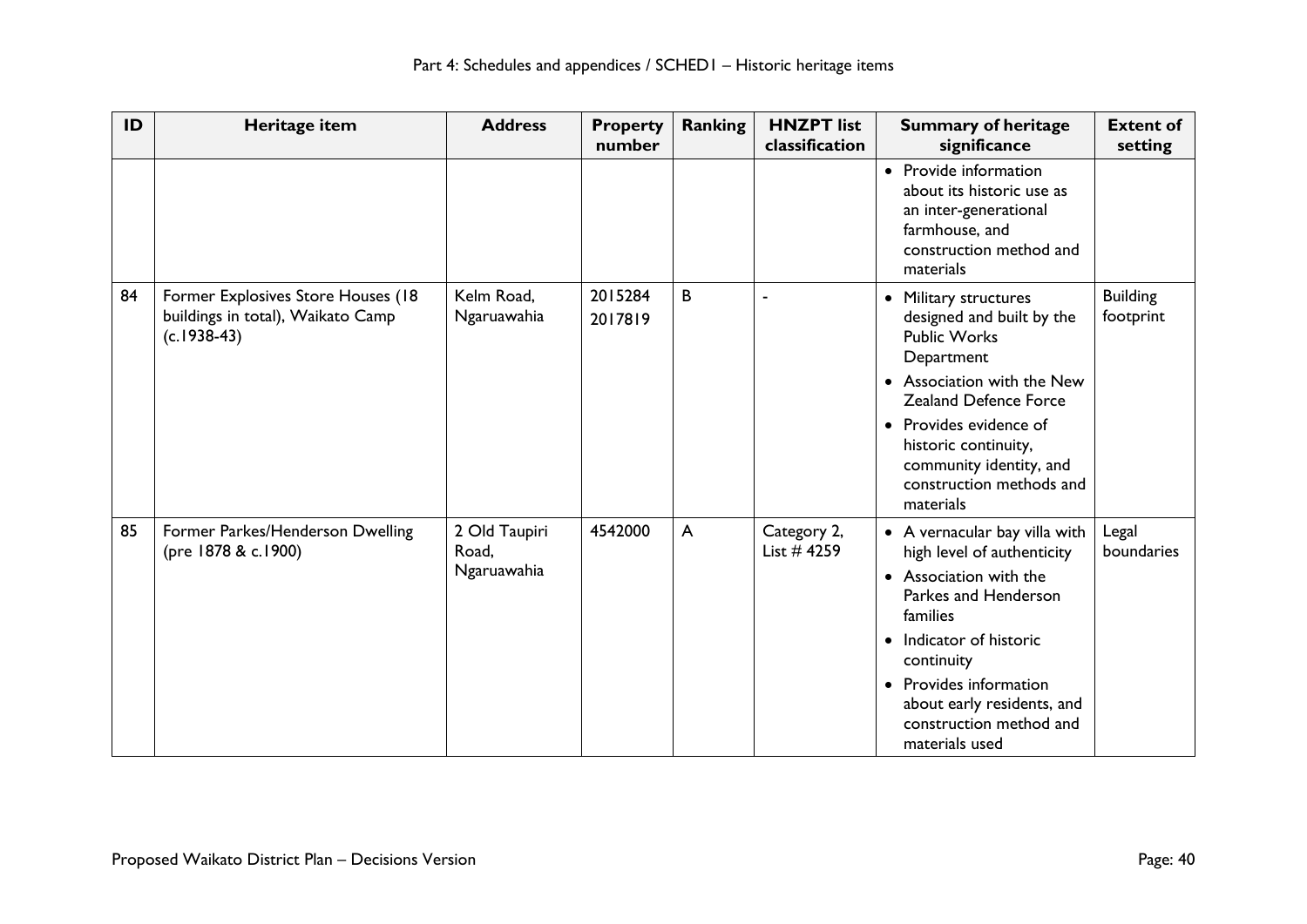| ID | Heritage item                                                                           | <b>Address</b>                                           | <b>Property</b><br>number | <b>Ranking</b> | <b>HNZPT</b> list<br>classification | <b>Summary of heritage</b><br>significance                                                               | <b>Extent of</b><br>setting  |
|----|-----------------------------------------------------------------------------------------|----------------------------------------------------------|---------------------------|----------------|-------------------------------------|----------------------------------------------------------------------------------------------------------|------------------------------|
| 86 | Former Lamb's Mill Granary & Store<br>(1878)                                            | IC Old Taupiri<br>Road,<br>Ngaruawahia                   | 7531369                   | A              | Category I,<br>List $# 734$         | • - An example of the work<br>of Waikato architect, TH<br>White                                          | Legal<br>boundaries          |
|    |                                                                                         |                                                          |                           |                |                                     | Association with local<br>$\bullet$<br>flour milling                                                     |                              |
|    |                                                                                         |                                                          |                           |                |                                     | • An example of pioneering<br>reinforced concrete<br>construction                                        |                              |
|    |                                                                                         |                                                          |                           |                |                                     | • Indicator of historic<br>continuity                                                                    |                              |
|    |                                                                                         |                                                          |                           |                |                                     | • Provides information<br>about industrial use                                                           |                              |
|    |                                                                                         |                                                          |                           |                |                                     | • -industrial development<br>and colonial settlement of<br>Ngaruawahia                                   |                              |
| 87 | Ngaruawahia Regatta Association Band<br>Stand (c.1913)                                  | The Point.<br>Lower Waikato<br>Esplanade,<br>Ngaruawahia | Road<br>Reserve           | $\overline{A}$ | Category 2,<br>List $#4257$         | • A well-crafted example of<br>the band rotunda<br>typology<br>• Association with<br>Ngaruawahia Regatta | Refer to<br>planning<br>maps |
|    |                                                                                         |                                                          |                           |                |                                     | Association<br>• An example of<br>construction method and<br>materials used                              |                              |
|    |                                                                                         |                                                          |                           |                |                                     | • Provides community<br>identity                                                                         |                              |
| 88 | Former 1877 Ngaruawahia Combined<br>Road/Rail Bridge Abutments & Piers<br>$(1875 - 77)$ | Ngaruawahia<br>Combined Road,<br>Lower Waikato           | Road<br>Reserve           | B              |                                     | Association with the<br>development of the<br>district's infrastructure                                  | Refer to<br>planning<br>maps |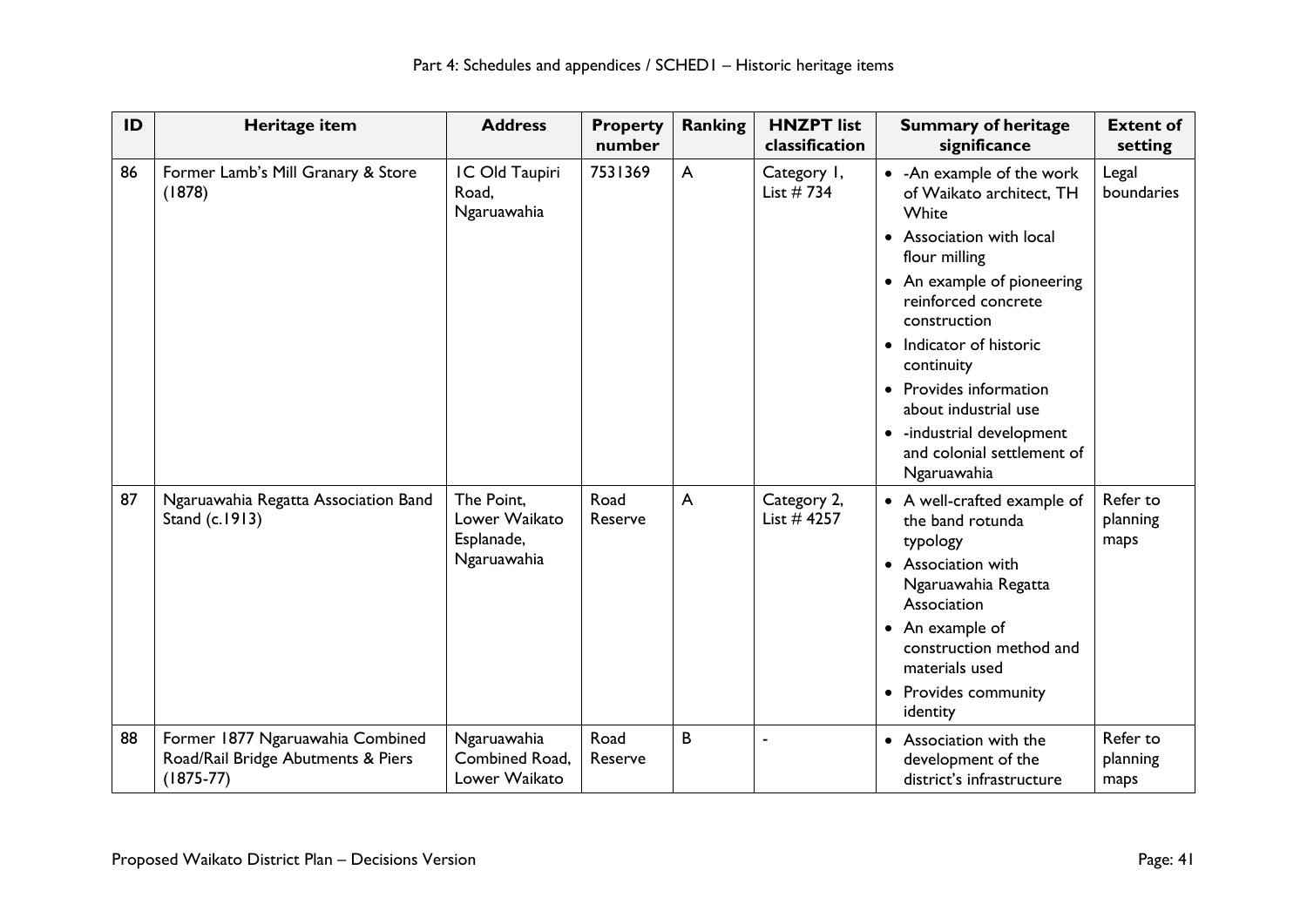| ID | Heritage item                                       | <b>Address</b>                                                                         | <b>Property</b><br>number | <b>Ranking</b> | <b>HNZPT</b> list<br>classification | <b>Summary of heritage</b><br>significance                                                                                                                                                                                                    | <b>Extent of</b><br>setting  |
|----|-----------------------------------------------------|----------------------------------------------------------------------------------------|---------------------------|----------------|-------------------------------------|-----------------------------------------------------------------------------------------------------------------------------------------------------------------------------------------------------------------------------------------------|------------------------------|
|    |                                                     | Esplanade,<br>Ngaruawahia                                                              |                           |                |                                     | • An example of mid-1870s<br>bridge construction<br>methods and materials                                                                                                                                                                     |                              |
|    |                                                     |                                                                                        |                           |                |                                     | • Provides a sense of place<br>and historic continuity                                                                                                                                                                                        |                              |
| 89 | Ngaruawahia World War I Memorial<br>Cenotaph (1922) | The Point,<br><b>Broadway</b><br>Street, Lower<br>Waikato<br>Esplanade,<br>Ngaruawahia | Road<br>Reserve           | A              | Category 2,<br>List $#4258$         | • A well-crafted example of<br>the obelisk typology<br>• Association with the local<br>men who served in WWI,<br>WWII and later conflicts<br>• An example of<br>construction method and<br>materials used<br>• Has a commemorative<br>purpose | Refer to<br>planning<br>maps |
| 90 | Former Pioneer Gun Turret (1863;<br>relocated 1926) | The Point,<br>Sampson Street,<br>Waipa<br>Esplanade,<br>Ngaruawahia                    | Road<br>Reserve           | A              | Category 2,<br>List $# 756$         | • Association with military<br>actions taken by imperial<br>ad colonial troops during<br>the Waikato War<br>Provides historic and<br>$\bullet$<br>commemorative purposes<br>of the world's first<br>revolving gun turret                      | Refer to<br>planning<br>maps |
| 91 | Former Hutt Residence (c.1906)                      | 5 Broadway<br>Street,<br>Ngaruawahia                                                   | 4429708                   | B              | ÷,                                  | • A well preserved<br>Edwardian villa<br>• Inter-generational<br>association with the Hutt<br>family and early 20th<br>century residential<br>development                                                                                     | Legal<br>boundaries          |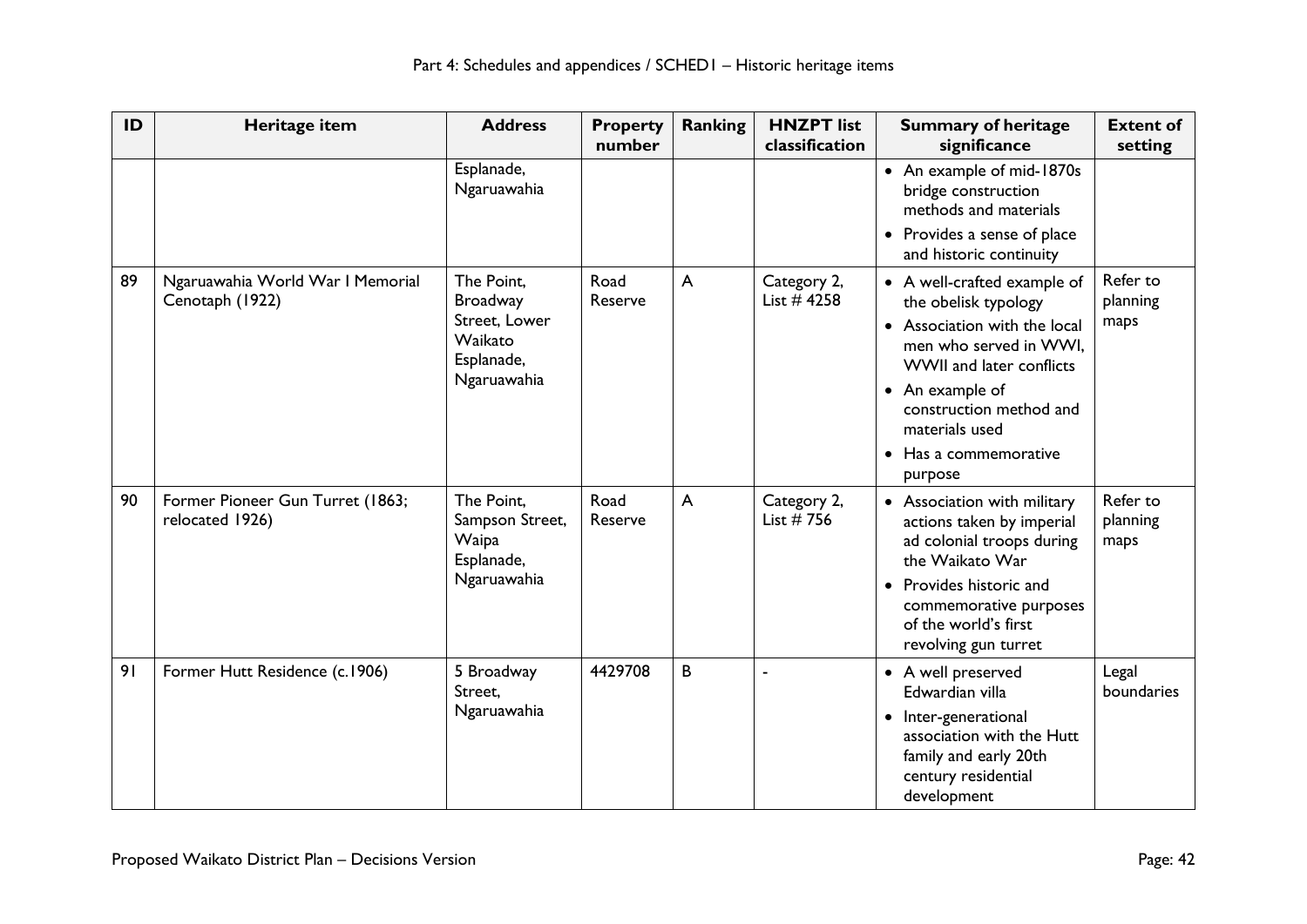| ID | Heritage item           | <b>Address</b>                                                                  | <b>Property</b><br>number | Ranking      | <b>HNZPT</b> list<br>classification | <b>Summary of heritage</b><br>significance                                                                                                                                                                                                                                                                                                                                    | <b>Extent of</b><br>setting  |
|----|-------------------------|---------------------------------------------------------------------------------|---------------------------|--------------|-------------------------------------|-------------------------------------------------------------------------------------------------------------------------------------------------------------------------------------------------------------------------------------------------------------------------------------------------------------------------------------------------------------------------------|------------------------------|
|    |                         |                                                                                 |                           |              |                                     | • Indicator of historic<br>continuity<br>• Provides information<br>about early residents, and<br>construction methods and<br>materials                                                                                                                                                                                                                                        |                              |
| 92 | Delta Hotel (1900)      | 2 Market Street.<br>Ngaruawahia                                                 | 1010090                   | $\mathsf{A}$ | Category 2,<br>List $#$ 4459        | • An example of the work<br>of Thomas Mahoney<br>• Association with the early<br>occupation and<br>development of<br>Ngaruawahia and as a<br>community gathering<br>place<br>Provides evidence of<br>$\bullet$<br>historic continuity<br>Provides information<br>about life and work of<br>past proprietors and<br>patrons, and construction<br>methods and materials<br>used | Legal<br>boundaries          |
| 93 | Potatau Monument (1895) | 'Octagon'<br>Reserve.<br>Durham Street,<br>(Broadway<br>Street),<br>Ngaruawahia | 1010187                   | $\mathsf{A}$ |                                     | • A representative example<br>of the obelisk typology by<br>James Buchanan, Auckland<br>monument mason<br>Association with the first<br>Maori King, Potatau Te<br>Wherowhero                                                                                                                                                                                                  | Refer to<br>planning<br>maps |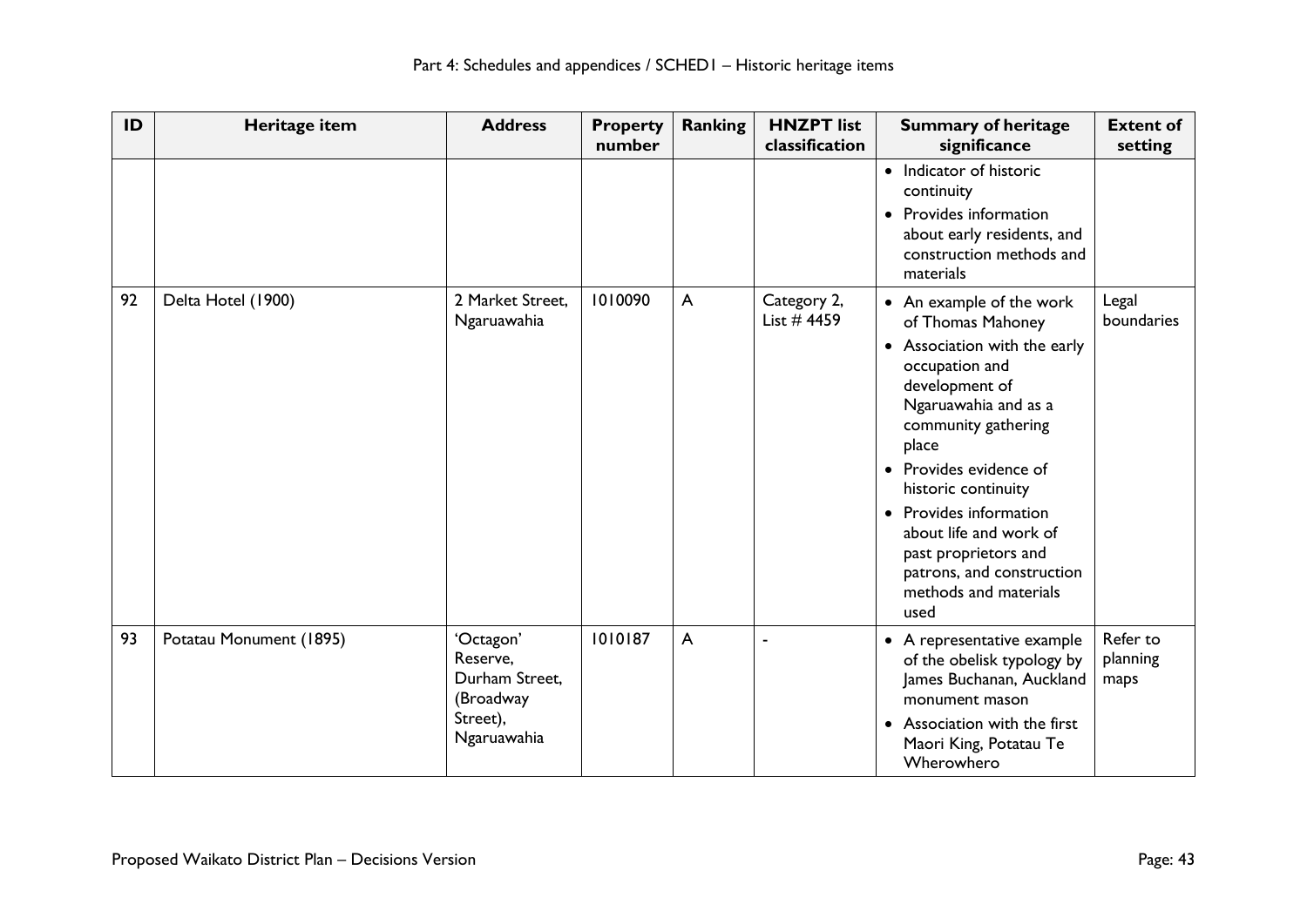| ID | Heritage item                                 | <b>Address</b>                                                                                                         | <b>Property</b><br>number | <b>Ranking</b> | <b>HNZPT</b> list<br>classification | <b>Summary of heritage</b><br>significance                                                                                                                                                                                                                                                                                                                   | <b>Extent of</b><br>setting  |
|----|-----------------------------------------------|------------------------------------------------------------------------------------------------------------------------|---------------------------|----------------|-------------------------------------|--------------------------------------------------------------------------------------------------------------------------------------------------------------------------------------------------------------------------------------------------------------------------------------------------------------------------------------------------------------|------------------------------|
|    |                                               |                                                                                                                        |                           |                |                                     | • Has a commemorative<br>purpose<br>• Contributes to<br>Ngaruawahia's identity<br>and sense of place                                                                                                                                                                                                                                                         |                              |
| 94 | Former O'Connor/Moffatt Residence<br>(c.1911) | 13 Lower<br>Waikato<br>Esplanade,<br>Ngaruawahia                                                                       | 1010022                   | B              | Category 2,<br>List $#4255$         | • A well preserved<br>Edwardian style square-<br>plan villa<br>Association with the<br>$\bullet$<br>O'Connor/Moffatt family<br>and early 20th century<br>residential development<br>in Ngaruawahia<br>Indicator of historic<br>$\bullet$<br>continuity<br>• Provides information<br>about early residents, and<br>construction methods and<br>materials used | Legal<br>boundaries          |
| 95 | Former A Hamblin & Co. Ltd Building<br>(1910) | 14 - 16 Jesmond<br>Street,<br>Ngaruawahia<br>Legal boundary<br>and the veranda<br>that extends<br>over the<br>footpath | 1010174<br>1010173        | B              | $\blacksquare$                      | • An Edwardian commercial<br>classical building<br><b>Association with Albert</b><br>$\bullet$<br>Hamblin and early 20th<br>century development of<br>Ngaruawahia's town<br>centre<br>An example of<br>$\bullet$<br>construction methods and<br>materials used                                                                                               | Refer to<br>planning<br>maps |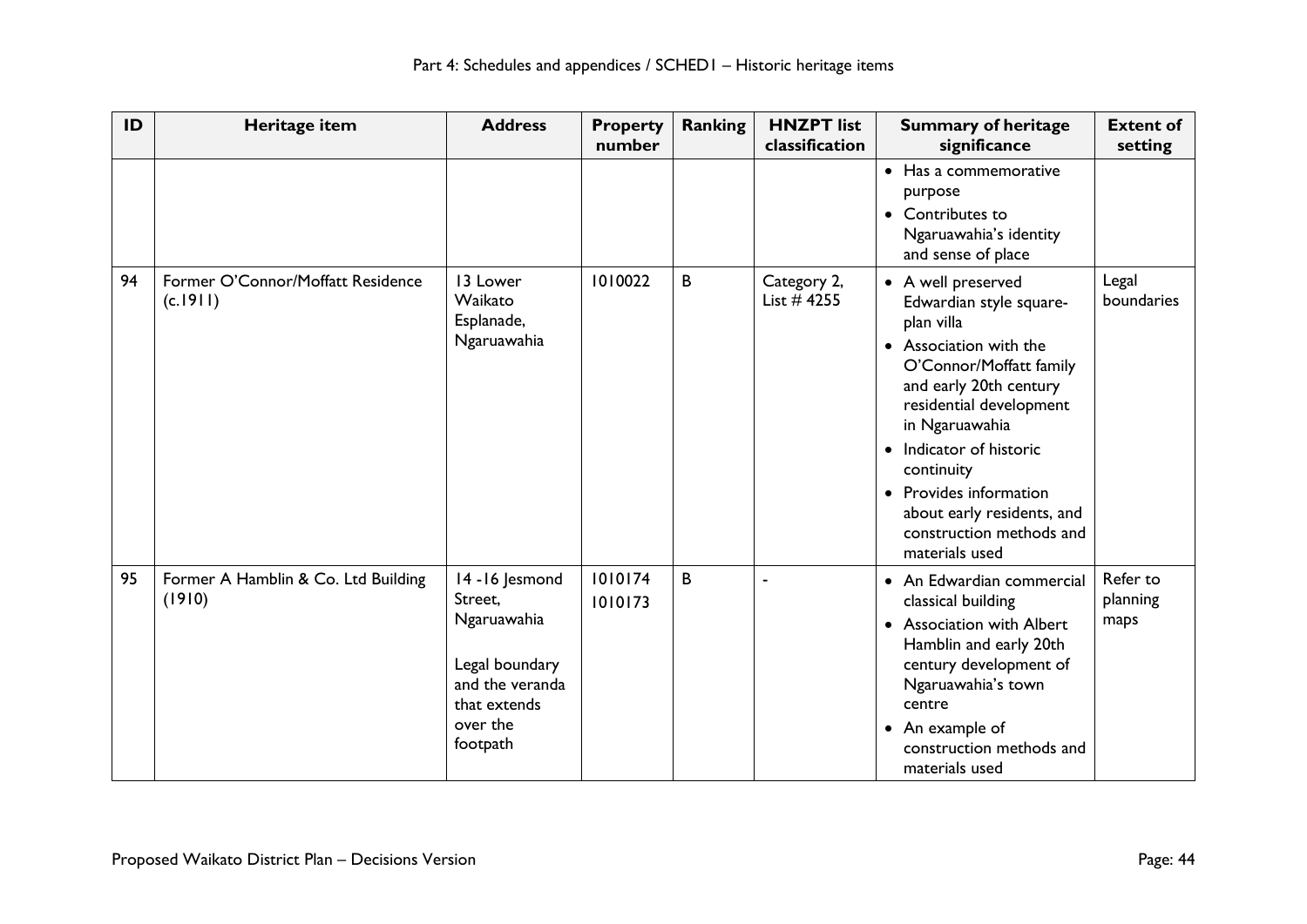| ID | Heritage item                                           | <b>Address</b>                                                          | <b>Property</b><br>number | Ranking | <b>HNZPT</b> list<br>classification | <b>Summary of heritage</b><br>significance                                                                                                                                                                                                                                                                                               | <b>Extent of</b><br>setting  |
|----|---------------------------------------------------------|-------------------------------------------------------------------------|---------------------------|---------|-------------------------------------|------------------------------------------------------------------------------------------------------------------------------------------------------------------------------------------------------------------------------------------------------------------------------------------------------------------------------------------|------------------------------|
|    |                                                         |                                                                         |                           |         |                                     | • Indicator of historic<br>continuity within the<br>town centre-                                                                                                                                                                                                                                                                         |                              |
| 96 | Turangawaewae House/Maori<br>Parliament House (1917-19) | 2 Eyre Street,<br>Ngaruawahia                                           | 1010201                   | A       | Category 1,<br>List $#4170$         | The fusion of Maaori and<br>$\bullet$<br>European architectural<br>forms designed by<br>Hamilton architect John<br>Warren and ornamented<br>by carver Te Motu Heta<br>• Association with the<br>Kingitanga<br>• Contributes<br>Ngaruawahia's identity<br>and sense of place                                                              | Legal<br>boundaries          |
| 97 | Grant's Chambers (c.1929)                               | <b>Corner Great</b><br>South Road and<br>Jesmond Street,<br>Ngarauwahia | 2006557                   | A       | Category 2,<br>List $#4251$         | • A landmark inter-war<br>commercial classical<br>building<br>• Association with Eliza<br>Grant and the 20th<br>century commercial<br>development of<br>Ngaruawahia<br>Indicator of historic<br>$\bullet$<br>continuity<br>• Provides information<br>about historic commercial<br>use, and construction<br>method and materials<br>used- | Refer to<br>planning<br>maps |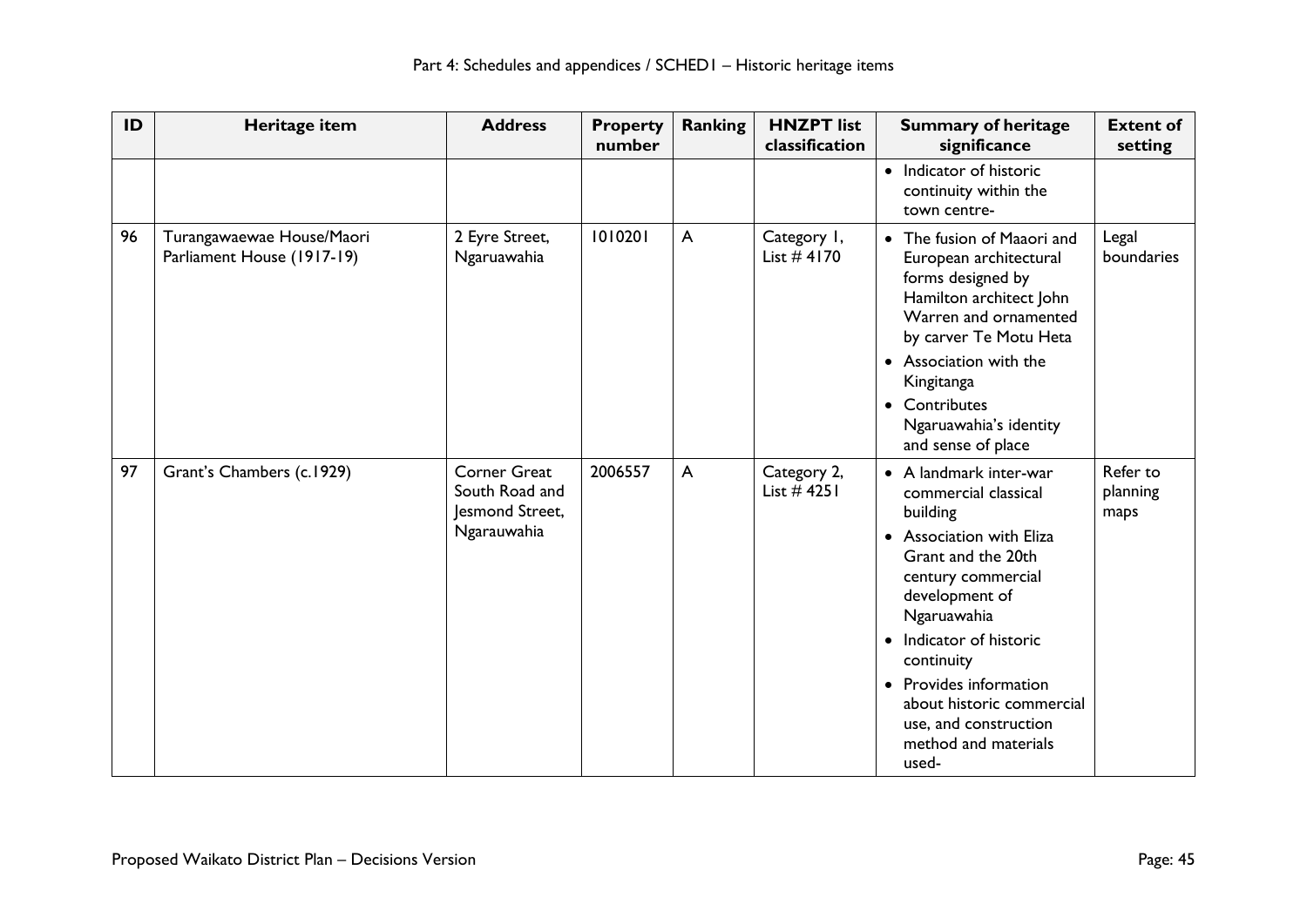| ID  | Heritage item                                                                   | <b>Address</b>                                                              | <b>Property</b><br>number | <b>Ranking</b> | <b>HNZPT</b> list<br>classification | <b>Summary of heritage</b><br>significance                                                                                                                                                                                                                                                         | <b>Extent of</b><br>setting  |
|-----|---------------------------------------------------------------------------------|-----------------------------------------------------------------------------|---------------------------|----------------|-------------------------------------|----------------------------------------------------------------------------------------------------------------------------------------------------------------------------------------------------------------------------------------------------------------------------------------------------|------------------------------|
| 98  | Police Station House & Cell Block<br>91914)                                     | 21 Lower<br>Waikato<br>Esplanade/12<br>Waikato<br>Esplanade,<br>Ngaruawahia | 2006516                   | B              | $\blacksquare$                      | • An example of<br>standardised Public<br><b>Works Department</b><br>design<br>• Association with policing<br>in the township since<br>1914<br>• Indicator of historic<br>continuity<br>• Provides evidence about<br>historic policing practices,<br>and construction method<br>and materials used | Refer to<br>planning<br>maps |
| 99  | Ngaruawahia Centennial Memorial<br>Plunket Rooms & Women's Rest<br>Rooms (1940) | 31 Jesmond<br>Street,<br>Ngaruawahia                                        | 2006546                   | B              | $\blacksquare$                      | • Art Deco Moderne style<br>work example of NZ<br>architect Walker &<br>Muston<br>• Association with the local<br>branch of the Plunket<br>Society<br>• An example of<br>construction method and<br>materials used<br>• A place of community<br>identity and<br>commemoration                      | Legal<br><b>Boundaries</b>   |
| 100 | Ngaruawahia Centennial Memorial<br>Clock (1963)                                 | <b>Great South</b><br>Road,<br>Ngaruawahia                                  | Road<br>Reserve           | B              | $\blacksquare$                      | • A Modernist clock tower<br>designed by Peter Garry<br>Association with the<br>town's 1963 centennial                                                                                                                                                                                             | Refer to<br>planning<br>maps |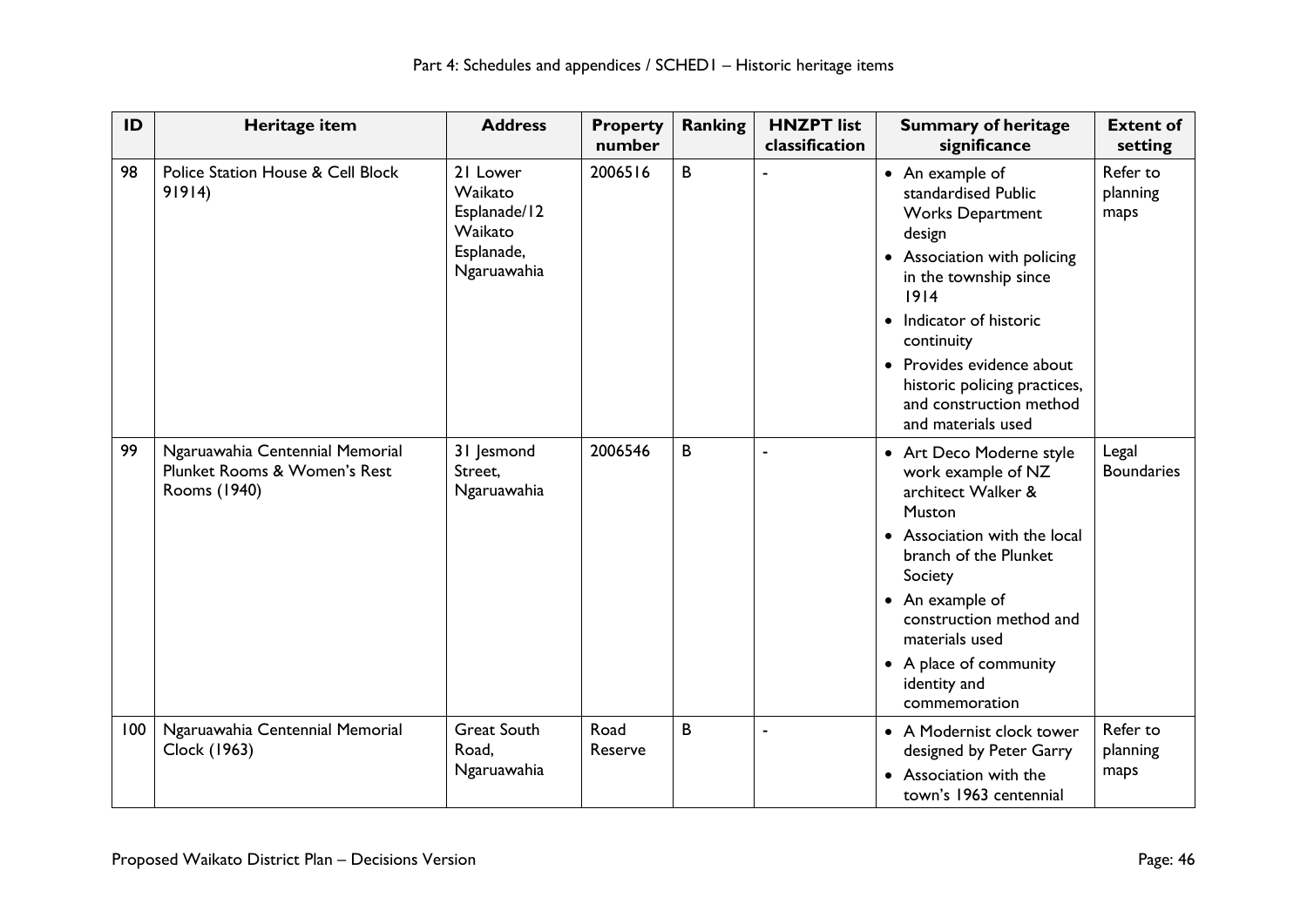| ID  | Heritage item                                             | <b>Address</b>                          | <b>Property</b><br>number | Ranking | <b>HNZPT</b> list<br>classification | <b>Summary of heritage</b><br>significance                                                                                                                                                                                                                                                                                                         | <b>Extent of</b><br>setting  |
|-----|-----------------------------------------------------------|-----------------------------------------|---------------------------|---------|-------------------------------------|----------------------------------------------------------------------------------------------------------------------------------------------------------------------------------------------------------------------------------------------------------------------------------------------------------------------------------------------------|------------------------------|
|     |                                                           |                                         |                           |         |                                     | • An example of<br>construction method and<br>materials<br>Has commemorative<br>purpose                                                                                                                                                                                                                                                            |                              |
| 101 | Former Ngaruawahia Bakery Ltd<br>Bakehouse (c.1921-29)    | 108 Great South<br>Road,<br>Ngaruawahia | 2006520                   | B       | Category 2,<br>List $#4248$         | • An industrial 'fit for<br>purpose' building<br>• Association with local<br>food production, Henry<br>Saulbrey and the owners<br>and managers of the<br>Ngaruawahia Bakery<br>company<br>• An example of brick<br>construction<br>Indicator of historic<br>$\bullet$<br>continuity<br>Provides information<br>$\bullet$<br>about its historic use | Refer to<br>planning<br>maps |
| 102 | Masonic Lodge Te Marama No. 186<br>$(1912 - 1916 & 1927)$ | 18 Hershel<br>Street,<br>Ngaruawahia    | 1010363                   | B       |                                     | • A three-stage vernacular<br>building with Neoclassical<br>overtones by Hamilton<br>architect practices<br>Warren & Blechynden<br>and Edgecumbe & White.<br>• Association with local<br>Freemansons<br>• An example of locally-<br>made brick construction<br>and detailing                                                                       | Legal<br>boundaries          |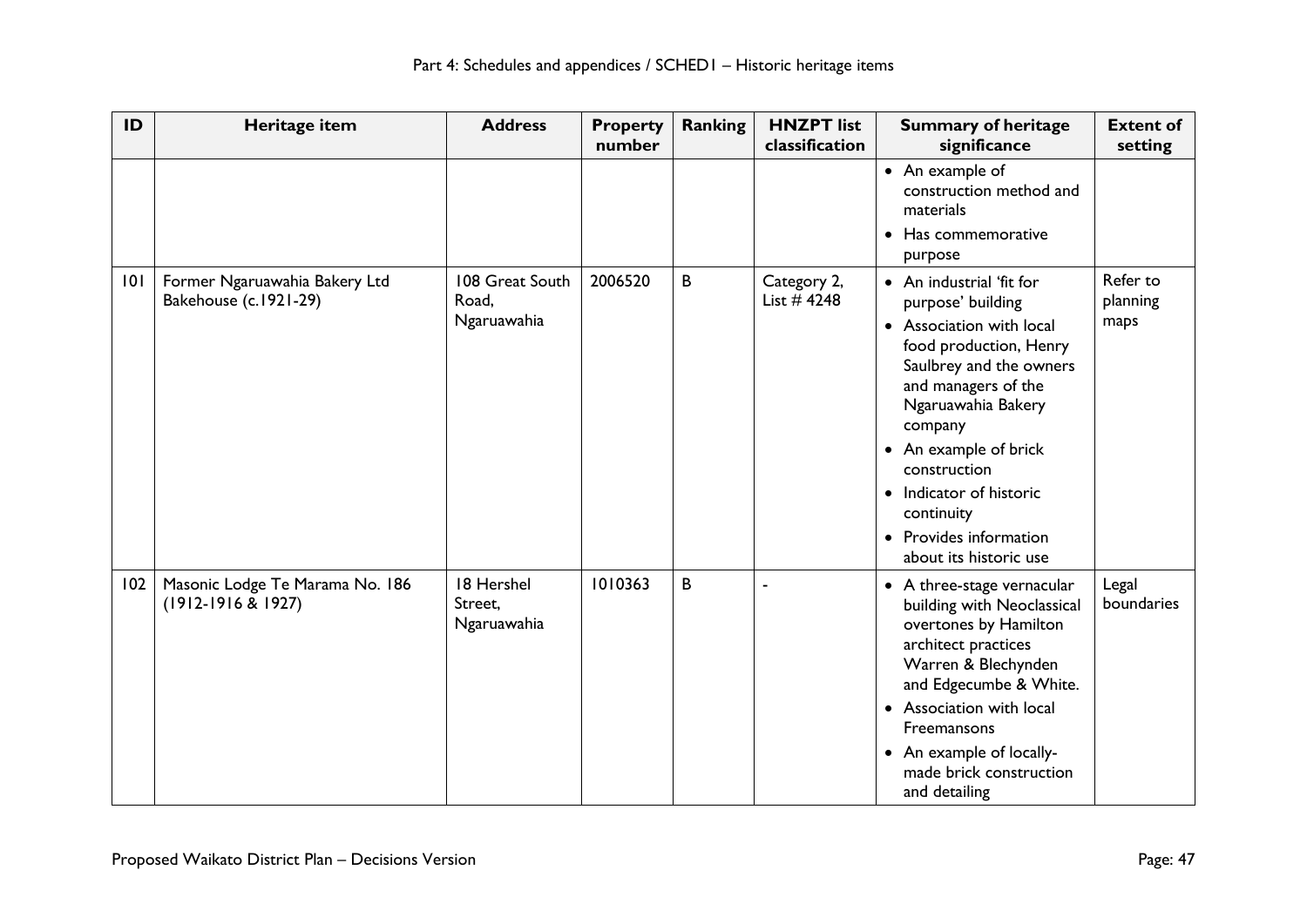| ID  | Heritage item                               | <b>Address</b>                       | <b>Property</b><br>number | <b>Ranking</b> | <b>HNZPT</b> list<br>classification | <b>Summary of heritage</b><br>significance                                                                                                                                                                                                                                                                             | <b>Extent of</b><br>setting |
|-----|---------------------------------------------|--------------------------------------|---------------------------|----------------|-------------------------------------|------------------------------------------------------------------------------------------------------------------------------------------------------------------------------------------------------------------------------------------------------------------------------------------------------------------------|-----------------------------|
|     |                                             |                                      |                           |                |                                     | • A place of fellowship and<br>community identity                                                                                                                                                                                                                                                                      |                             |
| 103 | Former Paterson Residence (c.1915)          | 26 Waikato<br>Esplanade              | 1010039                   | B              | J.                                  | • An example of<br>transitional bungalow<br>designed by FC Daniell<br>• Association with Thomas<br>Paterson and family<br>• An example of<br>construction method and<br>materials<br>• Indicator of historic<br>continuity in Ngaruawahia                                                                              | Legal<br>boundaries         |
| 104 | Former Burt Cottage (c.1894)                | 929 Waingaro<br>Road, Glen<br>Massey | 1012526                   | B              | $\blacksquare$                      | • A late Victorian<br>vernacular cottage<br>• Association with the Burt<br>family and early colonial<br>settlement of Te<br>Akatea/Glen Massey<br>• Indicator of historic<br>continuity<br>Provides information<br>about early settlers, and<br>construction method and<br>materials used in pre-<br>1900 construction | Legal<br>boundaries         |
| 105 | Former Melrose Private Hospital<br>(c.1920) | 3 Carlton<br>Avenue,<br>Ngaruawahia  | 1010052                   | B              | $\blacksquare$                      | • A decorative inter-war<br>transitional villa<br>Association with the<br>provision of medical<br>services in Ngaruawahia                                                                                                                                                                                              | Legal<br>boundaries         |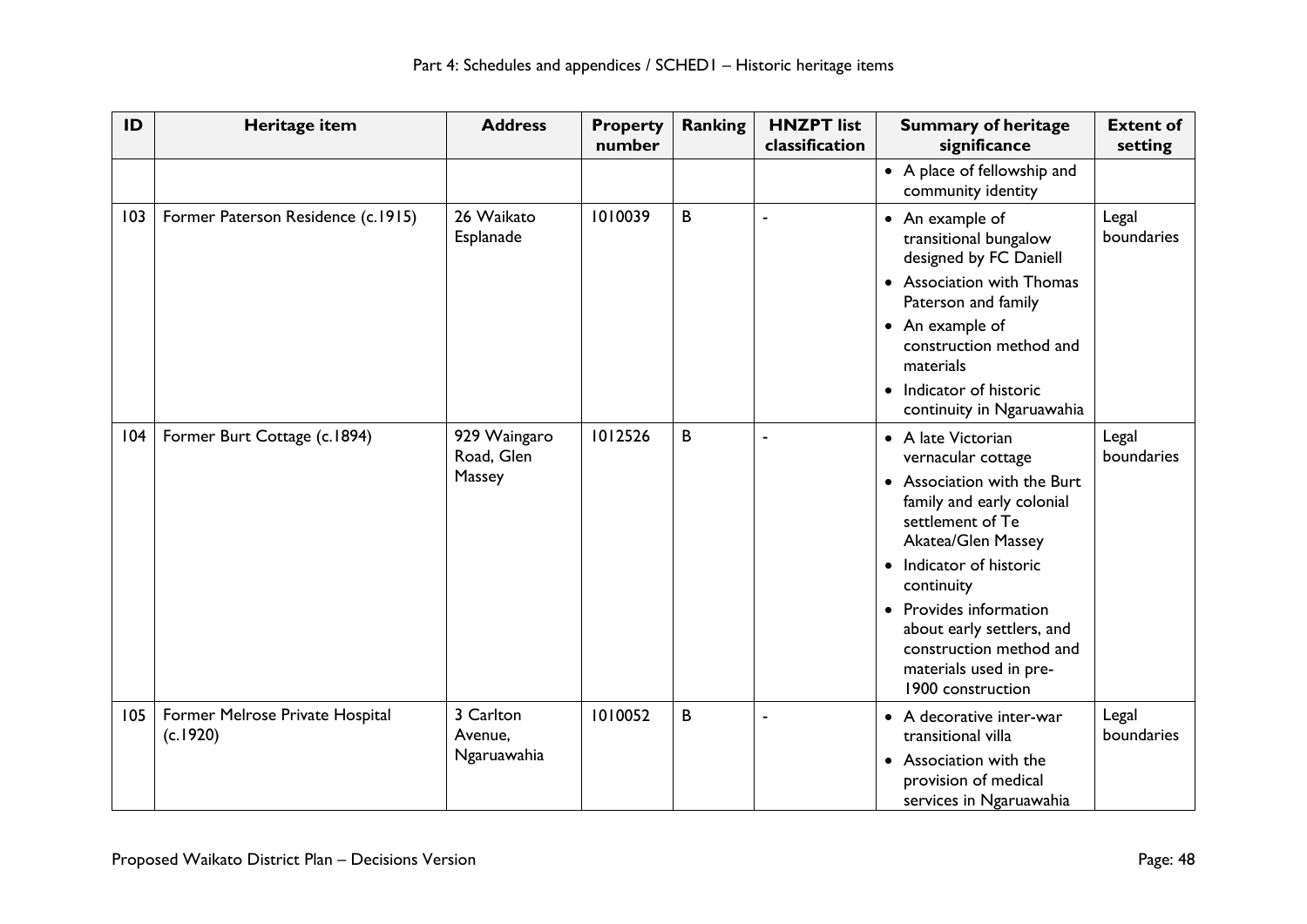| ID  | Heritage item                      | <b>Address</b>                       | <b>Property</b><br>number | Ranking | <b>HNZPT</b> list<br>classification | <b>Summary of heritage</b><br>significance                                                                                                                                                                                                                                                                           | <b>Extent of</b><br>setting  |
|-----|------------------------------------|--------------------------------------|---------------------------|---------|-------------------------------------|----------------------------------------------------------------------------------------------------------------------------------------------------------------------------------------------------------------------------------------------------------------------------------------------------------------------|------------------------------|
|     |                                    |                                      |                           |         |                                     | during the 1920s and<br>1930s<br>Indicator of historic<br>$\bullet$<br>continuity within the<br>inner suburban<br>streetscape<br>• Provides information<br>about the former<br>hospital's staff and<br>patients, and construction<br>method and materials                                                            |                              |
| 106 | Glen Massey School Building (1914) | 897 Waingaro<br>Road, Glen<br>Massey | 1012579                   | В       | $\blacksquare$                      | • An example of the work<br>of John Farrell, Auckland<br><b>Education Board architect</b><br>• Association with Glen<br>Massey's early settlers<br>and the provision of<br>education to the<br>community<br>• An example of mid-1910s<br>design and construction<br>• A place of education and<br>community identity | Refer to<br>planning<br>maps |
| 107 | Former Fowler Farmhouse (c.1915)   | 859 Waingaro<br>Road, Glen<br>Massey | 2015387                   | B       | $\blacksquare$                      | • An early 20th century villa<br>• Association with the<br>Fowler family and the<br>agricultural development<br>of the district<br>• Indicator of historic<br>continuity                                                                                                                                             | Refer to<br>planning<br>maps |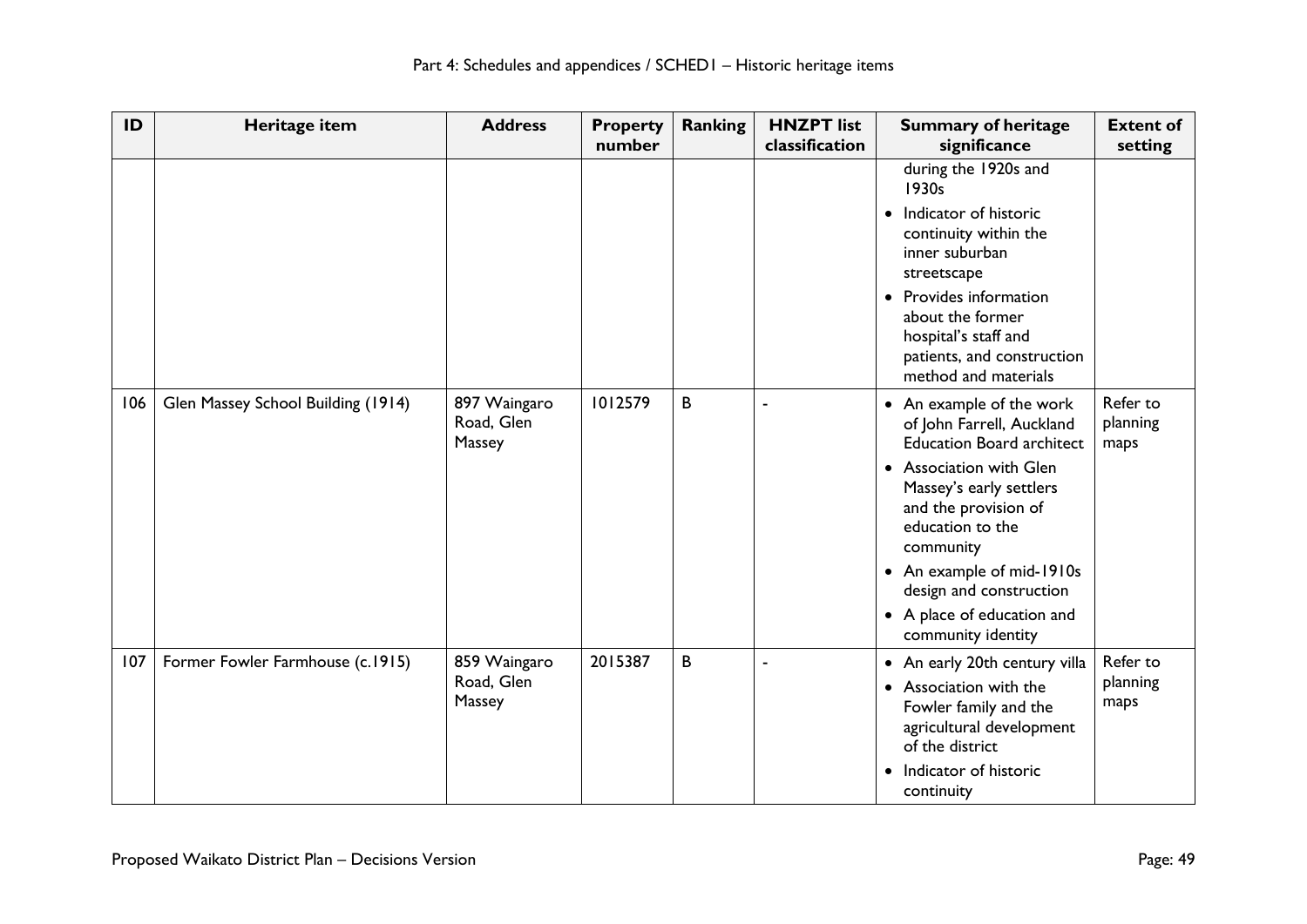| ID  | Heritage item                    | <b>Address</b>                                                     | <b>Property</b><br>number | <b>Ranking</b> | <b>HNZPT</b> list<br>classification | <b>Summary of heritage</b><br>significance                                                                                                                                                                                                                                                                                                                         | <b>Extent of</b><br>setting  |
|-----|----------------------------------|--------------------------------------------------------------------|---------------------------|----------------|-------------------------------------|--------------------------------------------------------------------------------------------------------------------------------------------------------------------------------------------------------------------------------------------------------------------------------------------------------------------------------------------------------------------|------------------------------|
|     |                                  |                                                                    |                           |                |                                     | • Provides information<br>about its former<br>residents, and<br>construction methods and<br>materials                                                                                                                                                                                                                                                              |                              |
| 108 | St Paul's Catholic Church (1913) | <b>Corner Belt</b><br>Street & Great<br>South Road,<br>Ngaruawahia | 4341057                   | A              | Category 2,<br>List $#4246$         | • A Romanesque Revival<br>style church designed by<br>John Warren<br>• Association with the local<br>Catholic congregation<br>• An example of<br>construction and<br>architectural detailing<br>• A place of worship and<br>community identity                                                                                                                     | Refer to<br>planning<br>maps |
| 109 | Former Worker's Dwelling (1915)  | 44 Ellery Street,<br>Ngaruawahia                                   | 1010545                   | B              |                                     | • A well preserved example<br>of a mid-1910s workers'<br>dwelling<br>Association with the<br>$\bullet$<br>Liberal Government's<br>efforts to improve lives<br>and living conditions of<br>working people<br>Indicator of historic<br>$\bullet$<br>continuity<br>• Provides information<br>about early residents, and<br>construction methods and<br>materials used | Legal<br>boundaries          |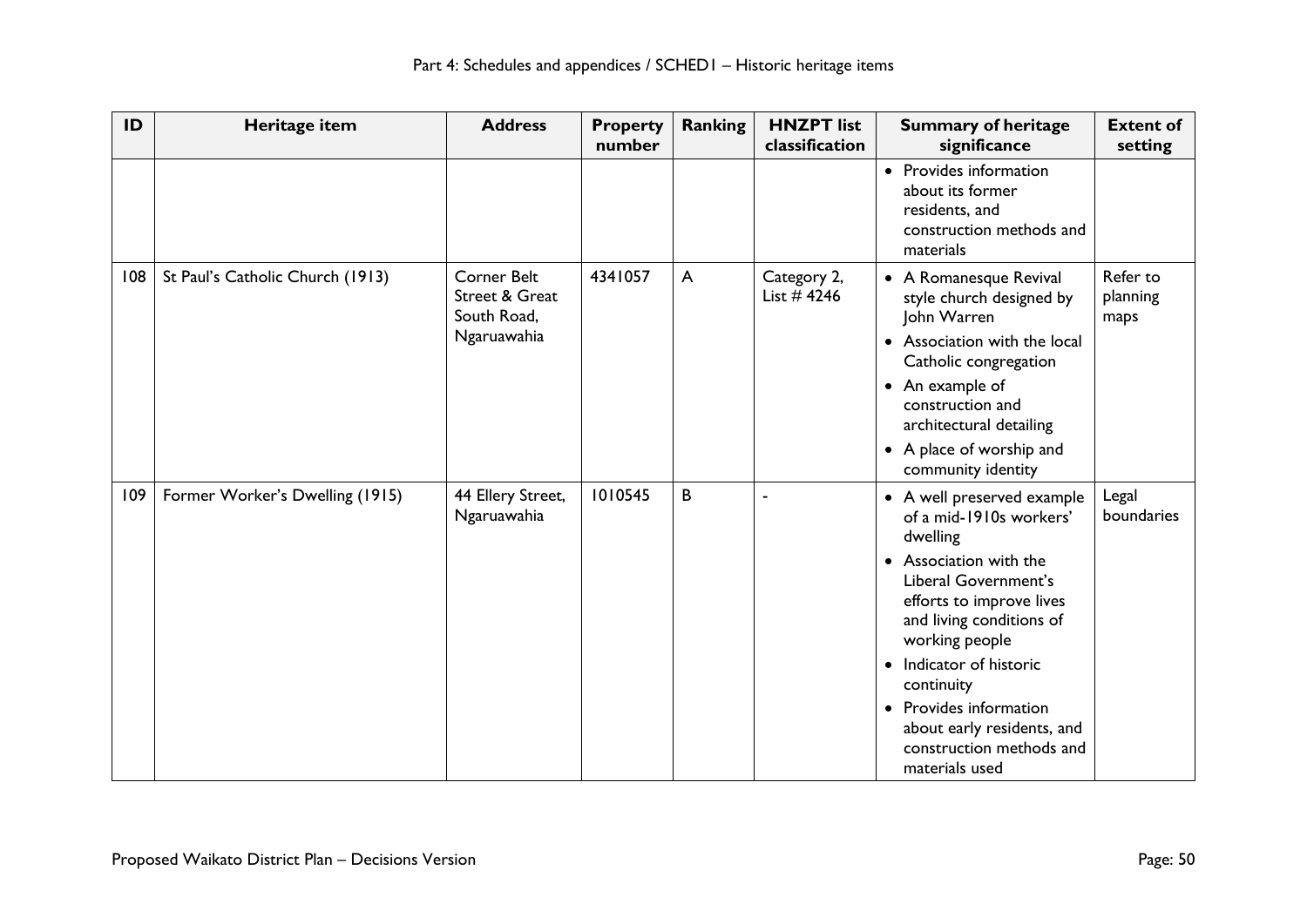| ID  | Heritage item                   | <b>Address</b>                          | <b>Property</b><br>number | <b>Ranking</b> | <b>HNZPT</b> list<br>classification | <b>Summary of heritage</b><br>significance                                                                                                                                                                                                                                                                                                                       | <b>Extent of</b><br>setting |
|-----|---------------------------------|-----------------------------------------|---------------------------|----------------|-------------------------------------|------------------------------------------------------------------------------------------------------------------------------------------------------------------------------------------------------------------------------------------------------------------------------------------------------------------------------------------------------------------|-----------------------------|
| 110 | Former Worker's Dwelling (1915) | 46 Ellery Street,<br>Ngaruawahia        | 1010544                   | B              |                                     | • A well preserved example<br>of a mid-1910s workers'<br>dwelling<br>Association with the<br>$\bullet$<br>Liberal Government's<br>efforts to improve lives<br>and living conditions of<br>working people<br>Indicator of historic<br>$\bullet$<br>continuity<br>Provides information<br>about early residents, and<br>construction methods and<br>materials used | Legal<br>boundaries         |
| 111 | Former McSweeney Cottage(1916)  | 30 Whatawhata<br>Avenue,<br>Ngaruawahia | 1010674                   | B              | ä,                                  | • An example of a<br>transitional bungalow<br>• Association with John<br>McSweeney and his<br>private residential<br>development in<br>Ngaruawahia<br>• An example of<br>construction method and<br>materials used<br>Indicator of historic<br>$\bullet$<br>continuity and<br>Contributes to a sense of<br>place                                                 | Legal<br>boundaries         |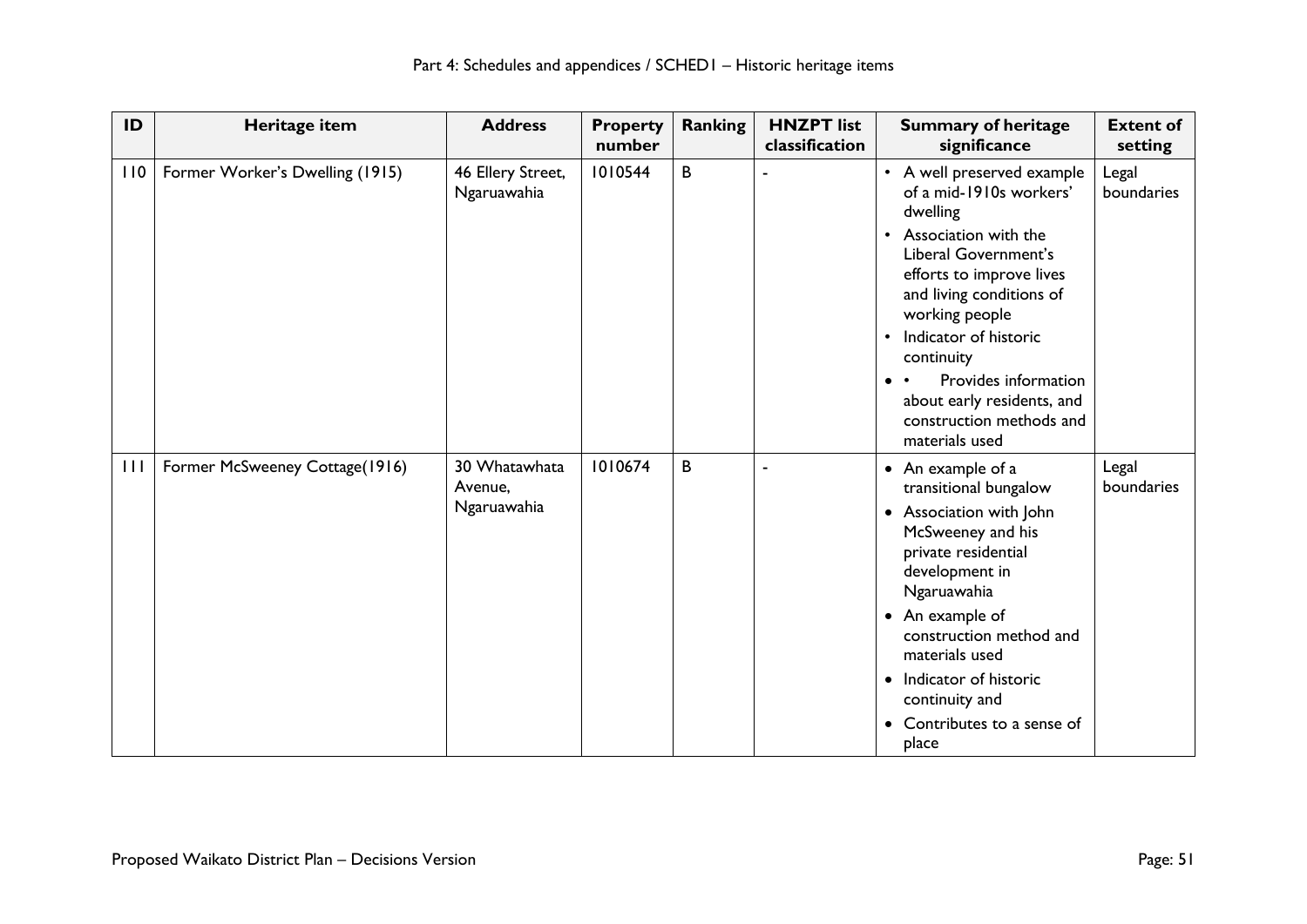| ID  | Heritage item                   | <b>Address</b>                          | <b>Property</b><br>number | <b>Ranking</b> | <b>HNZPT</b> list<br>classification | <b>Summary of heritage</b><br>significance                                                                                                                                                                                                                                                                                                                      | <b>Extent of</b><br>setting |
|-----|---------------------------------|-----------------------------------------|---------------------------|----------------|-------------------------------------|-----------------------------------------------------------------------------------------------------------------------------------------------------------------------------------------------------------------------------------------------------------------------------------------------------------------------------------------------------------------|-----------------------------|
| 112 | Former McSweeney Cottage (1916) | 32 Whatawhata<br>Avenue,<br>Ngaruawahia | 1010673                   | B              |                                     | • An example of a<br>transitional bungalow<br>Association with John<br>$\bullet$<br>McSweeney and his<br>private residential<br>development in<br>Ngaruawahia<br>An example of<br>$\bullet$<br>construction method and<br>materials used<br>Indicator of historic<br>$\bullet$<br>continuity and<br>Contributes to a<br>$\bullet\quad\bullet$<br>sense of place | Legal<br>boundaries         |
| 113 | Former McSweeney Cottage (1916) | 34 Whatawhata<br>Avenue,<br>Ngaruawahia | 1010672                   | B              |                                     | • An example of a<br>transitional bungalow<br>• Association with John<br>McSweeney and his<br>private residential<br>development in<br>Ngaruawahia<br>An example of<br>$\bullet$<br>construction method and<br>materials used<br>Indicator of historic<br>$\bullet$<br>continuity and<br>Contributes to a<br>sense of place                                     | Legal<br>boundaries         |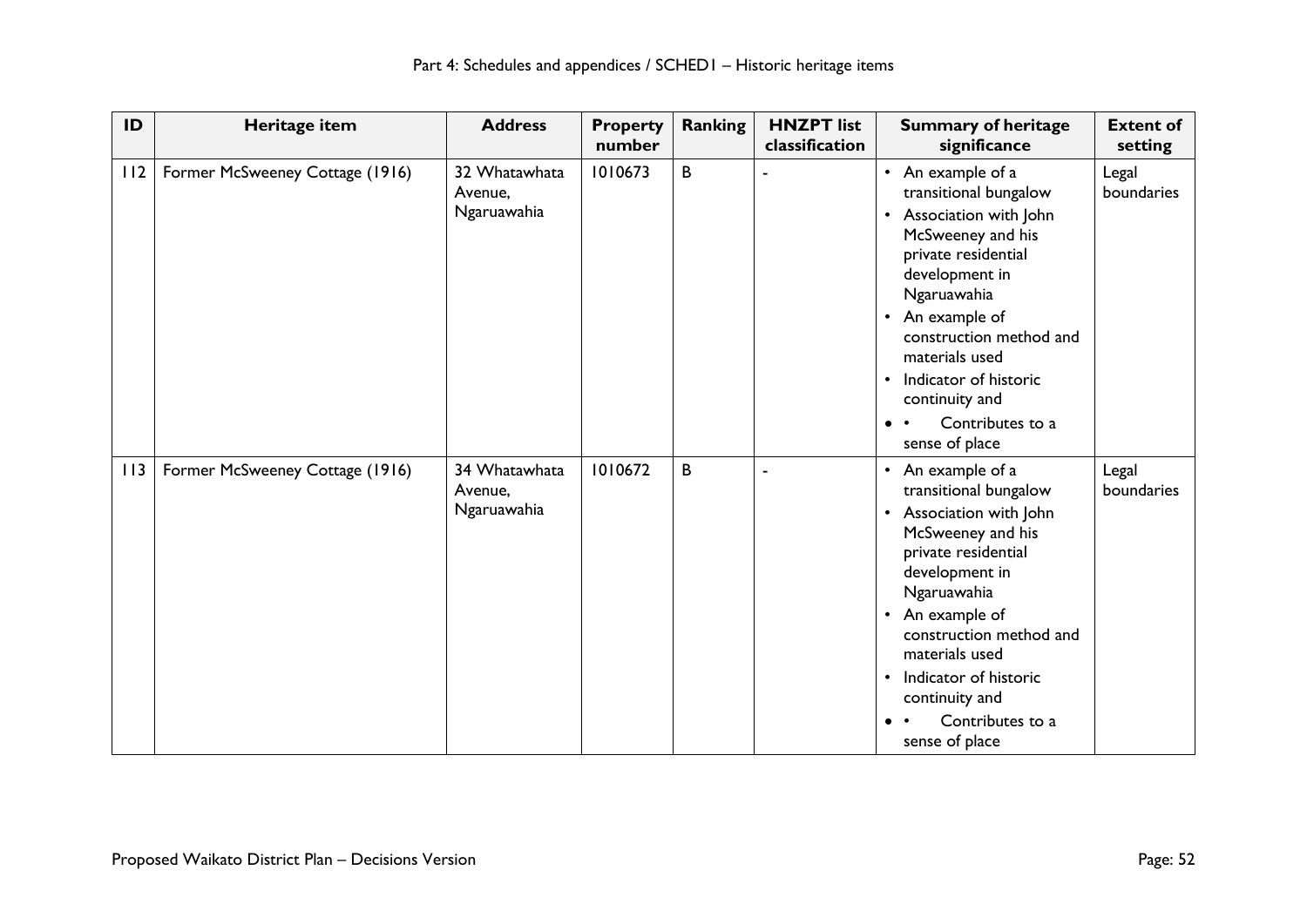| ID  | Heritage item                   | <b>Address</b>                          | <b>Property</b><br>number | Ranking | <b>HNZPT</b> list<br>classification | <b>Summary of heritage</b><br>significance                                                                                                                                                                                                                                                                                                                       | <b>Extent of</b><br>setting |
|-----|---------------------------------|-----------------------------------------|---------------------------|---------|-------------------------------------|------------------------------------------------------------------------------------------------------------------------------------------------------------------------------------------------------------------------------------------------------------------------------------------------------------------------------------------------------------------|-----------------------------|
| 114 | Former McSweeney Cottage (1916) | 36 Whatawhata<br>Avenue,<br>Ngaruawahia | 1010671                   | B       |                                     | • An example of a<br>transitional bungalow<br>Association with John<br>$\bullet$<br>McSweeney and his<br>private residential<br>development in<br>Ngaruawahia<br>An example of<br>$\bullet$<br>construction method and<br>materials used<br>Indicator of historic<br>$\bullet$<br>continuity and<br>Contributes to a<br>$\bullet\quad \bullet$<br>sense of place | Legal<br>boundaries         |
| 115 | Former McSweeney Cottage (1916) | 38 Whatawhata<br>Avenue,<br>Ngaruawahia | 1010670                   | B       |                                     | • An example of a<br>transitional bungalow<br>• Association with John<br>McSweeney and his<br>private residential<br>development in<br>Ngaruawahia<br>An example of<br>$\bullet$<br>construction method and<br>materials used<br>Indicator of historic<br>$\bullet$<br>continuity and<br>Contributes to a<br>sense of place                                      | Legal<br>boundaries         |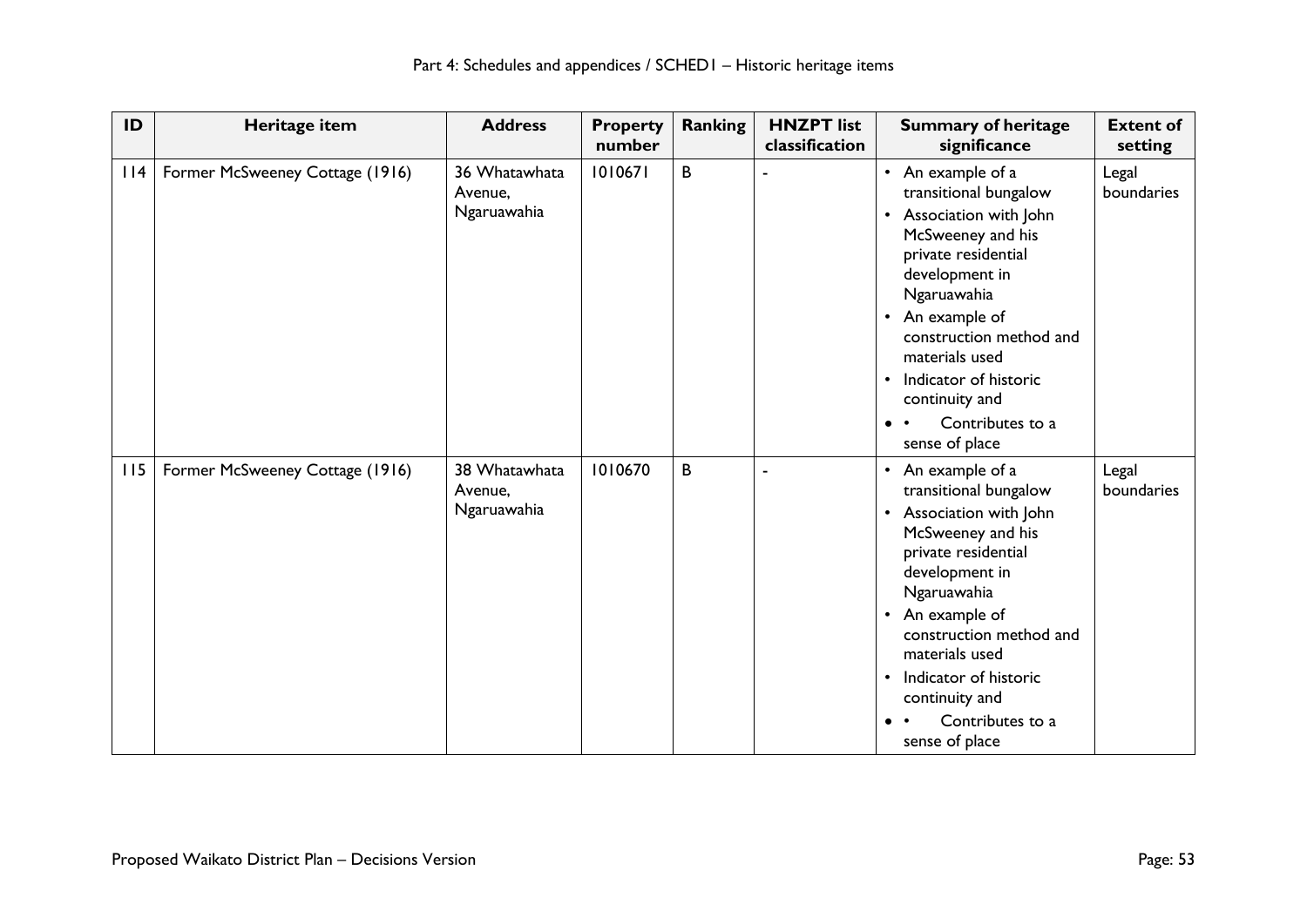| ID  | Heritage item                                    | <b>Address</b>                          | <b>Property</b><br>number | Ranking | <b>HNZPT</b> list<br>classification | <b>Summary of heritage</b><br>significance                                                                                                                                                                                                                                                                                                                                | <b>Extent of</b><br>setting  |
|-----|--------------------------------------------------|-----------------------------------------|---------------------------|---------|-------------------------------------|---------------------------------------------------------------------------------------------------------------------------------------------------------------------------------------------------------------------------------------------------------------------------------------------------------------------------------------------------------------------------|------------------------------|
| 116 | Former Railway Worker's Cottage<br>$(c.1925-26)$ | 184 Great South<br>Road,<br>Ngaruawahia | 1011135                   | B       |                                     | • A well preserved example<br>of a mid-1920s railway<br>workers' dwelling<br>• Association with the NZ<br>Railways Department and<br>the nationwide of quality<br>housing for railways<br>workers<br>Indicator of historic<br>$\bullet$<br>continuity<br>Provides information<br>$\bullet$<br>about its early residents,<br>and construction method<br>and materials used | Legal<br>boundaries          |
| 117 | Former Railway Worker's Cottage<br>$(c.1925-26)$ | 188 Great South<br>Road,<br>Ngaruawahia | 1011137                   | B       |                                     | • A well preserved example<br>of a mid-1920s railway<br>workers' dwelling<br>Association with the NZ<br>$\bullet$<br>Railways Department and<br>the nationwide of quality<br>housing for railways<br>workers<br>Indicator of historic<br>$\bullet$<br>continuity<br>Provides information<br>about its early residents,<br>and construction method<br>and materials used   | Refer to<br>planning<br>maps |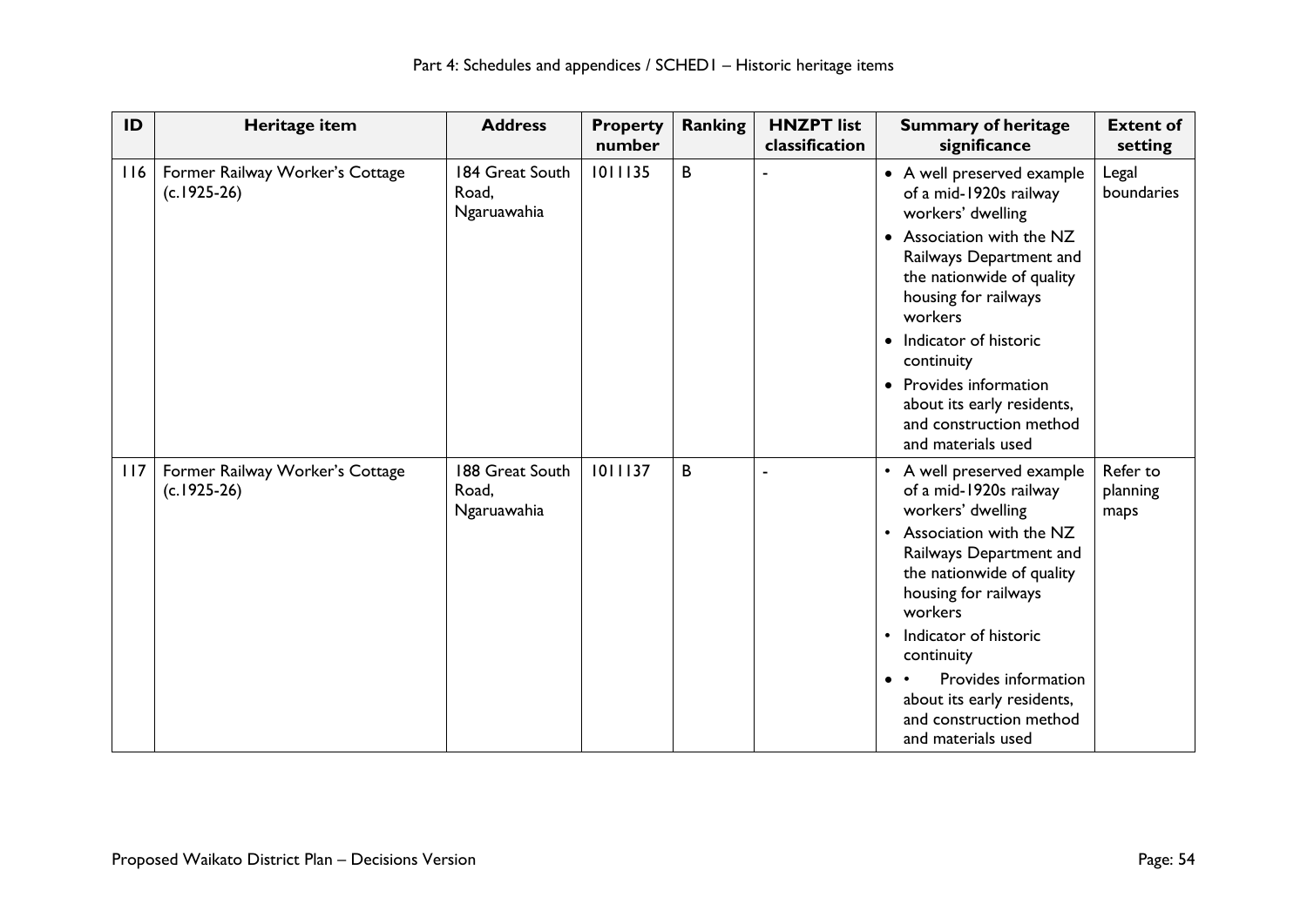| ID  | Heritage item                                    | <b>Address</b>                          | <b>Property</b><br>number | Ranking | <b>HNZPT</b> list<br>classification | <b>Summary of heritage</b><br>significance                                                                                                                                                                                                                                                                                                                              | <b>Extent of</b><br>setting |
|-----|--------------------------------------------------|-----------------------------------------|---------------------------|---------|-------------------------------------|-------------------------------------------------------------------------------------------------------------------------------------------------------------------------------------------------------------------------------------------------------------------------------------------------------------------------------------------------------------------------|-----------------------------|
| 118 | Former Railway Worker's Cottage<br>$(c.925-26)$  | 198 Great South<br>Road,<br>Ngaruawahia | 1011142                   | B       |                                     | • A well preserved example<br>of a mid-1920s railway<br>workers' dwelling<br>Association with the NZ<br>$\bullet$<br>Railways Department and<br>the nationwide of quality<br>housing for railways<br>workers<br>Indicator of historic<br>$\bullet$<br>continuity<br>Provides information<br>about its early residents,<br>and construction method<br>and materials used | Legal<br>boundaries         |
| 119 | Former Railway Worker's Cottage<br>$(c.1925-26)$ | 200 Great South<br>Road,<br>Ngaruawahia | 1011143                   | B       |                                     | • A well preserved example<br>of a mid-1920s railway<br>workers' dwelling<br>Association with the NZ<br>Railways Department and<br>the nationwide of quality<br>housing for railways<br>workers<br>Indicator of historic<br>continuity<br>Provides information<br>$\bullet\quad \bullet$<br>about its early residents,<br>and construction method<br>and materials used | Legal<br>boundaries         |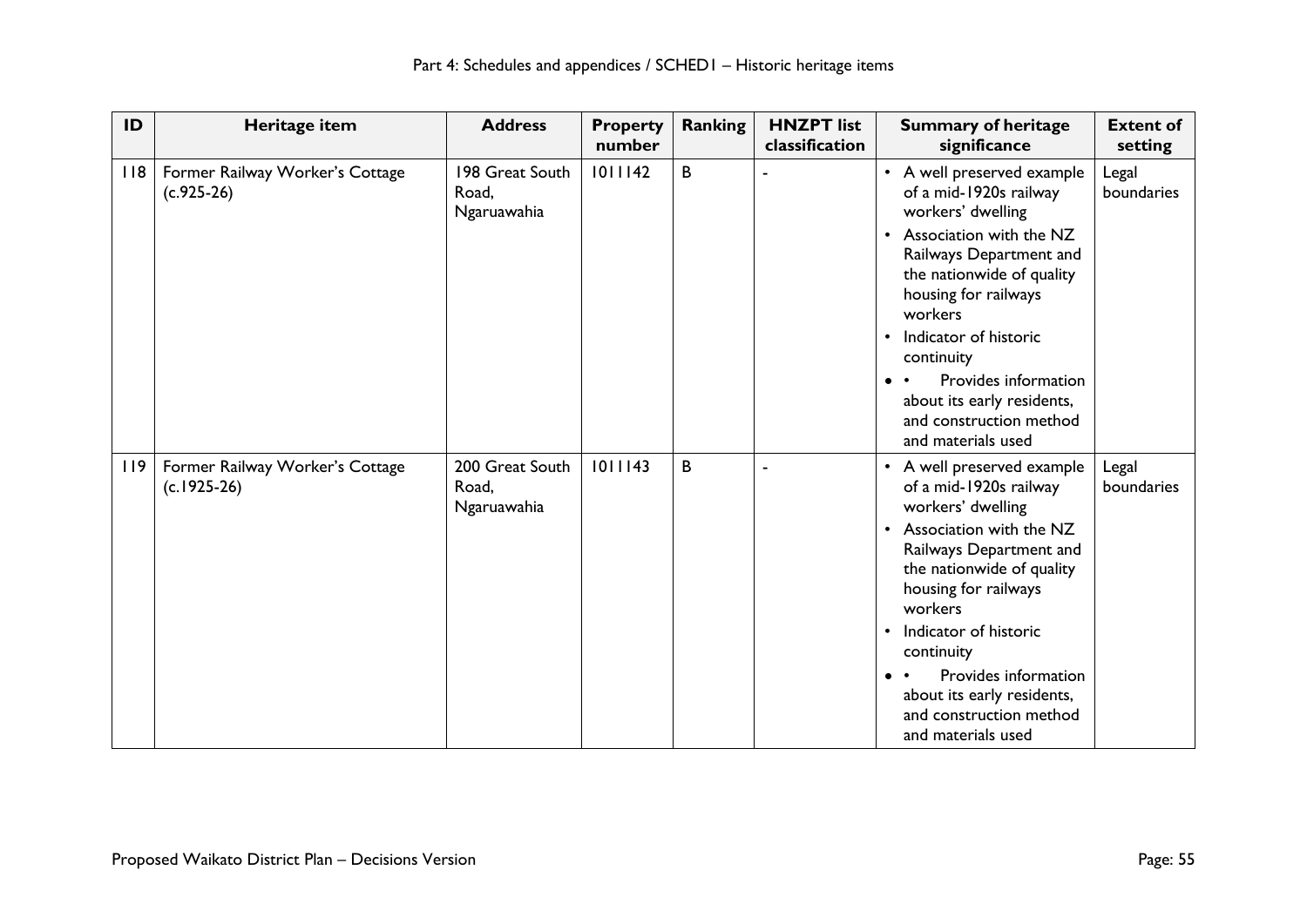| ID  | Heritage item                                                                         | <b>Address</b>                                          | <b>Property</b><br>number | Ranking      | <b>HNZPT</b> list<br>classification | <b>Summary of heritage</b><br>significance                                                                                                                                                                                                                                          | <b>Extent of</b><br>setting  |
|-----|---------------------------------------------------------------------------------------|---------------------------------------------------------|---------------------------|--------------|-------------------------------------|-------------------------------------------------------------------------------------------------------------------------------------------------------------------------------------------------------------------------------------------------------------------------------------|------------------------------|
| 120 | Former Horotiu Public Hall (1909)                                                     | 6177 Great<br>South Road,<br>Horotiu                    | 2004589                   | $\mathsf{A}$ | Category 2,<br>List $#4324$         | • A vernacular design<br>• Association with the<br>people of Horotiu<br>• An example of<br>construction methods and<br>materials<br>• A meeting place for the<br>community                                                                                                          | Refer to<br>planning<br>maps |
| 2   | St Stephen's Anglican Church (1902-<br>(03)                                           | 582-586 Horotiu<br>Road, Te<br>Kowhai                   | 1004819                   | B            |                                     | • An early 20th century<br>vernacular Gothic Revival<br>style building<br>• Association with the local<br>Anglican congregation and<br>the development of Te<br>Kowhai<br>• An example of early<br>construction and<br>relocation<br>• A place of worship and<br>community identity | Refer to<br>planning<br>maps |
| 122 | Former Victoria (Wesleyan) Church/St<br>Mark's Union Church (1901; relocated<br>1909) | 608 Horotiu<br>Road (State<br>Highway 39), Te<br>Kowhai | 1004825                   | B            |                                     | • An early 20th century<br>vernacular Gothic Revival<br>style building<br>• Association with the<br>Methodist church and<br>two Waikato<br>congregations                                                                                                                            | Legal<br>boundaries          |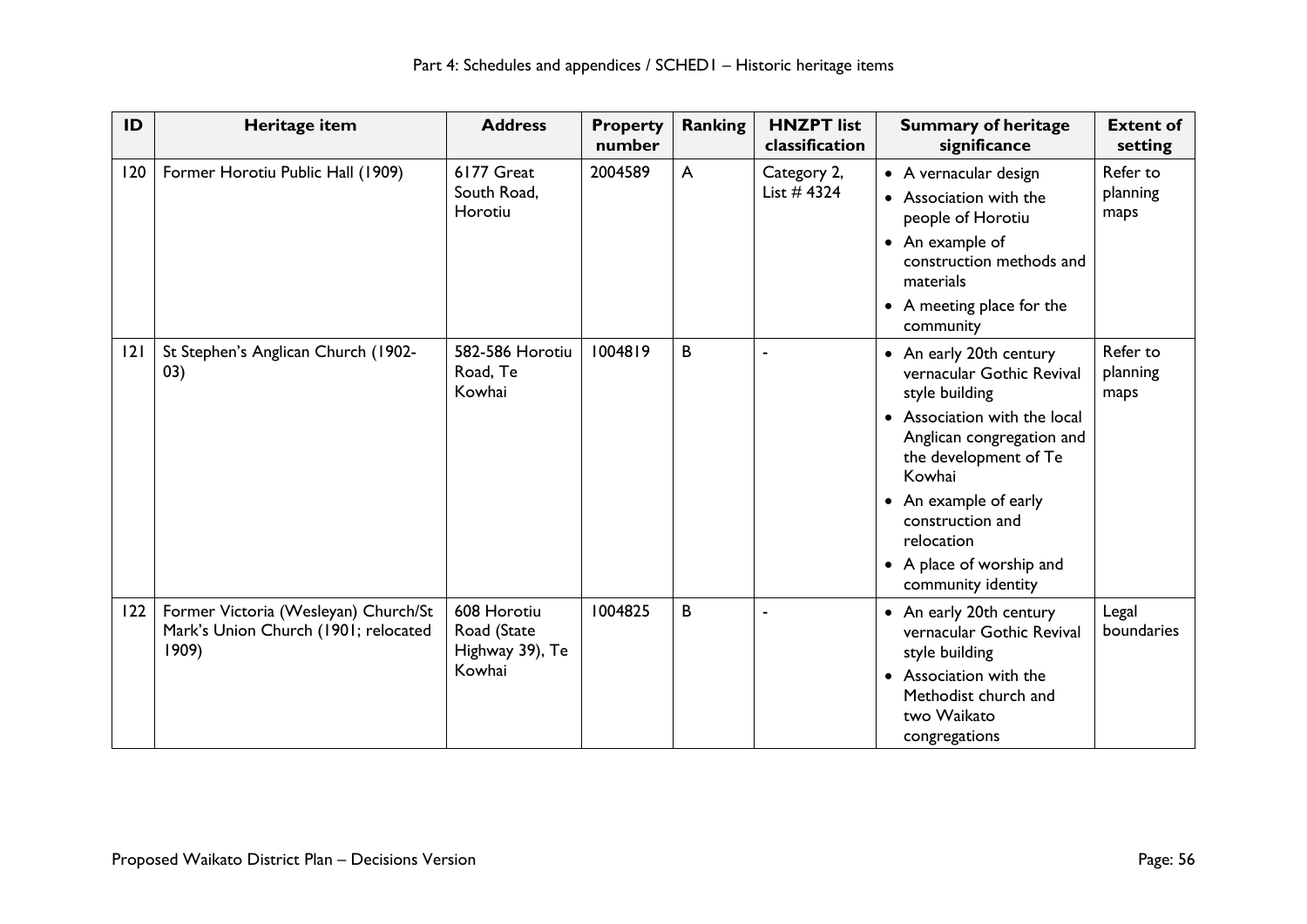| ID  | Heritage item                                                         | <b>Address</b>                             | <b>Property</b><br>number | <b>Ranking</b> | <b>HNZPT</b> list<br>classification | <b>Summary of heritage</b><br>significance                                                                                                          | <b>Extent of</b><br>setting  |
|-----|-----------------------------------------------------------------------|--------------------------------------------|---------------------------|----------------|-------------------------------------|-----------------------------------------------------------------------------------------------------------------------------------------------------|------------------------------|
|     |                                                                       |                                            |                           |                |                                     | • An example of early<br>construction and<br>relocation<br>• A place of worship and                                                                 |                              |
|     |                                                                       |                                            |                           |                |                                     | community identity                                                                                                                                  |                              |
| 123 | Former Whatawhata School Building<br>(1877)                           | 50 School Road,<br>Whatawhata              | 2002744                   | B              | ÷,                                  | • An example of the work<br>of Henry Allright,<br><b>Auckland Education</b><br>Board architect                                                      | Refer to<br>planning<br>maps |
|     |                                                                       |                                            |                           |                |                                     | • Association with<br>Whatawhata's early<br>settlers and the provision<br>of local education                                                        |                              |
|     |                                                                       |                                            |                           |                |                                     | • An example of late<br>Victorian design and<br>construction                                                                                        |                              |
|     |                                                                       |                                            |                           |                |                                     | • A place of education and<br>community identity                                                                                                    |                              |
|     |                                                                       |                                            |                           |                |                                     | • Provides information<br>about early schooling in<br>the community                                                                                 |                              |
| 124 | Whatawhata Waikato War Soldier'<br>Memorial, New Zealand War Memorial | Cemetery Road,<br>Whatawhata<br>Whatawhata | 2003835                   | B              |                                     | • A representative example<br>of an arched stone<br>monument or 'tablet'                                                                            | Refer to<br>planning<br>maps |
|     |                                                                       | Cemetery                                   |                           |                |                                     | • Association with the<br>Waikato War; and Edith<br>Stratham, the inspector of<br>Old Soldier' Graves for<br>the Department of<br>Internal Affairs. |                              |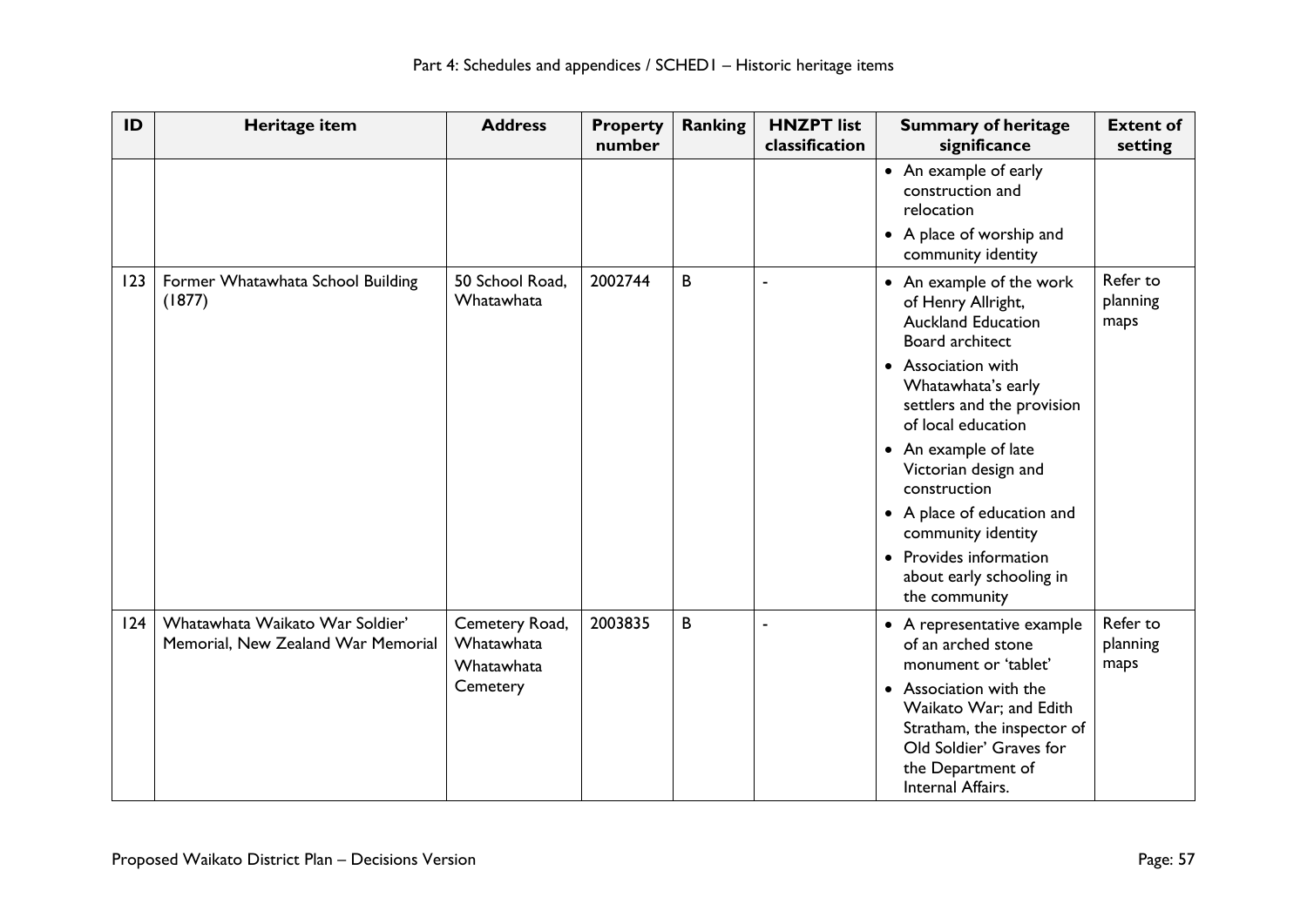| ID  | Heritage item                                                                  | <b>Address</b>                                                             | <b>Property</b><br>number | <b>Ranking</b> | <b>HNZPT</b> list<br>classification | <b>Summary of heritage</b><br>significance                                                                                                                                                                                                                                                                                                                                                                                                           | <b>Extent of</b><br>setting  |
|-----|--------------------------------------------------------------------------------|----------------------------------------------------------------------------|---------------------------|----------------|-------------------------------------|------------------------------------------------------------------------------------------------------------------------------------------------------------------------------------------------------------------------------------------------------------------------------------------------------------------------------------------------------------------------------------------------------------------------------------------------------|------------------------------|
|     |                                                                                |                                                                            |                           |                |                                     | • Has a commemorative<br>purpose                                                                                                                                                                                                                                                                                                                                                                                                                     |                              |
| 125 | Former Robinsons' Boarding House<br>(1914)                                     | 79 Wilton<br>Collieries Road,<br><b>Glen Massey</b>                        | 1012555                   | B              |                                     | An example of a modified<br>$\bullet$<br>transitional bungalow<br>An example of<br>$\bullet$<br>construction method and<br>materials used<br>Is associated with Glen<br>$\bullet$<br>Massey's early mining<br>history and the families<br>who ran the boarding<br>house to provide<br>accommodation for local<br>workers.<br>Is an indicator of historic<br>continuity in Glen Massey.<br>Contributes to a<br>$\bullet\quadbullet$<br>sense of place | Refer to<br>planning<br>maps |
| 126 | Ngaruawahia Waikato War Fallen<br>Soldier' Graves, New Zealand War<br>Memorial | Ngaruawahia<br>Old Cemetery,<br><b>Great South</b><br>Road,<br>Ngaruawahia | 2021162                   | B              |                                     | • A representative example<br>of the obelisk typology<br>Association with the<br>$\bullet$<br>Waikato War; and Edith<br>Stratham, the inspector of<br>Old Soldier' Graves for<br>the Department of<br>Internal Affairs.<br>Has a commemorative<br>$\bullet$<br>purpose                                                                                                                                                                               | Refer to<br>planning<br>maps |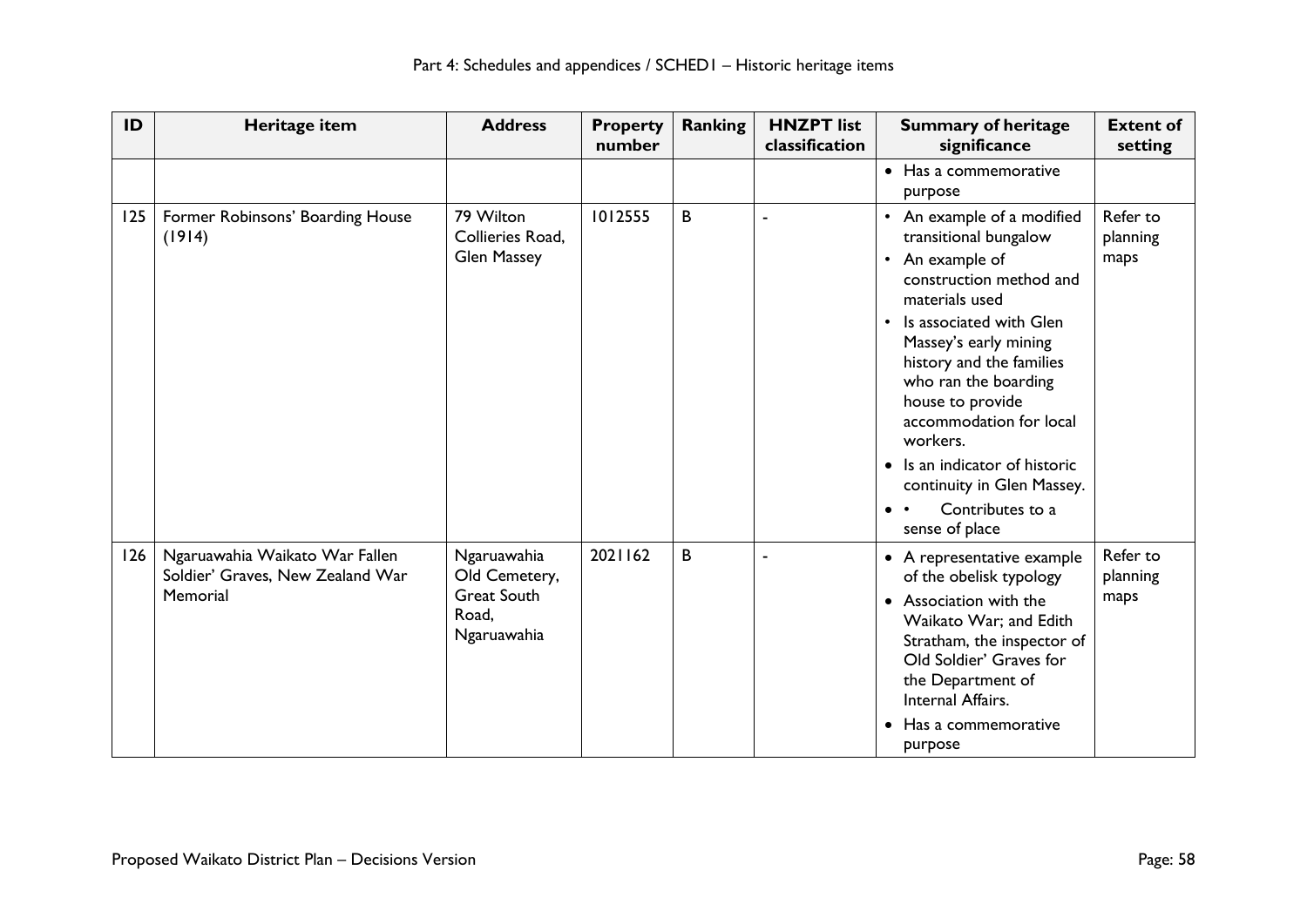| ID  | Heritage item                                     | <b>Address</b>                                   | <b>Property</b><br>number | <b>Ranking</b> | <b>HNZPT</b> list<br>classification | <b>Summary of heritage</b><br>significance                                                                                                                                                                                                                                                                                                                                                 | <b>Extent of</b><br>setting  |
|-----|---------------------------------------------------|--------------------------------------------------|---------------------------|----------------|-------------------------------------|--------------------------------------------------------------------------------------------------------------------------------------------------------------------------------------------------------------------------------------------------------------------------------------------------------------------------------------------------------------------------------------------|------------------------------|
|     |                                                   |                                                  |                           |                |                                     | • Contributes to<br>Ngaruawahia's identity<br>and sense of place                                                                                                                                                                                                                                                                                                                           |                              |
| 127 | Former FH Edgecumbe Residence<br>(c.1887)         | 10 Lower<br>Waikato<br>Esplanade,<br>Ngaruawahia | 1010019                   | B              | Category 2,<br>List $#4256$         | • An example of a well<br>preserved bay villa<br>It has potential to provide<br>further information about<br>its colonial residents and<br>the construction method<br>and materials used<br>Its association with the<br>$\bullet$<br>Edgecumbe family and the<br>later 19th century<br>residential development<br>of Ngaruawahia<br>Is an indicator of historic<br>$\bullet$<br>continuity | Refer to<br>planning<br>maps |
| 128 | Former Mines/King House                           | 14 Galileo<br>Street,<br>Ngaruawahia             | 1010067                   | B              |                                     | • An example of a Bay Villa<br>Its association with the<br>$\bullet$<br>local baker, William King<br>Is an indicator of historic<br>$\bullet$<br>continuity in Ngaruawahia                                                                                                                                                                                                                 | Legal<br>boundaries          |
| 129 | Former Cavanagh Residence (c.1912-<br>$ 4\rangle$ | 67 Ellery Street,<br>Ngaruawahia                 | 1010616                   | B              |                                     | An example of an early<br>$\bullet$<br>California bungalow<br>Its association with JJ<br>$\bullet$<br>Cavanagh and his family<br>Is an indicator of historic<br>continuity in Ngaruawahia                                                                                                                                                                                                  | Legal<br>boundaries          |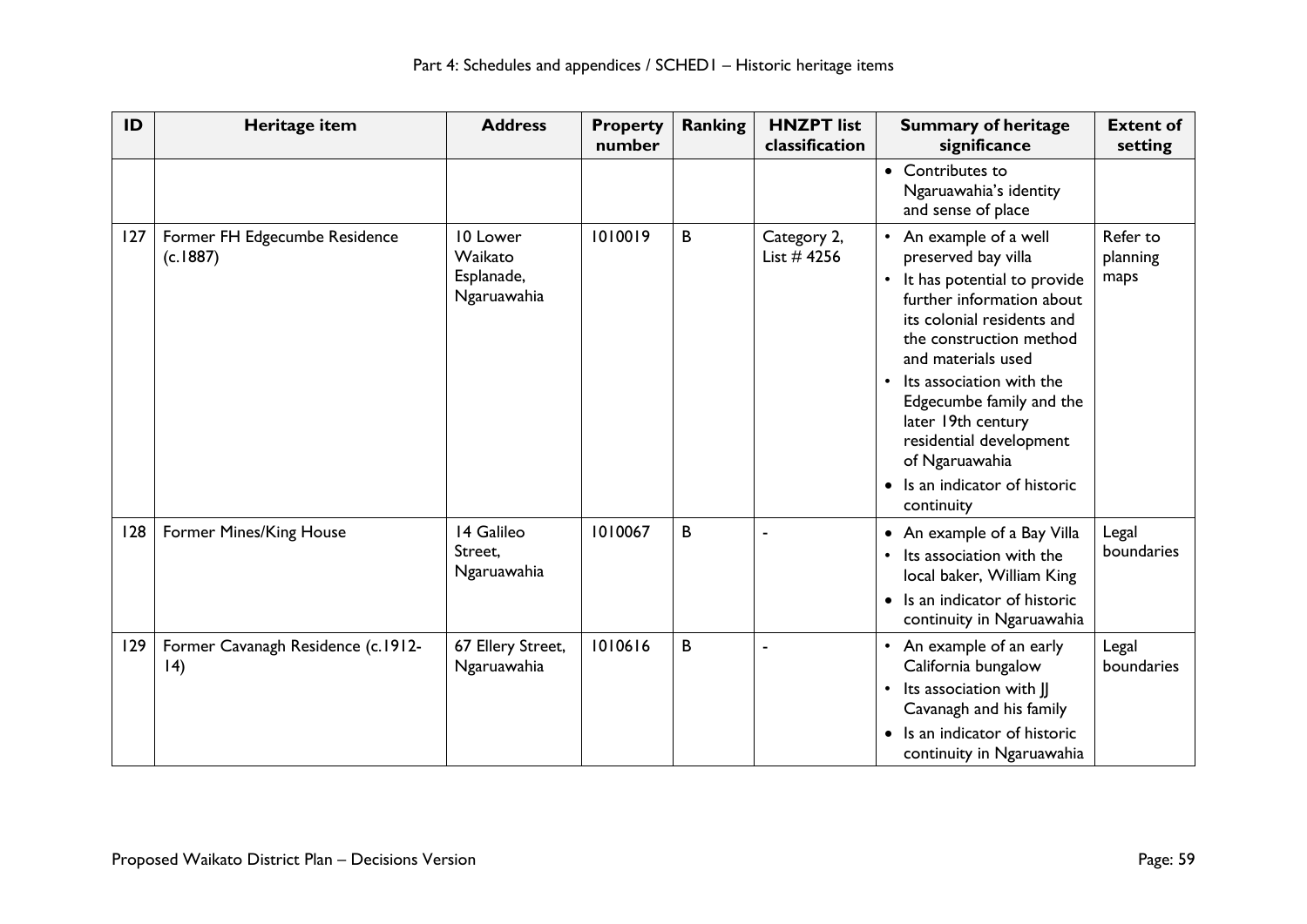| ID  | Heritage item                                                    | <b>Address</b>                                          | <b>Property</b><br>number | <b>Ranking</b> | <b>HNZPT</b> list<br>classification | <b>Summary of heritage</b><br>significance                                                                                                                                                                                                                                                                                                                                                                                                                                     | <b>Extent of</b><br>setting |
|-----|------------------------------------------------------------------|---------------------------------------------------------|---------------------------|----------------|-------------------------------------|--------------------------------------------------------------------------------------------------------------------------------------------------------------------------------------------------------------------------------------------------------------------------------------------------------------------------------------------------------------------------------------------------------------------------------------------------------------------------------|-----------------------------|
| 130 | Former Taupiri Post Office &<br>Postmaster's Residence (1920-21) | 3 The Crescent.<br>Taupiri                              | 1005330                   | B              |                                     | • An example of an inter-<br>war public building that<br>demonstrates the<br>emerging influence of the<br>California Bungalow style<br>upon government<br>architecture<br>It has potential to provide<br>$\bullet$<br>further information about<br>both the work and<br>domestic conditions of<br>local postal workers<br>Its association with the<br>provision of local postal<br>and communication<br>services<br>• Is an indicator of historic<br>continuity within Taupiri | Legal<br>boundaries         |
|     |                                                                  |                                                         | Raglan                    |                |                                     |                                                                                                                                                                                                                                                                                                                                                                                                                                                                                |                             |
| 3   | St Alban's Anglican Church (1907)                                | 5923 Waingaro<br>Road, State<br>Highway 22,<br>Waingaro | 1012471                   | $\overline{A}$ | Category 1,<br>List $#$ 153         | • An early 20th century<br>Gothic Revival style<br>building<br>• Association with the<br>Anglican church and local<br>benefactors<br>• An example of<br>construction and<br>architectural detailing<br>• A place of worship and<br>burial                                                                                                                                                                                                                                      | Legal<br>boundaries         |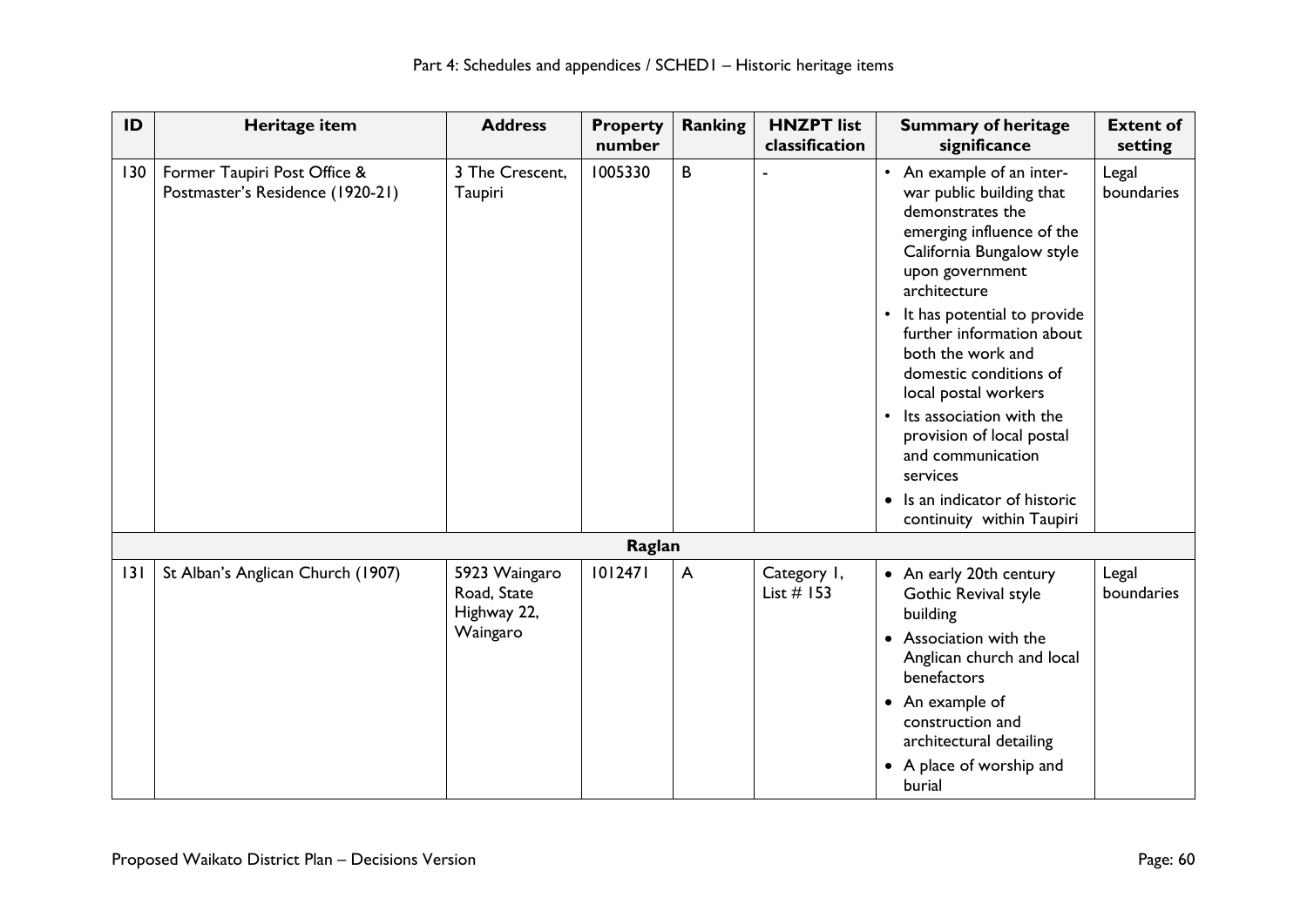| ID  | Heritage item                                | <b>Address</b>                  | <b>Property</b><br>number | Ranking | <b>HNZPT</b> list<br>classification | <b>Summary of heritage</b><br>significance                                                                                                                                                                                                                                                                                                                             | <b>Extent of</b><br>setting  |
|-----|----------------------------------------------|---------------------------------|---------------------------|---------|-------------------------------------|------------------------------------------------------------------------------------------------------------------------------------------------------------------------------------------------------------------------------------------------------------------------------------------------------------------------------------------------------------------------|------------------------------|
| 132 | Waingaro Hot Springs Hotel (1888)            | 2277 Waingaro<br>Road, Waingaro | 1012480                   | A       | Category 2,<br>List $#4281$         | • An example of a late<br>Victorian villa style hotel<br>• Association with the<br>development of the hot<br>springs and the district as<br>a whole<br>Indicator of historic<br>$\bullet$<br>continuity<br>• Provides information<br>about early occupation,<br>the life and work of past<br>proprietors and patrons,<br>and construction method<br>and materials used | Legal<br>boundaries          |
| 133 | Former McDonald/Bernet Homestead<br>(c.1889) | 1675 Ohautira<br>Road, Waingaro | 2004791                   | B       | $\ddot{\phantom{1}}$                | • An example of a late<br>Victorian square-plan villa<br>• Association with the<br>McDonald and Bernet<br>families and the<br>development of the<br>district<br>Indicator of historic<br>$\bullet$<br>continuity<br>• Provides information<br>about early residents and<br>association with the local<br>school, and construction<br>of method and materials<br>used   | Refer to<br>planning<br>maps |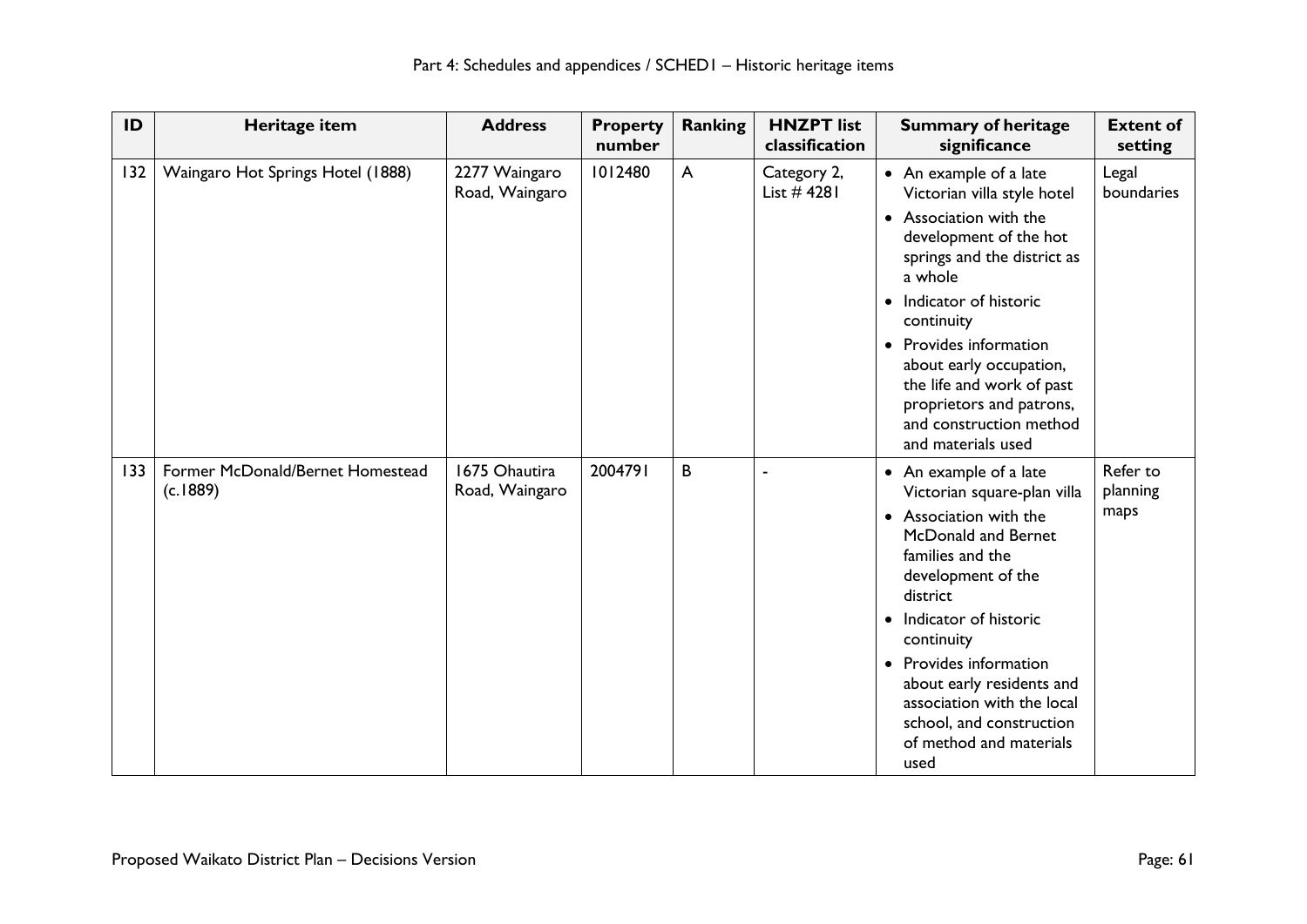| ID  | Heritage item                              | <b>Address</b>                                  | <b>Property</b><br>number | <b>Ranking</b> | <b>HNZPT</b> list<br>classification | <b>Summary of heritage</b><br>significance                                                                                                                                                                                                                                                                                                                          | <b>Extent of</b><br>setting  |
|-----|--------------------------------------------|-------------------------------------------------|---------------------------|----------------|-------------------------------------|---------------------------------------------------------------------------------------------------------------------------------------------------------------------------------------------------------------------------------------------------------------------------------------------------------------------------------------------------------------------|------------------------------|
| 134 | Tuaiwa Ngatipare Burial Monument<br>(1910) | Rothery Road,<br>Patikirau Bay Te<br>Akau South | 1012399                   | $\mathsf{A}$   | ÷,                                  | • An example of a<br>combined funerary vault<br>and memorial<br>• An association with<br>Tuaiwa Ngatipare and the<br>contribution she made to<br>her iwi and local land<br>tenure issues<br>• An example of<br>construction methods and<br>materials used<br>• Has a commemorative<br>purpose<br>• Contributes to Ta Akau<br>South's identity and sense<br>of place | Refer to<br>planning<br>maps |
| 135 | Darrow/Burgess/Bird Homestead<br>(1912)    | Te Akau Wharf<br>Road, Te Akau                  | 2004397                   | B              | ä,                                  | • An example of an<br>Edwardian bay villa<br>• Association with Darrow,<br><b>Burgess and Bird families</b><br>• Indicator of historic<br>continuity<br>Provides information<br>$\bullet$<br>about early occupation of<br>the land, residents of the<br>building, and construction<br>method and materials<br>used                                                  | Refer to<br>planning<br>maps |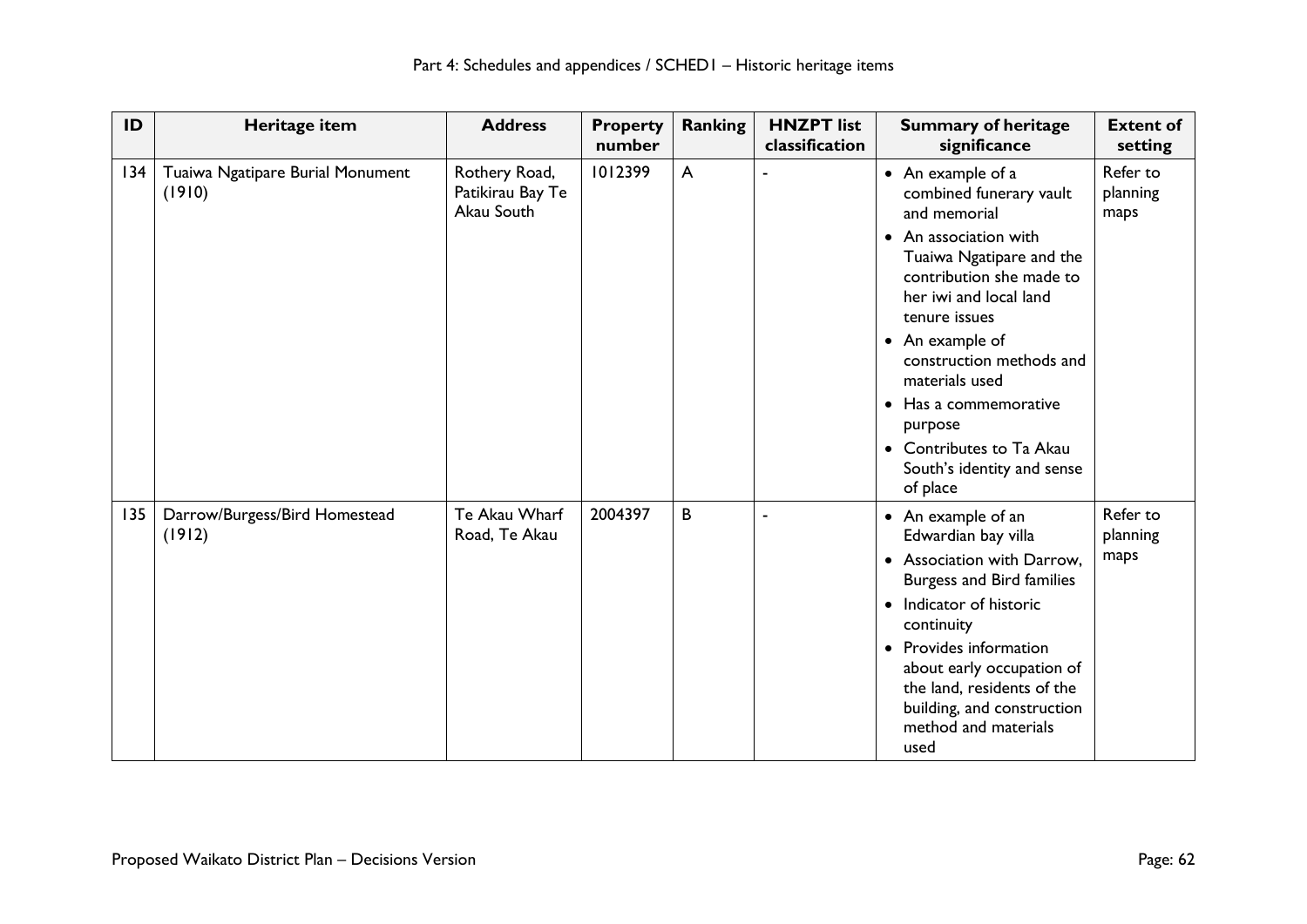| ID  | Heritage item                                                     | <b>Address</b>                                                      | <b>Property</b><br>number | <b>Ranking</b> | <b>HNZPT</b> list<br>classification | <b>Summary of heritage</b><br>significance                                                                                                                                                                                                                                                                                                                                                                                             | <b>Extent of</b><br>setting  |
|-----|-------------------------------------------------------------------|---------------------------------------------------------------------|---------------------------|----------------|-------------------------------------|----------------------------------------------------------------------------------------------------------------------------------------------------------------------------------------------------------------------------------------------------------------------------------------------------------------------------------------------------------------------------------------------------------------------------------------|------------------------------|
| 136 | Former Raglan Co-operative Dairy<br>Company Butter Factory (1915) | 58 Wallis Street.<br>Raglan                                         | 1014827                   | B              |                                     | • An example of FC<br>Daniell's dairy factory<br>design work<br>• Association with the<br>district's dairy industry<br>• An example of concrete<br>construction<br>• Provides a sense of place<br>and historic continuity                                                                                                                                                                                                              | Legal<br>boundaries          |
| 137 | Harbour View Hotel (1905)                                         | 14 Bow Street,<br>Raglan                                            | 1014381                   | $\overline{A}$ | Category 2,<br>List $# 740$         | • An Edwardian villa style<br>hotel, designed by<br>Auckland architect, John<br>Currie<br>Association with the<br>$\bullet$<br>development of the<br>township and as a place<br>for community gatherings<br>• An example of early 20th<br>century construction<br>methods and materials<br>Indicator of historic<br>$\bullet$<br>continuity<br>• Provides information<br>about the life and work of<br>past proprieties and<br>patrons | Refer to<br>planning<br>maps |
| 138 | First Raglan Wharf/Old Raglan Wharf<br>(1874)                     | Foreshore near<br>intersection of<br>Bow & Cliff<br>Streets, Raglan | Road<br>Reserve           | $\overline{A}$ |                                     | • A mid-Victorian coastal<br>structure                                                                                                                                                                                                                                                                                                                                                                                                 | Refer to<br>planning<br>maps |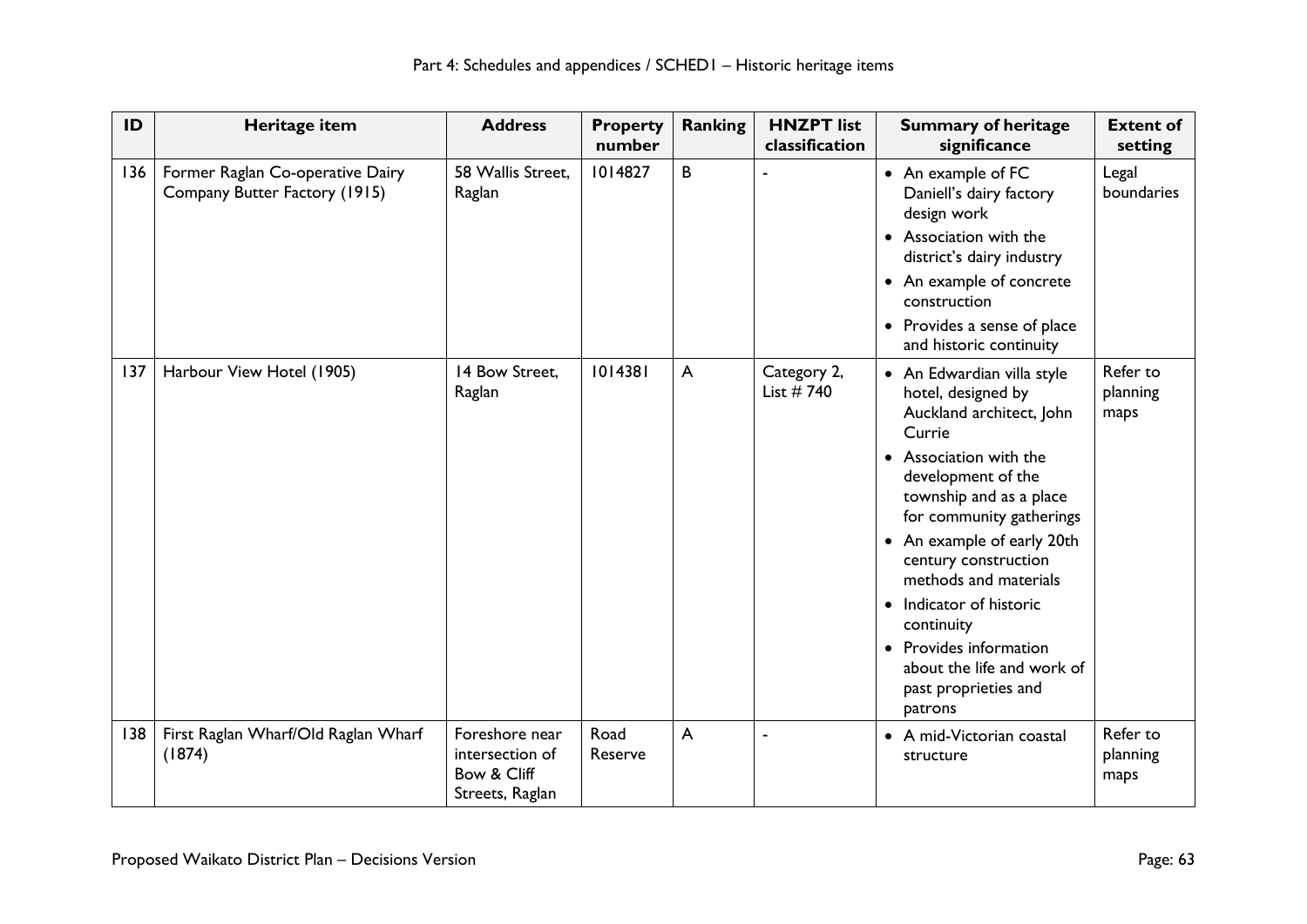| ID  | Heritage item                             | <b>Address</b>        | <b>Property</b><br>number | Ranking | <b>HNZPT</b> list<br>classification | <b>Summary of heritage</b><br>significance                                                                           | <b>Extent of</b><br>setting  |
|-----|-------------------------------------------|-----------------------|---------------------------|---------|-------------------------------------|----------------------------------------------------------------------------------------------------------------------|------------------------------|
|     |                                           |                       |                           |         |                                     | • Association with the<br>maritime and commercial<br>development of Raglan                                           |                              |
|     |                                           |                       |                           |         |                                     | • An example of a<br>construction method and<br>materials used                                                       |                              |
|     |                                           |                       |                           |         |                                     | • A focus for community<br>identity & historic<br>continuity                                                         |                              |
| 139 | Wallis Centennial Memorial (1935)         | Bow Street,<br>Raglan | Road<br>Reserve           | B       | $\blacksquare$                      | • Association with James<br>and Mary Ann Wallis and<br>their descendants                                             | Refer to<br>planning<br>maps |
|     |                                           |                       |                           |         |                                     | • An example of<br>construction a method<br>and materials used                                                       |                              |
|     |                                           |                       |                           |         |                                     | Has a commemorative<br>$\bullet$<br>purpose                                                                          |                              |
| 140 | Raglan World War I Memorial (1921-<br>22) | Bow Street,<br>Raglan | Road<br>Reserve           | A       | $\blacksquare$                      | • A representative example<br>of the obelisk typology<br>designed by Hamilton<br>architects Warren and<br>Blechynden | Refer to<br>planning<br>maps |
|     |                                           |                       |                           |         |                                     | • Association with the local<br>people who served in<br>WWI and WWII                                                 |                              |
|     |                                           |                       |                           |         |                                     | • An example of a<br>construction method and<br>materials used                                                       |                              |
|     |                                           |                       |                           |         |                                     | Has a commemorative<br>purpose                                                                                       |                              |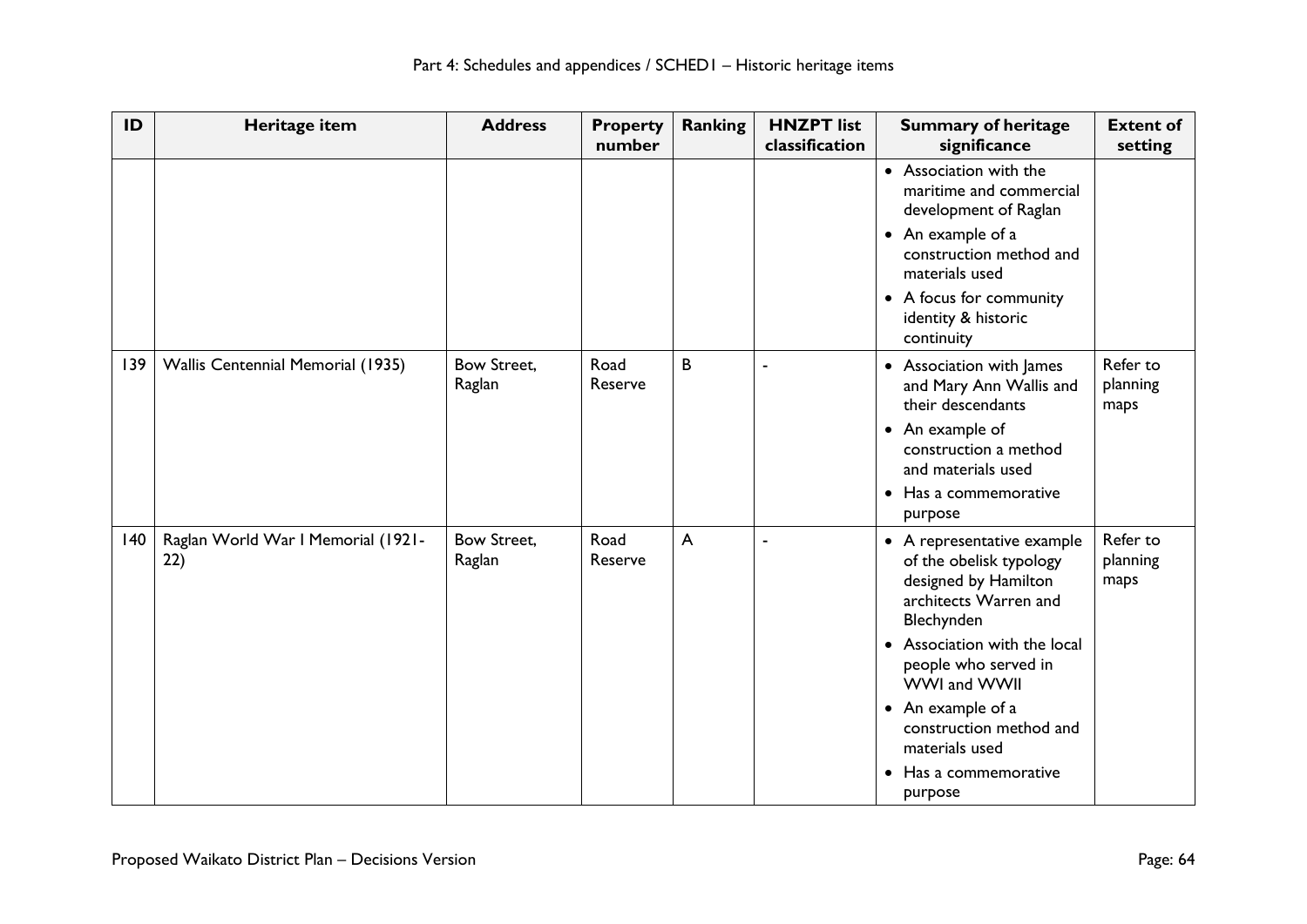| ID  | Heritage item                     | <b>Address</b>               | <b>Property</b><br>number | <b>Ranking</b> | <b>HNZPT</b> list<br>classification | <b>Summary of heritage</b><br>significance                                                                                                                                                                                                                                                                                                                                                 | <b>Extent of</b><br>setting |
|-----|-----------------------------------|------------------------------|---------------------------|----------------|-------------------------------------|--------------------------------------------------------------------------------------------------------------------------------------------------------------------------------------------------------------------------------------------------------------------------------------------------------------------------------------------------------------------------------------------|-----------------------------|
| 4   | Former Immigrant's Cottage (1874) | <b>Bow Street,</b><br>Raglan | 1014399                   | B              |                                     | • A mid-Victorian<br>vernacular cottage<br>• Association with the<br>Middlemiss family and the<br>provision of holiday<br>accommodation in Raglan<br>• Indicator of historic<br>continuity<br>• Provides information<br>about early occupation,<br>residents and<br>construction methods and<br>materials used                                                                             | Legal<br>boundaries         |
| 142 | Cottage (1892)                    | I Wi Neera<br>Street, Raglan | 1014495                   | B              |                                     | • A late Victorian<br>vernacular cottage<br>designed by Thomas<br>Evans<br>• Association with the<br>development of the<br>Putoetoe Redoubt,<br>Raglan's governmental<br>and civic precinct and the<br>commercial development<br>of Raglan<br>• Indicator of historic<br>continuity<br>• Provides information<br>about early settlement,<br>and construction methods<br>and materials used | Legal<br>boundaries         |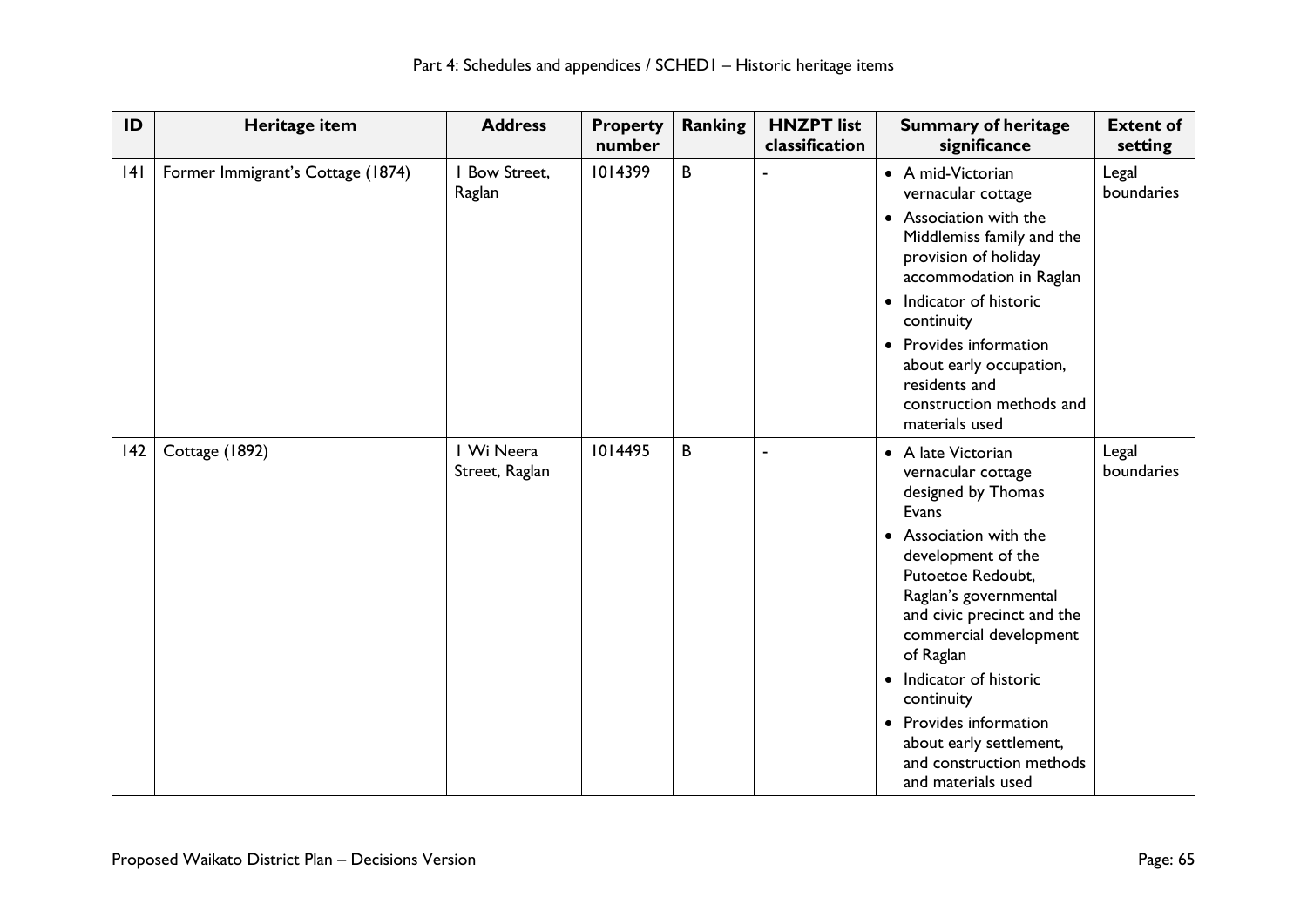| ID           | Heritage item                                                              | <b>Address</b>                                  | <b>Property</b><br>number | <b>Ranking</b> | <b>HNZPT</b> list<br>classification | <b>Summary of heritage</b><br>significance                                                                                                                                                                                                                                 | <b>Extent of</b><br>setting  |
|--------------|----------------------------------------------------------------------------|-------------------------------------------------|---------------------------|----------------|-------------------------------------|----------------------------------------------------------------------------------------------------------------------------------------------------------------------------------------------------------------------------------------------------------------------------|------------------------------|
| $ 43\rangle$ | Former Raglan Town Board Municipal<br>Buildings/Raglan Town Hall (1927-28) | 41 Bow Street.<br>Raglan                        | 1014411                   | $\mathsf{A}$   |                                     | • Designed by Thomas<br>Cray, has a Neoclassical<br>facade<br>• Association with local<br>government and<br>community events and<br>community meeting place<br>An example of<br>$\bullet$<br>construction methods and<br>materials<br>Community meeting place<br>$\bullet$ | Legal<br>boundaries          |
| 44           | Raglan Plunket Rooms (1948)                                                | 43 Bow Street,<br>Raglan                        | 1014412                   | B              |                                     | • A symmetrical bungalow-<br>style façade<br>• Association with the<br><b>Plunket Society</b><br>• An example of<br>construction method and<br>materials used<br>• A place of community<br>identity                                                                        | Legal<br>boundaries          |
| 145          | St Peter's Anglican Church (1923-25)                                       | Corner James &<br><b>Bow Streets,</b><br>Raglan | 1014393                   | B              |                                     | • An early 20th century<br>Gothic Revival style<br>building and local<br>landmark<br>• Association with the local<br>Anglican community<br>• An example of<br>construction and<br>architectural detailing                                                                  | Refer to<br>planning<br>maps |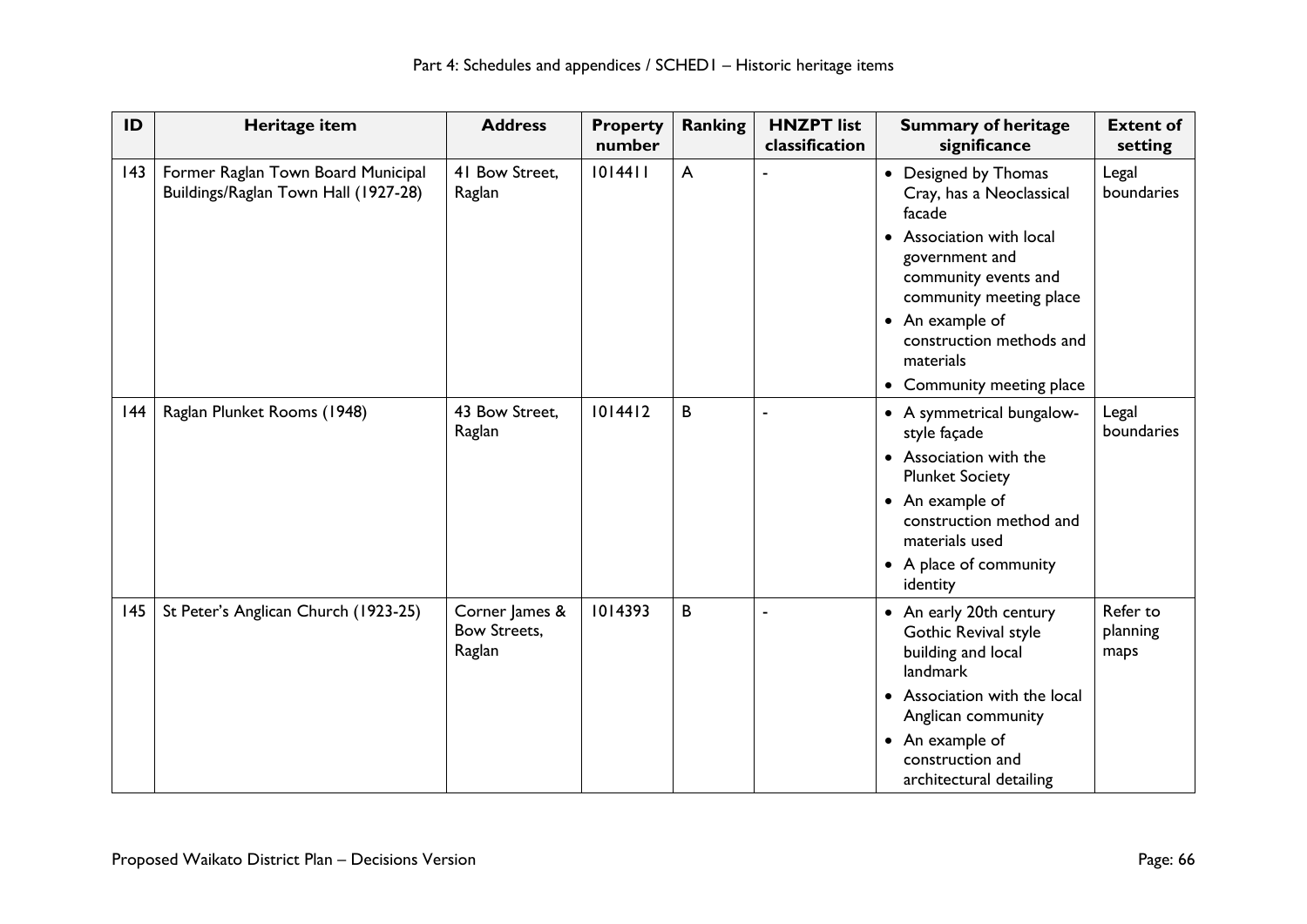| ID  | Heritage item                                                                       | <b>Address</b>                | <b>Property</b><br>number | <b>Ranking</b> | <b>HNZPT</b> list<br>classification | <b>Summary of heritage</b><br>significance                                                                                                                                                                                                                                       | <b>Extent of</b><br>setting  |
|-----|-------------------------------------------------------------------------------------|-------------------------------|---------------------------|----------------|-------------------------------------|----------------------------------------------------------------------------------------------------------------------------------------------------------------------------------------------------------------------------------------------------------------------------------|------------------------------|
|     |                                                                                     |                               |                           |                |                                     | • A place of worship                                                                                                                                                                                                                                                             |                              |
| 146 | Former World War II Pillbox/Machine<br><b>Gun Post (c.1942)</b>                     | Wainamu Beach,<br>Raglan      | Wainamu<br><b>Beach</b>   | $\overline{A}$ |                                     | • Association with the local<br>men who served in the<br>Home Guard during<br>WWII; and the military<br>defensive strategy<br>developed by central<br>government during the<br>war<br>• Has a specific design and<br>construction method.<br>• A focus for community<br>identity | Refer to<br>planning<br>maps |
| 147 | Former Congregational Union<br>Church/Raglan District Union Church<br>(1895 & 1964) | I-3 Stewart<br>Street, Raglan | 1014554                   | B              |                                     | • A late 19th century<br>colonial Gothic Revival<br>style building<br>• Association with the<br>Congregational Union<br>Church<br>• A two-stage building<br>design<br>• A place or worship                                                                                       | Refer to<br>planning<br>maps |
| 48  | Former Raglan School Building/Old<br>School Arts Centre (1883)                      | 5 Stewart Street.<br>Raglan   | 1014555                   | $\mathsf{A}$   | Category 2,<br>List $#7739$         | • An example of Henry<br>Allright, Auckland<br><b>Education Board architect</b><br>Association with<br>education                                                                                                                                                                 | Legal<br>boundaries          |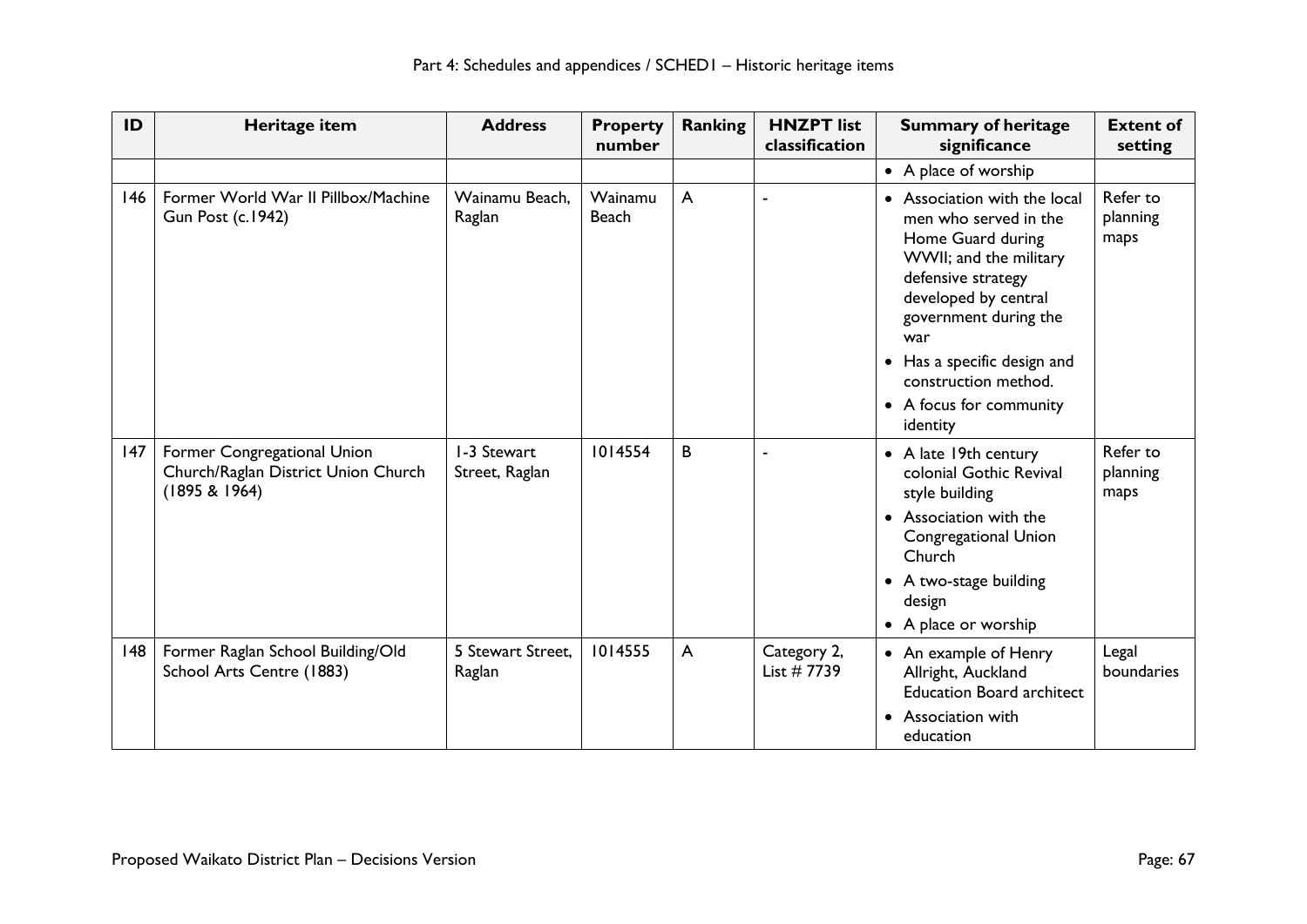| ID           | Heritage item                     | <b>Address</b>             | <b>Property</b><br>number | <b>Ranking</b> | <b>HNZPT</b> list<br>classification | <b>Summary of heritage</b><br>significance                                                                                                   | <b>Extent of</b><br>setting  |
|--------------|-----------------------------------|----------------------------|---------------------------|----------------|-------------------------------------|----------------------------------------------------------------------------------------------------------------------------------------------|------------------------------|
|              |                                   |                            |                           |                |                                     | • An example of staged late<br>Victorian and Edwardian<br>design and construction                                                            |                              |
|              |                                   |                            |                           |                |                                     | • A place of education and<br>community identity                                                                                             |                              |
|              |                                   |                            |                           |                |                                     | • Provides information<br>about early schooling in<br>the community                                                                          |                              |
| $ 49\rangle$ | Former Maunder Residence (c.1900) | I Main Road,<br>Raglan     | 1014656                   | B              |                                     | • An example of a late<br>Victorian bay cottage                                                                                              | Refer to<br>planning         |
|              |                                   |                            |                           |                |                                     | • Association with Elizabeth<br>Maunder and her family                                                                                       | maps                         |
|              |                                   |                            |                           |                |                                     | • Indicator of historic<br>continuity                                                                                                        |                              |
|              |                                   |                            |                           |                |                                     | • Provides information<br>about the way of life of its<br>earlier residents, and<br>construction method and<br>materials used                |                              |
| 150          | Former Rendell House (1893)       | I Norrie<br>Avenue, Raglan | 1014655                   | B              |                                     | • An example of a double<br>bay villa<br>• Association with the<br>Rendell family and the<br><b>Congregational Union</b><br>Church of Raglan | Refer to<br>planning<br>maps |
|              |                                   |                            |                           |                |                                     | Indicator of historic<br>$\bullet$<br>continuity                                                                                             |                              |
|              |                                   |                            |                           |                |                                     | • Provides information<br>about early occupation,<br>its early residents, and                                                                |                              |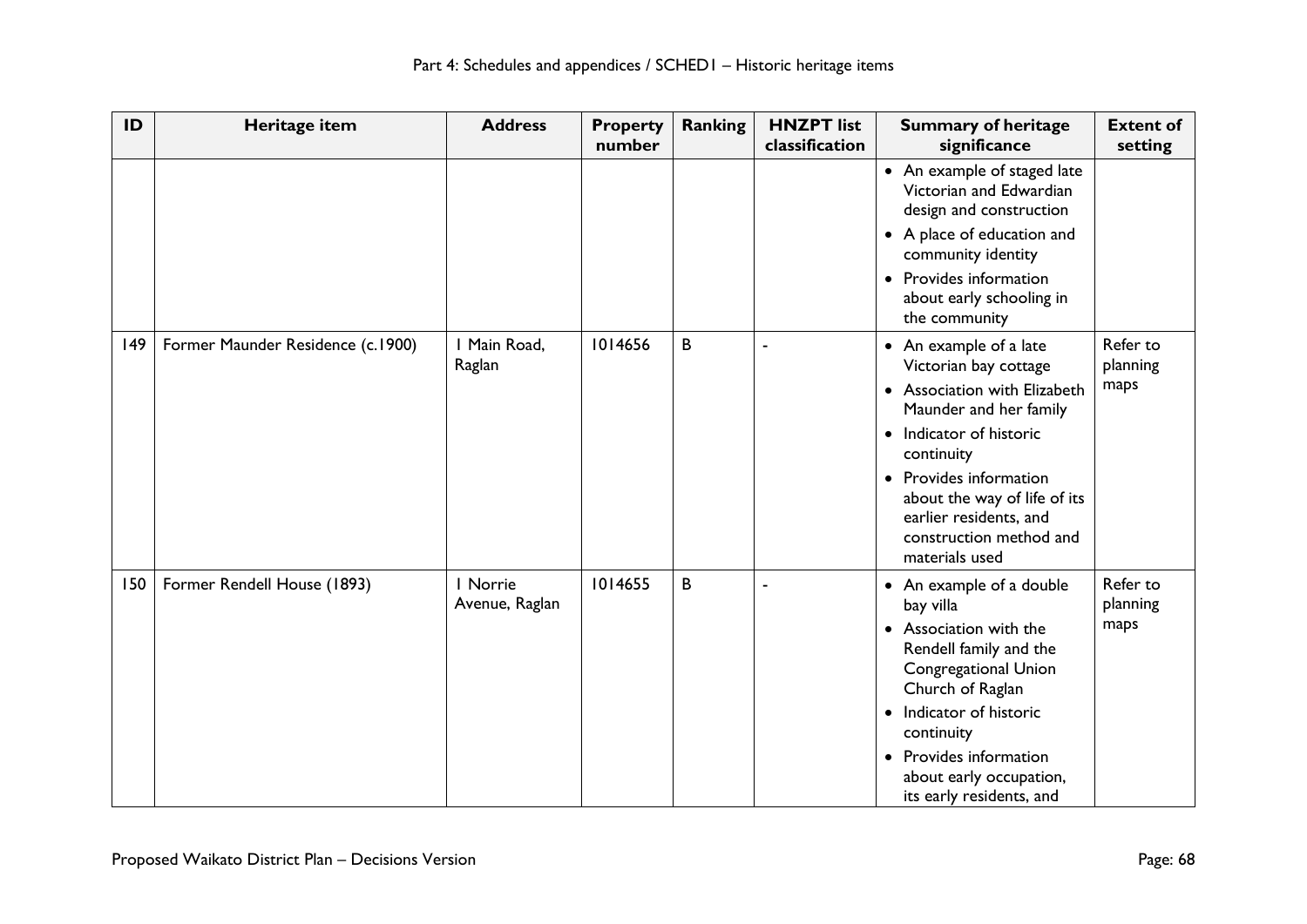| ID  | Heritage item                                                                      | <b>Address</b>                                                              | <b>Property</b><br>number | <b>Ranking</b> | <b>HNZPT</b> list<br>classification | <b>Summary of heritage</b><br>significance                                                                                                                                                                                                                                                                              | <b>Extent of</b><br>setting  |
|-----|------------------------------------------------------------------------------------|-----------------------------------------------------------------------------|---------------------------|----------------|-------------------------------------|-------------------------------------------------------------------------------------------------------------------------------------------------------------------------------------------------------------------------------------------------------------------------------------------------------------------------|------------------------------|
|     |                                                                                    |                                                                             |                           |                |                                     | construction methods and<br>materials used                                                                                                                                                                                                                                                                              |                              |
| 151 | Wiremu Te Awaitaia Monument<br>(1870)                                              | Te Kopua<br>Domain, Marine<br>Parade, Raglan                                | 1014293                   | $\mathsf{A}$   |                                     | • An example of a classical<br>obelisk<br>• Association with Te<br>Awaitaia, the contribution<br>he made to both iwi and<br>the history of Waikato<br>Maaori<br>• An example of<br>construction method and<br>materials<br>• Has a commemorative<br>purpose<br>• Contributes to Raglan's<br>identity and sense of place | Refer to<br>planning<br>maps |
| 152 | Former Police Station & Constable's<br>Residence (c.1907; relocated c.1968-<br>69) | <b>Corner Main</b><br>Road &<br>Robertson Road,<br>Raglan<br>(23 Main Road) | 1015033                   | B              | ä,                                  | • An example of a<br>standardised Public<br><b>Works Department</b><br>design<br>• Association with policing<br>from c.1907 until the late<br>1960s<br>• An example of<br>construction methods and<br>materials<br>Indicator of historic<br>$\bullet$<br>continuity                                                     | Legal<br>boundaries          |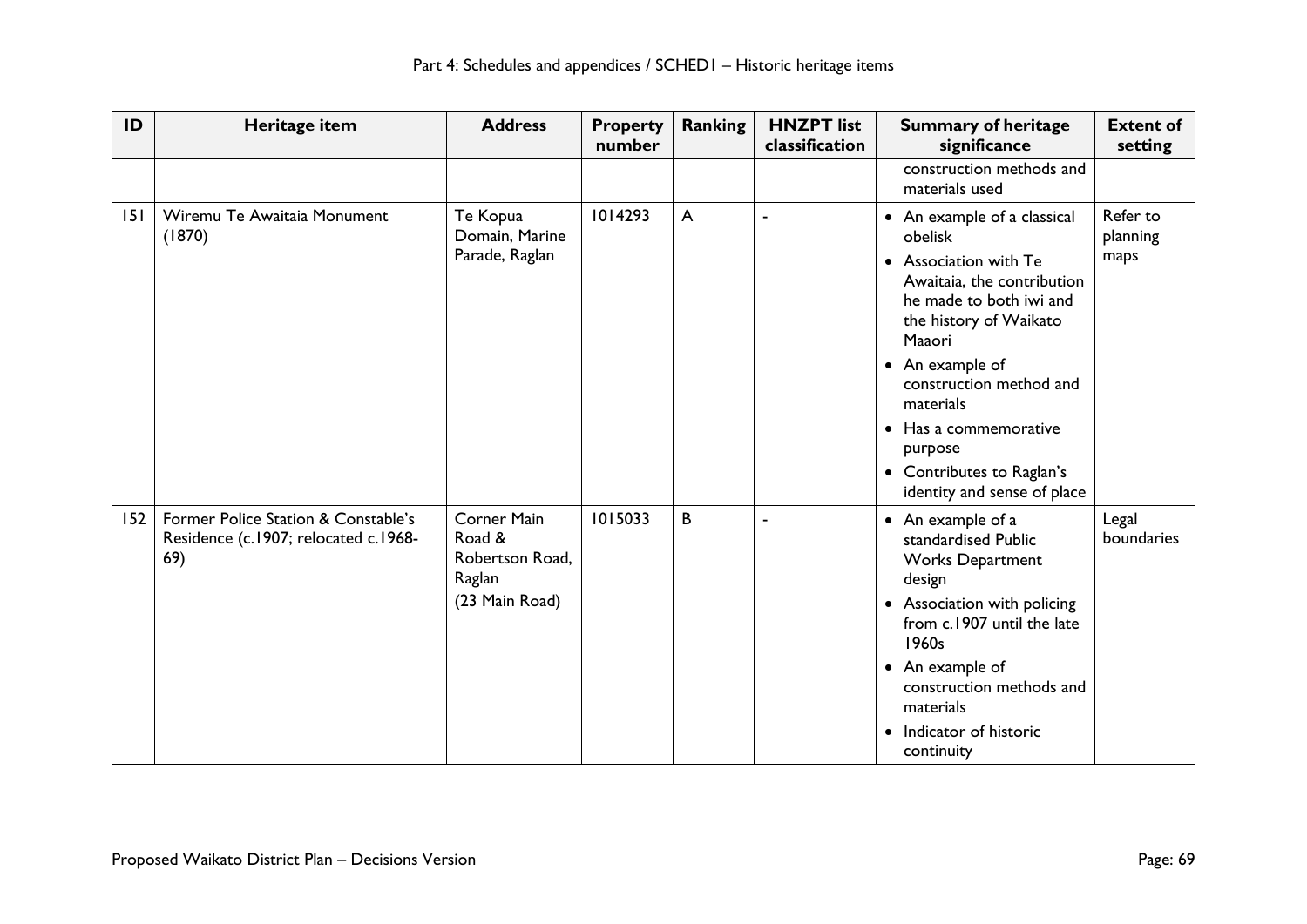| ID  | Heritage item                                                                                                           | <b>Address</b>                      | <b>Property</b><br>number | <b>Ranking</b> | <b>HNZPT</b> list<br>classification | <b>Summary of heritage</b><br>significance                                                                                                                                                                                                                                                        | <b>Extent of</b><br>setting  |
|-----|-------------------------------------------------------------------------------------------------------------------------|-------------------------------------|---------------------------|----------------|-------------------------------------|---------------------------------------------------------------------------------------------------------------------------------------------------------------------------------------------------------------------------------------------------------------------------------------------------|------------------------------|
|     |                                                                                                                         |                                     |                           |                |                                     | • Provides information<br>about historic policing<br>practices                                                                                                                                                                                                                                    |                              |
| 153 | 'Overton'/Former Henry & Ada Wallis<br>Homestead (1891)                                                                 | 484 Wallis Road,<br>Okete           | 2015433                   | B              | $\ddot{\phantom{1}}$                | • An example of a late-<br>Victorian bay villa<br><b>Generational association</b><br>with the Wallis family<br>• Indicator of historic<br>continuity<br>• Provide information<br>about its early<br>occupation, early<br>residents, and<br>construction methods and<br>materials used             | Refer to<br>planning<br>maps |
| 154 | The Main Building of the Former<br>Bryant Convalescent Home for<br>Children/Camp Raglan Christian Camp<br>$(1922 - 24)$ | 578 Wainui<br>Road, Raglan          | 1013669                   | A              |                                     | • A California Bungalow<br>style institutional building<br>designed by FC Daniell<br>• Association with DV<br>Bryant and his legacy in<br>the Waikato<br>• An example of<br>construction methods and<br>materials used<br>• Provides evidence of<br>historic continuity and<br>cultural sentiment | Refer to<br>planning<br>maps |
| 155 | Former Te Uku Post Office (1924) &<br>Postmaster's House (1936)                                                         | 3438 State<br>Highway 23, Te<br>Uku | 2011656                   | B              |                                     | • An inter-war public<br>building demonstrating<br>the influence of the                                                                                                                                                                                                                           | Legal<br>boundaries          |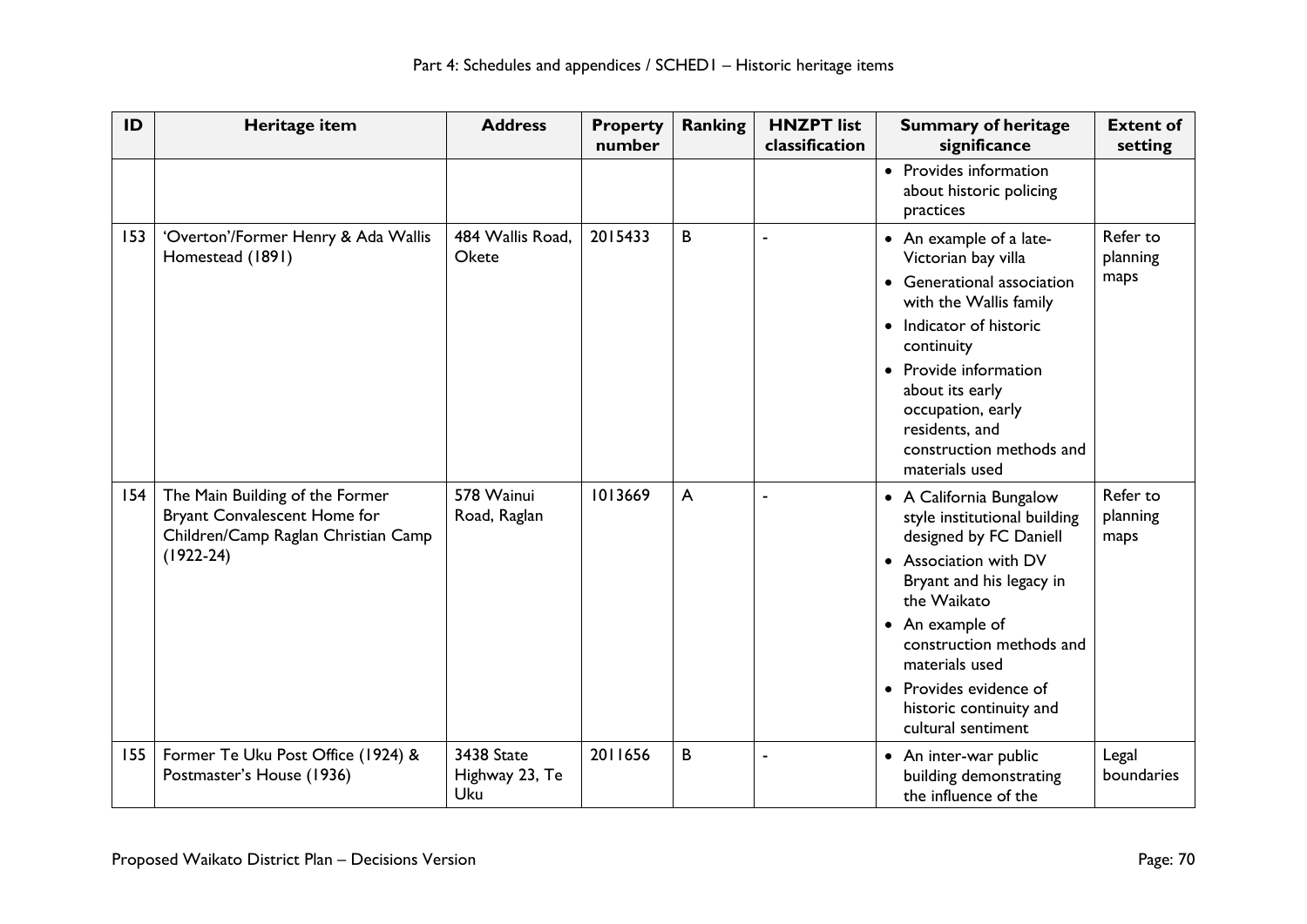| ID  | Heritage item                                          | <b>Address</b>               | <b>Property</b><br>number | <b>Ranking</b> | <b>HNZPT</b> list<br>classification | <b>Summary of heritage</b><br>significance                                                                                                                                                                                                                                                                                                                                             | <b>Extent of</b><br>setting  |
|-----|--------------------------------------------------------|------------------------------|---------------------------|----------------|-------------------------------------|----------------------------------------------------------------------------------------------------------------------------------------------------------------------------------------------------------------------------------------------------------------------------------------------------------------------------------------------------------------------------------------|------------------------------|
|     |                                                        |                              |                           |                |                                     | California Bungalow style<br>upon government<br>architecture of the day<br>• Association with the<br>provision of local postal<br>and communication<br>services<br>• Indicator of historic<br>continuity within the<br>village<br>• Provides information<br>about the working and<br>domestic conditions of<br>local postal workers, and<br>construction methods and<br>materials used |                              |
| 156 | Former World War II Tank<br>Obstacle/Road Block (1942) | Old Mountain<br>Road, Raglan | Road<br>Reserve           | $\overline{A}$ |                                     | • Association with local<br>men who served in the<br>Home Guard during<br>WWII; the military<br>defensive strategy<br>developed by central<br>government during the<br>war<br>• The specific design and<br>construction of the<br>concrete pedestals<br>• A focus for community<br>identity                                                                                            | Refer to<br>planning<br>maps |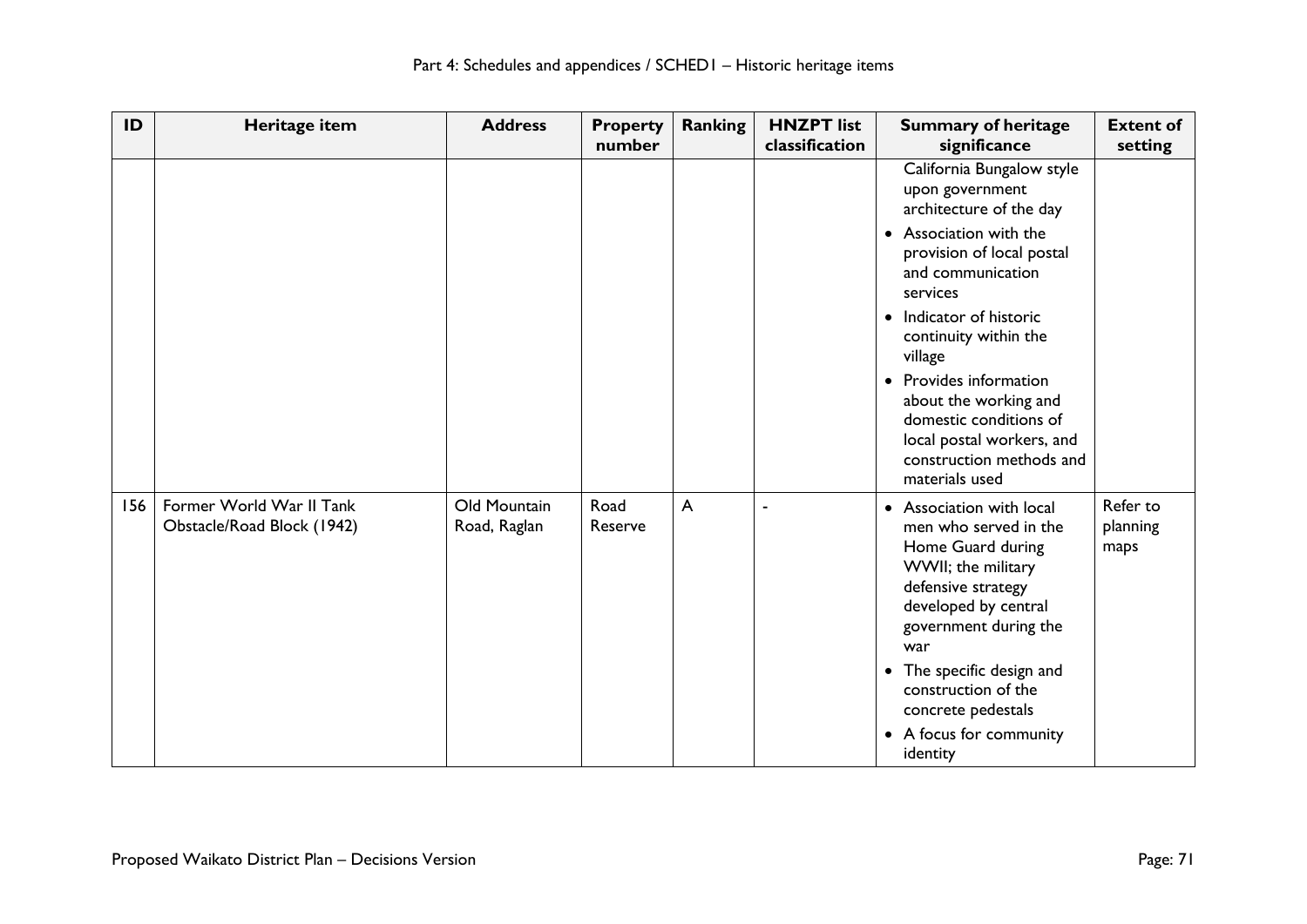| ID  | Heritage item                                                                | <b>Address</b>                | <b>Property</b><br>number | Ranking | <b>HNZPT</b> list<br>classification | <b>Summary of heritage</b><br>significance                                                                                                                                                                                                                                                                                                                         | <b>Extent of</b><br>setting  |
|-----|------------------------------------------------------------------------------|-------------------------------|---------------------------|---------|-------------------------------------|--------------------------------------------------------------------------------------------------------------------------------------------------------------------------------------------------------------------------------------------------------------------------------------------------------------------------------------------------------------------|------------------------------|
| 157 | 'Te Reke Reke'/Jackson Farmhouse<br>(c.1882)                                 | 1109 Whaanga<br>Road, Ruapuke | 2004354                   | B       |                                     | • An example of a colonial<br>vernacular dwelling<br>designed and built by its<br>first owner<br>Generational association<br>with the Jackson family<br>Indicator of historic<br>$\bullet$<br>continuity in the district<br>Provides information<br>$\bullet$<br>about early occupation,<br>the early residents, and<br>construction methods and<br>materials used | Refer to<br>planning<br>maps |
| 158 | Catholic Church of the Holy Redeemer<br>(1935)                               | 25 Ruapuke<br>Road, Te Mata   | 1013815                   | B       |                                     | • A mid-20th century<br>vernacular Gothic Revival<br>style building<br>Association with the local<br>catholic congregation and<br>the parish of Raglan<br>• A place or worship and<br>community identity<br>Provides information on<br>construction and<br>architectural detailing<br>used                                                                         | Legal<br>boundaries          |
| 159 | Former Te Mata Post & Telegraph<br>Office & postmaster's Residence<br>(1927) | 773 Te Mata<br>Road, Te Mata  | 1013806                   | B       |                                     | An inter-war building that<br>$\bullet$<br>demonstrates the<br>influence of the California<br>Bungalow style upon                                                                                                                                                                                                                                                  | Legal<br>boundaries          |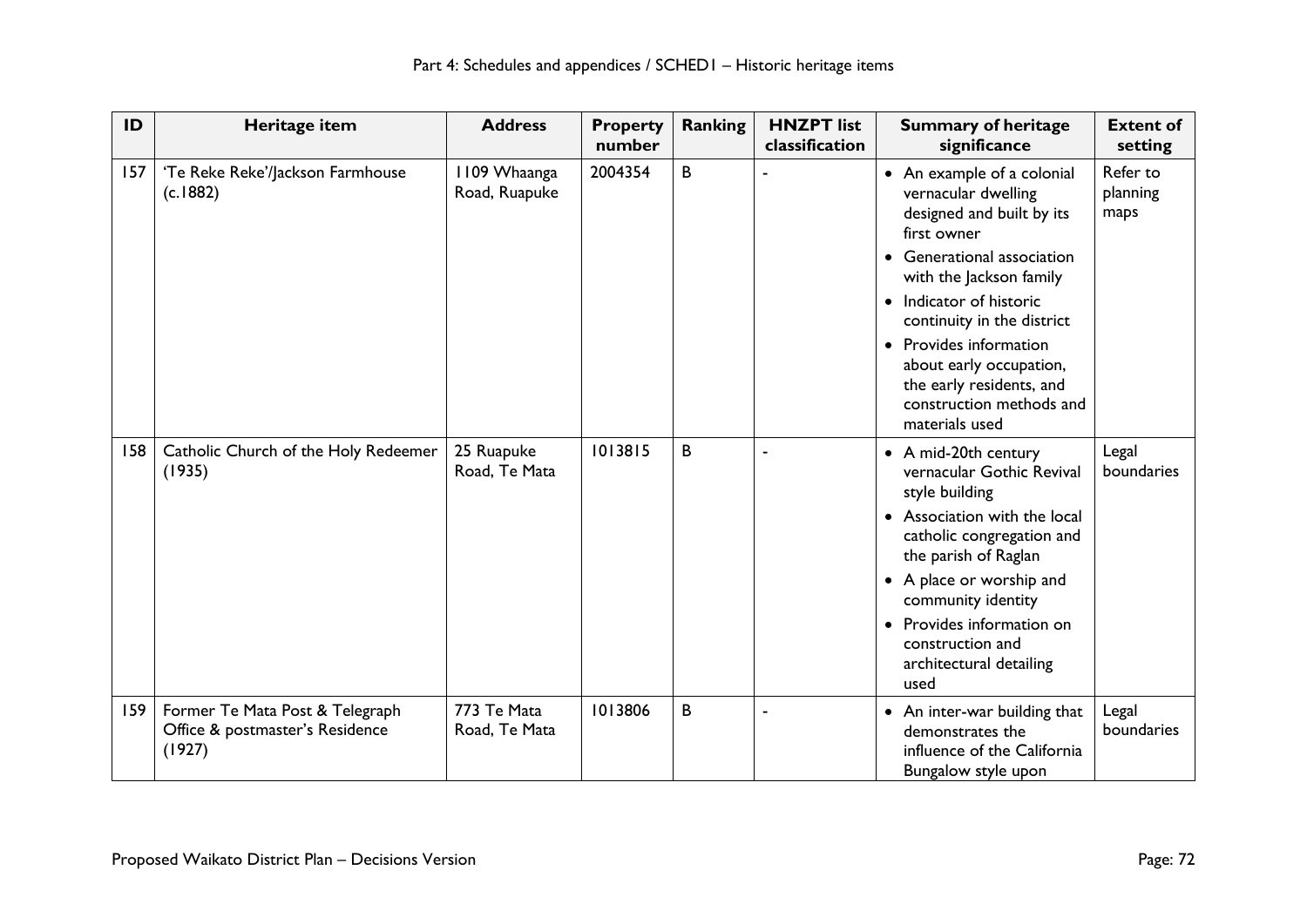| ID  | Heritage item                  | <b>Address</b>               | <b>Property</b><br>number | <b>Ranking</b> | <b>HNZPT</b> list<br>classification | <b>Summary of heritage</b><br>significance                                                                                                                                                                                                                                                                              | <b>Extent of</b><br>setting  |
|-----|--------------------------------|------------------------------|---------------------------|----------------|-------------------------------------|-------------------------------------------------------------------------------------------------------------------------------------------------------------------------------------------------------------------------------------------------------------------------------------------------------------------------|------------------------------|
|     |                                |                              |                           |                |                                     | government architecture<br>at that time<br>• Association with<br>government services<br>Indicator of historic<br>$\bullet$<br>continuity within the<br>village centre<br>• Provides information<br>about the working and<br>domestic conditions of<br>postal workers, and<br>construction methods and<br>materials used |                              |
| 160 | Te Mata Public Hall (1905)     | 775 Te Mata<br>Road, Te Mata | 1013809                   | B              | $\blacksquare$                      | • Vernacular design, façade<br>detailing and the visual<br>impact the building has on<br>the streetscape<br>• Association with the<br>people of Te Mata<br>• An example of<br>construction method and<br>materials used<br>• A meeting place for the<br>community                                                       | Legal<br>boundaries          |
| 6   | Te Mata School Building (1905) | 778 Te Mata<br>Road, Te Mata | 2003943                   | B              | $\blacksquare$                      | • An example of the work<br>of John Mitchell, Auckland<br><b>Education Board architect</b><br>• Association with Te<br>Mata's early 20th century<br>development and                                                                                                                                                     | Refer to<br>planning<br>maps |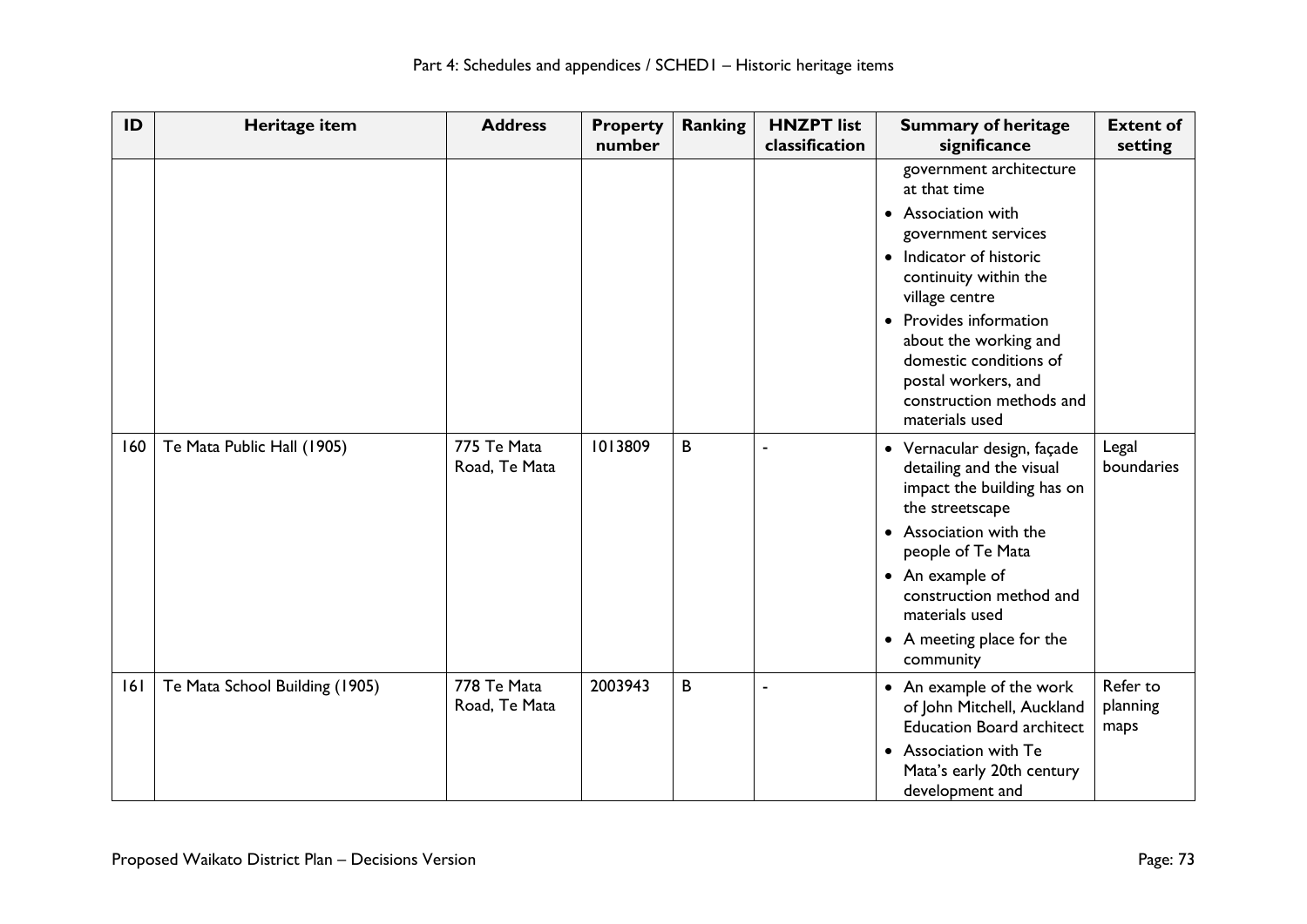| ID  | Heritage item                                        | <b>Address</b>           | <b>Property</b><br>number | <b>Ranking</b> | <b>HNZPT</b> list<br>classification | <b>Summary of heritage</b><br>significance                                                     | <b>Extent of</b><br>setting    |
|-----|------------------------------------------------------|--------------------------|---------------------------|----------------|-------------------------------------|------------------------------------------------------------------------------------------------|--------------------------------|
|     |                                                      |                          |                           |                |                                     | provision of education<br>since 1877                                                           |                                |
|     |                                                      |                          |                           |                |                                     | • An original design and<br>construction                                                       |                                |
|     |                                                      |                          |                           |                |                                     | • A place of education and<br>community identity                                               |                                |
|     |                                                      |                          |                           |                |                                     | • Provides information<br>about early schooling                                                |                                |
| 162 | Swann 'Papanui' Farm Woolshed (late<br>19th century) | 1384 Whaanga<br>Road     | 2014371                   | B              | ÷,                                  | • An example of vernacular<br>farm building constructed<br>and modified by its<br>owners       | Refer to<br>planning<br>maps   |
|     |                                                      |                          |                           |                |                                     | • Continuous association<br>with the Swann family.                                             |                                |
|     |                                                      |                          |                           |                |                                     | Indicator of historic<br>$\bullet$<br>continuity in the district                               |                                |
|     |                                                      |                          |                           |                |                                     | • Provides information<br>about its historic use, and<br>construction methods and<br>materials |                                |
| 163 | Former Gilmour Bros Shop (1924)                      | II Bow Street,<br>Raglan | 1014404                   | B              |                                     | • An example of a utilitarian<br>warehouse building                                            | <b>Building</b><br>footprint & |
|     |                                                      |                          |                           |                |                                     | Associated with the<br>Gilmour family and their                                                | Verandah                       |
|     |                                                      |                          |                           |                |                                     | grocery business                                                                               | Refer to                       |
|     |                                                      |                          |                           |                |                                     | Indicator of historic<br>$\bullet$<br>continuity in the district                               | planning<br>maps               |
|     |                                                      |                          | <b>Eastern sector</b>     |                |                                     |                                                                                                |                                |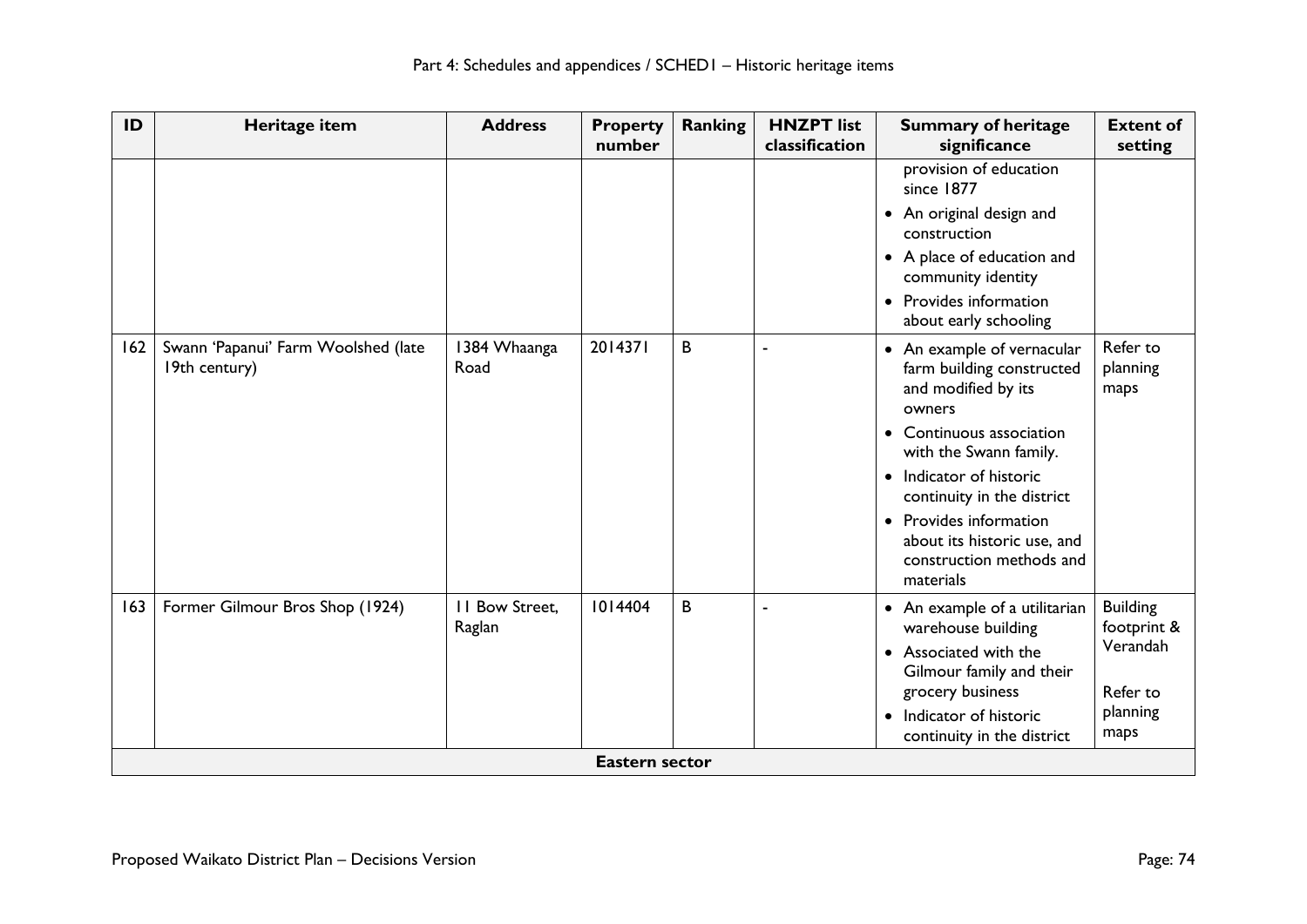| ID  | Heritage item                                                                          | <b>Address</b>                       | <b>Property</b><br>number | <b>Ranking</b> | <b>HNZPT</b> list<br>classification | <b>Summary of heritage</b><br>significance                                                                                                                                                                                                                                                                                               | <b>Extent of</b><br>setting  |
|-----|----------------------------------------------------------------------------------------|--------------------------------------|---------------------------|----------------|-------------------------------------|------------------------------------------------------------------------------------------------------------------------------------------------------------------------------------------------------------------------------------------------------------------------------------------------------------------------------------------|------------------------------|
| 164 | 'Woodlands' Homestead (1872-75 &<br>1880)                                              | 42 Whitikahu<br>Road,<br>Gordonton   | 2002259                   | $\mathsf{A}$   | Category 1,<br>List $#$ 155         | • A mid-Victorian<br>Carpenter Gothic style<br>building<br>• Association with the<br>reclamation of the Piako<br>Swamp and Henry<br>Reynolds, John Gordon &<br>Riddell family<br>Indicator of historic<br>continuity<br>Provides information<br>$\bullet$<br>about its early residents,<br>and construction method<br>and materials used | Refer to<br>planning<br>maps |
| 165 | Sharp 'Angle Park' or 'Stoopless Batch'<br>Original Herringbone Milking Shed<br>(1952) | 1261 Gordonton<br>Road,<br>Gordonton | 1005820                   | A              |                                     | • Association with Ron<br>Sharp and a New Zealand<br>first in milking shed design<br>• It is the first of its kind in<br>New Zealand<br>• Indicator of historic<br>continuity<br>• Provides information<br>about the evolution of the<br>shed design                                                                                     | Refer to<br>planning<br>maps |
| 166 | Gordonton World War I Memorial<br>(1918)                                               | 1024 Gordonton<br>Road,<br>Gordonton | 1006651                   | $\mathsf{A}$   |                                     | • A representative example<br>of the obelisk typology<br>Association with local<br>men who served in WWI<br>and WWII                                                                                                                                                                                                                     | Refer to<br>planning<br>maps |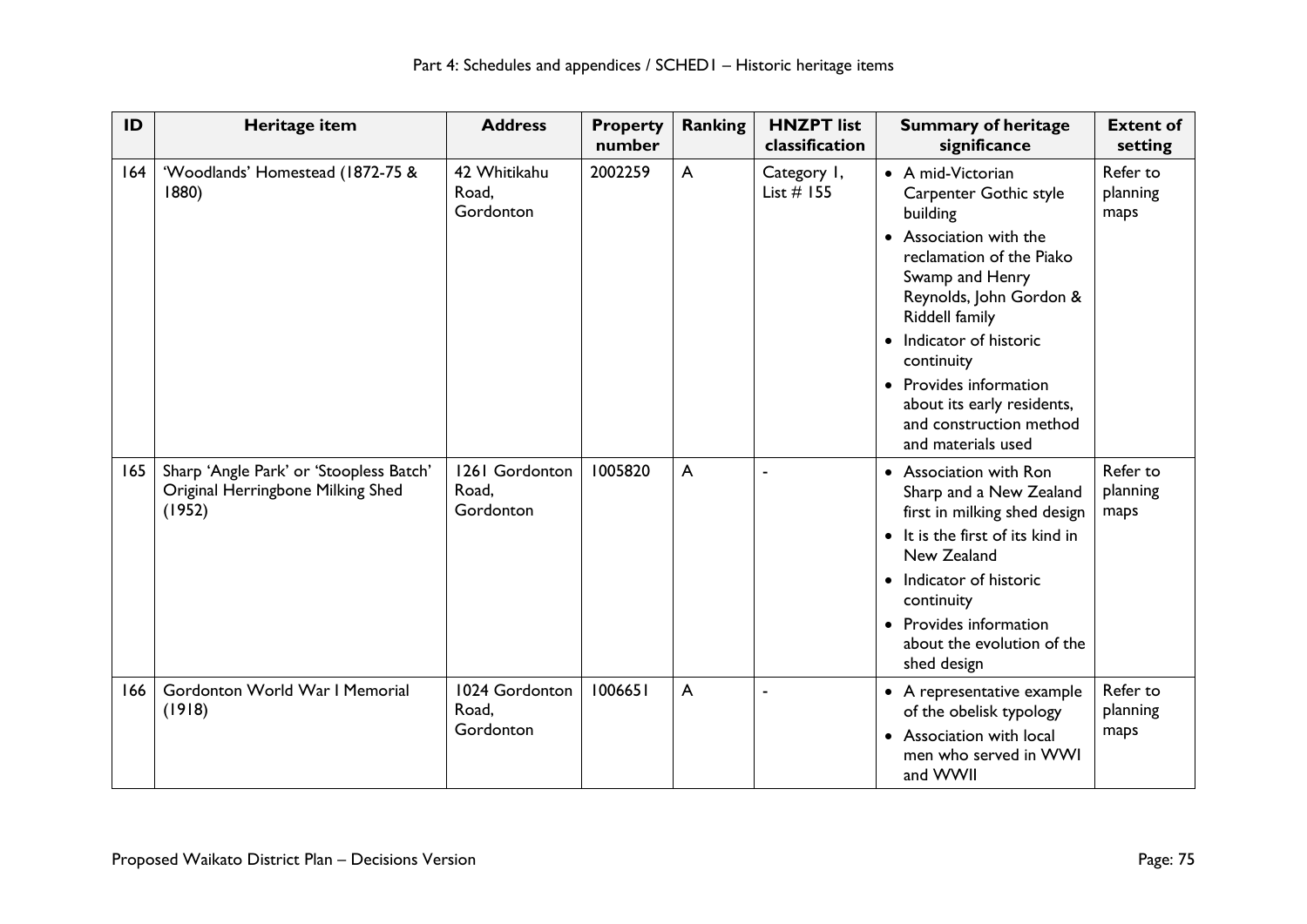| ID  | Heritage item                                         | <b>Address</b>                           | <b>Property</b><br>number | <b>Ranking</b> | <b>HNZPT</b> list<br>classification | <b>Summary of heritage</b><br>significance                                                                                                                                                                                                                                                                                                                                                                                 | <b>Extent of</b><br>setting  |
|-----|-------------------------------------------------------|------------------------------------------|---------------------------|----------------|-------------------------------------|----------------------------------------------------------------------------------------------------------------------------------------------------------------------------------------------------------------------------------------------------------------------------------------------------------------------------------------------------------------------------------------------------------------------------|------------------------------|
|     |                                                       |                                          |                           |                |                                     | • An example of<br>construction method and<br>materials<br>• Has a commemorative<br>purpose                                                                                                                                                                                                                                                                                                                                |                              |
| 167 | Former Gordonton School Teacher's<br>Residence (1914) | 1020A<br>Gordonton<br>Road,<br>Gordonton | 1006652                   | B              | Category 2,<br>List $#$ 4305        | • An example of the<br>residential work of John<br>Farrell, Auckland<br><b>Education Board architect</b><br>• Association with<br>Gordonton's School's<br>teachers and the<br>provision of education to<br>the community<br>• A place of community<br>identity<br>• Provides information<br>about the way of life for<br>the school's teachers, and<br>the building's design,<br>construction method and<br>materials used | Refer to<br>planning<br>maps |
| 168 | Former Hukanui/Gordonton School<br>(1893)             | 1020B<br>Gordonton<br>Road,<br>Gordonton | 1006653                   | $\mathsf{A}$   | Category 2,<br>List $#$ 4304        | • An example of the work<br>of John Mitchell and John<br>Farrell, Auckland<br><b>Education Board</b><br>architects<br>Association with<br>$\bullet$<br>Hukanui's early settlers<br>and the provision of                                                                                                                                                                                                                    | Refer to<br>planning<br>maps |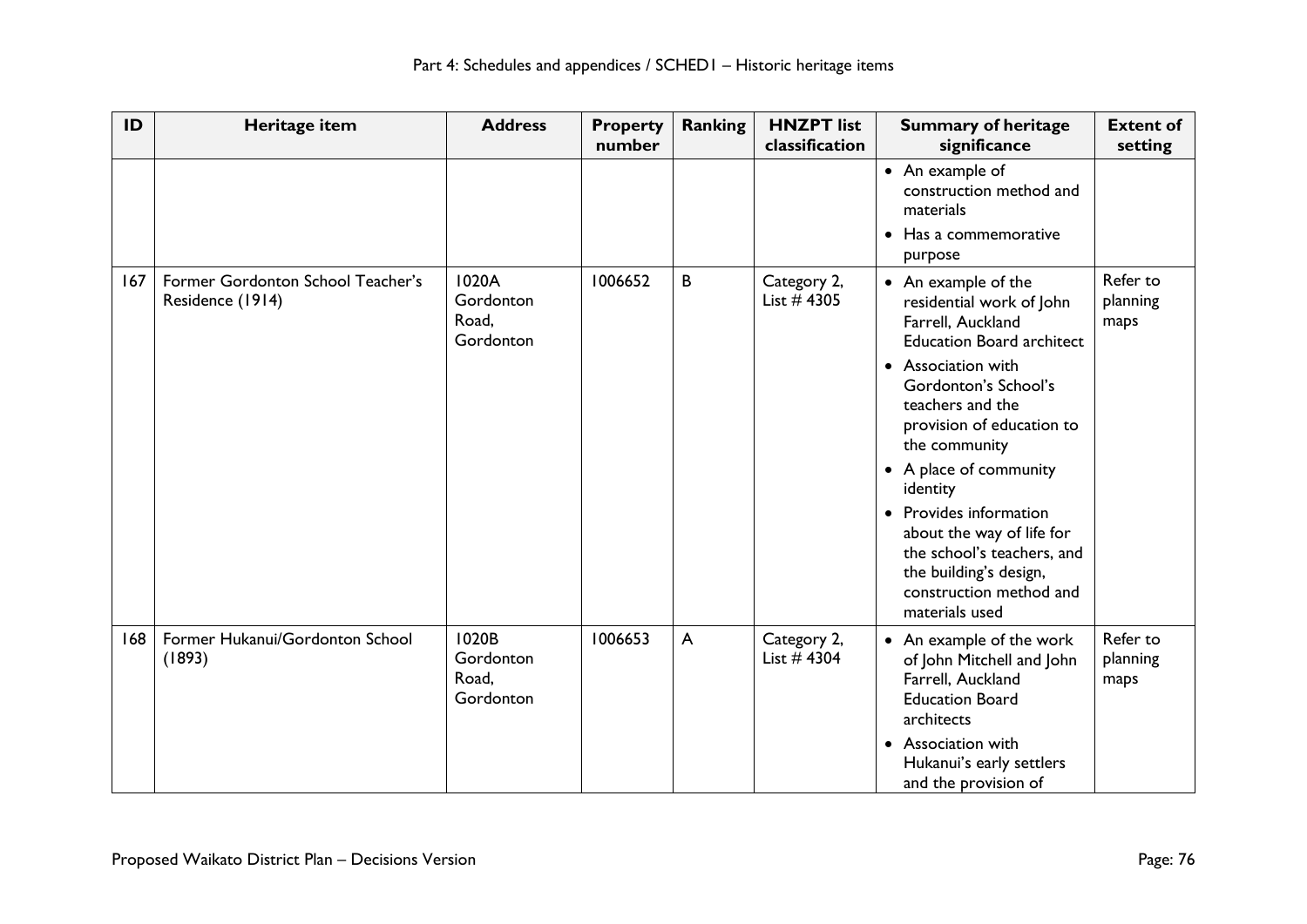| ID  | Heritage item                    | <b>Address</b>                      | <b>Property</b><br>number | <b>Ranking</b> | <b>HNZPT</b> list<br>classification | <b>Summary of heritage</b><br>significance                                                                                                                                                                                                       | <b>Extent of</b><br>setting  |
|-----|----------------------------------|-------------------------------------|---------------------------|----------------|-------------------------------------|--------------------------------------------------------------------------------------------------------------------------------------------------------------------------------------------------------------------------------------------------|------------------------------|
|     |                                  |                                     |                           |                |                                     | education to the<br>community<br>• The building's original<br>design and construction<br>• A place of education and<br>community identity<br>• Provides information<br>about early schooling in<br>the community                                 |                              |
| 169 | St Mary's Anglican Church (1934) | 974 Gordonton<br>Road,<br>Gordonton | 1006660                   | $\mathsf{A}$   | Category 2,<br>List $#$ 4303        | • A mid-century Gothic<br>Revival style building<br>• Association with the<br>Anglican church and local<br>Maaori<br>• An example of quality of<br>construction and<br>architectural detailing<br>• A place of worship and<br>community identity | Legal<br>boundaries          |
| 170 | Eureka Soldiers' Memorial (1921) | 1298 State<br>Highway 26,<br>Eureka | 1007124                   | $\mathsf{A}$   | $\overline{\phantom{a}}$            | • A representative example<br>of the obelisk typology<br>• Association with local<br>people who served in<br>WWI and WWII<br>• An example of a<br>construction method and<br>materials used<br>Has a commemorative<br>$\bullet$<br>purpose       | Refer to<br>planning<br>maps |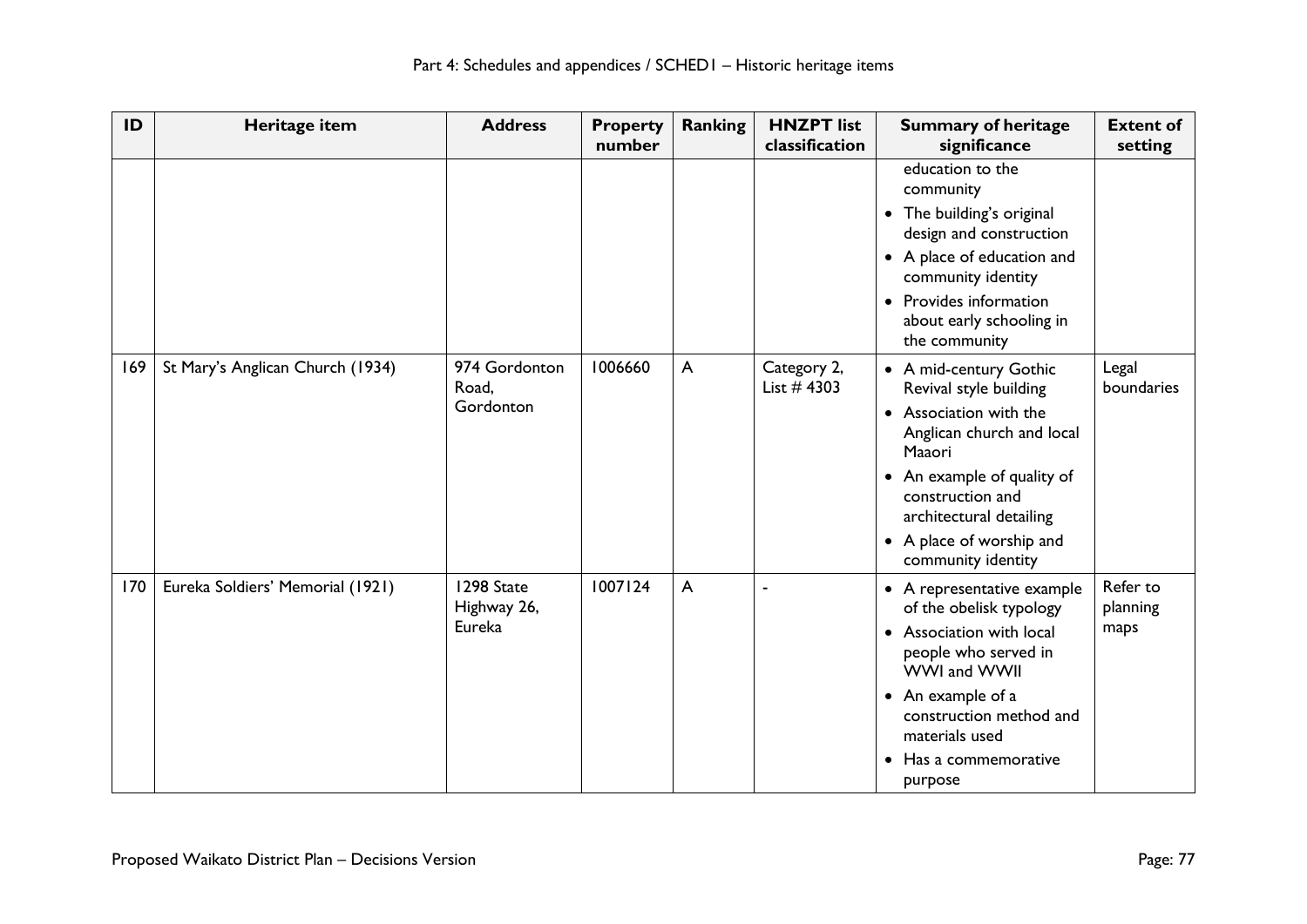| ID  | Heritage item                                                                                                  | <b>Address</b>                       | <b>Property</b><br>number | Ranking | <b>HNZPT</b> list<br>classification | <b>Summary of heritage</b><br>significance                                                                                                                                                                                                                                                                                           | <b>Extent of</b><br>setting  |
|-----|----------------------------------------------------------------------------------------------------------------|--------------------------------------|---------------------------|---------|-------------------------------------|--------------------------------------------------------------------------------------------------------------------------------------------------------------------------------------------------------------------------------------------------------------------------------------------------------------------------------------|------------------------------|
| 7   | St Andrew's Presbyterian Church<br>(1916)                                                                      | 1133 Tauwhare<br>Road, Tauwhare      | 1007971                   | B       |                                     | • An early 20th century<br>vernacular Gothic Revival<br>style building<br>• Association with the<br>Presbyterian church and<br>its local congregation<br>• An example of<br>construction method and<br>architectural detailing<br>• A place of worship and<br>community identity                                                     | Refer to<br>planning<br>maps |
| 172 | Former Hamilton Co-Operative Pure<br>Milk Supply Company/Newstead Pure<br>Milk Company Dairy Factory (1935-36) | 432 State<br>Highway 26,<br>Newstead | 1006968                   | B       |                                     | • An example of AE Cave's<br>dairy factory design work<br>• Association with the<br>district's dairy<br>industry/Hamilton's town<br>milk supply<br>Is of concrete<br>$\bullet$<br>construction and surviving<br>evidence of milk<br>processing and packaging<br>technology<br>• Provides a sense of place<br>and historic continuity | Refer to<br>planning<br>maps |
| 173 | 'Woodlands' Former Wood<br>Farmhouse/Woodside (c.1878-79)                                                      | 96 Webster<br>Road, Matangi          | 2011959                   | B       | Category 2,<br>List 2693            | • A mid-Victorian<br>vernacular farmhouse<br>• Association with the<br>Wood and Webster<br>families                                                                                                                                                                                                                                  | Refer to<br>planning<br>maps |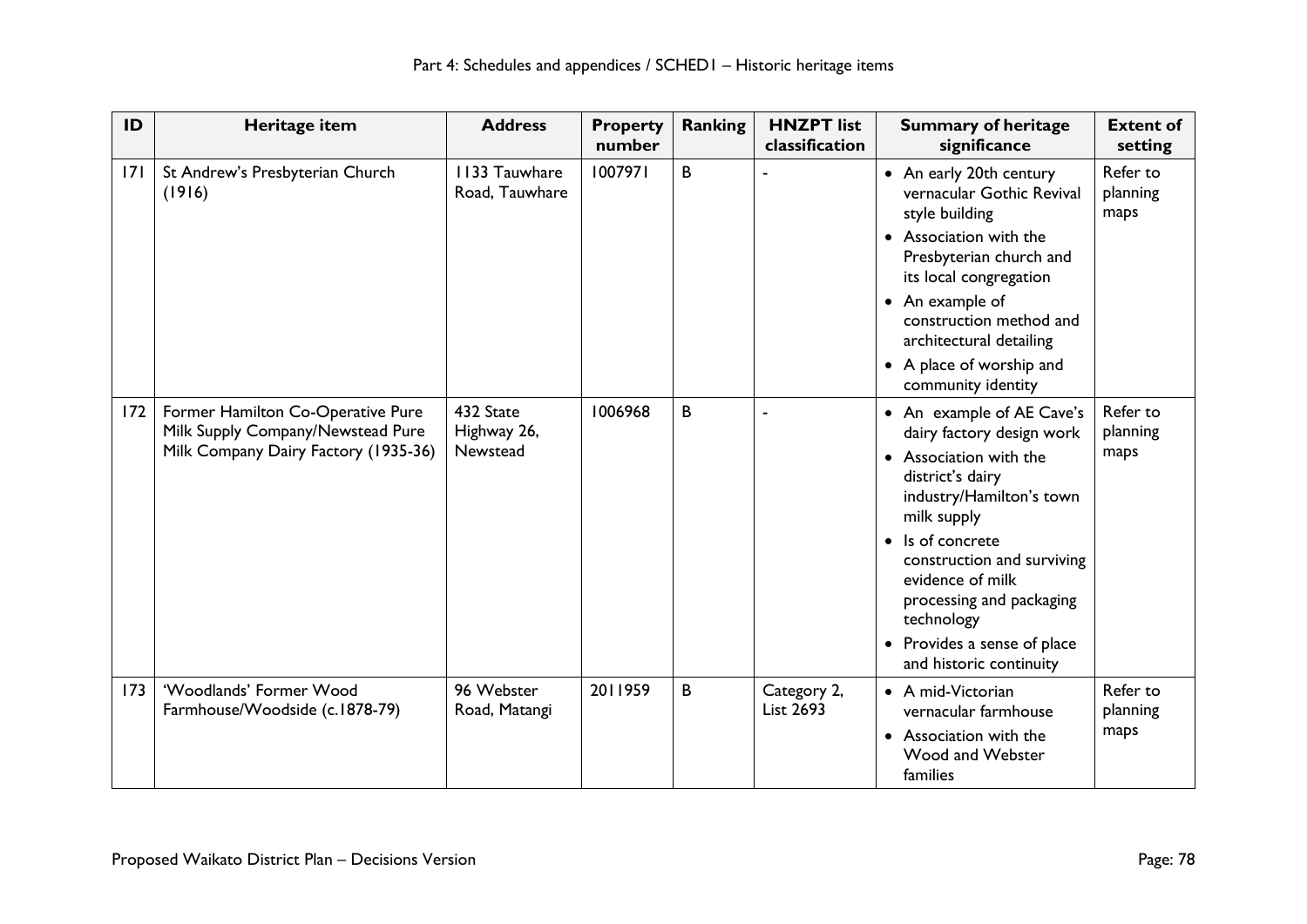| ID  | Heritage item                                 | <b>Address</b>               | <b>Property</b><br>number | <b>Ranking</b> | <b>HNZPT</b> list<br>classification | <b>Summary of heritage</b><br>significance                                                                                                                                                                                           | <b>Extent of</b><br>setting  |
|-----|-----------------------------------------------|------------------------------|---------------------------|----------------|-------------------------------------|--------------------------------------------------------------------------------------------------------------------------------------------------------------------------------------------------------------------------------------|------------------------------|
|     |                                               |                              |                           |                |                                     | • Construction methods<br>and materials used<br>Indicator of historic<br>$\bullet$<br>continuity<br>• Provides information<br>about early residents, and<br>construction methods and<br>materials used                               |                              |
| 174 | 'Hanatoria' House (c.1900)                    | 244 Ringer<br>Road, Tamahere | 1008056                   | A              | Category 2,<br>List $# 7404$        | • A late-Victorian bay villa<br>• Association with Karika<br>Paehau and Parepumai Te<br>Whetuiti and as a place of<br>Maaori healing<br>• Indicator of historic<br>continuity<br>• Provides information<br>about its early residents | Legal<br>boundaries          |
| 175 | St David's Anglican Church (1932-33)          | 591 Matangi<br>Road, Matangi | 1007343                   | B              | $\blacksquare$                      | • A mid-century Gothic<br>Revival style building<br>• Association with the<br>Anglican church<br>The quality of its<br>construction and<br>architectural detailing<br>• A place of worship and<br>community identity                 | Refer to<br>planning<br>maps |
| 176 | Former Married Dairy Worker's<br>House (1918) | 605 Matangi<br>Road, Matangi | 1007336                   | A              | $\blacksquare$                      | • An example of a<br>transitional bungalow                                                                                                                                                                                           | Legal<br>boundaries          |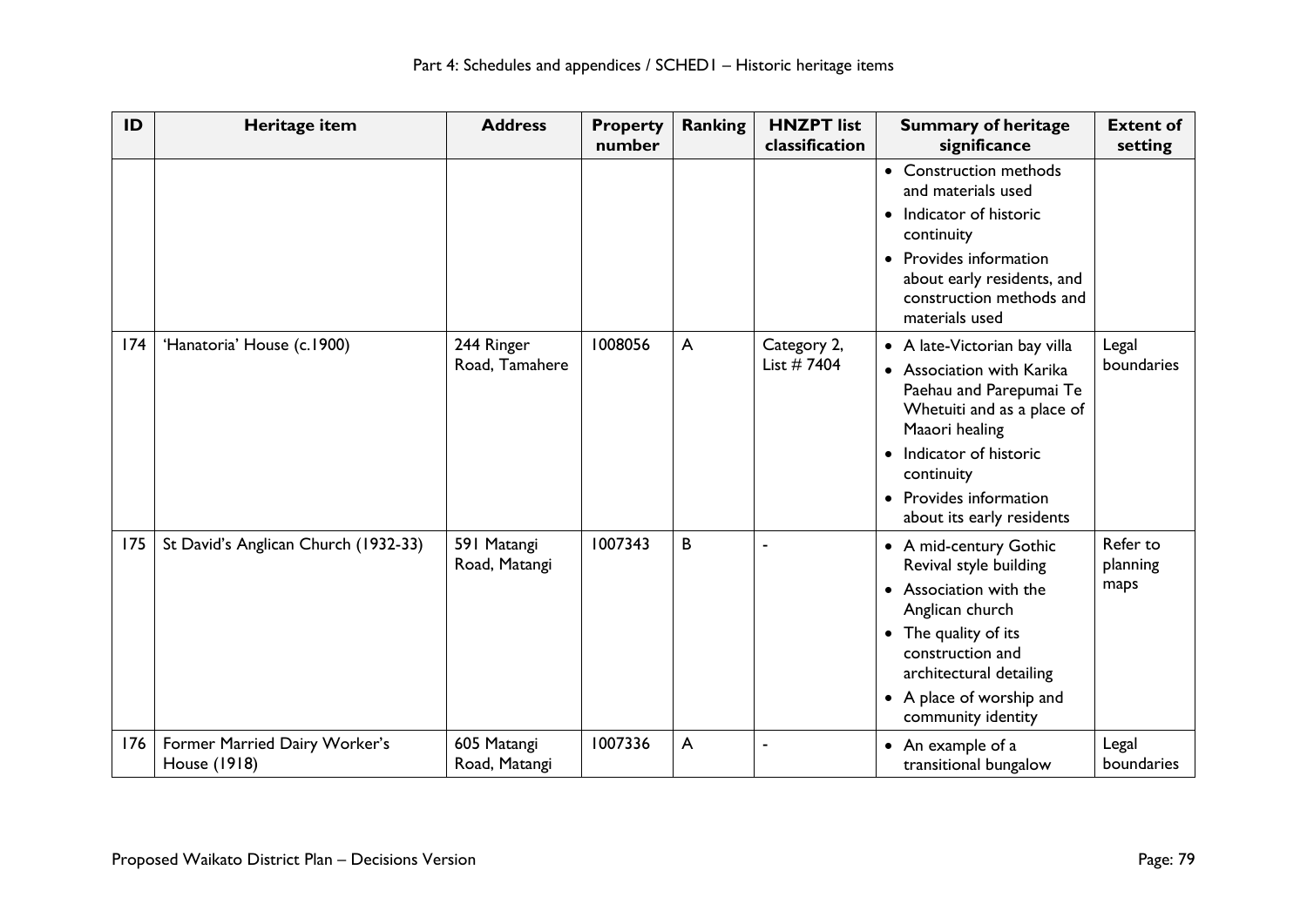| ID  | Heritage item                                 | <b>Address</b>               | <b>Property</b><br>number | <b>Ranking</b> | <b>HNZPT</b> list<br>classification | <b>Summary of heritage</b><br>significance                                                                                                                                                                                                                                                                                                                                                  | <b>Extent of</b><br>setting |
|-----|-----------------------------------------------|------------------------------|---------------------------|----------------|-------------------------------------|---------------------------------------------------------------------------------------------------------------------------------------------------------------------------------------------------------------------------------------------------------------------------------------------------------------------------------------------------------------------------------------------|-----------------------------|
|     |                                               |                              |                           |                |                                     | designed by Hamilton<br>architect, FC Daniell<br>• Association with the New<br>Zealand Dairy Association<br>• Indicator of historic<br>continuity and community<br>identity in Matangi<br>Provides information<br>$\bullet$<br>about the provision<br>workers' housing, and<br>construction methods and<br>materials used                                                                   |                             |
| 177 | Former Married Dairy Worker's<br>House (1918) | 607 Matangi<br>Road, Matangi | 1007337                   | $\overline{A}$ | ä,                                  | An example of a<br>$\bullet$<br>transitional bungalow<br>designed by Hamilton<br>architect, FC Daniell<br>Association with the New<br>$\bullet$<br>Zealand Dairy Association<br>Indicator of historic<br>$\bullet$<br>continuity and community<br>identity in Matangi<br>Provides information<br>about the provision<br>workers' housing, and<br>construction methods and<br>materials used | Legal<br>boundaries         |
| 178 | Former Married Dairy Worker's<br>House (1918) | 584 Matangi<br>Road, Matangi | 1007330                   | $\mathsf{A}$   | Category 2,<br>List #4302           | An example of a<br>$\bullet$<br>transitional bungalow<br>designed by Hamilton<br>architect, FC Daniell                                                                                                                                                                                                                                                                                      | Legal<br>boundaries         |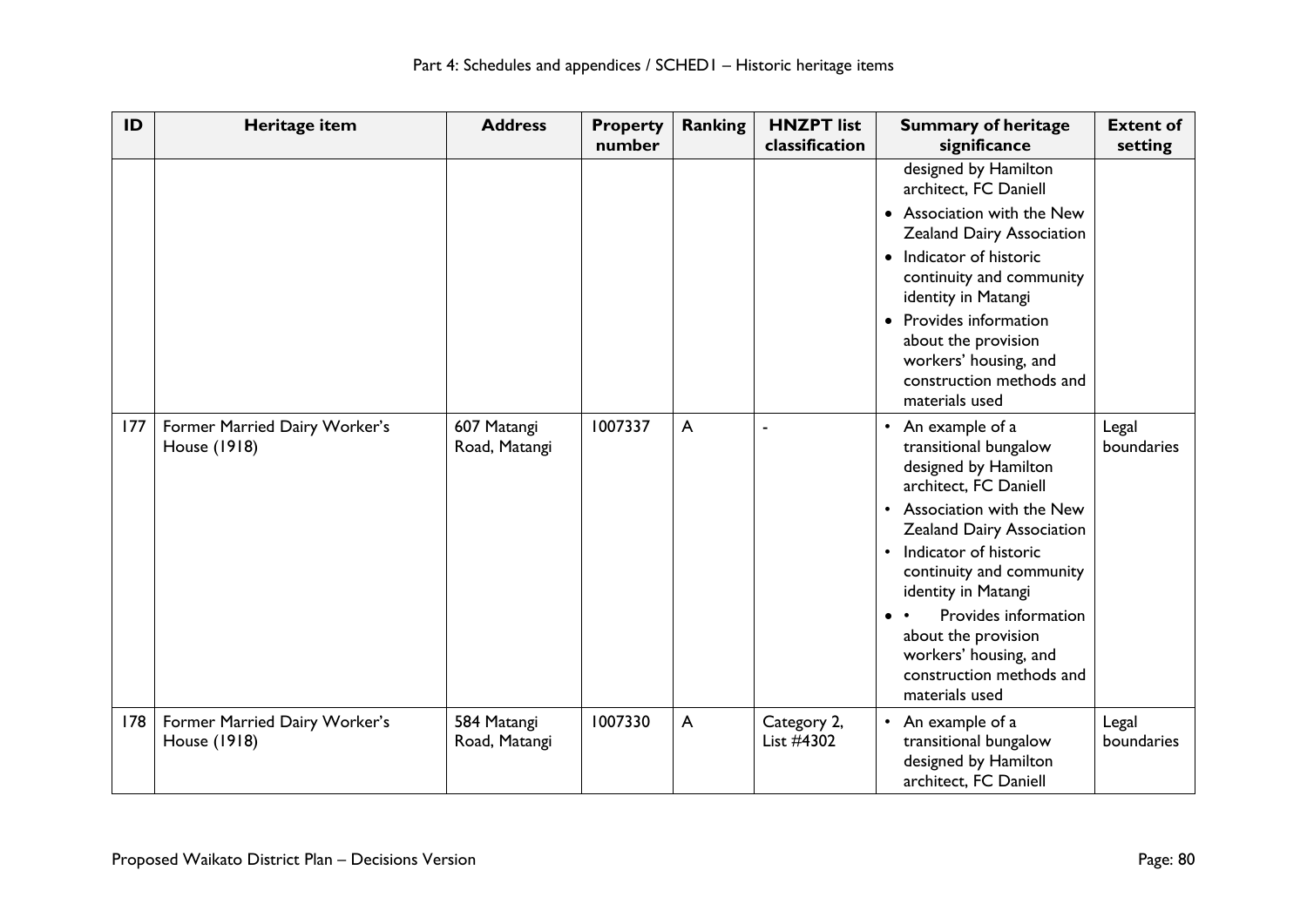| ID  | Heritage item                                 | <b>Address</b>               | <b>Property</b><br>number | <b>Ranking</b>          | <b>HNZPT</b> list<br>classification | <b>Summary of heritage</b><br>significance                                                                                                                                                                                                                                                                                                                                                  | <b>Extent of</b><br>setting |
|-----|-----------------------------------------------|------------------------------|---------------------------|-------------------------|-------------------------------------|---------------------------------------------------------------------------------------------------------------------------------------------------------------------------------------------------------------------------------------------------------------------------------------------------------------------------------------------------------------------------------------------|-----------------------------|
|     |                                               |                              |                           |                         |                                     | Association with the New<br>$\bullet$<br>Zealand Dairy Association<br>Indicator of historic<br>$\bullet$<br>continuity and community<br>identity in Matangi<br>Provides information<br>about the provision<br>workers' housing, and<br>construction methods and<br>materials used                                                                                                           |                             |
| 179 | Former Married Dairy Worker's<br>House (1918) | 586 Matangi<br>Road, Matangi | 1007586                   | $\overline{\mathsf{A}}$ |                                     | An example of a<br>$\bullet$<br>transitional bungalow<br>designed by Hamilton<br>architect, FC Daniell<br>Association with the New<br>$\bullet$<br>Zealand Dairy Association<br>Indicator of historic<br>$\bullet$<br>continuity and community<br>identity in Matangi<br>Provides information<br>about the provision<br>workers' housing, and<br>construction methods and<br>materials used | Legal<br>boundaries         |
| 180 | Former Married Dairy Worker's<br>House (1918) | 588 Matangi<br>Road, Matangi | 1007331                   | $\overline{\mathsf{A}}$ | ä,                                  | An example of a<br>$\bullet$<br>transitional bungalow<br>designed by Hamilton<br>architect, FC Daniell<br>Association with the New<br>$\bullet$<br>Zealand Dairy Association                                                                                                                                                                                                                | Legal<br>boundaries         |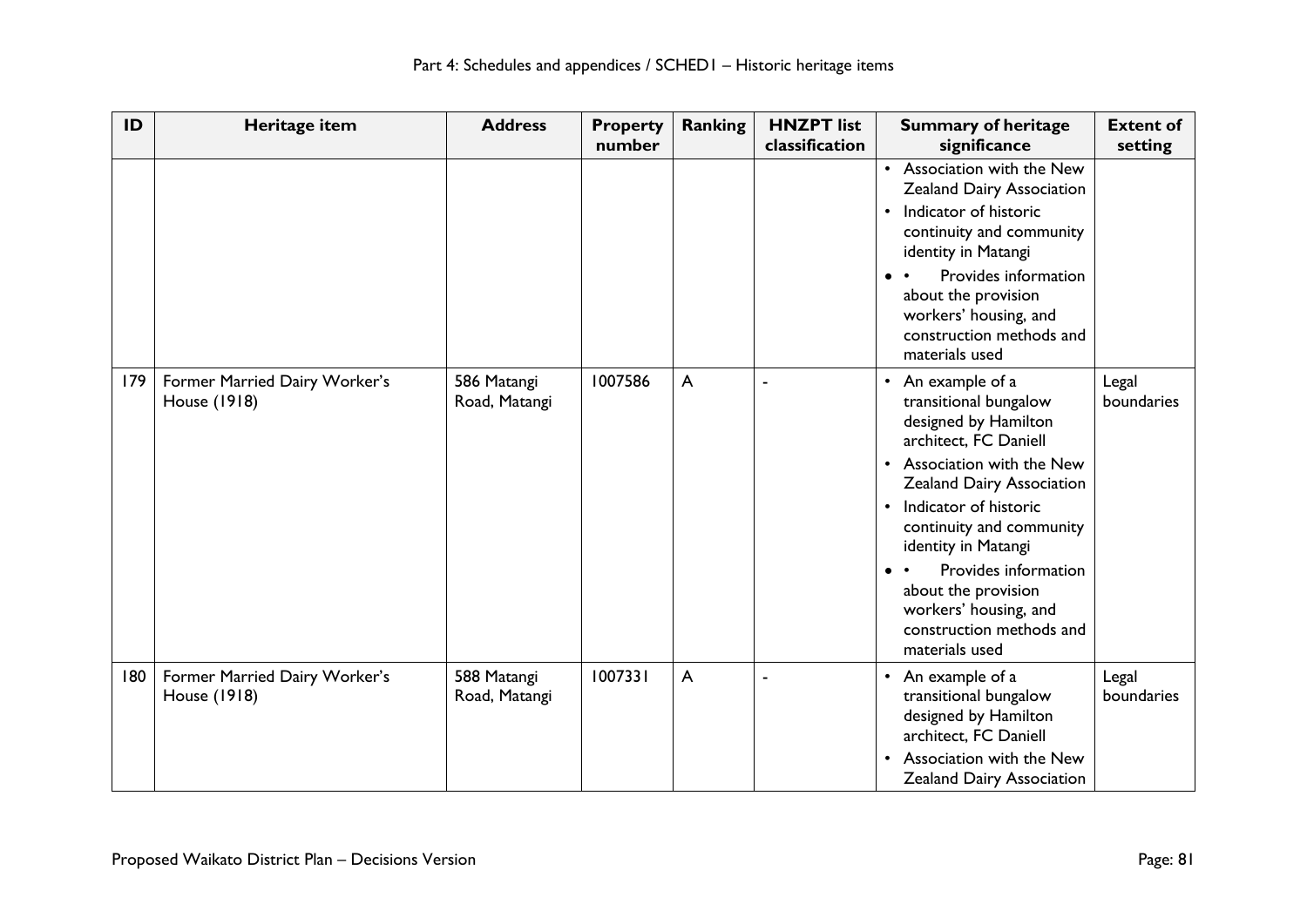| ID  | Heritage item                                 | <b>Address</b>               | <b>Property</b><br>number | Ranking      | <b>HNZPT</b> list<br>classification | <b>Summary of heritage</b><br>significance                                                                                                                                                                                                                                                                                                                                       | <b>Extent of</b><br>setting |
|-----|-----------------------------------------------|------------------------------|---------------------------|--------------|-------------------------------------|----------------------------------------------------------------------------------------------------------------------------------------------------------------------------------------------------------------------------------------------------------------------------------------------------------------------------------------------------------------------------------|-----------------------------|
|     |                                               |                              |                           |              |                                     | Indicator of historic<br>$\bullet$<br>continuity and community<br>identity in Matangi<br>Provides information<br>about the provision<br>workers' housing, and<br>construction methods and<br>materials used                                                                                                                                                                      |                             |
| 8   | Former Married Dairy Worker's<br>House (1918) | 590 Matangi<br>Road, Matangi | 1007332                   | $\mathsf{A}$ |                                     | An example of a<br>$\bullet$<br>transitional bungalow<br>designed by Hamilton<br>architect, FC Daniell<br>• Association with the New<br>Zealand Dairy Association<br>Indicator of historic<br>$\bullet$<br>continuity and community<br>identity in Matangi<br>Provides information<br>about the provision<br>workers' housing, and<br>construction methods and<br>materials used | Legal<br>boundaries         |
| 182 | Former Married Dairy Worker's<br>House (1918) | 592 Matangi<br>Road, Matangi | 1007333                   | A            |                                     | An example of a<br>$\bullet$<br>transitional bungalow<br>designed by Hamilton<br>architect, FC Daniell<br>Association with the New<br>Zealand Dairy Association                                                                                                                                                                                                                  | Legal<br>boundaries         |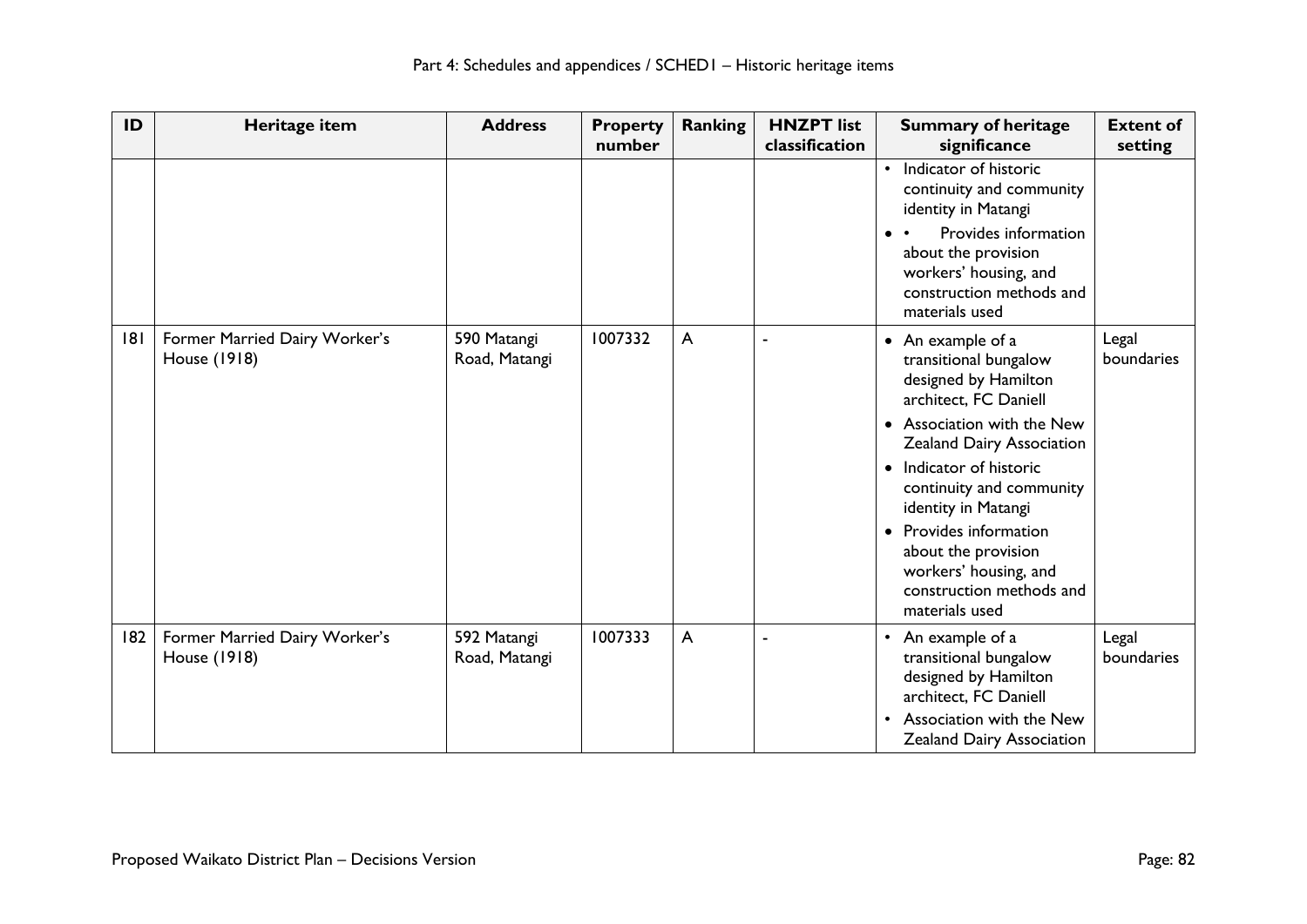| ID  | Heritage item                                 | <b>Address</b>               | <b>Property</b><br>number | <b>Ranking</b> | <b>HNZPT</b> list<br>classification | <b>Summary of heritage</b><br>significance                                                                                                                                                                                                                                                                                                                                     | <b>Extent of</b><br>setting |
|-----|-----------------------------------------------|------------------------------|---------------------------|----------------|-------------------------------------|--------------------------------------------------------------------------------------------------------------------------------------------------------------------------------------------------------------------------------------------------------------------------------------------------------------------------------------------------------------------------------|-----------------------------|
|     |                                               |                              |                           |                |                                     | Indicator of historic<br>$\bullet$<br>continuity and community<br>identity in Matangi<br>Provides information<br>about the provision<br>workers' housing, and<br>construction methods and<br>materials used                                                                                                                                                                    |                             |
| 183 | Former Married Dairy Worker's<br>House (1918) | 594 Matangi<br>Road, Matangi | 1007329                   | A              | ×,                                  | An example of a<br>$\bullet$<br>transitional bungalow<br>designed by Hamilton<br>architect, FC Daniell<br>Association with the New<br>Zealand Dairy Association<br>Indicator of historic<br>$\bullet$<br>continuity and community<br>identity in Matangi<br>Provides information<br>about the provision<br>workers' housing, and<br>construction methods and<br>materials used | Legal<br>boundaries         |
| 184 | Former Married Dairy Worker's<br>House (1918) | 596 Matangi<br>Road, Matangi | 1007334                   | $\mathsf{A}$   |                                     | An example of a<br>$\bullet$<br>transitional bungalow<br>designed by Hamilton<br>architect, FC Daniell<br>Association with the New<br>$\bullet$<br>Zealand Dairy Association<br>Indicator of historic<br>$\bullet$<br>continuity and community<br>identity in Matangi                                                                                                          | Legal<br>boundaries         |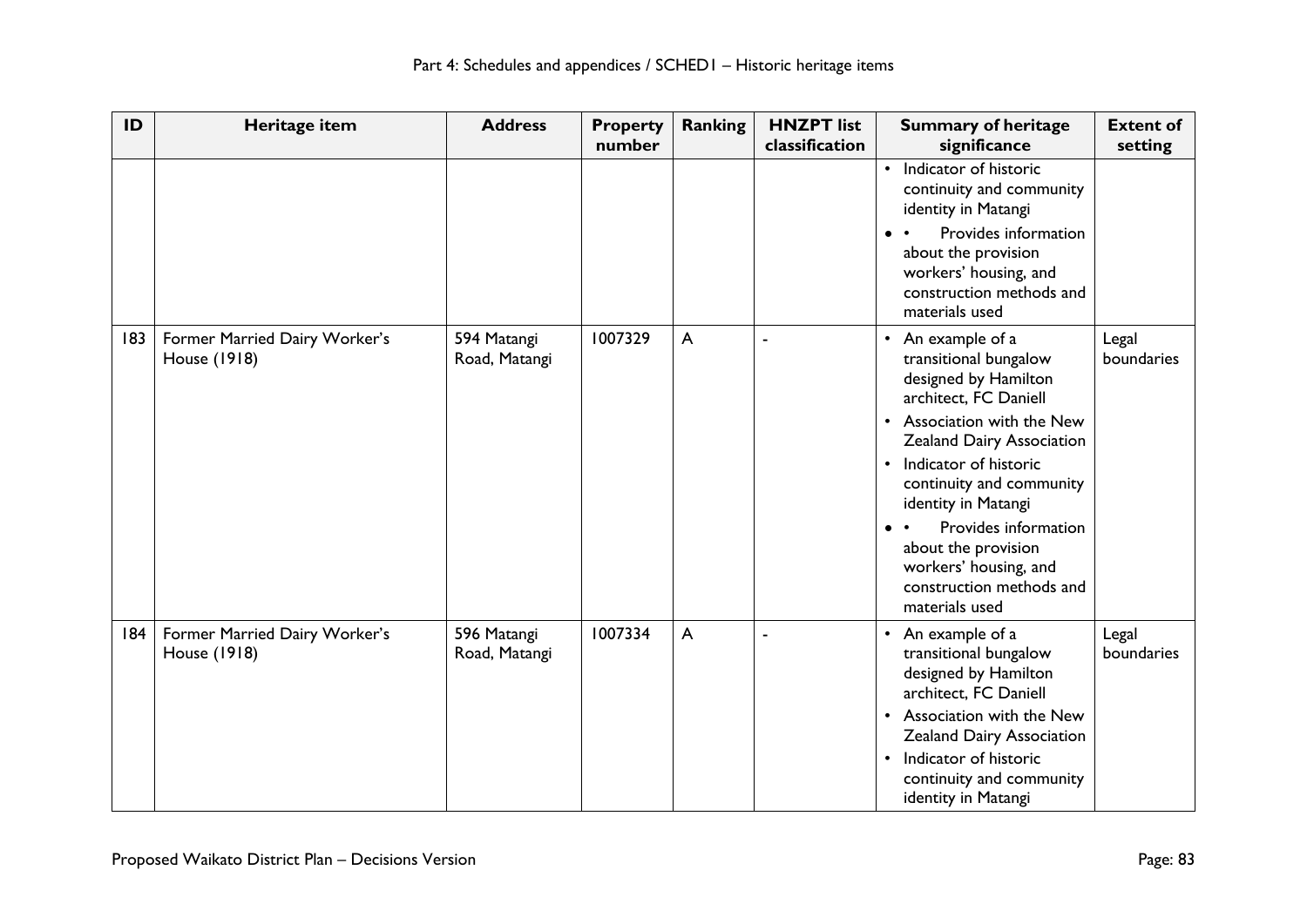| ID  | Heritage item                                                                            | <b>Address</b>                | <b>Property</b><br>number | <b>Ranking</b>          | <b>HNZPT</b> list<br>classification | <b>Summary of heritage</b><br>significance                                                                                                                                                                                                                                                                                                                                                | <b>Extent of</b><br>setting  |
|-----|------------------------------------------------------------------------------------------|-------------------------------|---------------------------|-------------------------|-------------------------------------|-------------------------------------------------------------------------------------------------------------------------------------------------------------------------------------------------------------------------------------------------------------------------------------------------------------------------------------------------------------------------------------------|------------------------------|
|     |                                                                                          |                               |                           |                         |                                     | Provides information<br>$\bullet\quad\bullet$<br>about the provision<br>workers' housing, and<br>construction methods and<br>materials used                                                                                                                                                                                                                                               |                              |
| 185 | Former NZ Dairy Association Glaxo<br>Factory/Former Matangi Dairy Factory<br>$(1917-19)$ | 452 Tauwhare<br>Road, Matangi | 2006795                   | $\mathsf{A}$            | Category 2,<br>List $#4935$         | • An example of Hamilton<br>architect, FC Daniell's<br>dairy factory design work<br>• Association with the<br>district's dairy industry<br>and the history and<br>production of the Glaxo<br>milk powder company<br>Concrete construction<br>$\bullet$<br>• Provides a sense of place<br>and historic continuity<br>• A surviving evidence of<br>innovative milk processing<br>technology | Refer to<br>planning<br>maps |
| 186 | Former Bryant Residence (1919-20)                                                        | 391 Tauwhare<br>Road, Matangi | 1007603                   | $\overline{\mathsf{A}}$ |                                     | • A California Bungalow<br>designed by FC Daniell<br>Association with the<br>$\bullet$<br>Bryant family<br>• Provides evidence of<br>historic continuity in the<br>district, and construction<br>methods and materials<br>used                                                                                                                                                            | Refer to<br>planning<br>maps |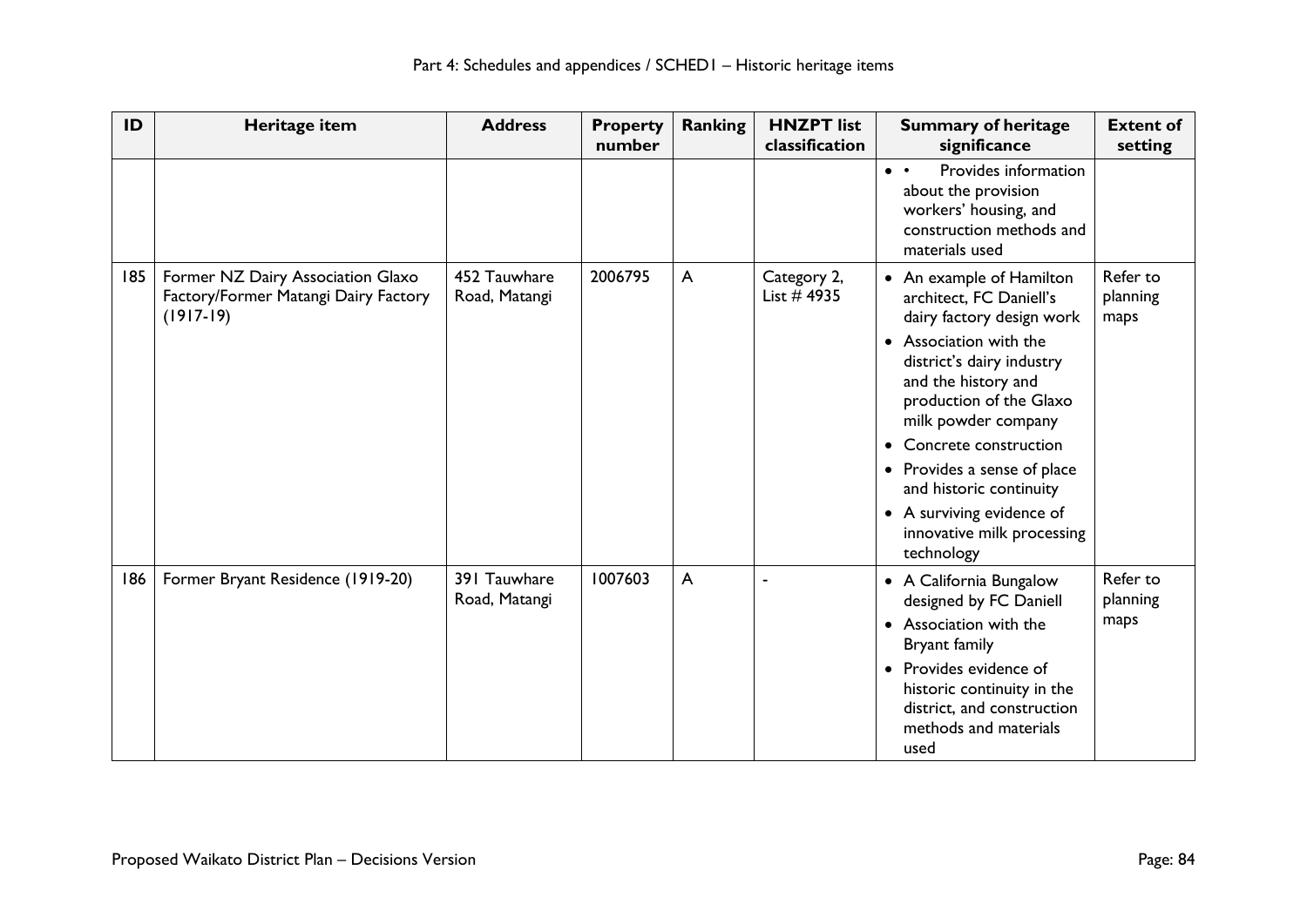| ID  | Heritage item                                        | <b>Address</b>              | <b>Property</b><br>number | <b>Ranking</b> | <b>HNZPT</b> list<br>classification | <b>Summary of heritage</b><br>significance                                                                                                                                                                                                                                                                                                                                        | <b>Extent of</b><br>setting  |
|-----|------------------------------------------------------|-----------------------------|---------------------------|----------------|-------------------------------------|-----------------------------------------------------------------------------------------------------------------------------------------------------------------------------------------------------------------------------------------------------------------------------------------------------------------------------------------------------------------------------------|------------------------------|
| 187 | 'Briarley' Former Tinne/Bourke<br>Farmhouse (c.1876) | 8 Titoki Drive,<br>Matangi  | 2006258                   | $\mathsf{A}$   | Category 2,<br>List $#$ 4347        | • An example of mid-<br>Victorian bay villa<br>• Association with the<br>Tinne and Bourke families<br>• Indicator of historic<br>continuity<br>• Provides information<br>about early land<br>occupation, early<br>residents and the<br>construction methods and<br>materials of a late 1870s<br>Waikato farmhouse                                                                 | Refer to<br>planning<br>maps |
| 188 | Tamahere School Building (1883-84)                   | 37 Devine Road,<br>Tamahere | 1008315                   | A              | Category 2,<br>List $# 742$         | • An example of the work<br>of Henry Allright,<br><b>Auckland Education</b><br>Board architect<br>• Association with<br>Tamahere's early settlers<br>and the provision of<br>education<br>• An example of late<br>Victorian design and<br>construction<br>• A place of education and<br>community identity<br>• Provides information<br>about early schooling in<br>the community | Refer to<br>planning<br>maps |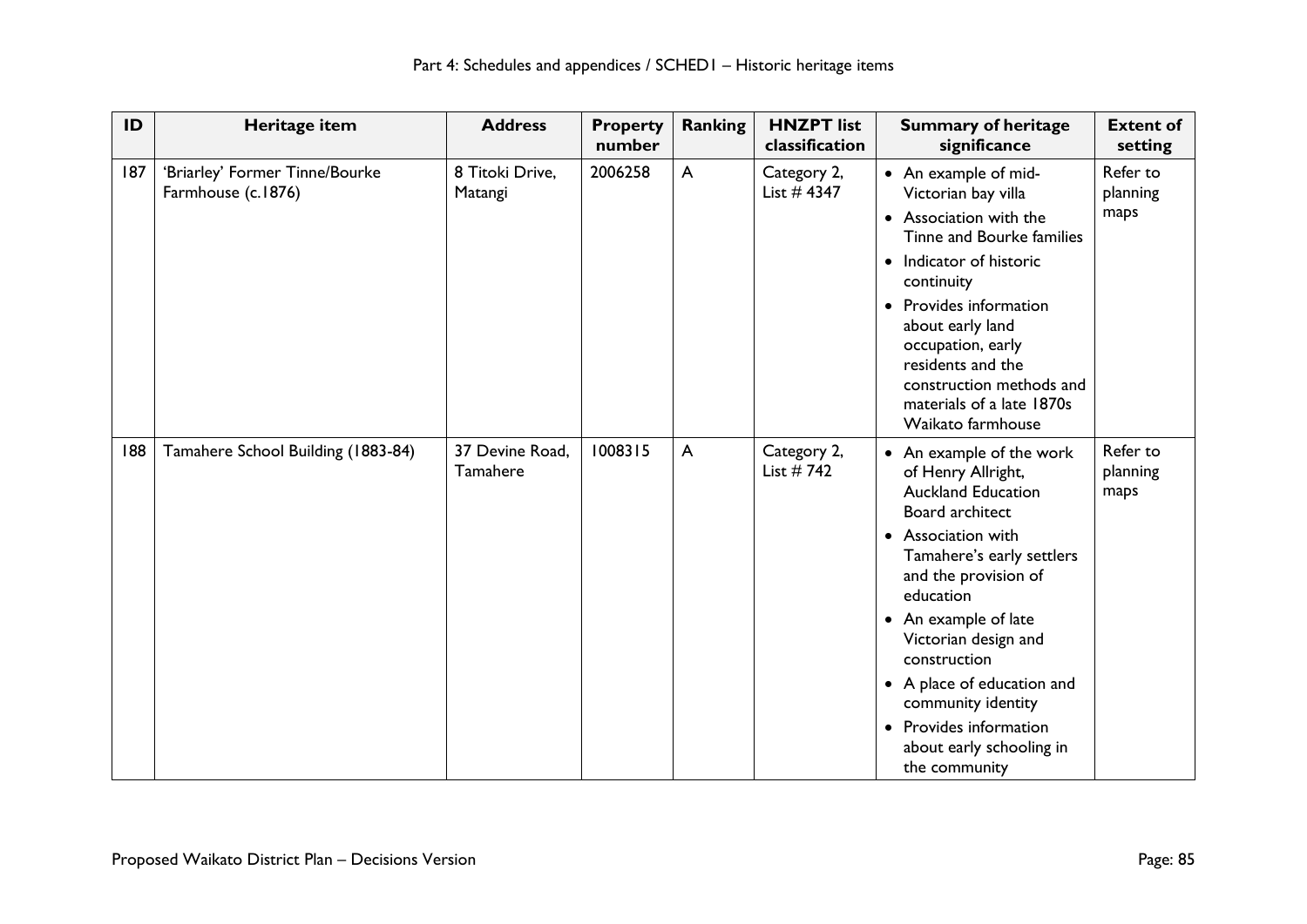| ID  | Heritage item                                                                                               | <b>Address</b>                   | <b>Property</b><br>number | <b>Ranking</b> | <b>HNZPT</b> list<br>classification | <b>Summary of heritage</b><br>significance                                                                                                                                                                                                                                                               | <b>Extent of</b><br>setting  |
|-----|-------------------------------------------------------------------------------------------------------------|----------------------------------|---------------------------|----------------|-------------------------------------|----------------------------------------------------------------------------------------------------------------------------------------------------------------------------------------------------------------------------------------------------------------------------------------------------------|------------------------------|
| 189 | 'Pencarrow' /'Goulbourn[e]' - Former<br>Martyn/Pearson/Gane/Dingle/Savill<br>Farmhouse (c.1873 & c.1916-17) | 353 Pencarrow<br>Road, Tamahere  | 1008627                   | A              |                                     | • A mid-Victorian villa with<br>bungalow-era alterations<br>and additions<br>• Association with several<br>generations of Tamahere<br>farmers<br>• An example of<br>construction methods and<br>materials<br>• Indicator of historic<br>continuity<br>• Provides information<br>about, its residents and | Refer to<br>planning<br>maps |
|     |                                                                                                             |                                  |                           |                |                                     | early colonial farming<br>activities                                                                                                                                                                                                                                                                     |                              |
| 190 | Whitikahu Hall and McCallum<br>Memorial Gates (1938)                                                        | 735 Whitikahu<br>Road, Whitikahu | 1005706                   |                |                                     | • Vernacular design and the<br>visual impact the building<br>and gates have on the<br>streetscape<br>• Association with the<br>people of Whitikahu,<br>particularly Rex<br>McCallum.<br>• An example of<br>construction method and<br>materials used<br>• A meeting place for the<br>community           | Refer to<br>planning<br>maps |
| 9   | Te Hoe Memorial Hall (1957)                                                                                 | 1726 Tahuna<br>Road, Te Hoe      | 1004183                   | B              |                                     | • Modernist design by<br>successful Waikato                                                                                                                                                                                                                                                              | Legal<br>boundaries          |